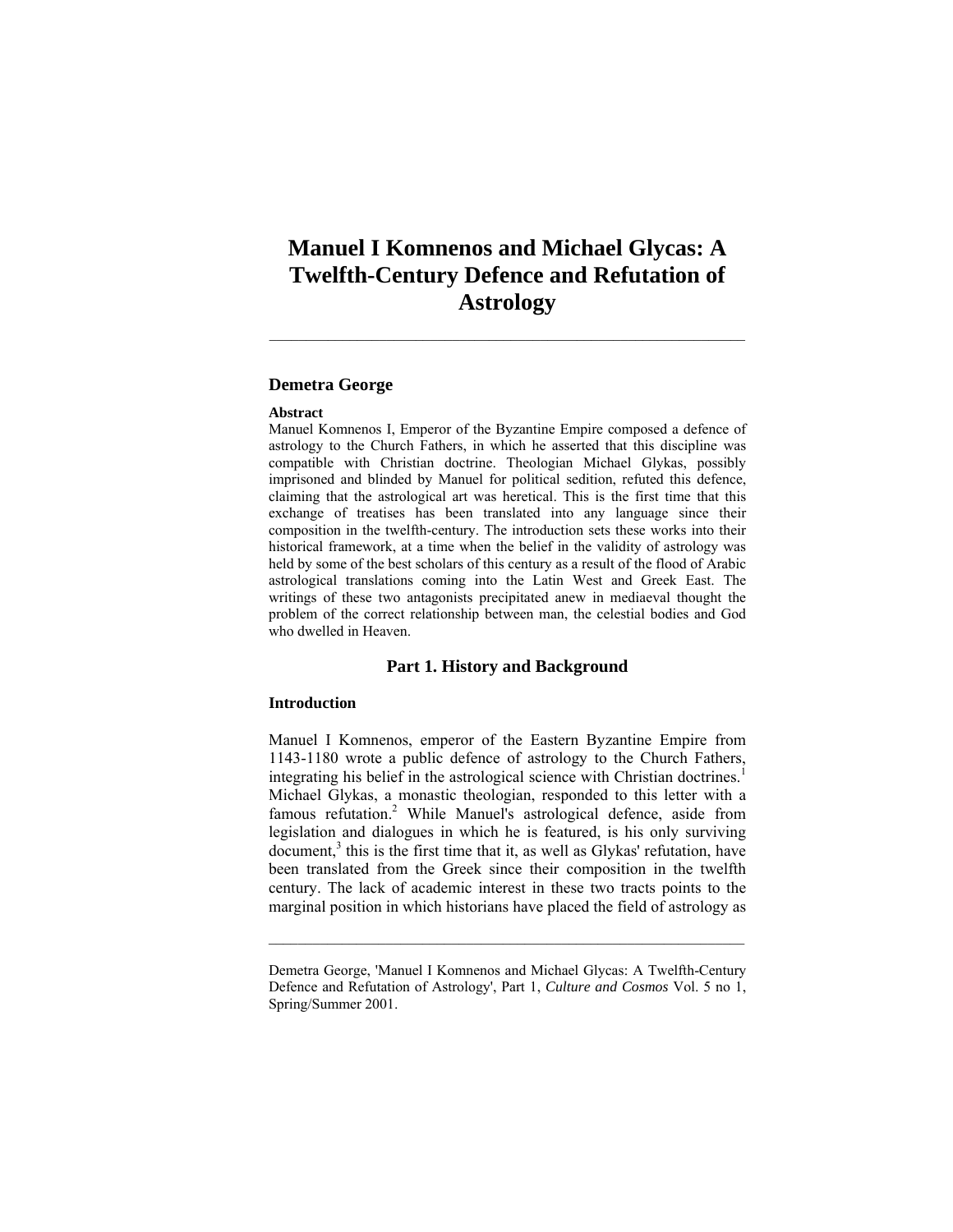a body of knowledge in the Middle Ages. However as Lemay asserts, 'It has always been a great mistake of historians of mediaeval thought to minimize or to totally overlook this field of inquiry as of no importance or as having negligible bearing on the intellectual outlook of the time'.<sup>4</sup>

The first part of this introduction presents an overview of the historical development of astrology in antiquity faced with the continual opposition from both pagan philosophers and Christian writers. The debate that takes place between Manuel and Glykas over the validity and legitimacy of astrology was not an isolated twelfth century exchange between an emperor and a monk, but the continuation of a long tradition of controversy over what was the proper relationship between the divine and the stars. The question of whether a belief in astrology constituted heresy was at the core of their dispute, and the significance of what transpired between Manuel and Glykas can best be comprehended when placed within a larger historical context.

 Manuel lived during an intellectual revival of astrological thought, and his stance on the subject, far from being a superstitious defect of his character, was reasonable and in accordance with the interests and beliefs of some of the best scholars of his time. Glykas, in his repudiation of Manuel, was drawing upon a long standing anti-fatalistic tradition of both pagan philosophers and Christian writers who condemned the notion that the stars, rather than human or divine will, determined a person's fate and destiny.

 The conflict of opinion between these antagonists over astrology mirrored the tension that existed between the two of them in their personal lives. Modern historians, if they even mention this dispute at all, generally denigrate Manuel as a 'dabbler in astrology',<sup>6</sup> while depicting Glykas as a learned, conservative, Orthodox theologian, whose response to Manuel 'shows him at his critical best'.<sup>7</sup> The second part of this introduction will explore the biographies of each man as they pertain to the issue at hand, and question the traditional assessments of their characters. Manuel was a well-educated individual who had access to the tradition of ancient scholarly astrological texts and his dedication to astrology was revealed from his serious commitment to supporting translation of occult texts in his court. And digging deeper into Glykas' life reveals a man who had dual identities, the devout scholar and the shadowy figure who in his youth was known for his occult interests, suspected of political sedition against Manuel, and imprisoned and blinded by his Emperor for sorcery.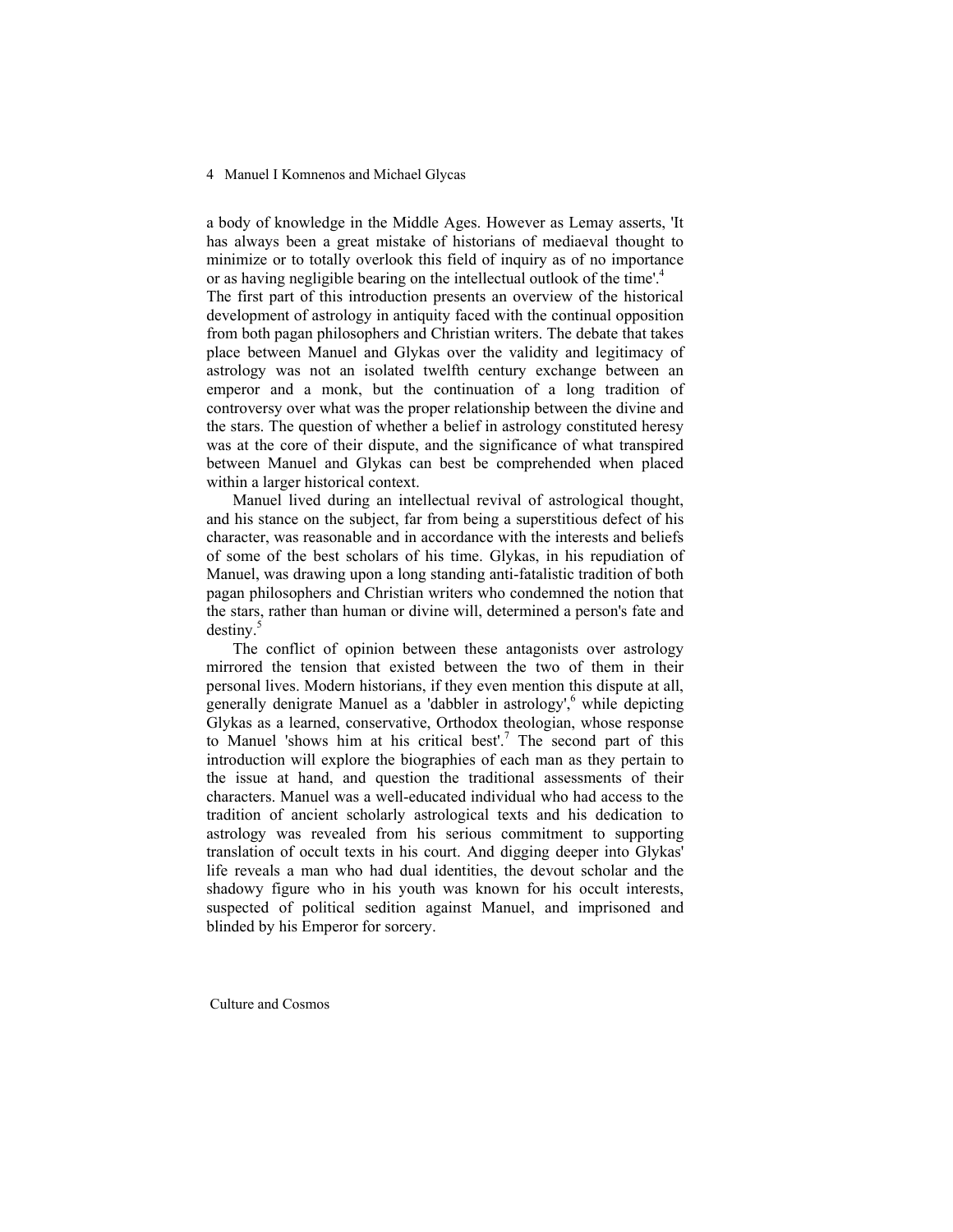The two primary source biographies for the life of Manuel were written by John Kinnamos [hereafter Kinn] and Nicetas Choniates [hereafter Chon].<sup>8</sup> Kinnamos was the official historian for John II and Manuel I Komnenos, having spent a number of years in Manuel's service and often accompanying him on militiary campaigns. An admirer of the Komnenii dynasty, he composed his history within two years of Manuel's death and is generally considered to be the more accurate of the two biographers. He was silent on the subject of astrology.

 Choniates' work recounts several incidents in which Manuel used astrology in both his professional and personal life. Choniates, who was still a youth when Manuel ascended to the throne, wrote his account near the end of his own life around 1215, many years after Manuel's death. He is quite critical of the Komnenii rulers and blames Manuel for the subsequent decline of the Byzantine Empire. While his distance, both in regard to time and proximity to the royal family, gives him more perspective on the consequences of Manuel's policies, it also contributes to the many factual inaccuracies found in his work.

#### **Byzantine Astrology and the Opposition to Stellar Fatalism.**

### **1. The Problem**

The relationship between the stars, the gods - and God - was central in the determination of whether or not a belief in astral influences implied a corresponding inevitable fate for human beings. When astrology first appeared as a mode of divination in the second millennium BCE in Mesopotamia, their appearances and movements signified portents of coming events; but because the stars were understood as one of the manifestations of the gods, the gods themselves could be (and were) entreated to change their minds. Thus the future signified was by no means fixed and inevitable, and consequently there existed no concept of astral fatalism.<sup>9</sup>

 In Greek philosophy Plato and Aristotle concurred that the stars were living intelligences and composed of divine material.<sup>10</sup>, <sup>11</sup> When the Greeks identified the planets and stars, they gave them the names of gods, such as the star of Aphrodite signifying the planet Venus, and those of heroes immortalized in the constellations, such as Hercules. Thus, in later Greek thinking, the general concept of divinity was embedded in notions of celestial bodies.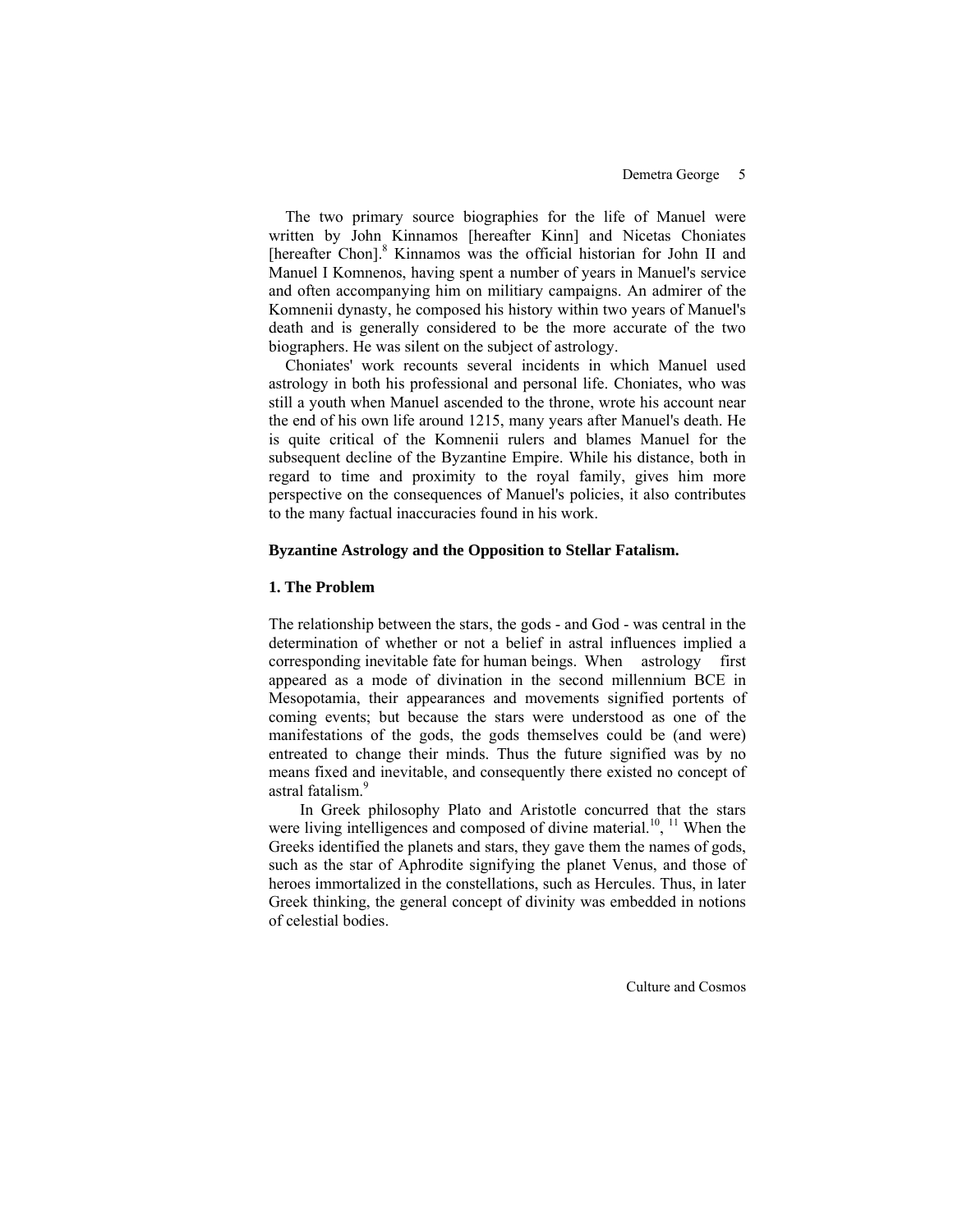With the advent of Hellenistic astrology, there existed, on one hand, a mystical current as evidenced in the hermetic writings that were said to have been divinely revealed. The hermetic treatise *The Poimandres* spoke of the planets as governors of fate, but whose decree one could escape through *gnosis* and union with God.<sup>12</sup> There also existed a more predominant scientific current which was clearly articulated by Ptolemy. He utilized Stoic and Aristotelian doctrines to assert that the planets were material and functioned as the physical causes of sublunar change.<sup>13</sup> When the Stoic viewpoint that all of nature operated according to a law of necessity leading to predictable and inevitable results was incorporated into astrological doctrine, the concept of an unalterable astral fatalism was born. Because sentient divinity had been removed from the stars, which now operated according to natural mathematical laws rather than by the will of the gods, they could no longer be entreated to reverse negative portents. Similar to the extreme deterministic position of Stoicism, the only choice allowed through a knowledge of one's fate as revealed by astrology was whether to accept it willingly or unwillingly.

 It was to this state of hopelessness resulting from the unchangeable decree of the celestial bodies that the polemics of the anti-fatalism against the stars were addressed. The pagan philosophers affirming the power of human will over the stars utilized scientific arguments to invalidate the precepts of astrology. And the Christian writers asserted that the will of the monotheistic God was superior to that of the stars. The saving grace of Christianity was the conviction that believers could be liberated from the astral decrees, and that it was the presence of Christ in the world that freed them from this tyranny.

 The philosophical dilemma is rooted in the contradiction between the assumption that, if the stars are sentient and operate by divine will, they can be entreated, and therefore are not fatalistic on the one hand, and the implication then exists that they are of a divine nature which has volition and power on the other. Yet, if the stars are not sentient and operate according to physical laws of necessity, they cannot be entreated. Thus, though not divine, they are fatalistic and invalidate human free will. From a Christian point of view, if the stars are alive and can be entreated, they challenge the supremacy of God. If they are fatalistic and deny human choice, the system of reward for righteousness and punishment for sin, the efficacy of prayer, God's salvation for the repentant, and Judgment all become meaningless.

 Let us now turn to a discussion of the opposition against the fatalism of the stars in the context of astrology's historical development and its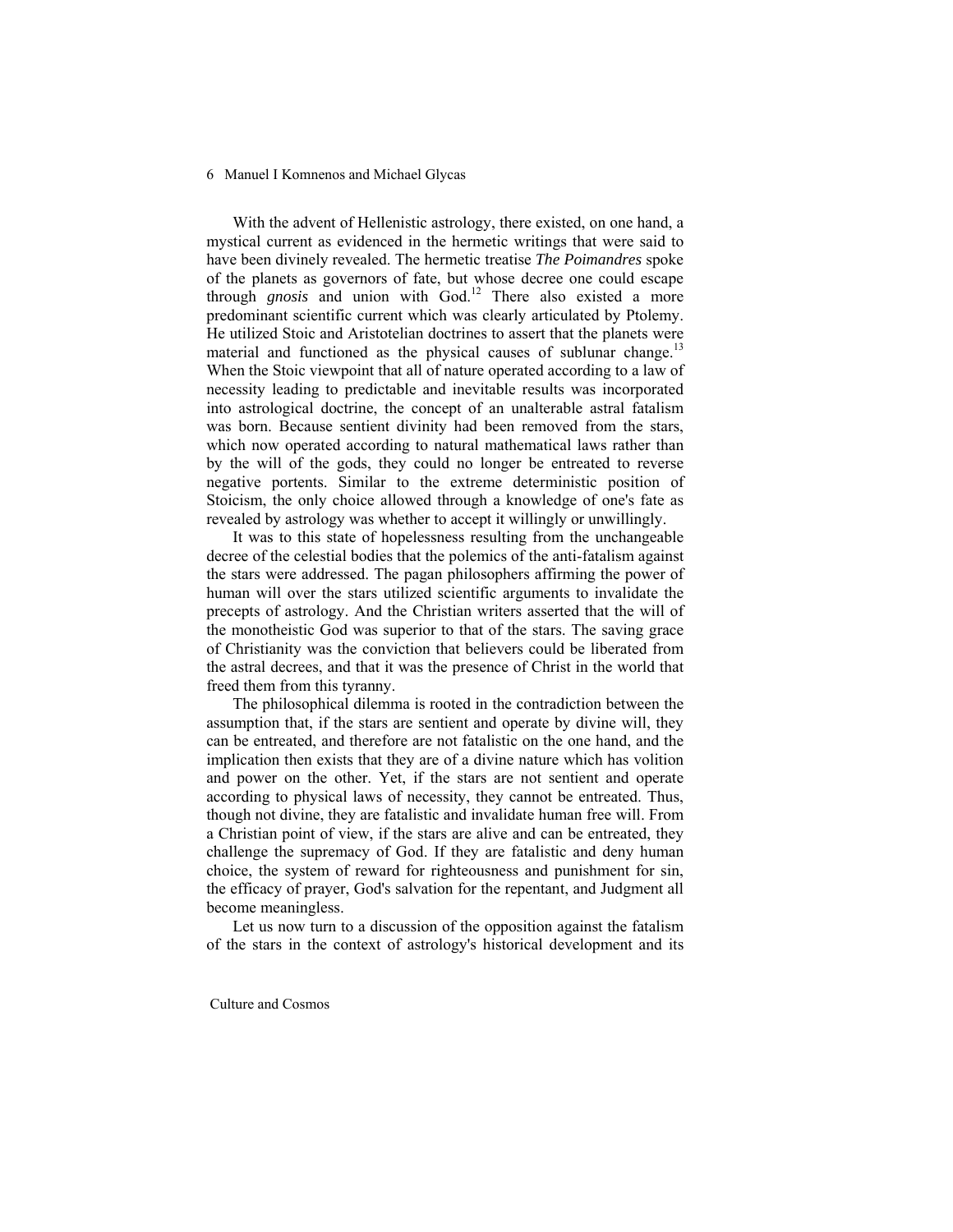provisional use by the emperors. The alternating rise and fall of astrology through the centuries culminated in the twelfth century with an intellectual revival that occurred in the lifetimes of Manuel Komnenos and Michael Glykas.

# **2. From Babylon to Byzantium**

The concepts of Mesopotamian celestial omen divination from the second millennium BCE that had been imported into Hellenistic Egypt were imbedded with the tenets of an astrological religion in which the stars and planets were manifestations of the gods. Scientific Hellenistic astrology gradually divested the stars of their associations with the gods, although the more spiritual conceptions continued to survive in esoteric traditions of late antiquity such as the hermetica and theurgy.<sup>14</sup> When astrological doctrines first entered into Rome, they were dismissed or viewed with suspicion. However, by the first century BCE they had gained acceptance by the Roman elite, because of the pervasive influence of Stoicism that both spoke of the cosmic sympathy existing in all parts of the universe and maintained the validity of divination.

 Hellenistic philosophy tended to object to astrology on technical and dialectical grounds rather than because of its curtailment of human freedom.<sup>15</sup> While Posidonius was 'much given to astrology<sup> $16$ </sup> Cicero, dismissing the subject, stated that he concurred with Panaetius, the only leading Stoic to have rejected astrology and spoke at length about the problem of the twins.17 The Epicureans, in their belief that the gods were not concerned with human affairs, discredited the astrological art as they did all forms of divination. The Skeptics discounted the possibility of ascertaining positive knowledge of any discipline, and included astrology in their attack, suggesting that it must have been sufficiently influential at that time to merit their denunciation.

 This limited opposition did little to stem the astrology's spread and the first Roman emperors were heavily involved with their court astrologers, Thrasyllus and his son Balbillus, who were advisors in turn to Tiberius, Caligula, Claudius and Nero. The emperors frequently outlawed the practice of astrology, fearing that political rivals were using it to plan revolts based upon the determination of their vulnerable periods, while simultaneously employing it for their own benefit.<sup>18</sup> In the first century CE astrology was approaching its peak of popularity and influence as evidenced by the works of astrologers such as Dortheus of Sidon and Teucer of Babylon, and the philosophers were quiet on the subject.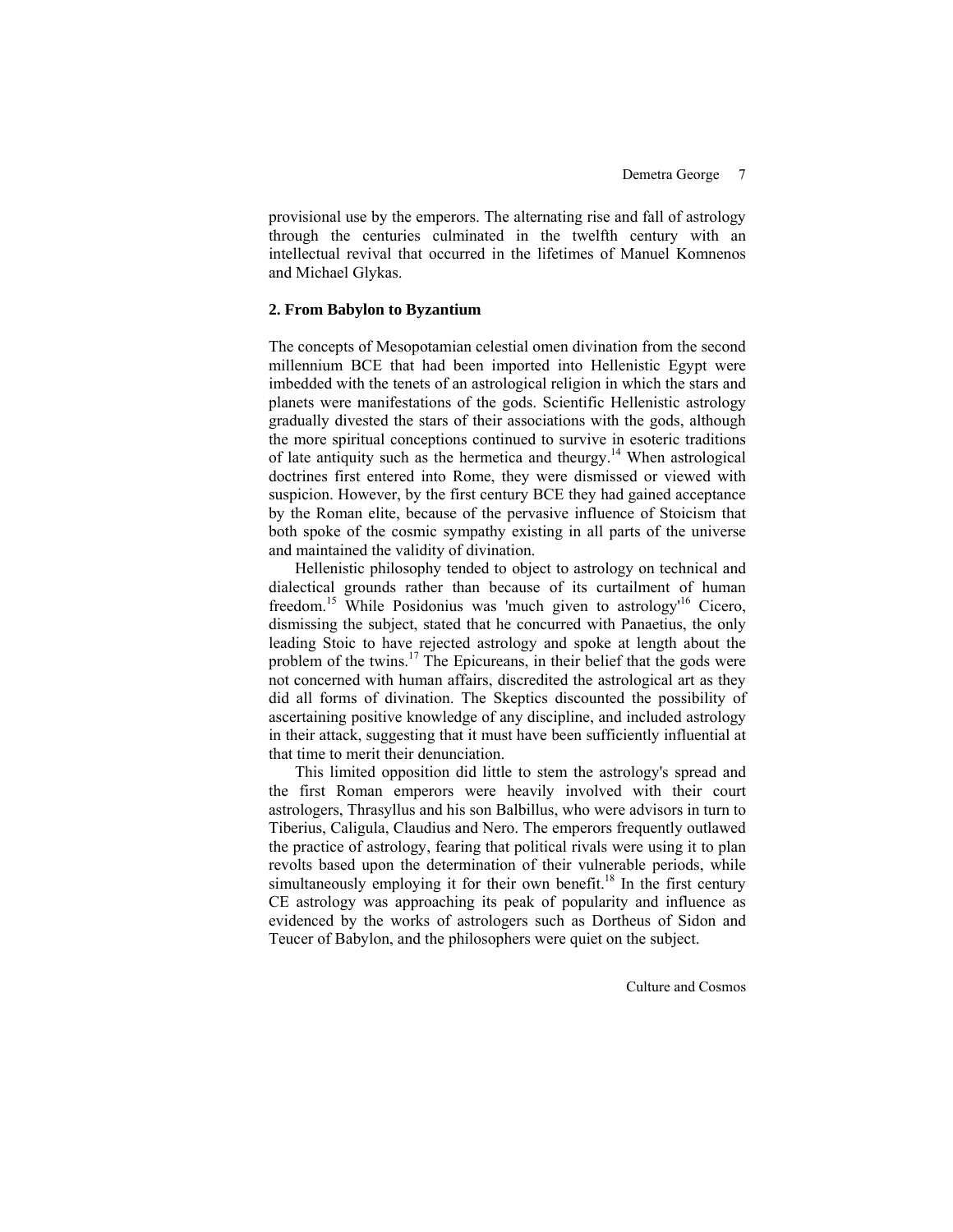Greek astrology peaked in the second century CE which saw the production of substantial literature by Vettius Valens, Claudius Ptolemy, and Antiochus of Athens.19 Taking the staunch fatalistic position, Valens wrote that it was useless to offer prayers and sacrifices to the gods since all was ruled by an inexorable fate.<sup>20</sup> Ptolemy, favoring a less deterministic stance, refuted absolute astral determination and added the factors of heredity and environment to the formation of character. $21$ 

 In general the critics of astrology did not deny that the stars had influence over terrestrial events; this was a basic precept of Aristotle's natural philosophy which held that all sub-lunar change was effected by the movements of the celestial bodies. What was questioned was the effect that the planets had on human will as well as the astrologer's ability to predict these influences. Issues concerning the fatalism of the stars became paramount.

 The opposition to astrology from the second century onwards centered around the issue of fate and free-will. The philosophers challenged the notion that the stars rather than human will were the arbiters of a person's destiny, a belief that allowed for a denial of moral accountability for one's actions. The Christians concurred with this objection, adding the concern that the will of God should be greater than the power of the stars to effect results in the world. If human actions were pre-determined and inevitable, what was the incentive for the apportionment of rewards and punishments for one's choices.

 The rationalist Favorinus of Arles (85-155) and the Pyrrhonean Skeptic Sextus Empiricus (late 2nd century) attacked astrology primarily on the scientific grounds that it was impossible to determine all of the manifold planetary and stellar influences and to accurately determine the exact moment of birth for the calculation of the horoscope.<sup>22</sup> Favorinus asserted that the idea that every human action, even the most trivial detail, was immutably predestined was ridiculous and unbearable. Sextus Empiricus claimed that is was impossible to make an accurate prediction in regard to someone's actions because they had no original predetermined cause.<sup>23</sup>

 The Peripatetic Alexander of Aphrodias presented the argument that would become the core of the mediaeval compromise on the issue of determinism. He conceded that all physical matter was under the control of the stars, but maintained that this influence did not extend to the realm of the soul and human decision.<sup>24</sup> Clement of Alexandria (c. 150-215) acknowledged that while 'astrologers can indicate the desire which a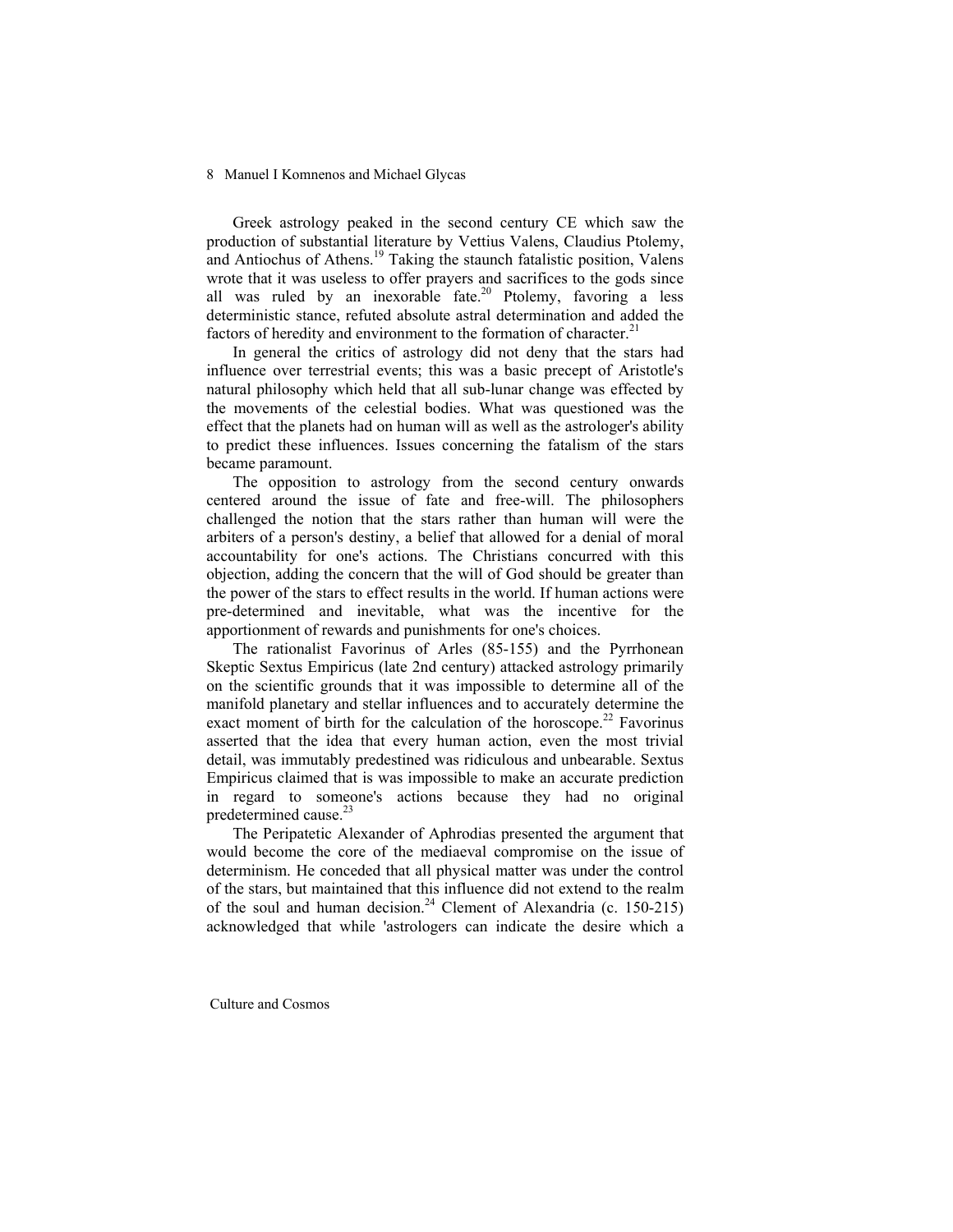malignant power [planetary configuration] produces, 'the acting out of that desire' depends upon freedom of human will'.<sup>25</sup>

 The third century saw a decline in the scientific rationalism which had previously characterized Greek philosophy, and with the advent of Neoplatonism a trend toward a more mystical philosophical world view emerged. In astrology this became manifest in the proliferation of astral cults such as Mithraism, Sol Invictus, and the astrological cosmologies in the *Corpus Hermeticum* and Gnostic *Pistis Sophia*. 26 Christian writers voicing strong opposition to pagan philosophy also became prominent. When they directed their attention toward astrology, they objected to an astral fatalism that denied the power of God to intervene in His creations, that provided knowledge of the future acquired through human divination rather divine inspiration, and the outright worship of celestial bodies as gods. The Christians, in general, maintained that all forms of magic and divination were the invention of the devil.

 Tatian, in his assault upon pagan philosophy (c. 180), clearly associated the demons with the gods of Greek mythology who, embodied in the stars and constellations, introduced 'the doctrine of fate-ordained nativity.' Whenever 'the light of one of them was in the ascendant' they would be amused as the fortunes of people rose and fell.<sup>27</sup> Tertullian of Carthage (c 200) asserted that it was the fallen angles who brought forward magic and astrology, warning that these wiles were forbidden by God and should not be practiced by Christians.<sup>28</sup> The notion that the stars were evil powers was also evidenced in the doctrines of some Hermetic and Gnostic sects whose practitioners sought to free their souls from the tyrannical power of the stars, ascending through successive planetary spheres to heavens where they could reside beyond the control of the planets. These notions most likely arise from the *Apocryphal Book of Enoch* which recognized the connections of angels and stars, whereby the angels who attended the phases of the moon and the revolutions of the sun and stars taught mankind the various occult arts.<sup>29</sup>

 The problem of the star of the Magi as related by Matthew in the New Testament was an ongoing obstacle to the early Church Fathers, and there were many attempts to dismiss the implications that Christ was subject to the decree of the stars. Ignatius proclaimed that the star at Christ's birth, heralding God's presence in human form, was so brilliant that magic was destroyed, ignorance dispelled, and the rules of demons ended.<sup>30</sup> Tertullian put forth the explanation that astrology and magic had been permitted only until the birth of Christ, so that afterwards no one should interpret the nativity of another from the heavens. The dream sent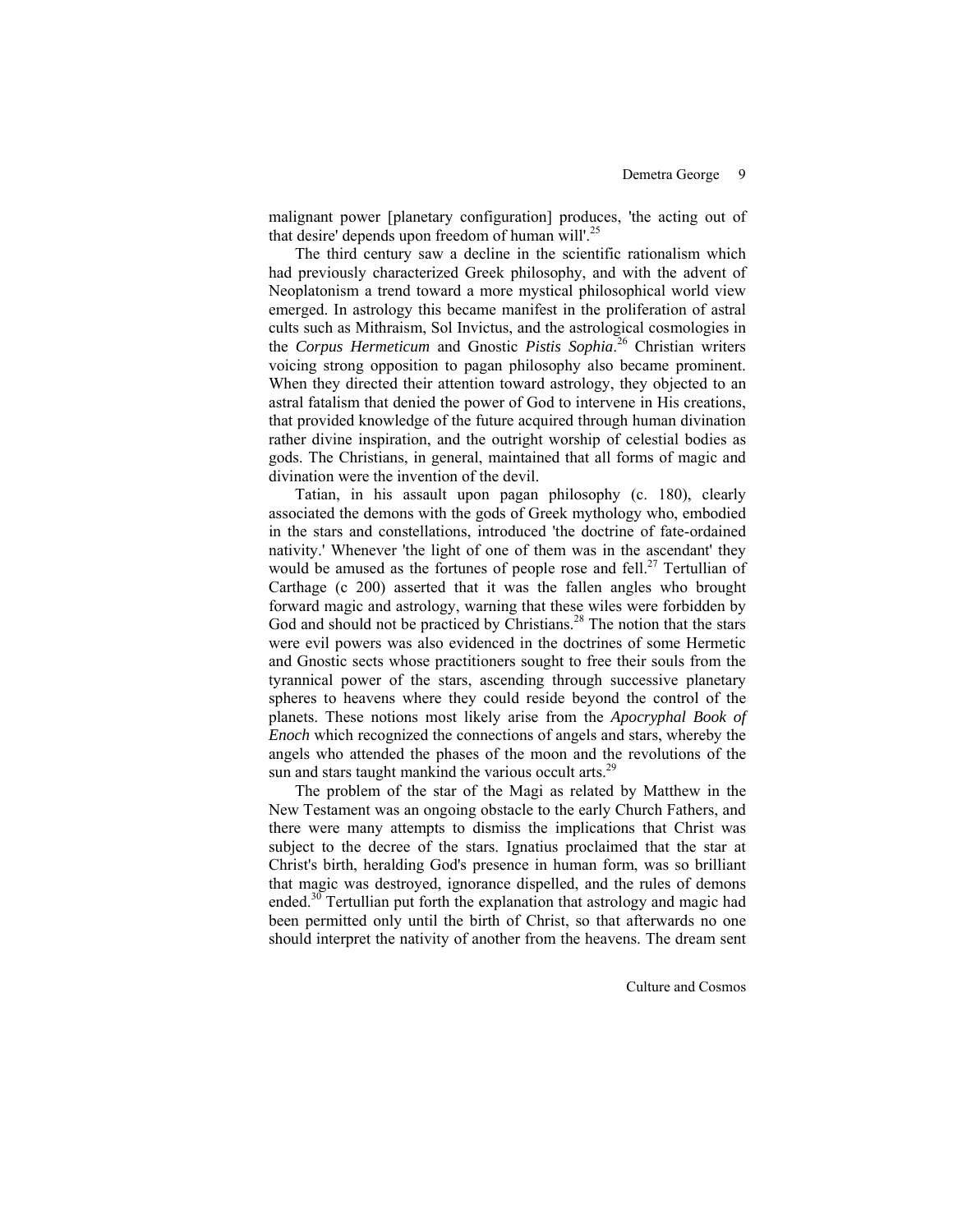to Magi telling them to return home by a different route was a message that they should 'walk otherwise' and abandon their former practice of astrology.<sup>31</sup> In the following centuries other Christian writers would add to this explanation the notion that the star was not truly a star.

 Early in the third century the great Church Father Origen and the Neoplatonist philosopher Plotinus, who both were students of Ammonius Saccas of Alexandria, set forth similar views on the nature of the stars. They concluded that the stars were signs of coming events rather than the actual physical causes of those events. The merging of religion and philosophy in late antiquity, as characterized by Neoplatonism, was in large part a reaction to the scientific rationalism of earlier Greek philosophy. It is probably no accident that many of the Neo-Platonists were of Semitic origin and this would account for some similarity between their teachings and Babylonian astral doctrines. Plotinus denied that the stars caused evil, and adhering to the doctrine of unity in the universe, he maintained that the stars could be seen as God's handwriting in the heavens announcing the future for those capable of reading it.<sup>32</sup> Origen added that these signs were revealed for the instruction of divine powers, such as angels, that are greater than humans, and that God's foreknowledge did not necessitate the foreknown events. While granting the stars influences as signs, he fully articulated the problem of how a belief in astral determinism destroyed the concept of free-will, upon which the basic premises of Christian doctrine stand. Origen thus set the stage for the consideration of astrology as a heretical creed.<sup>33</sup>

 The fourth century opened with the ascension of Constantine the Great (306-357) to the throne of the Roman Empire. In 330, after he had established his capital at Constantinople and converted to Christianity, he began the process of Christianizing the empire. As part of an anti-pagan legislative effort, a series of secular and church laws were instituted over the next century (in 438 Theodosius II codified these laws, along with other imperial legislation, in the Theodosian Code), including injunctions against magicians and astrologers under penalty of death, although the use of astrology for medical and agricultural purposes was excluded from punishment.

 In 319 Constantine declared that any soothsayer who approached someone's house would be burned alive and the person who summoned him exiled and his property confiscated.<sup>34</sup> However, he excluded from punishment those magical practices which sought medical remedies for human bodies or weather cooperation for agricultural purposes in rural districts.<sup>35</sup> In 357 Constantius II decreed that "the inquisitiveness of men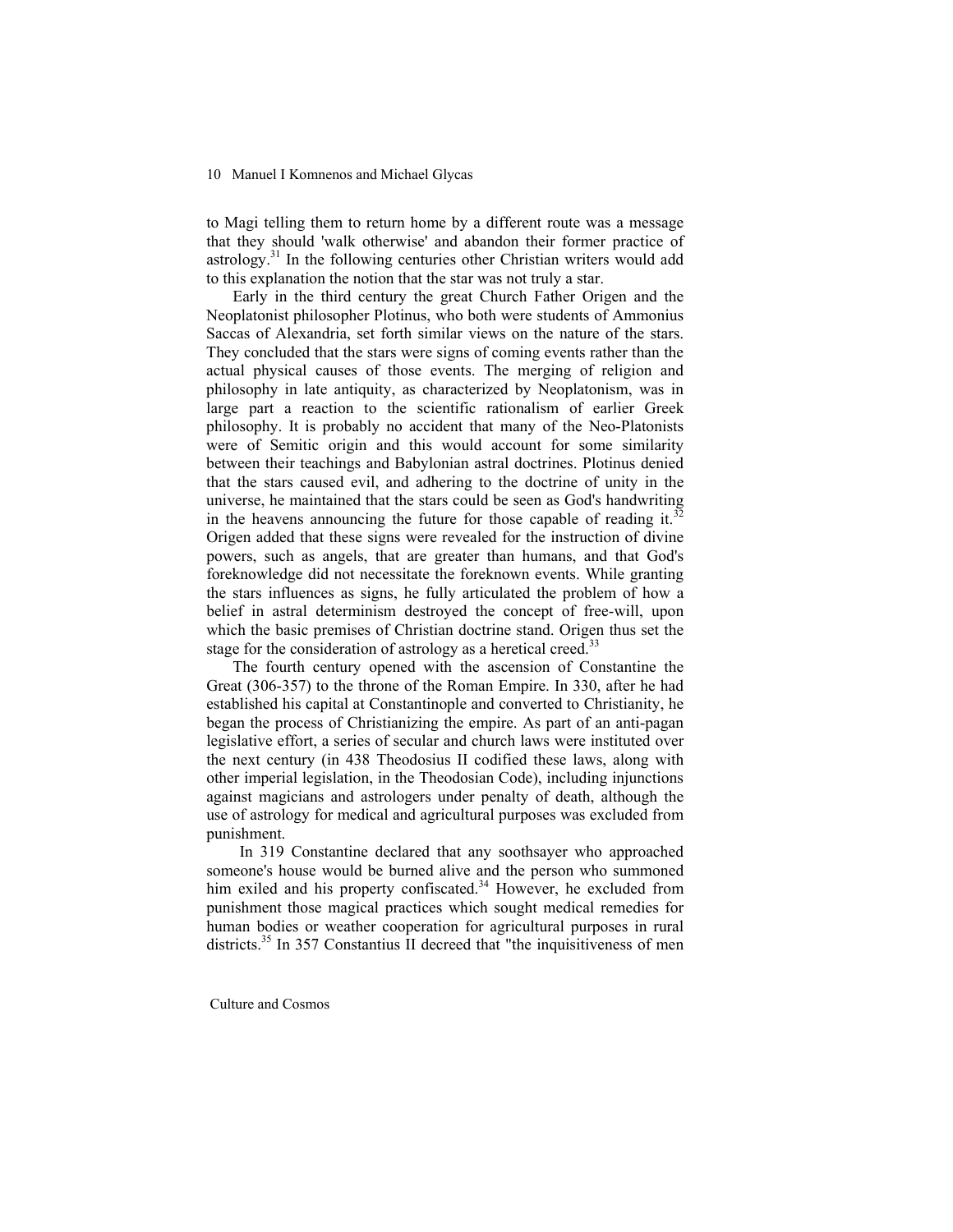for divination shall cease forever," and ordered death by sword for those who consulted soothsayers, astrologers or diviners.<sup>36</sup> In 358 he ruled that any person imbued with magical contamination...even an astrologer who was found in his retinue would not be protected by his high rank from being sent to the torture house where iron claws would rip out his sides.<sup>37</sup> The Emperors Valentinian and Valens in 373 forbade the teaching and learning of astrology,<sup>38</sup> and Honorius and Theodosius in 409 required that astrologers burn their books in the presence of bishops and return to the Catholic religion under penalty of exile.<sup>39</sup>

 The Council of Nicaea in 325 classified those whose beliefs fell outside of the strict Church doctrines as heretics, and astrologers fell into this category. In 365 the Council of Laodikaea forbade the clergy to be astrologers or magicians, and the Constitution of the Apostles in the 4th century refused astrologers, along with debauchers, magicians, and philosophers, the rite of baptism.<sup>40</sup> This repression of all kinds of divination can be seen as part of the struggle against paganism whose methods of foretelling the future rivaled Christian prophecy. However, there exists much evidence that these laws and edicts were not strictly enforced nor obeyed, even by the emperors themselves, which was not unlike the responses of the first Roman emperors. The historian Ammianus Marcellinus recounted that the emperor Valens (364-68), upon being told by the astrologer Heliodorus of a plot against him, made Heliodorus his own astrologer and gave him a high office. $41$  During the turbulent reign of Emperor Zeno (474-91) a group of horoscopes dating 474-88 have been preserved in later compendia which were cast by astrologers employed by Zeno analyzing the prospects of his political rivals. $4\overline{2}$ 

 In fact, astrologers continued to compose new works, as well as compiling, editing, and teaching the doctrines of their predecessors. The fourth century marks the transition of the classification of astrological literature from that of late classical to Byzantine, and writings from a host of astrologers have survived, including Pancharious, Maximus, Paulus Alexandrinus, Anonymous of 379, Hephaiston of Thebes, and Proclus.<sup>43</sup>

 Christian writers continued to assail astrology, and these ongoing attacks suggest the extent to which people continued to cleave to the art. Singling out all the groups which he considered to be heretics, Epiphanius of Cyprus (315-403) denounced astral fatalism in the context of his attack upon the Stoics and Pharisees and claimed that the Pharisees translated the Greek names of zodiac signs and planets, and thus 'introduced the untenable, insane, nonsense of astrology to the world'.<sup>44</sup>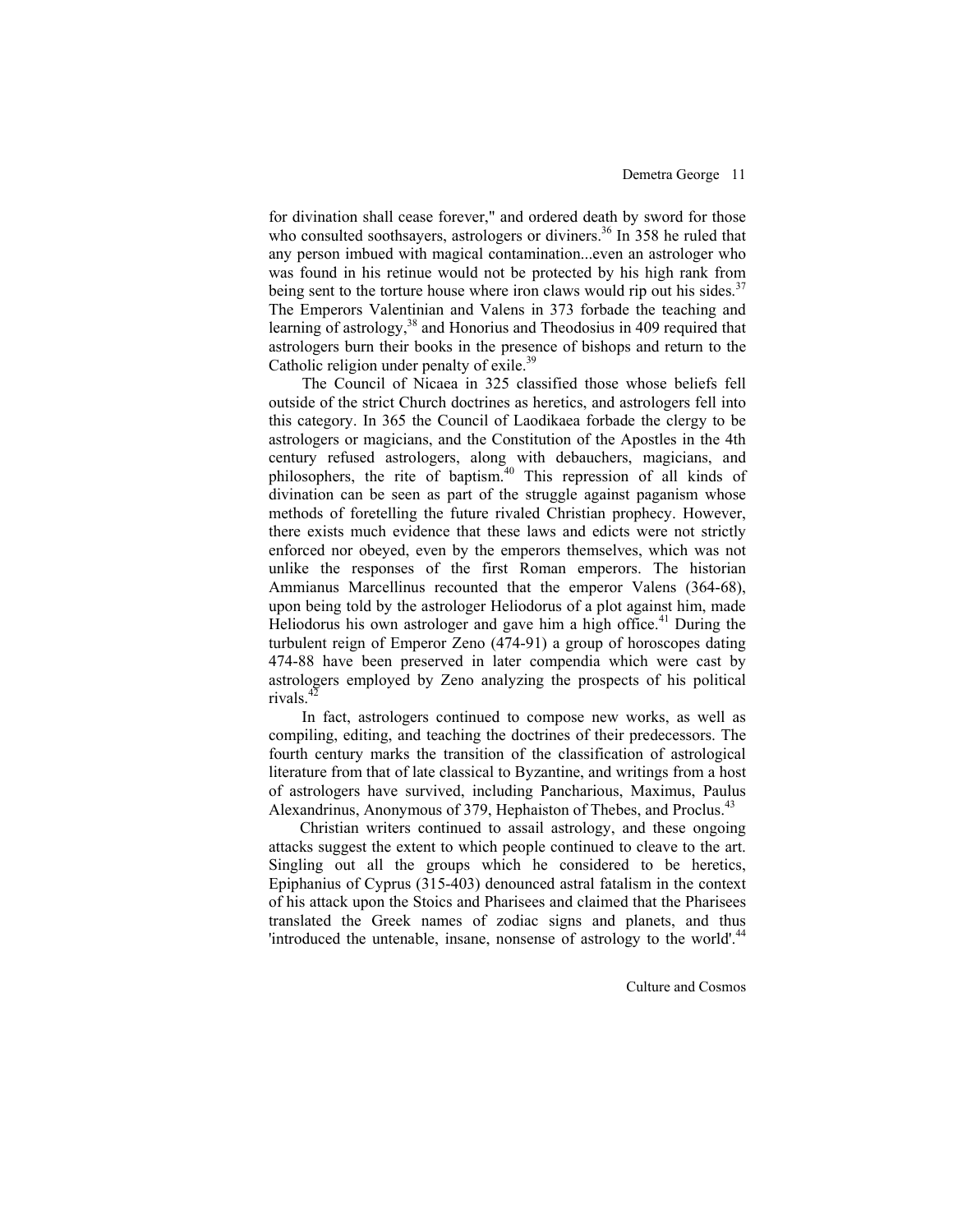Basil of Caeserea (330-79), in a discourse reconciling examples of natural science with the processes in the six days of Creation, recognized that the moon 'makes all of nature participate in her changes.' However, he denied that the stars could indicate human personality, claiming the impossibility of determining the exact moment of birth. He also objected to the notion that a 'malefic star' was evil either by the dictate of its Creator who made it or evil by its own volition, which notion suggested that stars are endowed with intelligence and will.<sup>45</sup>

 John Chrysostom (347-407) wrote a frequently cited homily concerning the Magi and the Star of Bethlehem in which he discredited the implication that the story of Christ's birth as related by Matthew could be interpreted as a verification of astrology. Reiterating the sentiments of Tatian, Ignatius, and Tertullian, he asserted that 'the star was not a star at all... but some invisible power transformed into the appearance of a star' as was evidenced from its unusual course. Its divine nature was so powerful that its mere appearance was sufficient to bring the barbarian Magi to the feet of Christ.<sup>46</sup>

 But it was Augustine (354-430) who made the most extensive and influential condemnation of astrology during this era. In the *Confessions* he admitted that once he was attracted to astrologers but after his conversion to Christianity, he vehemently denounced the fatalism of astrology as 'having the effect to persuade men not to worship any god at all'.<sup>47</sup> In the midst of a host of other arguments, he acknowledged that accurate astrological predictions are due to the help of demons and that while the stars affect terrestrial change, 'it does not follow that the wills of men are subject to the configurations of the stars'.<sup>48</sup> In another work Augustine discussed the problem of the Star of Bethlehem and, like Chrysostom, asserted that it was a new star that shone *because* Christ was born and its purpose was to point the way for the Magi to find the Word of God.<sup>49</sup>

 During the reign of Constantine and his sons, Julius Firmicus Maternus demonstrated that Christianity and astrology could be compatible. Writing in Latin, he composed a textbook on astrology, the *Mathesis*, and an exhortation to abolish pagan cults. Answering the Christian objections to astrology, he maintained that through prayer to an omnipotent Deity who governed the universe, humans could resist the decrees of the stars.<sup>50</sup> The polemics of the theologians and the secular and holy decrees had little effect upon the astrologers. They did not bother to defend their art, they simply continued to practice it. The fourth century was the most prolific period of Byzantine astrological literature. As for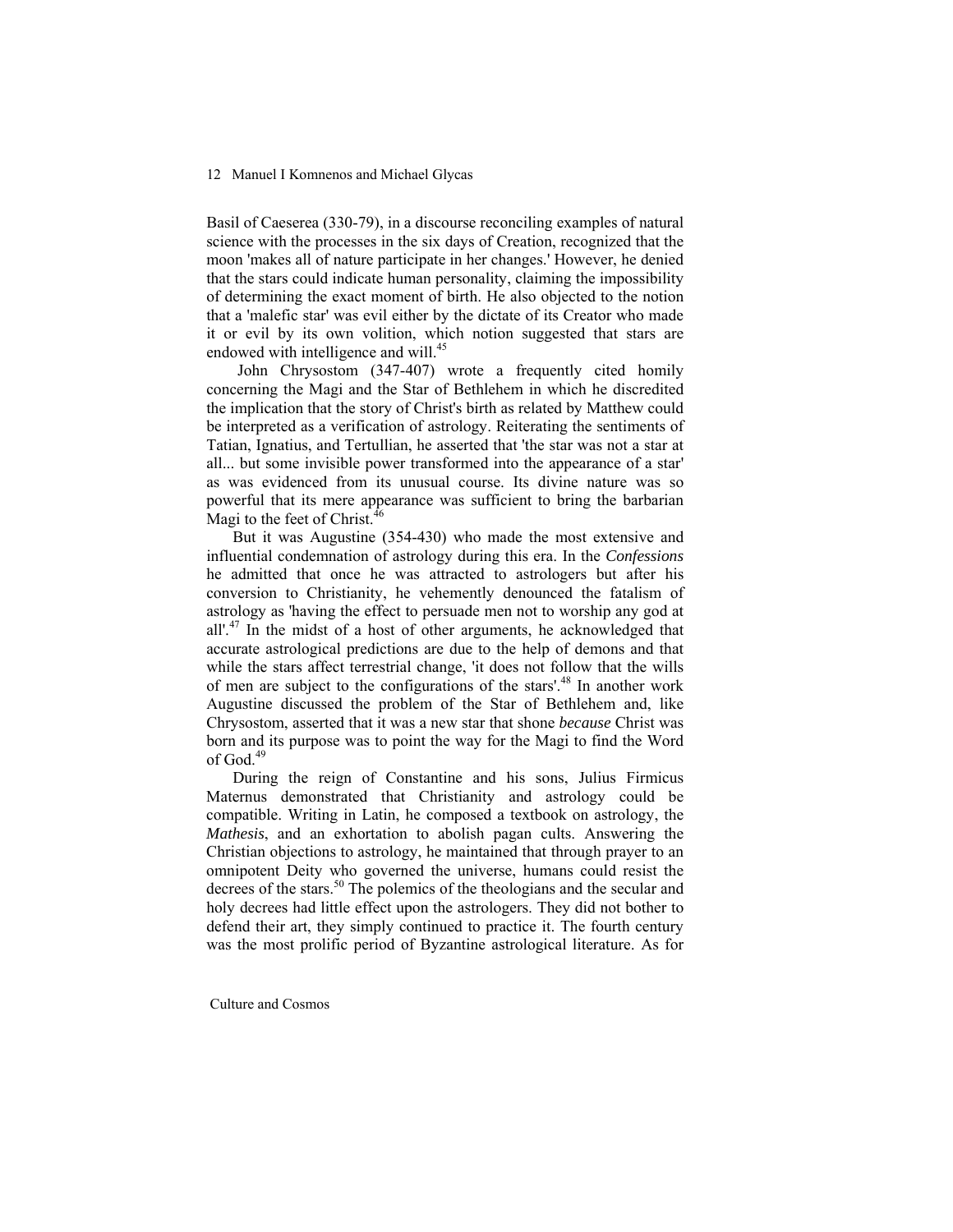those who consulted astrologers, as today, their desire to know their destiny obviously outweighed their concern that the belief in such an art might nullify their free will.

 In 476 the Roman Empire in the West came to an end, and with its collapse, knowledge of the Greek language virtually died out. Along with the loss of the language, knowledge of astrology, which had been predominantly written in Greek, disappeared.<sup>51</sup> In the East, while Latin was the official language, it was Greek that was actually used throughout the empire. Many astrological writings remained available, and thus the teaching survived over the next thousand years, in spite of continued periodic opposition from the Christian Church. Two years after the ascension of Justinian in 527, the philosophical schools of Athens were closed and many pagan scholars emigrated to the more liberal courts of Persia, as well as to those in Harran and India. In Persia and India, Greek astrological texts were translated into Pahlavi and Sanskrit, and these would later find their way into Islamic literature in the eighth and ninth centuries, and thence return to Byzantium in the eleventh century and the Latin West in the twelfth century.

 But Justinian, like Constantine before him, could not completely eradicate the activities of the astrologers. The names of the astrologers Olympiodorus (c 564), Julian of Laodica (c 500), John of Lydus, and Rhetorius of Egypt were prominent astrological writers and teachers in the sixth and seventh centuries.<sup>52</sup> After the fall of Alexandria to the Arabs in 642, the contributions of its resident Greek astrologers to the Byzantine Empire ceased, and the relentless opposition of the Church finally effected a general decline of astrology over the next two centuries. There do not appear to be any significant theological attacks, and this suggests that the problem had been put to rest, at least for the time being.

 At the end of the eighth century, Stephanus the Philosopher moved to Constantinople from Baghdad where he had studied with Theophilus of Edessa (d.785), the Greek-speaking military astrologer of the Caliph al-Mahdi. Stephanus brought with him a treasury of astrological manuscripts from the library at Baghdad. As such, he was said to have reintroduced the art back into the Byzantine Empire.<sup>53</sup> These manuscripts then appear to have passed through the hands of Leo the Mathematician who was a ninth century scholar, teacher, and astrologer in Constantinople as well as an archbishop of Thessalonika for a period of time $^{54}$ 

 There was no further influx of Arabic astrology into Byzantium in the ninth and tenth centuries. However, by the late tenth well-known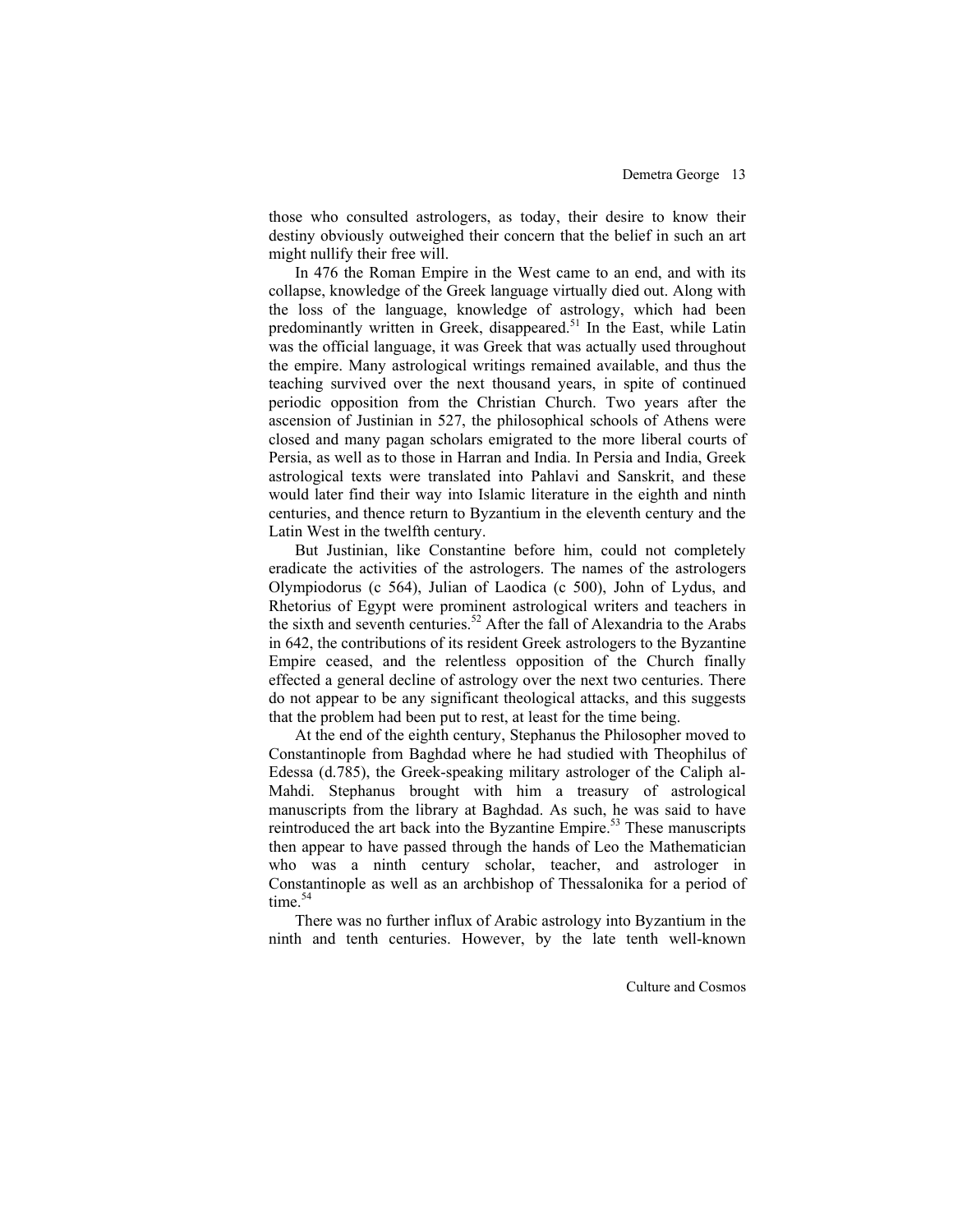astrologers such as Demophilus and Theodosius edited and compiled compendia of excerpts of ancient astrological books which began to circulate for the first time in many centuries, initiating the beginnings of an astrological revival. By the early eleventh century during the Komnenian period there was a proliferation of Greek translations of Arabic astrological works, by such astrological authors as Mash'allah, al-Kindi, Abu Ma'shar, and Achmat the Persian, and the translation of the *Karpos* or *Centiloquium* falsely attributed to Ptolemy.55 Virtually all of the thousands of astrological manuscripts listed in the *Catalogus codicum astrologorum Graecorum* that were compiled in Byzantium date from the twelfth to fifteenth centuries.<sup>56</sup> It was in the midst of this astrological revival that gradually but steadily increased, peaking in the fourteenth century, when astrologers such as John Katrones, John Abramious, and Eluetherias Zebelenos revised major classical and early Byzantine astrological treatises, that Manuel's advocacy of astrology took place.

 The re-discovery of ancient astrological knowledge that came in large part through Arabic channels was not confined to the Byzantine East. In the Latin West a similar phenomenon began about a century later. With the re-conquest of Spain (1085) and Sicily (1060-91), scholars were drawn to these areas to partake of the knowledge of the Saracen cultures. Here they translated Islamic material, a great deal of which had been derived from ancient Greek writers, whose teachings the Arabs had preserved and modified.

 It was in the area of science that this intellectual revival was most pronounced, and the medical, scientific, and mathematical treatises contained elements of *astrologia*, i.e., astrology seen as the practical application of theoretical astronomy. In the twelfth and thirteenth centuries a vast body of both Greek and Arabic astronomical and astrological works were translated into Latin. Richard Lemay argued that it was through the translation of Abu Ma'shar's *Greater Introduction* that Aristotelian natural philosophy entered into the West some twenty years before any specific work of Aristotle's natural philosophy was actually translated into Latin.<sup>57</sup> Many twelfth century scholars who were interested in natural sciences associated with Aristotle were also firm believers in the validity of astrology, including Adelard of Bath, John of Seville, Hermann of Carinthia, William of Conches, Bernard Silvester, Roger of Hereford, Daniel Morley, Raymond of Marseilles, Robert of Chester, Alfred of Sareshel, Alanus de Insulis and Raoul of Longchamp. $58$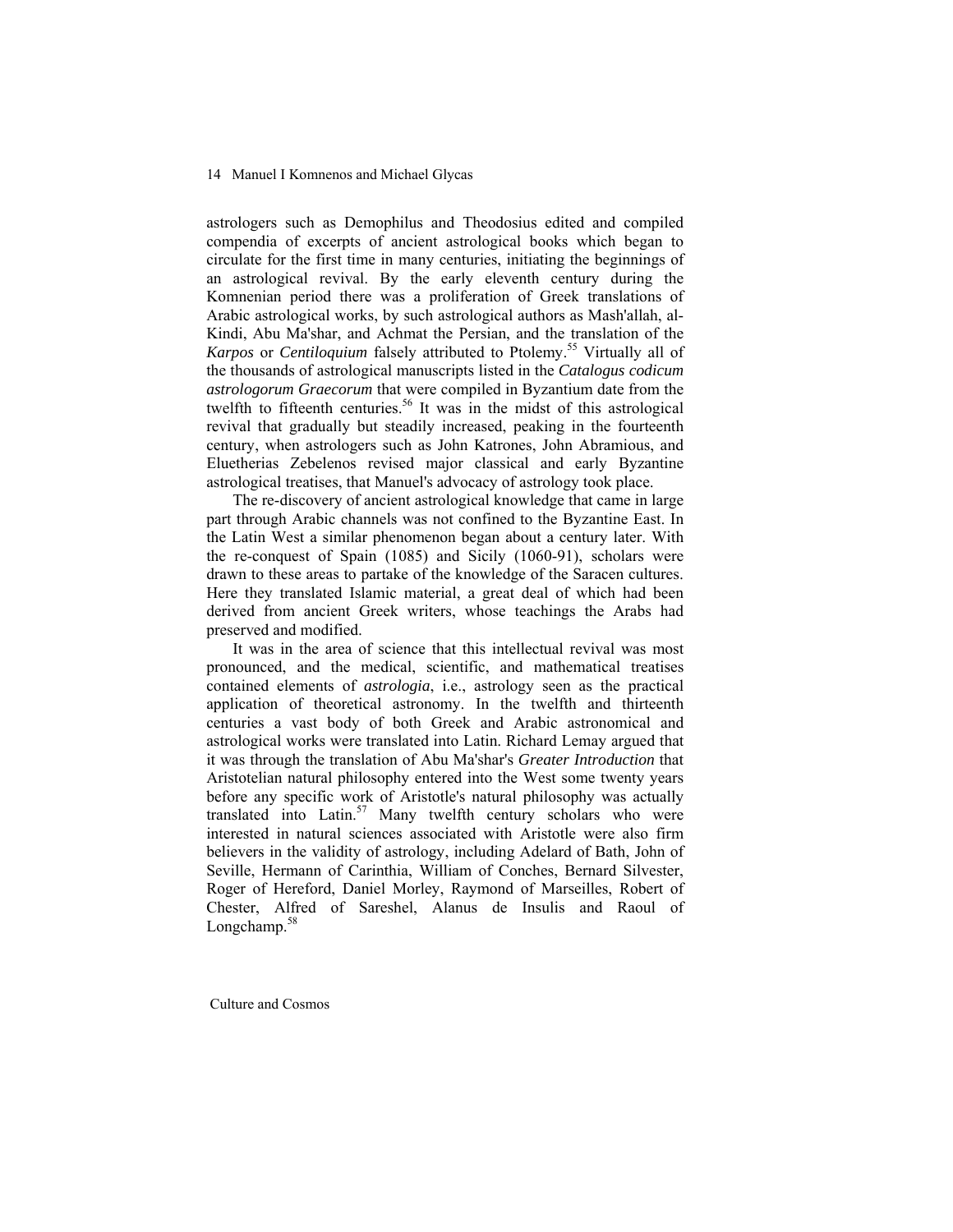In the following century Aristotle would be Christianized, purged of astrology and pantheistic cosmology that had been embedded into his philosophy by the Arabs. However, 'In the twelfth century,' as Tullio Gregory said, 'astrology was one of the physical sciences men had to study–as a physical science, not as something based on imaginary data– because it really was a positive science for mediaeval men'.<sup>59</sup> That all operations of the inferior world of nature were governed by the movements and influences of heavenly bodies was universally accepted until the sixteenth century.<sup>60</sup>

 Thus Manuel's interest and belief in astrology must be seen in light of the twelfth century intellectual renaissance that was taking place in both the Byzantine East and Latin West, an era when substantial translations of astrological works from Arabic were contributing to the shaping of the scientific world view. While knowledge of astrology had disappeared in the West, the tradition had been relatively continuous in the East, and the revival that had begun during the reign of Manuel's grandfather Alexios I was swelling in Manuel's own lifetime. That he had access to this vast compendia of literature is attested by the catalog of astrological works which were a part of the special 'restricted' collection in his own imperial library, $61$  and his knowledge of the art was based upon the recent availability of the works of ancient Greek authors and the best of the Arabic astrologers.

 Manuel was not unique in his sentiments. Greenfield, discussing politics and magic in twelfth century Byzantium, underscores this fact:

Nevertheless, when emperors ...make use of astrology when making important decisions, when leading intellectuals and scholars seriously discuss magical practices and cast horoscopes, when manuscripts of sorcery that require extremely high levels of erudition are copied and employed, and when senior churchmen are condemned for using, and actually being practitioners of magic, it is quite clear that what is being dealt with here is not to be dismissed as 'superstition,' as the misguided, ignorant, and unrepresentative beliefs of a lowly social group or a few isolated individuals, but is something that was an integral part of general Byzantine culture and thought.<sup>62</sup>

 This new wave of ancient scientific knowledge, including that of astrology, hit the Latin West when Manuel was Emperor of the Eastern Roman Empire. In his endeavors to break down the barriers between East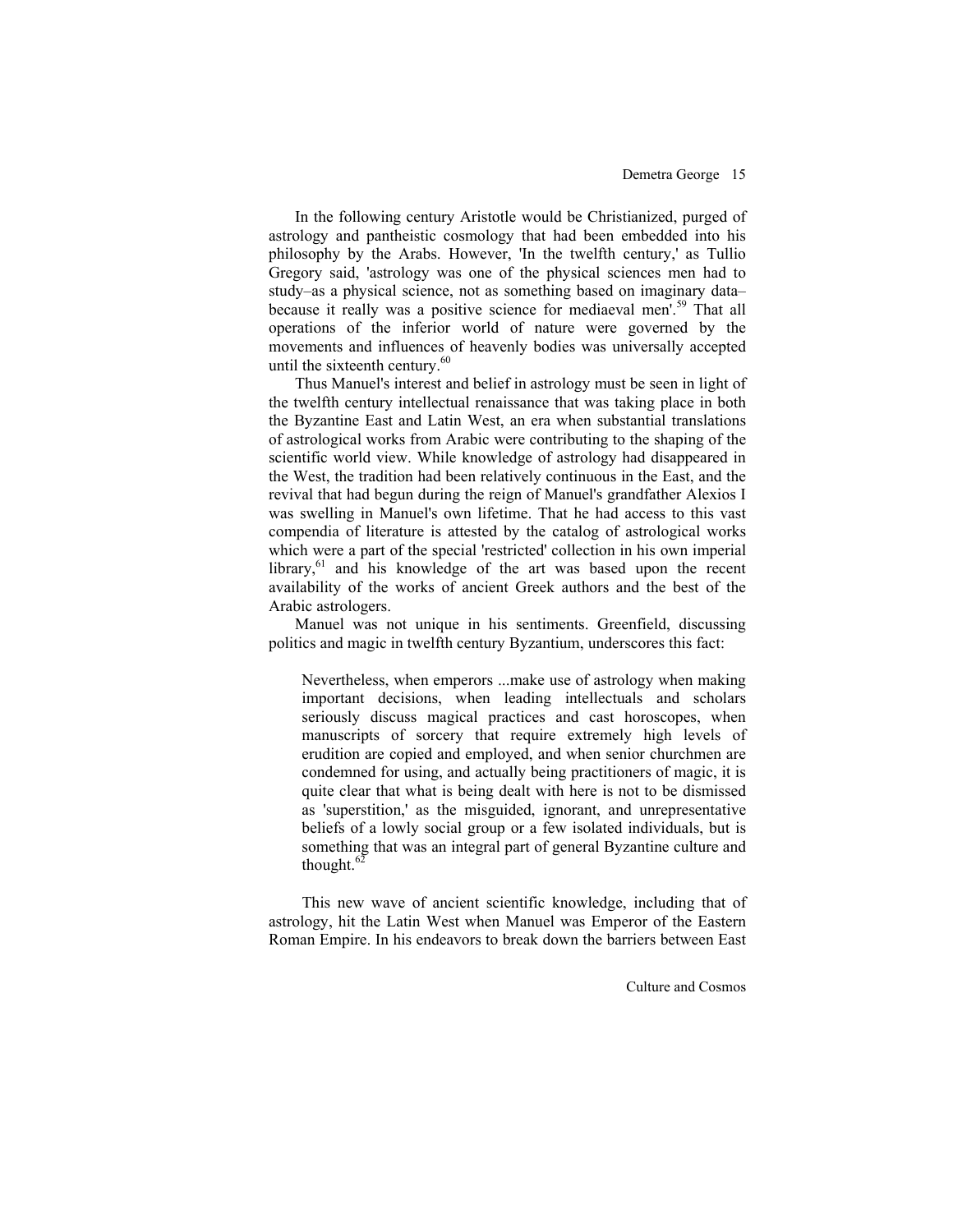and West through a cultural exchange of ideas, Manuel could not help but be aware of the intellectual renaissance that was occurring. He found in the scholarship of the West a confirmation that his own beliefs in astrology were in complete accordance with those of the best thinkers of his generation and saw himself as an active participant in the intellectual renaissance of his time.

 In arguing his defence Manuel drew upon a fifteen hundred year tradition of Western astrology that steadfastly survived despite continual attacks from philosophers and theologians. As an upholder of the Orthodoxy, he sought to reconcile his religious and scientific convictions in the assertion that astrological beliefs were not heretical. Glykas, also well-educated in religious, scientific, and occult matters drew upon the equally resilient tradition of opposition to the fatalism of the stars in his refutation of Manuel's defence. He was the first person in many centuries to stir up all the old objections. Manuel Komnenos and Michael Glykas are two voices who, in the twelfth century, summarize and re-articulate for their era the ageless debate concerning humanity's correct relationship with the stars.

### **Manuel I Komnenos and His Dedication to Astrology**

Manuel I Komnenos was an advocate of astrology and his court was known for its interest in divination and wonders. While astrology was by no means his main enterprise, it shaped the way that he viewed the world. In his 1993 biography of Manuel, Magdalino challenges the traditional less-than-favorable view of this emperor arguing that Manuel's reign was, 'in some sense the high point of medieval Greek civilization.<sup>63</sup> However, he is at a loss to understand Manuel's strong commitment to astrology, wondering if it derived from a particularly successful astrological prediction or if he had fallen under the spell of charismatic astrologers.<sup>64</sup>

 Manuel's position on astrology did not arise from an uninformed and uncritical acceptance of a superstitious belief nor was it an idiosyncratic mark or character defect of an otherwise rational man as his contemporary biographer Choniates maintained.<sup>65</sup> Rather, well-educated, widely read, and distinguished for his profound intellect Manuel lived at a juncture in time when his natural interest in astrology as part of his cultural and familial heritage coincided with a renaissance in the West in which some of the best scholars of the century likewise believed in the validity of this art.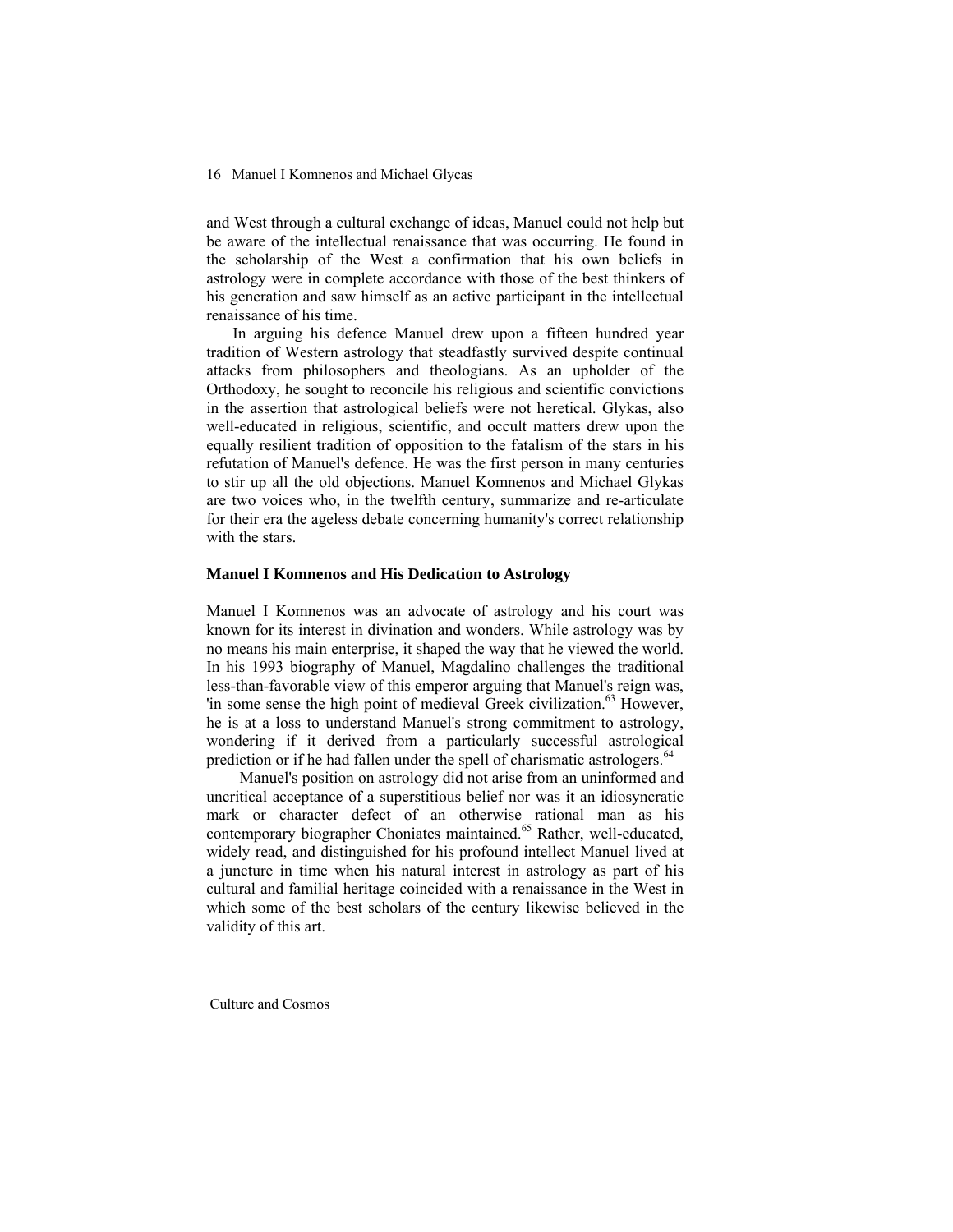#### **Divinatory Signs of Manuel's Destiny**

Born on November 28,  $1118<sup>66</sup>$  Manuel was the fourth and youngest son of John II and the Hungarian princess Eirene. After receiving a mortal wound in a hunting accident while on campaign in Cilicia in 1143, John II proclaimed Manuel, who was accompanying him at the time, heir, even though he had an older son Isaac in Constantinople.<sup>67</sup> Many signs and portents confirming his nomination surrounded the new emperor, still a young man in his early twenties.

 Both Kinnamos and Choniates record the speech that John II made on his deathbed in which he justified his choice of the younger son over the elder (Kinn. 1.26-27; Chon. 1.1.45). While praising both of his sons for virtue, nobility and intelligence, John II deemed that, 'my last-born son would be the better administrator of the empire'. He goes on to affirm that, 'proof that God has destined and chosen him to be emperor are the many predictions and prophecies of the men beloved of God, all which foretold that Manuel should be emperor of the Romans' (Chon. 1.1.45). Kinnamos gives us further words that John uttered,

'I would tell you also some of the tokens which revealed the present fate to him [Manuel], except that I am aware that these things are deemed irrational by the multitude; for nothing leads more easily to slander than stories of dreams and predictions of the future' (Kinn. 1.28).

Thus not only did the young Manuel have a sense of having been chosen to rule by destiny, but these passages also reveal the seriousness with which his own father believed in portents. The use of the word 'prediction' has the uncanny connotation of astrological prediction. It was the custom for the nativities of potential rulers to be cast and evaluated for indications of success or failure. Thus Manuel's predilection for astrology may have been part of a family tradition which before him had not been made public or had been played down for the reasons that his father explicitly stated. Manuel's paternal aunt, Anna Komnena, in *The Alexiad* (a history of her father, Alexios I's, reign), admitted that 'we also at one time investigated in this [the astrological science]', although she qualified this admission with the fact that she despised it.<sup>68</sup>

 Choniates, who was scathingly critical to Manuel's devotion astrology, himself believed the prophecy of the renowned seer, Niketas the Bishop of Chonai, who happened to be his godfather. When the young emperor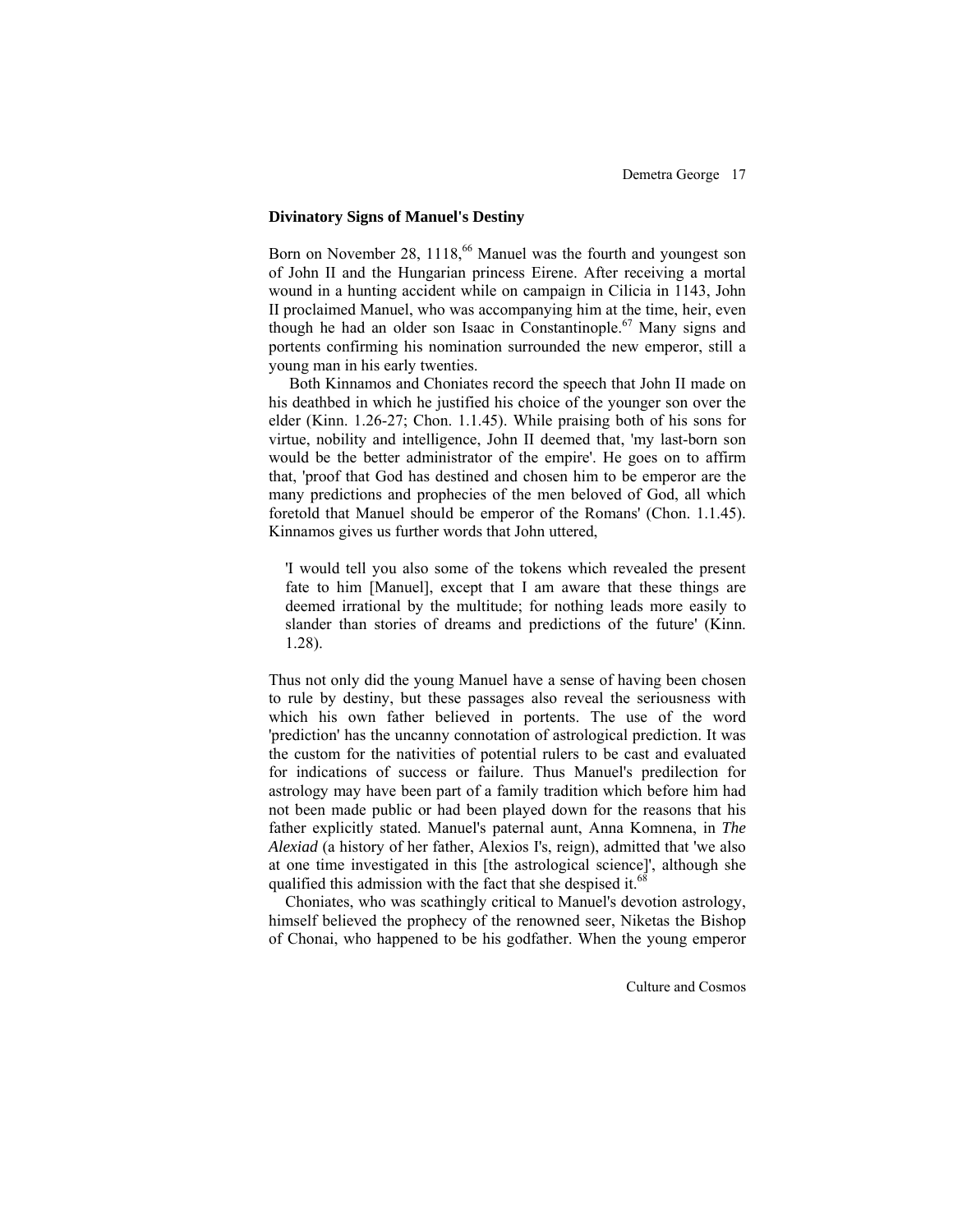passed through his land on his way to claim the throne in Constantinople, many doubted Manuel's ability to wrest it from his older brother who was ensconced in the Great Palace. The seer proclaimed that Manuel's sovereignty had been ordained and decreed by God, and he also predicted that Manuel would go mad toward the end of his reign (Chon. 2.7.121). This story highlights the distinction that was made by the Church in the Middle Ages between the knowledge of the future gained through divination by stars and that acquired through Christian prophecy. That the future could be known was not contested, but the means by which this was accomplished was a critical doctrinal issue. Manuel succeeded to the throne in a peaceful manner, and was crowned at St. Sophia on March 31, 1143. The time of his coronation was noted and the astrological chart of this event is preserved in a twelfth century codex (see Fig. 2).<sup>69</sup>

 Well known for his great stature, personal charm, and swarthy good looks, Manuel cut a dashing figure. He was noted for his physical strength, bravery, skill in battle, and willingness to share the toils of his soldiers while on campaign. A brilliant statesman, he was also renowned for his broad intellect (Chon. 2.1.50-51). Well educated, he had a particular interest in science and medicine, enjoyed discussing philosophy and immersing himself in theological debates as an arbiter of Orthodoxy (Chon.2.7.212-219). He simultaneously supported monasticism and held a lavish and extensive court where he promoted the arts and literature. His appetites for sensual pleasures, banqueting, reveling, and women were legendary (Chon. 2.1.54).

### **Manuel and His Relationship with the Latin West**

Manuel was a lover of all things Latin; he sought to interact with and emulate the culture of the West, gaining the reputation of a Latinophile. His strong affinities were due, in part, to personal relationships. He was born to a Hungarian mother Eirene and married to two Western princesses, the German Bertha of Sulzbach (renamed Eirene after her marriage) and the Norman Mary of Antioch. But even more it was his expansive and curious intellect, prompting him to explore and expand the horizons of his mind beyond the limits of the Eastern empire that led him to establish cultural connections with Westerners. This extension to the West was also prompted by his foreign policy whereby he sought to acquaint himself with and utilize the skills and knowledge of the West as a means by which to strengthen his empire from the threats of their encroachment.<sup>70</sup>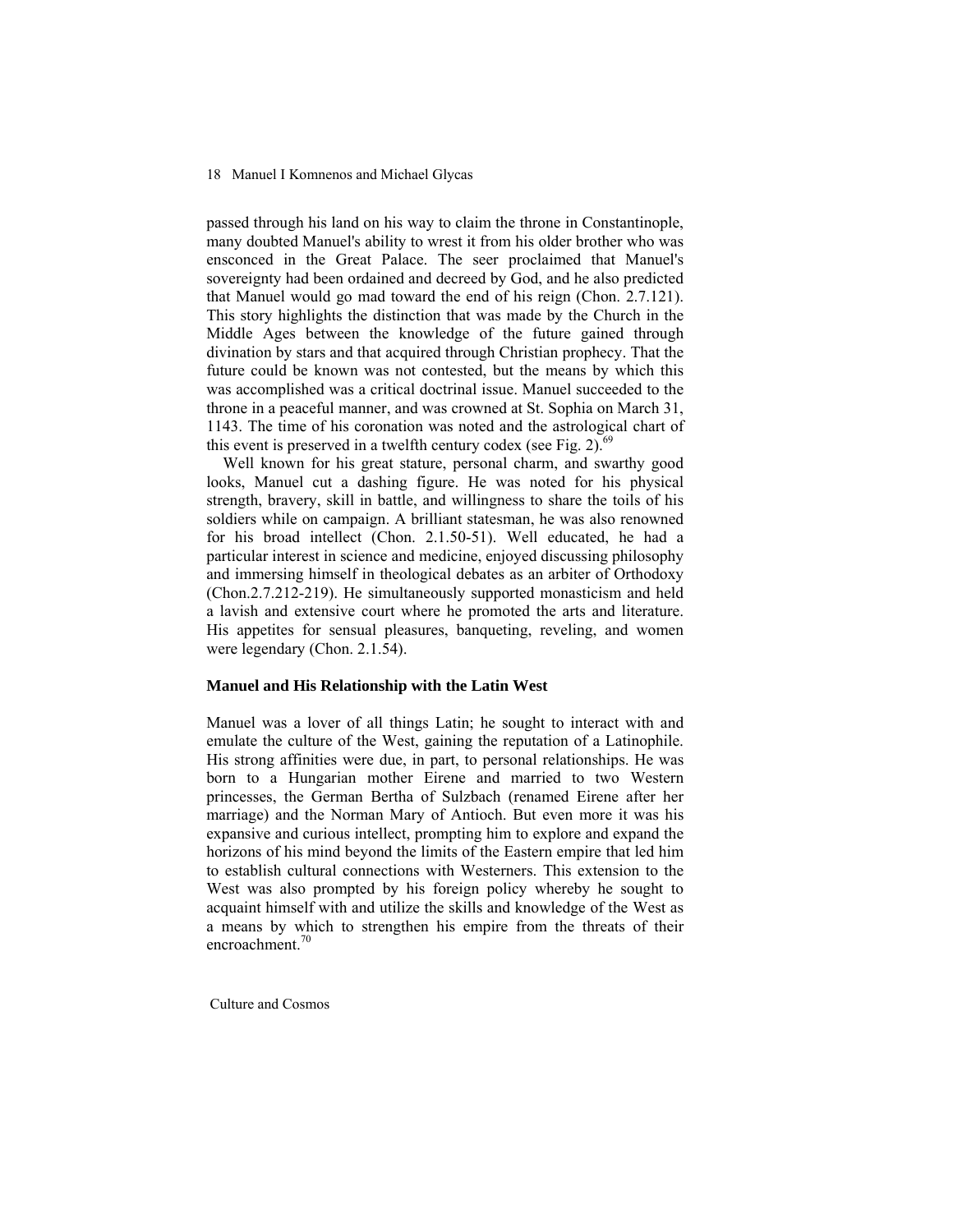For all these reasons, not the least of which was his aspiration to a cosmopolitan self-image, he welcomed foreigners from all nations to his magnificent court, whether they be Germans, Normans, Italians, French, or English. He employed them as soldiers, appointed them to diplomatic and civil administrative positions, and gave them grants of land (Chon.2.7.200). This policy generated tremendous anger among the Byzantines leading to a national hatred which erupted in the reign of Andronikos.<sup>71</sup>

 In addition to receiving many Latin missions, Manuel sent a continuous succession of Greek embassies to the West, with a reciprocal exchange of scientific and literary knowledge.<sup>72</sup> It has been suggested that this was a deliberate policy in an attempt to dissolve the barrier between East and West. The western crusading movements that passed through Byzantium generated an awareness of new trends that existed outside of the borders of the Eastern empire. Manuel's policy of cultural foreign exchange aimed at introducing these Latin ideas in order to stimulate Byzantine thinking;<sup>73</sup> this policy also allowed Manuel himself ample opportunities to be in contact with the new intellectual movements that were percolating in Western Europe.

 In particular a renaissance was occurring in Western Europe that was precipitated by the flood of translations from Arabic of ancient Greek scientific and philosophical treatises. These included several hundred astrological works which were imbued with the doctrines of Aristotle's natural philosophy. Manuel's questing intellect that looked westwards saw that astrology was being considered by scholars as a legitimate aspect of natural science, and thus he found confirmation of his own beliefs as well as the assurance that he was a 'man of his time'.

# **Manuel as a Patron of Astrology**

Let us now turn to the evidence of the ways in which Manuel patronized astrology and the occult arts in his court. Astrologers were no newcomers in the Komnenian courts. The art was flourishing in Byzantium in the eleventh century when vast compendia of astrological writings were being compiled by well known astrologers such as Theodosius and Demophilus.74 Anna Komnena gave a detailed description of a number astrologers who were active at the court of her father Alexios I (1081- 1118) and whom many people consulted. Anna mentioned the names of the astrologer Seth who accurately forecast the fate of Robert Guiscard, the Egyptian Alexandreus who gave correct a prediction to the Emperor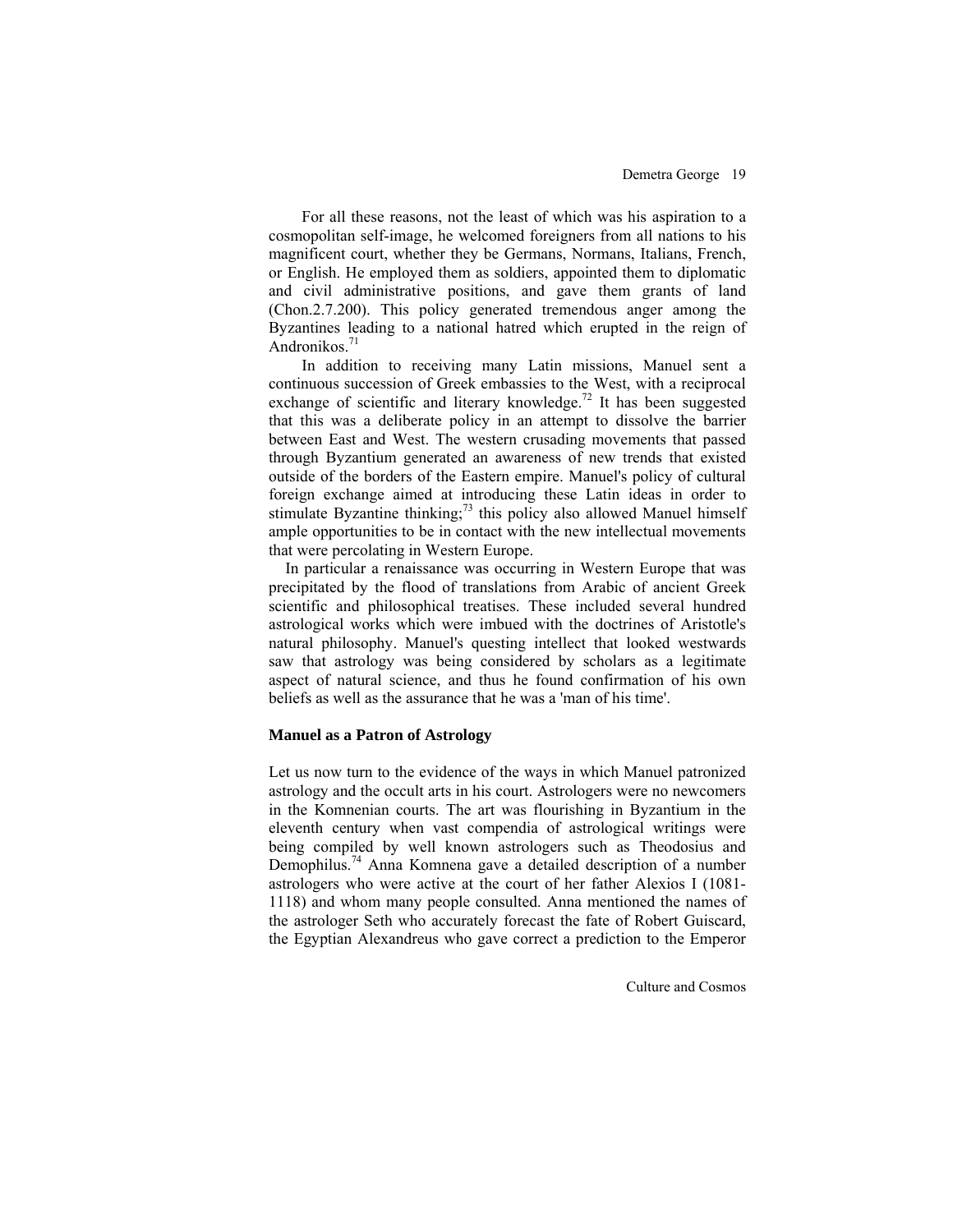himself, the Egyptian Eleutherius, and the Athenian Catanances. Even though Alexios I consulted astrologers upon occasion (he inquired into the significance of the great comet that appeared for 40 days just prior to the first crusade), Anna stated that he showed 'some hostility' to the teaching out of fear that the guileless would reject their faith in God and gape at the stars instead.<sup>75</sup> Anna's attack on astrology clearly showed the powerful hold that it had on her contemporaries, in spite of the effort of past emperors to abolish it. Her father's hostility was not due to a disbelief in the art so much as to a concern for the people in his role as the protector of the Faith.

 Manuel was likewise surrounded by astrologers whose names are unknown. Among the artists and writers who were patronized at Manuel's court, we have evidence of two poets who composed astrological poems and several scholars who were commissioned to translate occult treatises that were a part of the special collections of Manuel's library.

 John Kammateros who became archbishop of Bulgaria ca. 1183 was Manuel's drinking companion and shared his interest in astrology. Kammateros wrote two astrological poems which he dedicated to Manuel. In *On The Zodiac* he used primary sources of ancient astrologers such as Hephaiston of Thebes and Rhetorius of Egypt and made many classical allusions in his discussion of the twelve signs of the Zodiac, planets, fixed stars, the decans, and all matters of genethlialogy and catarchic astrology.76 The *Introduction to Astronomy,* written in the political verse of the vernacular, was directed to a more popular audience, explaining the terrestrial influences of the stars on matters such as civil war, poor crops, unsuccessful campaigns. $\frac{7}{7}$ 

 Theodore Prodromos is another name that comes up in connection with astrological poetry. He was court poet to Empress Eirene Doukaina, her son John II, and her grandson Manuel. He dedicated a lengthy astrological poem to Manuel's sister-in-law, the *Sebestokratorissa* Irene, who had gathered around her an array of literary talent.<sup>78</sup> Recent scholarship has shown that this poem may have been written by Constantine Manasses, who also belonged to her circle.<sup>79</sup>

 Twelfth century scholars flocked not only to Spain and Sicily in order to avail themselves of the ancient knowledge that was now available for translation, but also some found their way to Manuel's court to discover the treatises that had been stored in Byzantium. There they learned Greek and made Latin translations of a number of occult works from Manuel's library, some of which were of restricted circulation. A brief catalog of the astrological works from this collection has survived. $80$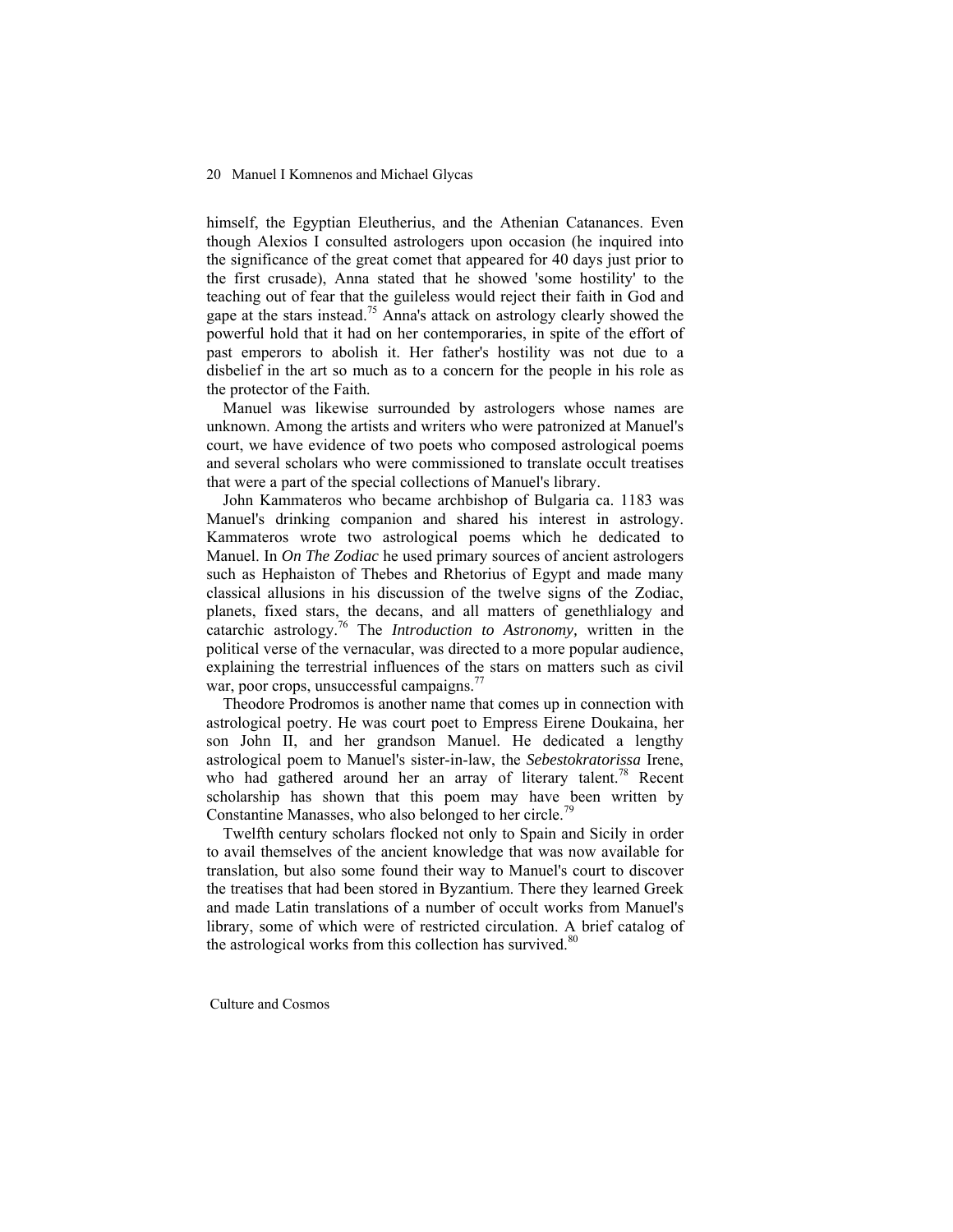An Italian writer, Pascal the Roman, who was known for his interest in occult matters appeared at the Byzantine court and, at Manuel's order, translated in 1169 the alchemical *Kiranides*--a treatise on the ancient lore of animals, stones, and plants which makes reference to other works on the magical virtues of herbs and planets. While at Manuel's court, he also compiled the *Liber Thesauri occulti*, a dream book from Latin, Greek, and Arabic sources, citing Aristotle and Hippocrates.<sup>81</sup>

 The Pisean Leo Tuscus, a career diplomat and Greek scholar from Pisa, served Manuel as imperial secretary during the 1176 Asiatic campaigns. While in Manuel's orb, he was credited with translating from the Greek to Latin the *Liturgy of St. Chrysostom* as well as the *Oneirocriton*, a ninth century dream book of Ahmed ben Sirin who also wrote an astrological treatise extant in Greek.<sup>82</sup> References to Manuel occur in connection with other alchemical treatises which he collected and commissioned. Michael Scot mentions his name along with that of the Holy Roman Emperor Frederick I Barbarossa, in his *Summula* and the *De Perfecto Magisterio* states that it was taken from the 'Liber Emanuelis'.<sup>83</sup> The legend of Prester John, a Christian holy man living in India, was widely circulated in the twelfth century. He was said to have written a letter to Manuel which described the wonders and marvels of the East. Manuel then purportedly transmitted this letter to Frederick, who then saw to its Latin translation. $84$  While this letter has since proven to be a Western forgery, it points out that Manuel's reputation for his occult interests spanned the divide between East and West.

We also see Manuel's direct participation in facilitating the exchange of learning in the areas of astronomy and divination. He sent a beautiful codex of Ptolemy's *Almagest* as a diplomatic gift to the court in Sicily. Henricus Aristippus, one of the principal Sicilian translators carried this and other manuscripts from Manuel's library, and it was from this copy that the first Latin translation was made in 1160 by a visiting scholar who wrote that he was assisted by Eugene the Emir who had translated Ptolemy's *Optics* from the Arabic.<sup>85</sup>

Eugene the Emir was also associated with the translation from Greek to Latin of the prophecy of the Erythraean Sibyl, an oracular forecast of the deeds of kings and emperors. This text explicitly stated that it was brought from the treasury of Emperor Manuel, having first been translated from Chaldean by Doxopater who appeared as imperial nomophylax (i.e. guardian of the laws) at Constantinople during Manuel's reign.<sup>86</sup>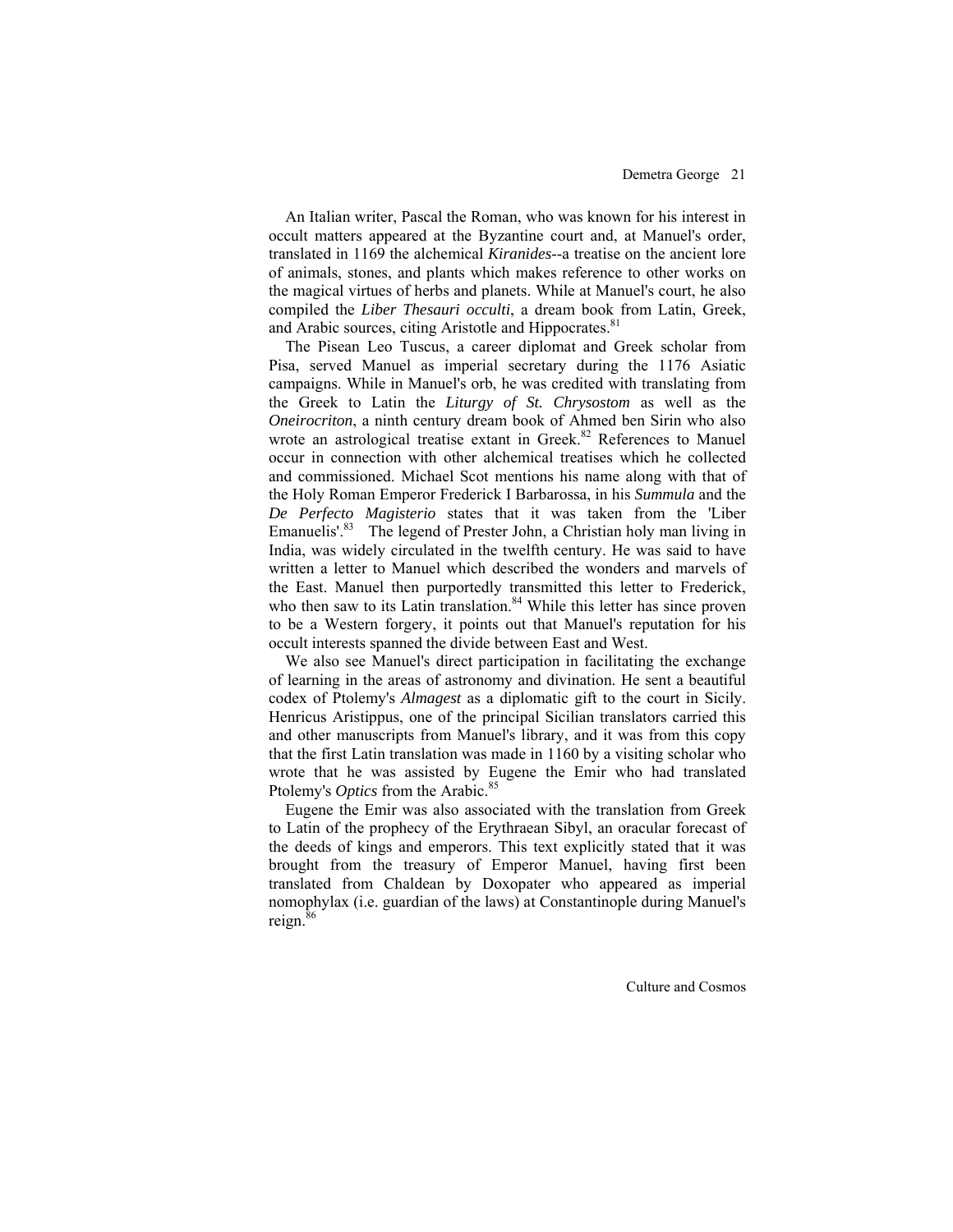Manuel actively supported the translations of astrological, alchemical, and other occult works in his own court and his astrological knowledge was based upon direct contact with ancient scholarly texts, as opposed to hearsay. In addition, by providing astrologically related texts from his own library, he participated in a larger effort to make this knowledge available to the countries outside of his empire. These actions can be seen as attempts to enhance his own status and to establish his court as a center and source of ancient knowledge, comparable to the translation activities taking place in Spain and Sicily. Manuel had pride in his astrological identity and had no qualms about making it public.

# **Manuel's Personal Use of Astrology**

Manuel's personal use of astrology was described by Choniates, who relates that astrologers advised the Emperor on auspicious times for beginning political actions, kept him appraised of upcoming significant planetary alignments, were present at the birth of his son, and in attendance during Manuel's last months of life (Chon.2.2.96;5.154; 5.169; 7.220-21). Manuel relied upon astrological considerations in his decisions concerning military affairs and in the aftermath of the Second Crusade of 1147, he prepared a second expedition (1154) under Constantine Angelos against Roger II of Sicily, who had attacked Greek cities just as the Crusaders were first passing through and plundering Byzantine territories. Manuel determined the time of the fleet's departure by means of astrological timing. According to Choniates:

Manuel held the reprehensible belief that the retrograde and progressive motion of stars and their positions, as well as the configurations of the planets, their proximity and distances, influence the fortunes and circumstances of human life; and he believed in all those other things that astrologers falsely attribute to Divine Providence while deceptively introducing such phrases as 'it is decreed' and 'the decrees of Necessity are unchangeable and irreversible.' In such fashion he determined that Angelos' expedition would be propitious.

 Having made the necessary arrangements, he sent Constantine Angelos on his way. But what happened? The sun had not set before Constantine returned at the emperor's command, for the departure had been ill-timed, and Angelos had set out when there were no favorable configuration of the stars to decree such an action, or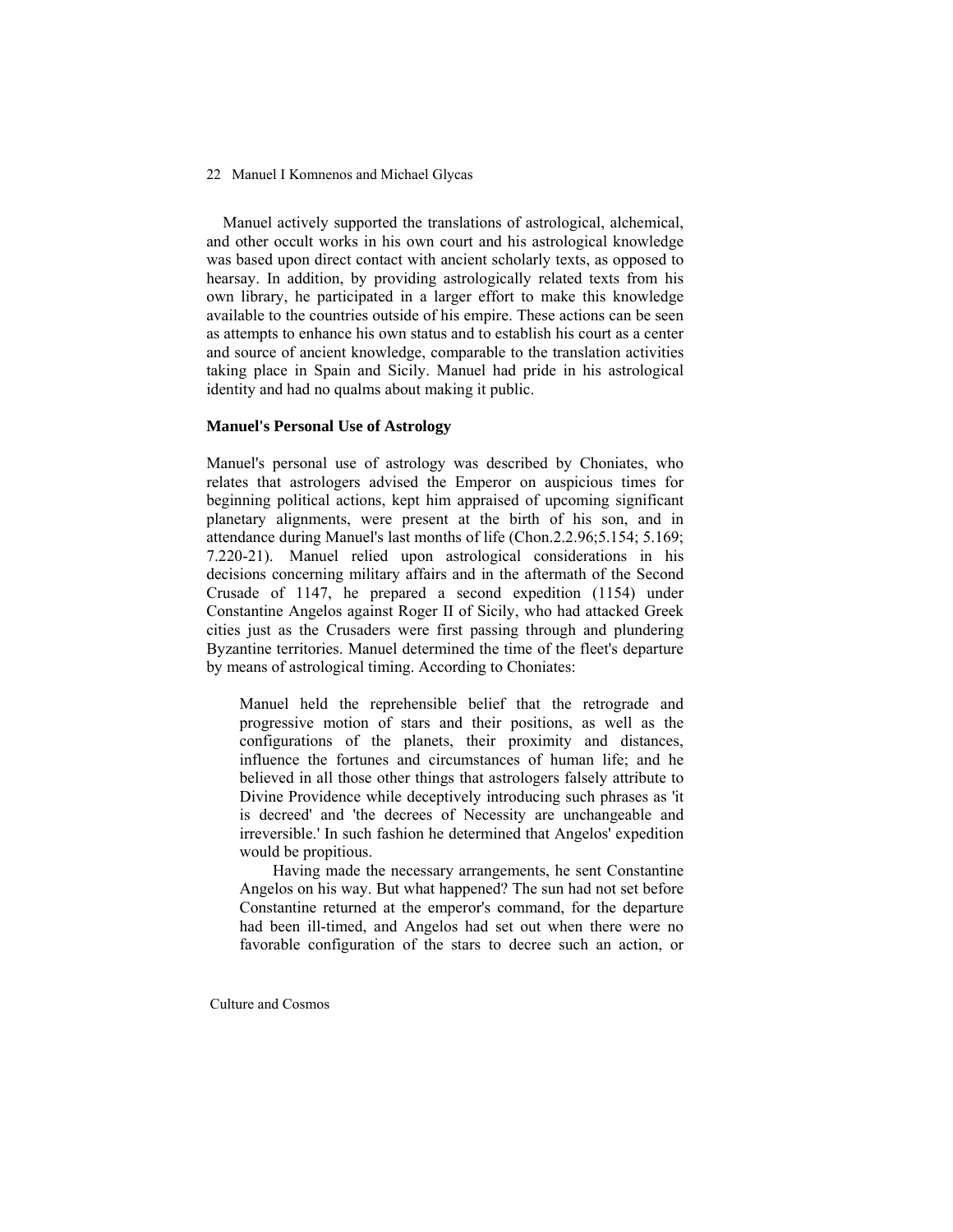rather there was an inaccurate reading of the tables of the astronomical sphere. As the babblers conceded, they were guilty of making indiscriminate projections, and consequently they erred in finding the propitious time for undertaking the expedition. The horoscope was cast once again and the astrological tables carefully scrutinized. And thus, after a searching investigation, close inquiry, and careful observation of the stars, Angelos moved out, urged on by the beneficent influence of the stars.

 So advantageous was the determination of the exact moment to the success of Roman affairs, or in redressing the failures of the preceding commanders, and in redeeming every adversity, that forthwith Constantine Angelos was delivered into the hands of the enemy (Chon. 2.2.96)

In the next decade Manuel faced a coalition of Normans, Serbs, Hungarians, and Kievans in which he had some successes. At the battle of Semlin, in 1167, against the Hungarians, just as the Byzantine general was about to charge into battle, a courier suddenly arrived bearing a letter from Manuel ordering the commander to put off the engagement until another day. Choniates comments:

 That particular day was rejected as being unlucky and unfavorable for a military encounter, but since the successful completion or failure of great and mighty deeds depends on the goodwill of God, I do not know how it was that Manuel could put his trust in the conjunctions and positions and movements of the stars, and obey the prattle of astrologers as though they were equal to judgments coming from God's throne (Chon. 2.5.154).

The general ignored Manuel's order and went on to victory. The only incidents that Choniates relates are those in which Manuel's astrological judgments were in error. It could be surmised that because of the historian's anti-astrological attitude, it is unlikely that he would have included the successes. However, unless Manuel had seen positive results gained by taking planetary configurations into consideration, he would not have continued to make use of the art. What is clear, however, is Manuel's attentiveness to astrology and his confidence in its practitioners, even in regard to major military undertakings and affairs of state.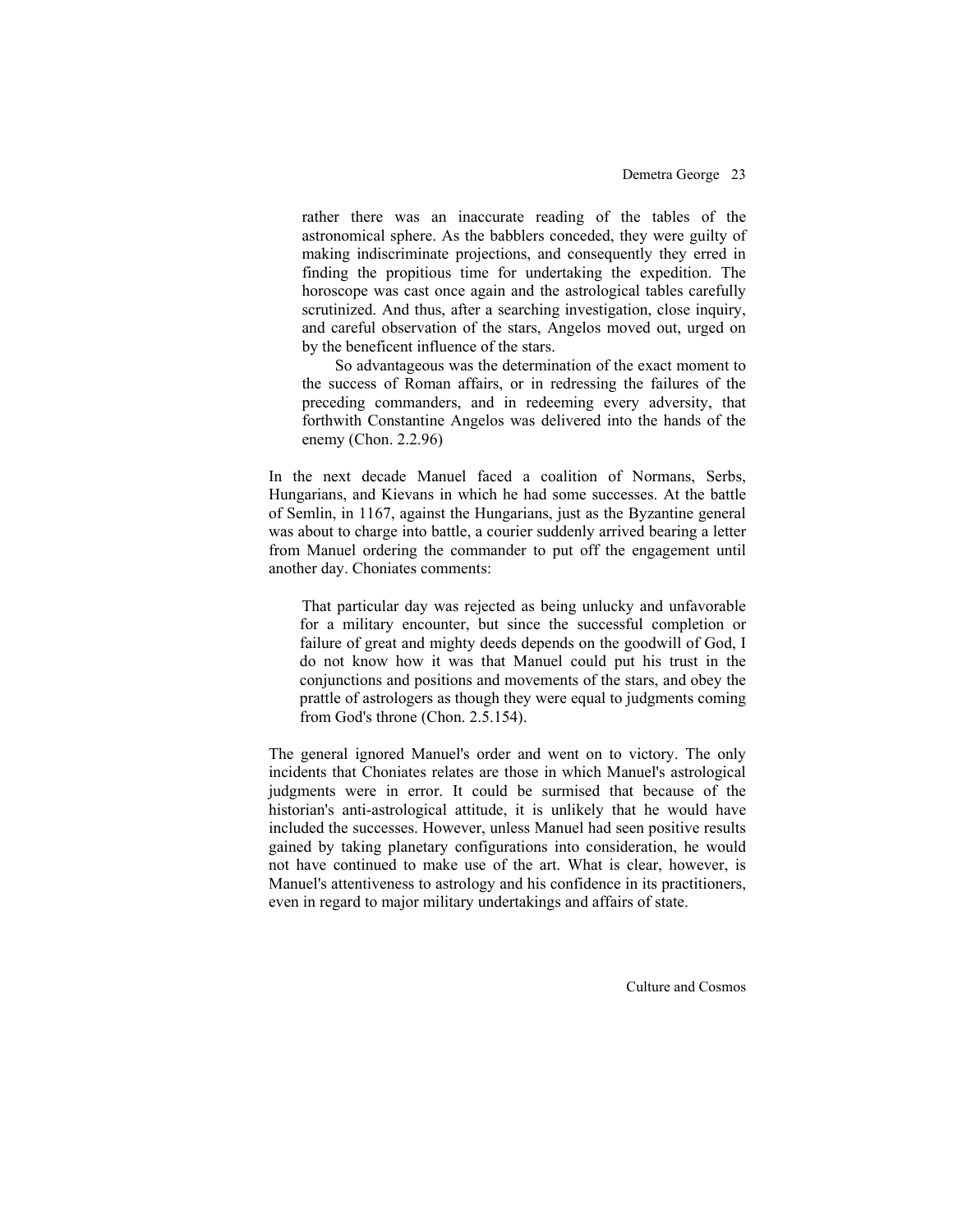Concerning Manuel's private life, Choniates acknowledged the presence of astrologers at the pivotal moments of birth and death. When the pregnant Empress went into labor:

The sight of the emperor, who was in attendance and anxious for his wife, eased her pangs; even more, he cast frequent glances at the stargazer, the gaper at heavenly signs. Since it was a male child that issued forth from the womb, and the astrologers' art predicted that he should be blessed, a child of destiny, and successor to his father's throne, prayers of thanksgiving were offered up to God, and everyone applauded and rejoiced (Chon. 2.5.169).

Kinnamos offers the additional insight that the birth of this son was a vindication of a stance that Manuel had taken in regard to a theological dispute concerning the superiority of the Father to the Son. During a discussion of the controversy he received news of his wife's miscarriage of her first pregnancy. He made a supplication to God that if he was mistaken, would that he never bear another child, but if his opinion was pleasing, to allow this hope be fulfilled quickly (Kinn. 6.257). Manuel's previous children from his first wife were two daughters. A male heir who would survive to succeed to the throne was even more important than a military victory, and Manuel looked to his astrologer for immediate confirmation of his son's destiny who was born not long after this entreaty.

 It was during the final months of Manuel's life that an incident occurred, described by Choniates in a lengthy condemnation of the Emperor's belief in astrology. He stated that Manuel's astrologers foretold the coming of a grand planetary alignment that would precipitate the eruption of violent winds and that consequently Manuel had the glass removed from the imperial buildings and ordered that caves and underground places be prepared for habitation and protection from the winds (2.7.220-21). Choniates disparagingly described their activity as:

... being glib of speech and accustomed to lying, they foretold the ... convergence and conjunctions of the largest stars, and the eruption of violent winds. Not only did they reckon the number of years and months and count the weeks until these things would take place and clearly point them out to the emperor, but they also designated the exact day and anticipated the very moment as though they had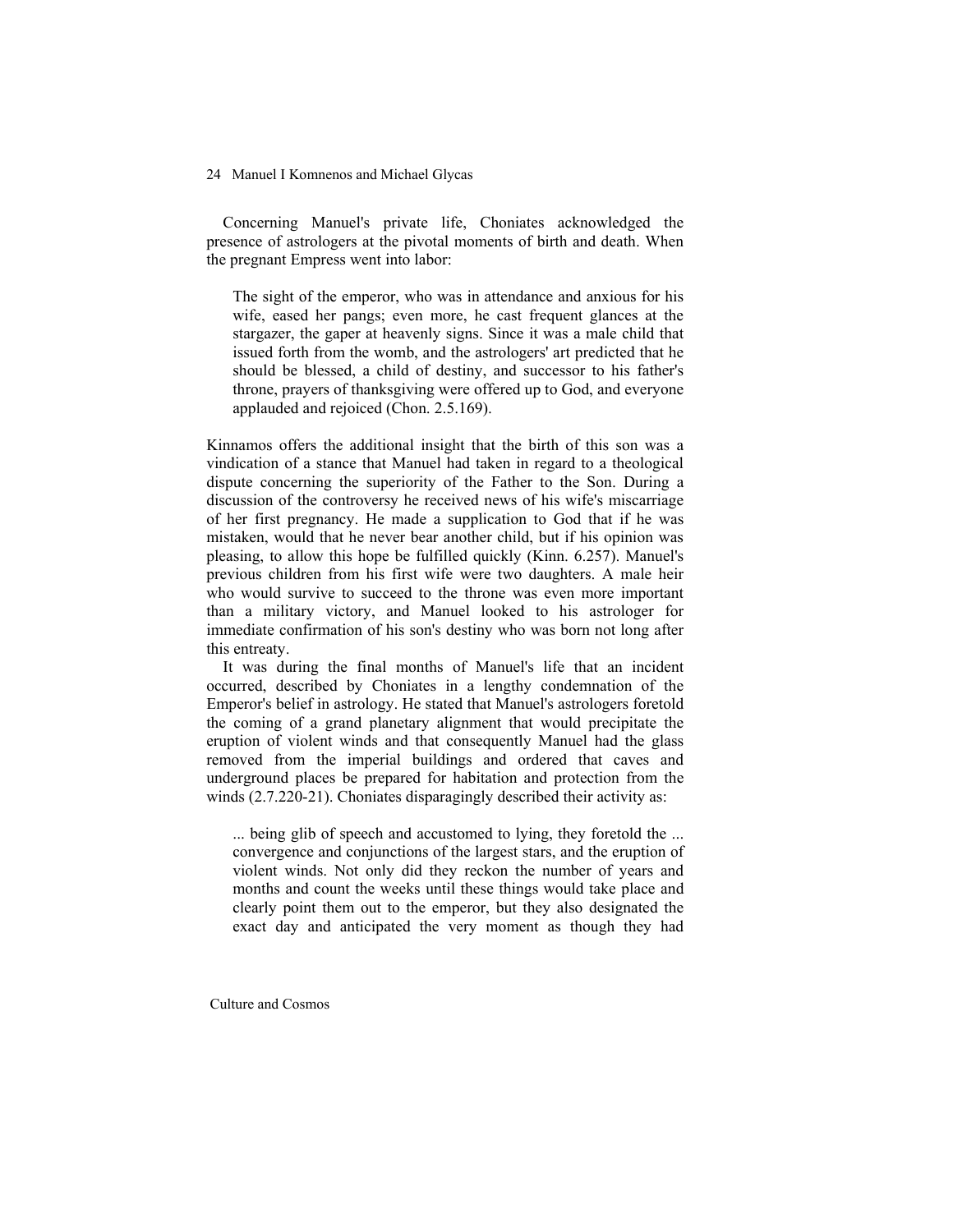precise knowledge of those things which the Father had put in his own power' (2.7.221).

In the years immediately preceding Manuel's death, various prophecies began to be made concerning a grand conjunction of planets on September 16, 1186. Manuel's Byzantine astrologers were in active correspondence with their Arab and Western colleagues, predicting that there would be great political and natural disasters, including violent weather upheavals.<sup>87</sup> But Manuel who, as it seems, was part of the international community of scholars who at that time believed in the validity of astrology, had every reason to take their warnings seriously. As protector of the empire, the responsible action from his perspective would be to take the necessary precautions for the safety of his people.

 At the onset of his serious illness in March 1180, Manuel did not accept his approaching death, because his astrologers who were in attendance had predicted that he would soon recover and live for another fourteen years to yet level cities to the ground. Thus, even though Alexios II was still in puberty, Manuel refused to make provisions for the running of his government during his son's minority. By September of 1180, as his symptoms worsened, he finally appointed his Norman wife Mary as regent, renounced his earlier trust in astrology on the advice of the patriarch, and taking the monastic habit as was customary, passed away in the thirty-eighth year of his reign.

### **Manuel's Reception of the Provocative Letter**

At some point during his reign, probably in the 1170's, a letter criticizing astrology and denouncing its proponents as heretics was put into Manuel's hands by the Patriarch.<sup>88</sup> It had been written by a simple monk of the Pantokrator Monastery which had been founded by Manuel's father John II and funded by the Komnenian dynasty. Given the extent of Manuel's belief and use of astrology, and his support of the art in his court, Manuel could not help but take it as a personal affront. Moreover, as Emperor and Defender of the Faith, he could not allow a charge of heresy to be directed against himself. In addition to being a staunch supporter of the Orthodoxy, he relished doctrinal debate, and thus composed a defence of the subject, employing arguments from ancient astrologers, scriptural passages, and the writings of Church fathers. Michael Glykas, who by this time had a reputation for theological astuteness, and who maintained that he had been unjustly wronged by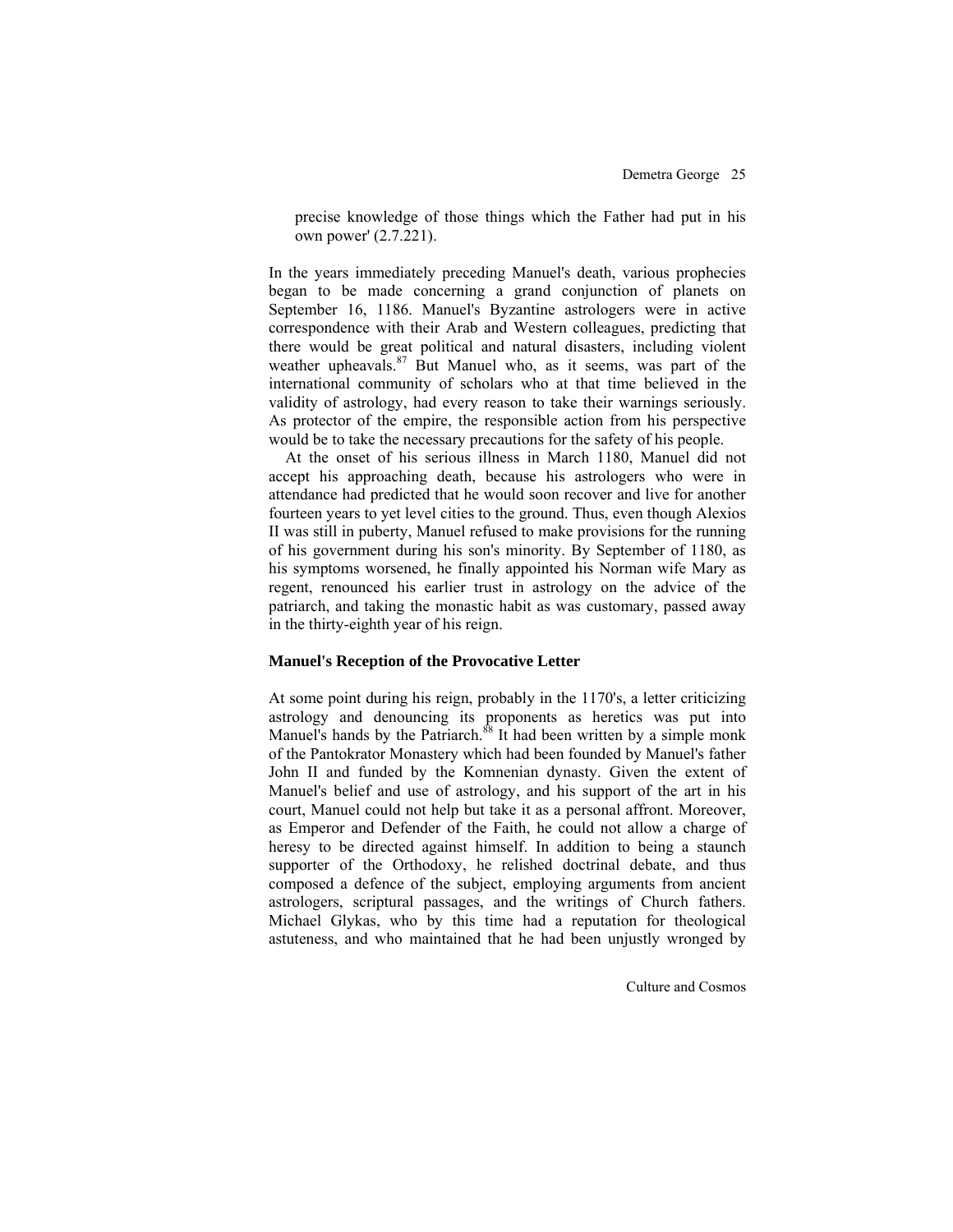Manuel some years earlier, wrote a refutation. Let us now turn to Glykas' story as it relates to the exchange of these documents.

### **Michael Glykas and His Motivation for the Refutation**

There exists much evidence to suggest that Michael Glykas, the conservative theologian who wrote a refutation against Manuel's defence of astrology was the same person as Michael Sikidites who was convicted of sorcery, and imprisoned and blinded by the orders of Manuel. Some scholars have proposed that Glykas' punishment was the direct result of his criticism of Manuel's use of scriptural passages whereby he accused him of falsifying the claims that the Church Fathers supported the astrological art.<sup>89</sup> However, it seems more plausible that Glykas' refutation was, in part, an act of retaliation against the emperor due to his conviction that he had been falsely accused of magic in connection with political sedition, and consequently an attempt to redeem his reputation.<sup>90</sup> Let us try to unravel the mystery of Glykas' identity and the motivation for his critical refutation of Manuel's defence of astrology.

 Michael Glykas was born in the first third of the twelfth century on Corfu, and served as *grammatikos*, an imperial secretary, in Manuel's court until  $1159$ .<sup>91</sup> While in his later writings he took a stand against astrology, he was quite knowledgeable in the subject as evidenced in his *Chronicles*. 92 In the earlier part of his life he was known for his interest in the occult and, as such, the young Glykas would have easily fitted in with others in the imperial environs.<sup>93</sup>

## **Glykas' Suspected Role in the Political Conspiracy**

In 1158-59 while Manuel was on an expedition to Cilicia and Syria, a conspiracy to overthrow his throne occurred in Constantinople. It was led by Theodore Styppeiotes, the 'keeper of the inkstand' and head of the civil administration. According to Manuel's official biographer Kinnamos, Styppeiotes 'foretold to many, as if from a prophet's tripod, that the span of the emperor's life had already been measured out,' and that the Roman senate should bestow authority upon a more mature man who would conduct 'the state's business as in a democracy' (Kinn.184). When Manuel was informed of the plot by his empress Eirene, he sent orders to arrest and blind Styppeiotes and the other conspirators.

 It was at the very time of Styppeiotes' disgrace that Glykas was being held in prison, as was Manuel's cousin Andronikos, who was a continual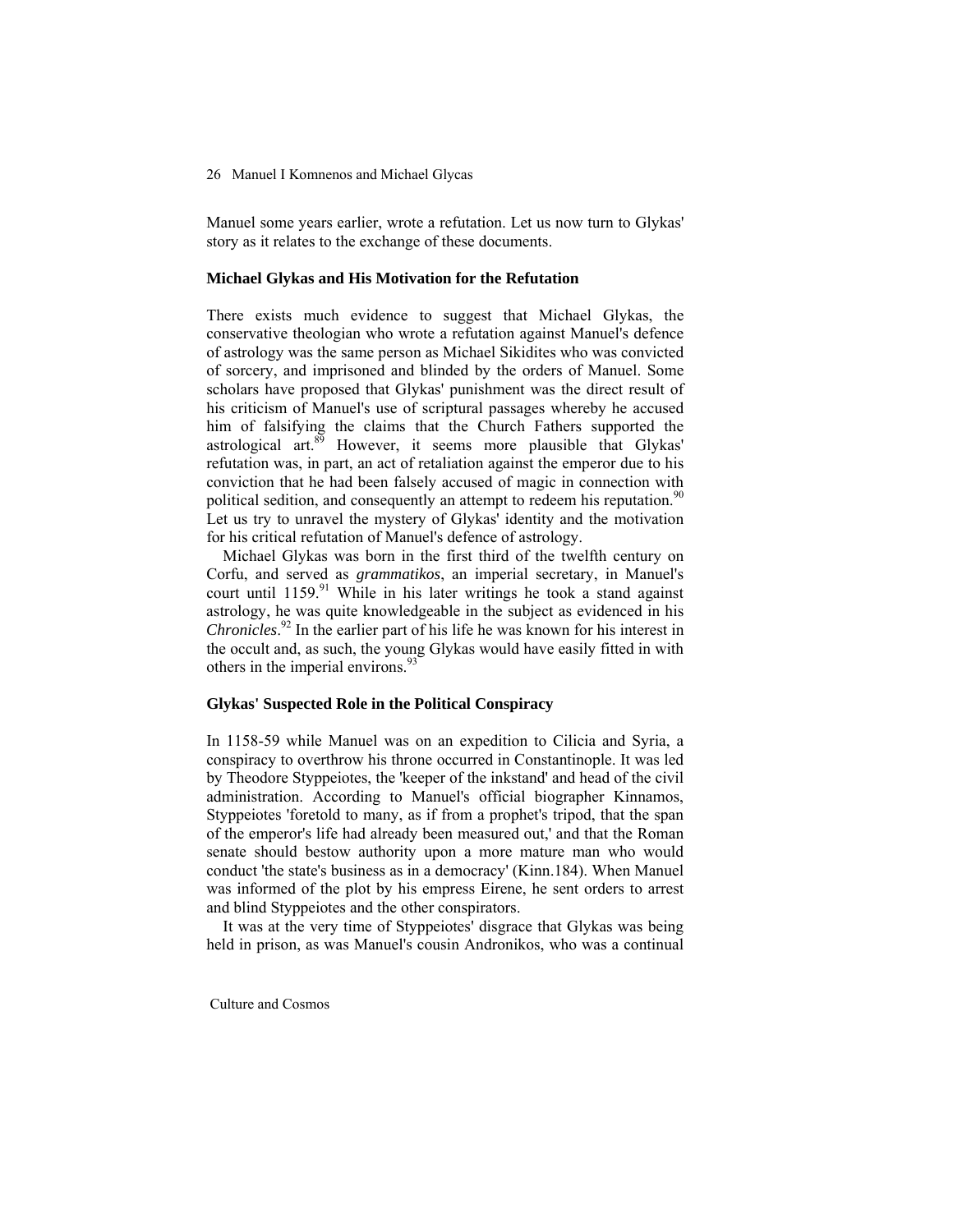source of trouble because of his own aspirations to the throne.(After Manuel's death, Andronikos, usurping power, executed Manuel's wife and heir Alexios II and installed himself as Emperor). An anonymous Syrian chronicle states that Manuel made peace with Nureddin 'because he had heard that Andronikos, one of his nobles, had rebelled in the capital',<sup>94</sup> causing him to cut short his campaign. While Andronikos was 'allowed' to escape, saving the Emperor the embarrassment of having to convict a close relative of treason, Glykas was partially blinded and retained in prison for some years afterwards. The specific charge against Glykas is not known.

While all the twelfth century historians give varying accounts of this conspiracy, none of them explicitly link Glykas, Styppeiotes, and Andronikos as co-conspirators. $95$  Kresten speculated that Glykas may have been instrumental in composing the prophecy in folk verse about the approaching death of the Emperor and putting it into circulation.<sup>96</sup>Astrologically based predictions concerning the imminent death of an emperor as part of sedition plots were a common practice as far back as Augustus, whose edicts against astrologers were aimed to prevent this very thing.<sup>97</sup>

#### **Michael Glykas** *alias* **Michael Sikidites**

The matter might have ended there, except for the fact that Choniates, who did not mention the name of Glykas in his history, did relate a story about a Michael Sikidites who was punished with blinding and imprisonment by the command of Emperor Manuel for his 'devotion to astrology and the practice of demonic magical arts' (Chon. 2.4.148). Sikidites was reported to have put magical spells upon a boatsman and bathers in a bathhouse, 'tricking them into believing that what they saw was real, and diverting his viewers as he conjured up ranks of demons to attack those he wished to terrify' (Chon. 2.4.148). After being deprived of his sight, Sikidites became 'tonsured as a monk, and composed after some time a treatise on the Divine Mysteries' (Chon. 2.4.150) concerning the corruptibility of the Eucharist which was to provoke a great theological debate and divide the church toward the end of the century.<sup>98</sup>

 Many of the biographical details of the life of Michael Glykas correspond to those of Michael Sikidites as set down by Choniates. Choniates confirmed that it was 'the false monk Sikidites who introduced this novel doctrine, 'and that there was an attempt by the Patriarch John Kamateros 'to subject to anathema its author as heresiarch' (6.2.514).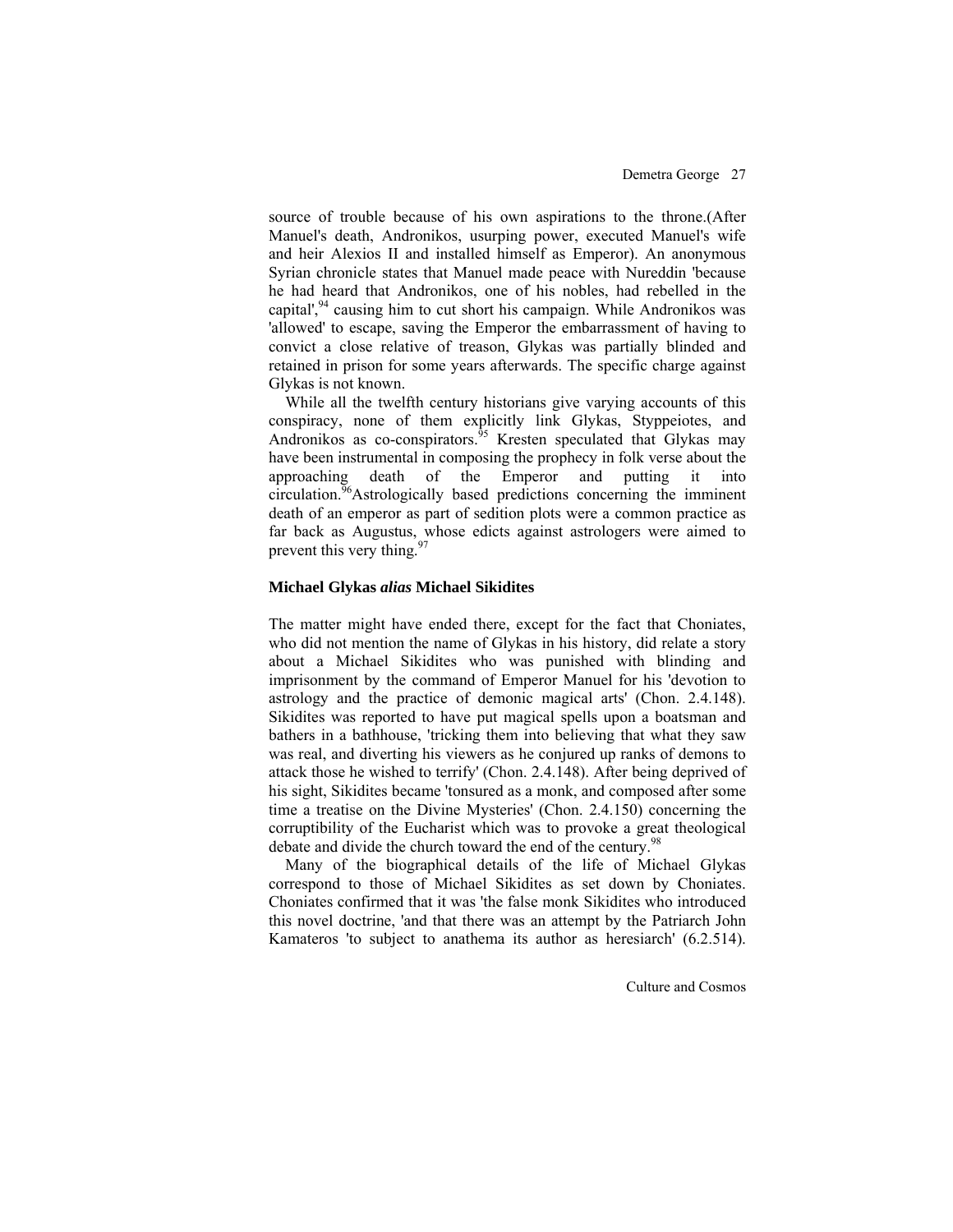Michael Glykas also authored a theological chapter on the corruptibility of the Eucharist that took the same position as the one attributed to Michael Sikidites by Choniates and is the subject of such an attack. In another work.<sup>99</sup> Choniates stated, 'In regard to the court of Manuel Komnenos there was a certain man by the name of Michael, whose surname was Sikidites, who was counted among the imperial secretaries'.<sup>100</sup>

 While Michael Glykas was imprisoned he wrote a note as a preface in one of his manuscripts of verse in which he stated that he was a *grammatikos* who was blinded by the Emperor due to false rumors, and then turned to the writing of holy books in monastic solitude:

The distinguished grammatikos wrote the above lines while he was imprisoned hoping that they would be shown to the holy king and he would receive his freedom. But he did not manage to obtain his objective. For ignoble rumors were spreading everywhere at that time strongly rousing that kind and quite reasonable man to anger. These things happened: A swift royal command came from Cilicia and because the matter had not been examined, he was blinded but continued his profound education as it was before the inquiry. What to do after these things? He received a flood of woes. He took responsibility for this situation. He did not fall down before suffering. He bore the misfortunes of his trial nobly. He was not troubled because of this, but rather he allowed that these events were graces to the one who accedes to God and he spoke according to the words of divine David, 'It is good for me that I was afflicted that I might learn your statutes. ' (*Ps.* 119.71) In this way he embraced the solitude and he became engrossed with sacred books.<sup>101</sup>

Given the facts that both men were imperial secretaries, both were imprisoned and blinded by the command of Manuel, both then turned to 'holy books', and both were attributed with writing a controversial doctrine on the Eucharist, there exists strong evidence that Michael Glykas and Michael Sikidites were the same person. Apparently Glykas was only partially blinded as he was able to continue reading and writing, and there is no mention of a reader assisting him with literary tasks. The difference in surnames may be explained by the monastic custom of taking on a new name. Another explanation offered by Kresten is that the Greek meaning of Sikidites is a derogatory term indicating a melon or cucumber which has connotations of 'a loser.' Alternately it means fig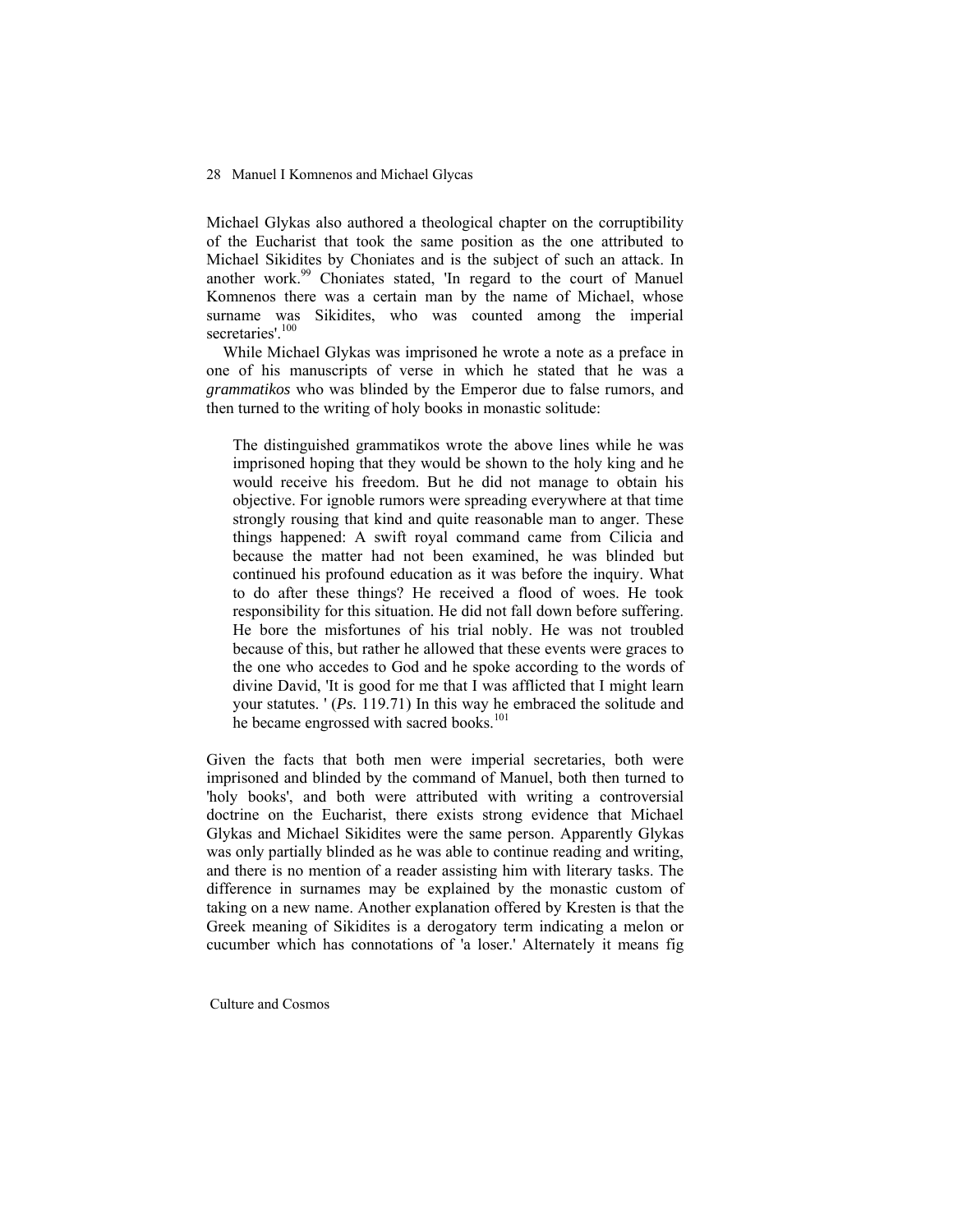which has obscene overtones and may therefore have been used to ridicule him after his disgrace.<sup>102</sup>

### **Dating the Refutation**

During Glykas' confinement in the years after 1159 he composed a number of political verses, including a six hundred line poem entitled 'Verses While Held Imprisoned' that beseeched Manuel for his release, claiming that he had been falsely accused.<sup>103</sup> It was written in vernacular speech, a new literary form in the twelfth century, and incorporated oral proverbial lore that he knew would appeal to the literary tastes of the Emperor.<sup>104</sup> In this poem he lamented about his misery because of the ill will of his neighbors who defamed him, implying that he was falsely charged. However, there is no mention of an apology for his critique of Manuel's astrological exposition, and this omission strongly suggests that it was not for this reason that he was condemned. Kresten points out that the fact that Glykas lost his eyes had nothing to do with the fact that Manuel didn't like his poem in the folk language, but because a charge of conspiracy did not allow any leniency.<sup>105</sup>

If it is the case that Glykas' imprisonment was on account of the accusations, either rightly or falsely, of conspiracy, and his contribution to the plot was the composition of folk verses predicting the Emperor's imminent death, this would account for the charges of demonic acts, especially in connection with his reputation for astrological knowledge. If afterwards he then turned to the writing of holy books within a monastic context, we can dismiss the argument that he was punished because he attacked Manuel's astrological beliefs and criticized his integrity in interpreting scriptural doctrines. Therefore we can look to a later date for the composition of the astrological refutation.

The astrological refutation was letter number forty of a collection of ninety-five letters contained in Glykas' work known as the *Theological Chapters*. <sup>106</sup> Covering a wide range of topics, they were written as responses to both monks and lay persons who were seeking spiritual guidance from him. Krumbacher has given convincing proof that this corpus of letters was composed by Glykas toward the end of Manuel's reign 1170-80 and in the time following his death.<sup>107</sup> There did not appear to be any repercussions from Manuel at this time because of the letter. We must even question if perhaps it could have been written after Manuel's death in 1180. However, the introductory tone of the letter suggests that it was being written to a living person.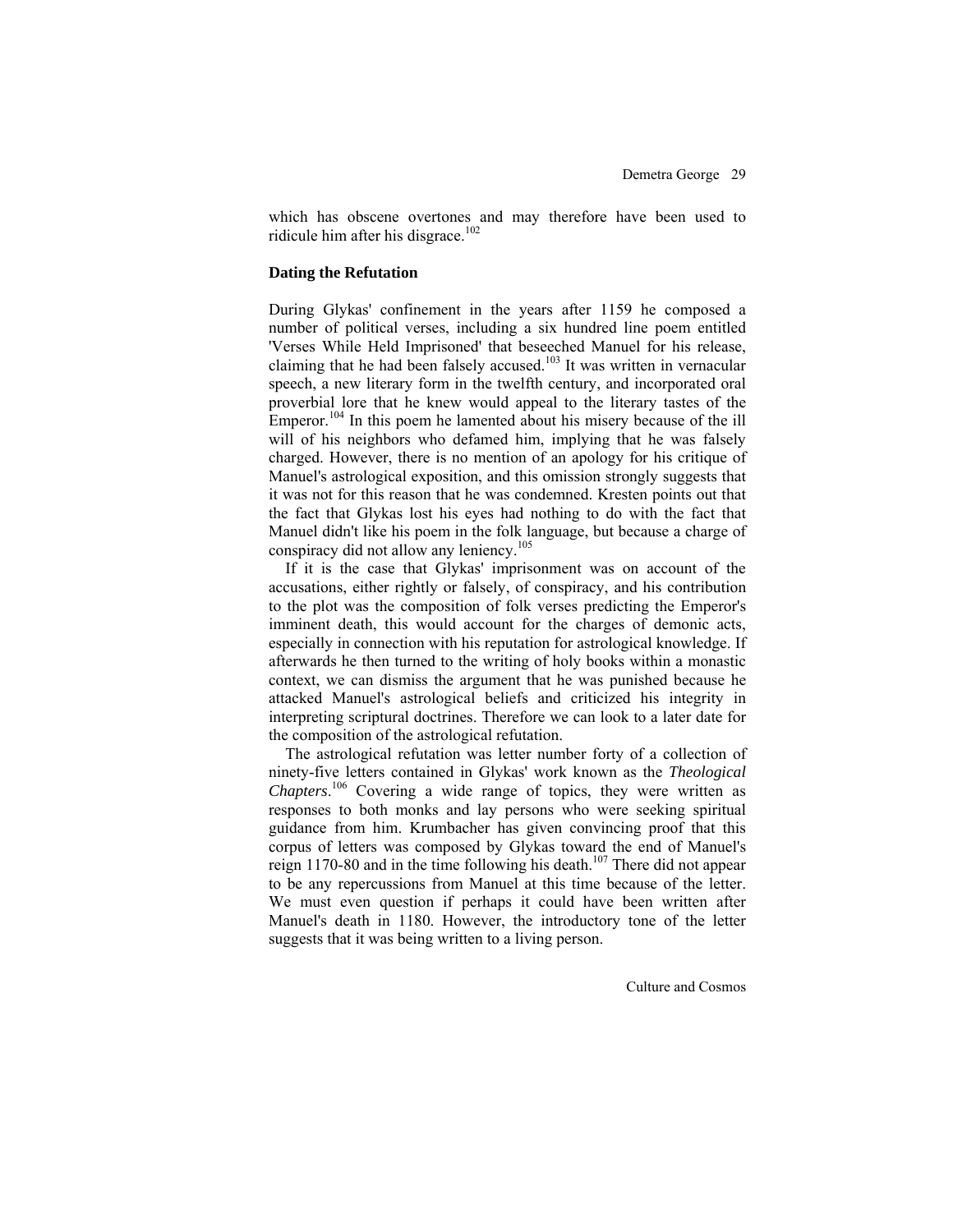Glykas was correct when he pointed out that some of the claims that Manuel made regarding the writings of the Church Fathers were simply not supported by the evidence of the texts themselves. And if, in fact, Glykas had repented his former occult interest in the light of his theological conversion, he may truly have believed that astrology was heretical. However, there also is a thinly veiled bitterness and sarcasm in the letter, and as Kresten pointed out, this response can be understood as a kind of literary revenge against an emperor who blinded him, and ruined his reputation and career upon perhaps false charges of sorcery. He was demonstrating to his contemporaries the contempt in which he held the astrological art as an attempt to redeem his reputation and emphasizing the injustice of having been disgraced for an astrological belief that the Emperor himself held.<sup>108</sup>

 Another letter in the collection that adds to the intrigue of imperial politics and personal retaliation is that addressed to Princess Theodora Komnena, Manuel's niece and mistress.<sup>109</sup> She had murdered another woman out of jealousy, and Glykas consoled her that as long as she was truly penitent, salvation was still possible for her. It is not clear whether or not this letter was solicited, but again one must wonder at Glykas' motives in acting as a spiritual counselor to his enemy's lavishly supported royal mistress who bore the Emperor many sons  $(Chon.2.7.204).$ <sup>110</sup>

#### **Other Works by Glykas**

After Glykas' eventual release from prison sometime after 1164, he turned to a monastic life, as he explained in his preface, and became a major theological expert. Politically Glykas was anti-Komnenian, intellectually he was considered a rationalist, and theologically he was a defender of the Orthodoxy and a voice of traditional common-sense. His views on theological problems were eagerly sought as he had a reputation for wisdom, offering practical problem-solving advice. Yet Glykas the theologian functioned at the fringes of the ecclesiastical hierarchy.<sup>111</sup> If he was in fact disgraced, expelled from the court, and known by an appellation of ridicule, those members of Byzantine society who were aspiring for political and personal favor from the court would naturally distance themselves from association with him.

 In addition to his collection of political poems written in folk verse while in confinement, he is credited with authoring the *Chronicle*.<sup>112</sup> This work is a annalistic narrative of events from creation to 1118 (the reign of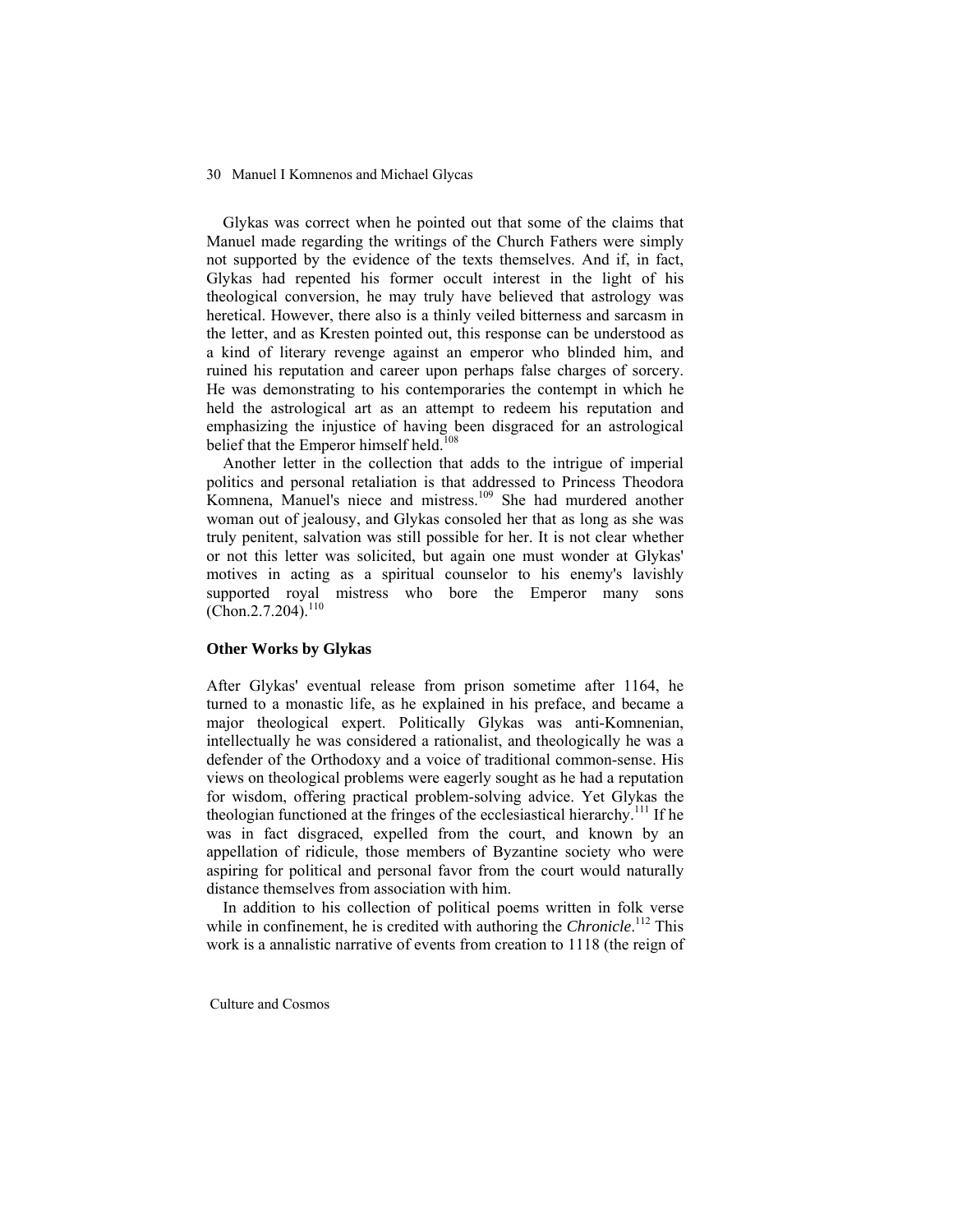Alexios I) incorporating history, theology, curiosities, and natural science, and showing a familiarity with both Pagan and Christian authors. Twelfth century writers in Byzantium were concerned with the problem of fate and necessity in the development of history, and Glykas took a firm stand against a determinist view of history and attacked the belief in fate.113 Glykas was anti-astrology, but in his account of creation he discusses an astrological perspective, displaying some knowledge of the subject <sup>114</sup>

In Glykas' role as a theological commentator on spiritual problems and his anti-deterministic position, addressing a charge of heresy in connection with astrology would have been entirely within his province. Thus, we must consider the possibility that his response was simply in keeping with the character of his other works. However, given the nature of the personal relationship between these two men, it is equally as likely that Glykas took great personal satisfaction in the composition of his refutation and that his life long embitterment was a contributing factor to his motivation, despite his Stoic statement of the acceptance of his fate. Whether or not he was actually guilty of the crime for which he was punished cannot be determined from the available evidence. However, the truth of one's guilt or innocence is not always the critical factor in the build up of resentment toward another who has been the cause of one's disgrace. His attack against Manuel, accusing him of impious beliefs which he claimed were indeed heretical and of literary dishonesty in misrepresenting his doctrinal sources must be also considered in the light of his own grievances against the Emperor.

### **Summary and Analysis of the Arguments**

### **1. Manuel's Argument**

In the opening of Manuel's letter, he presents the circumstances which led to his defence of astrology. A 'simple' monk of the Komnenian funded Pantokrator Monastery in Constantinople had written an attack against astrology based upon passages from 'authoritative writings.' This letter was sent to the Patriarch who then passed it on to Manuel, along with a conclusion that those who pursue the science of astrology are heretics. Because Manuel himself was an ardent and public supporter of this art, the implication that he too must be a heretic was an untenable position for an Emperor. Thus he composed a reply 'to defend the truth itself and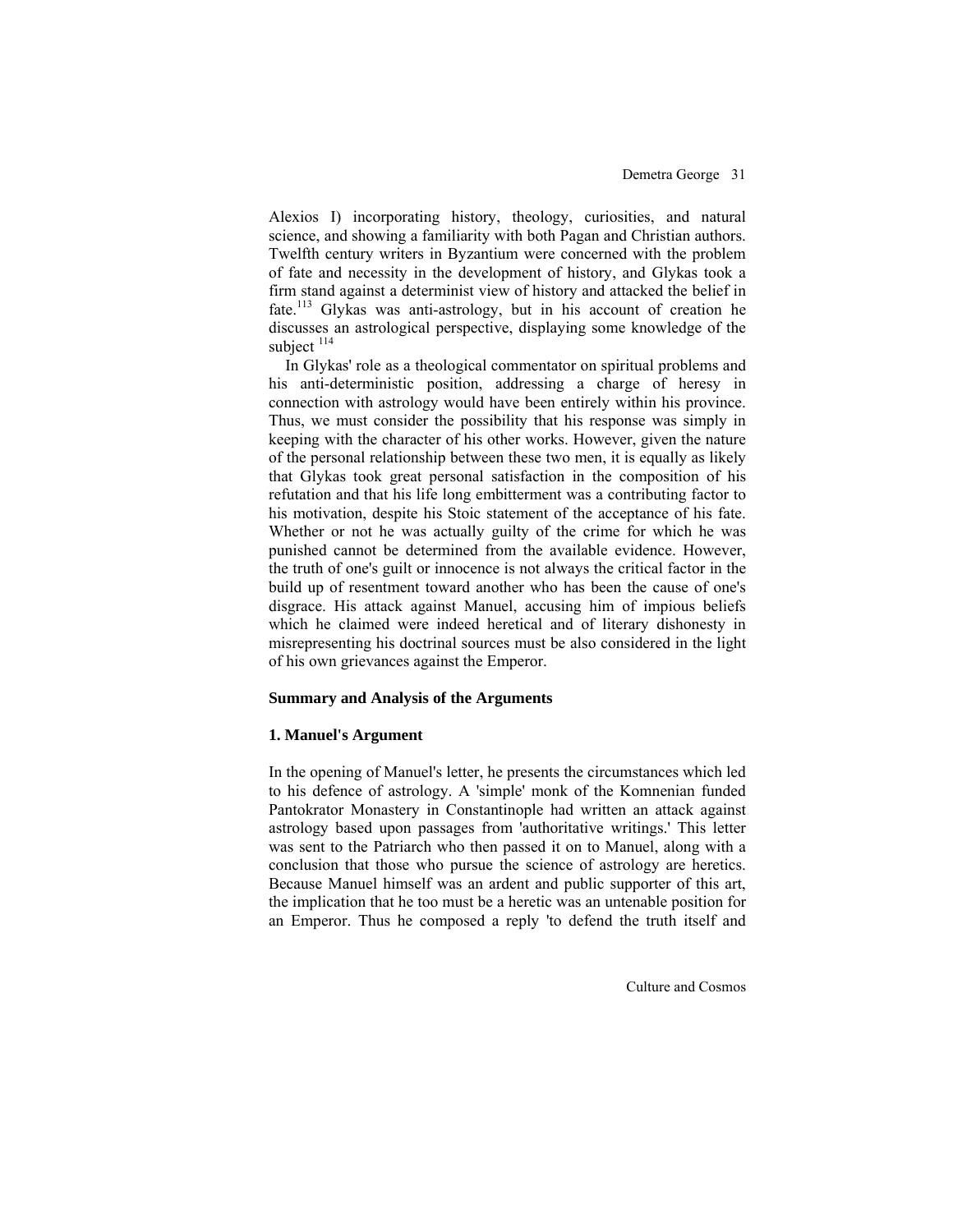those who have been excluded from the community of Christians for the belief'.

 Manuel's problem in creating an argument whereby astrology was not seen as heretical depended upon the assertion that God's will was superior to the powers of the stars. Thus Manuel in his defence of astrology must argue, if he is a Christian and not a heretic, that the stars do not have an independent volition that supersedes the power of God, but that the apparent power that comes through them to effect results in the world, is that of God Himself utilizing the stars to send signs to humanity.

 Employing both natural and scriptural proofs, Manuel's argument has three major components. He acknowledges that there do exist some types of astrology that are indeed impious and worthy of condemnation, namely those that consider the stars as alive and intelligent. In this kind, the stars are entreated with amulets and invocations to accomplish certain results which is the essence of astral magic. He then distinguishes another kind of astrology whereby the stars are understood as God's creations which are good, natural, have a purpose, are given by God's providence for man's use and are under His dominion as messengers of his mysteries. Finally, Manuel cites passages from a variety of holy kings and fathers, pointing out that if these esteemed men who are not heretics use and endorse astrology, it cannot thus be considered a heretical art.

 Is Manuel successful? Beginning from the assumption that everything that God has introduced is good and useful for man, he presents the often cited environmental arguments that point to the beneficial effects that the sun and moon have on agricultural cycles and their correspondences with meteorological phenomena, ocean tides, and rhythms in the lives of animals. He posits that if the physical world is so obviously affected by the two lights as something natural, so too must the other planets have an effect. He also puts forth the notion that just as the medical art uses natural substances by which to regulate health, so also can the natural laws of stars be used in this way. Manuel has chosen these examples very carefully, most likely aware that of all the injunctions against astrology in the Theodosian Code, its use for agricultural and medical purposes was excluded from punishment.

 Manuel concedes that the art is likely to fail, not only from the faulty calculations of its practitioners, but even more so because of God's ability to suspend natural law out his desire to work miracles. Here he clearly asserts the supremacy of God over the natural laws which regulate the stars. Manuel then launches into a discussion concerning the Star of the Magi at the birth of Christ and the eclipse at his crucifixion. Again he is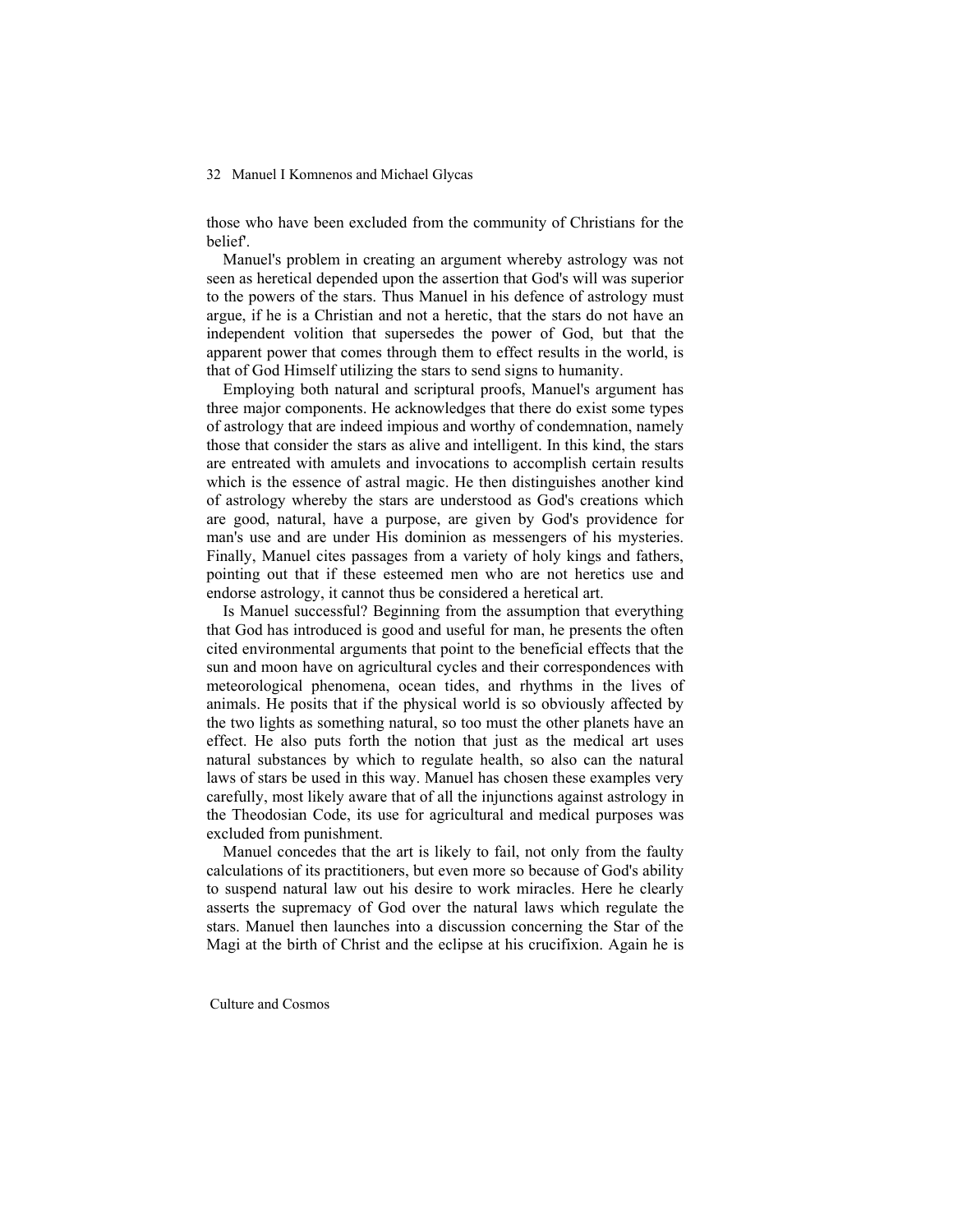very aware of the tradition of Tertullian, Ignatius, Augustine and Chrysostom which refuted that these stellar manifestations were an affirmation of astrology. Like the Church Fathers, Manuel maintains that these were unnatural occurrences, evidences of God's wonderworking in his desire to utilize the stars as divine signs of his mysteries occurring on earth. Here he echoed the sentiments of both Origen and Plotinus who put forth the explanation that the images of the stars were God's handwriting in sky announcing the future to those who could read it.

 It is in Manuel's presentation of the writings of the Church Fathers that his argument is the weakest on account of the questionable accuracy of his citations. Optimally Manuel would have like to have shown that the Church Fathers endorsed astrology, and, minimally, even if they outright dismissed astrology that at least they did not brand it as heretical. Here Manuel had limited success in his endeavor.

 His citation of these authorities demonstrates his tendency toward exaggeration of the facts and the ability to walk a fine line between truth and falsehood. As his biographer Choniates points out, Manuel 'distorted the meaning of the written word to accord with his own intent, providing definitions and giving exegeses of doctrines whose correct meaning the Fathers had formulated...' (Chon. 2.7.210). The story of Basil the Great's validation of the Jew who prophesied his death according to astrology was clearly a fabrication of the actual events. The evidence in regard to John the Damascene, Anastasios, and Basil's *Hexameron* was true in so far as they did writes treatises on the stars. However, John the Damascene concluded that the stars did not cause anything except weather changes, Anastasios dismissed astrological suppositions as 'foolish prattle,' and Basil asserted that is was impossible to accurately construct a horoscope.

Yet to Manuel's credit, he never outright said that these men validated astrology, only that they did not explicitly condemn the natural activities of the stars functioning as signs according to Gods will. And on this point Manuel was technically correct. Manuel maintained that the reason that the holy men silenced astrology was to protect the rank of Christians, many of whom were easily deceived, from any notions that might present obstacles to their belief in Christ.

Manuel concludes his treatise with Biblical examples drawn from stories such as David and Goliath, stressing that what power the stars have to seemingly effect results is due to God's power working through them. That power can be recognized analogously in the heavens, which is God's throne, declaring the glory of his creations through the stars as good entities. In as much as they are inanimate and obediently remain in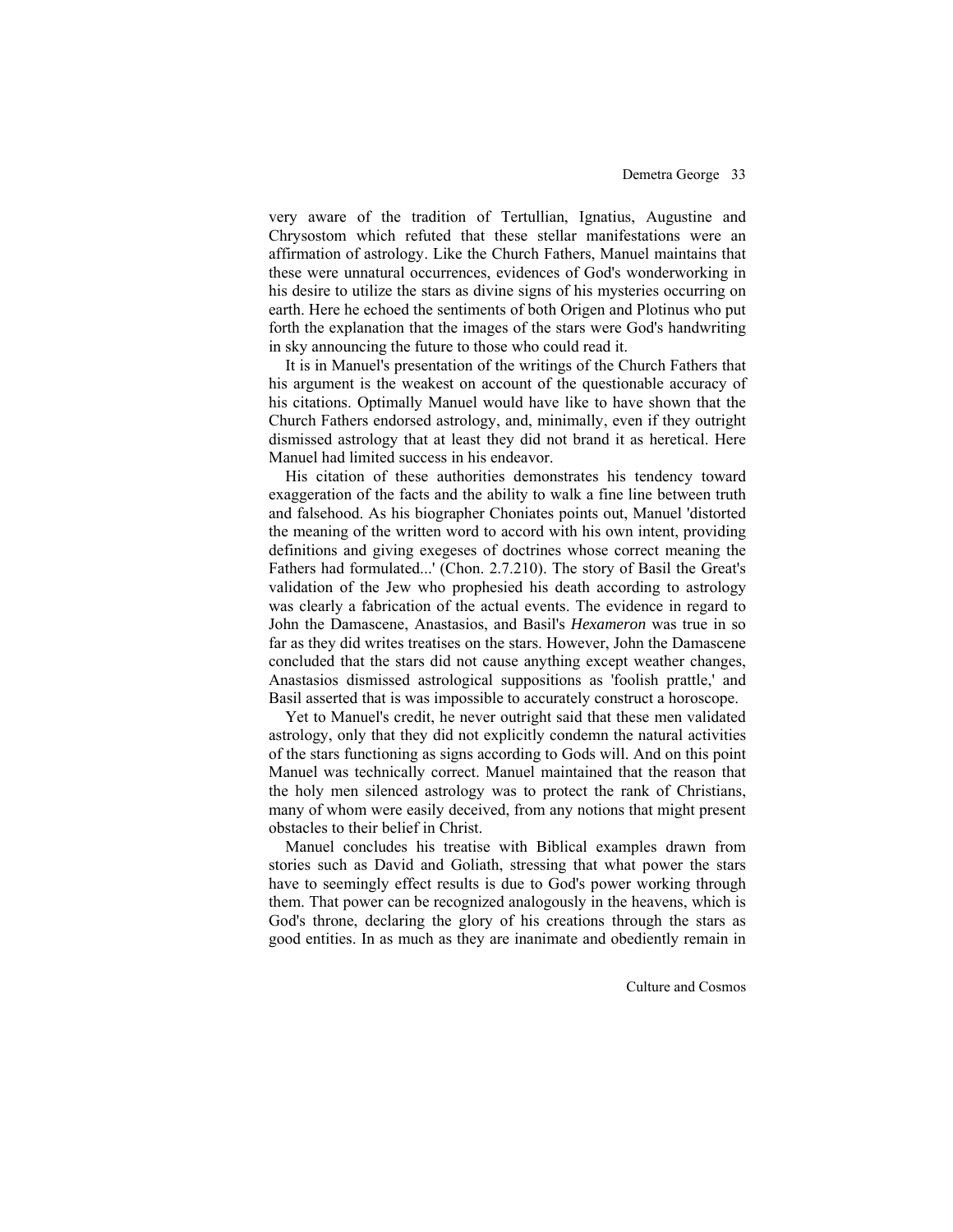their orbits given to them by God, they are not contrary to God as is the devil who has volition and autonomy. Here Manuel is refuting the many Christian doctrines beginning with Tatian and augmented by Augustine that the stars are demonic. His final statement is that even if the stars had sense perception, their intelligence could not be comprehended by astrologers.

Manuel's defence of astrology is only marginally directed at proving its validity; his concern is to create a convincing demonstration that it is not heretical. He is careful to avoid any suggestion that the stars are sentient, have volition, or are the physical causes of effects, and he denounces any astrology that is based upon these assumptions. Instead, he aims to show that the stars are natural, good creations of God which function as signs transmitting God's power and will. When the art fails, it is due to its practitioners or to the intervention of God who reigns supreme over the stars. Manuel strength is that he never wavers from this position; his weakness is in the use of his evidence, and it is on this point that Glykas thrusts the brunt of his attack and shreds Manuel's argument.

# **2. Glykas' Argument**

Glykas opens with a sarcastic jab at Manuel's profundity of thought, and immediately discredits the example of Basil and the Jew. Glykas points out throughout his treatise that his copies of the texts which Manuel cites do not contain the claims that Manuel is making, and he demands that this discrepancy be remedied. Glykas is using the opportunity to challenge Manuel's defence of astrology for a greater purpose, namely to cast doubt upon his adversary's integrity as he believed that he himself had been slandered by his Emperor.

 Glykas states that Basil and Chrysostom attacked those who tried to use the Star of the Magi as an affirmation of astrology, and insists, like Chrysostom, that the Magi were inspired by God, not the Star, in their search for Christ and afterwards renounced their astrological beliefs. Like Augustine, Glykas upholds the supremacy of Christian prophecy over any other form of human divination such as astrology. Glykas then launches into a discussion of the *thema mundi* (the horoscope of the world) of which Manuel had made no mention. Either these segments are missing from the text of Manuel's defence, or Glykas, in the enthusiasm of his attack, allows his own extensive knowledge of the subject to seep through.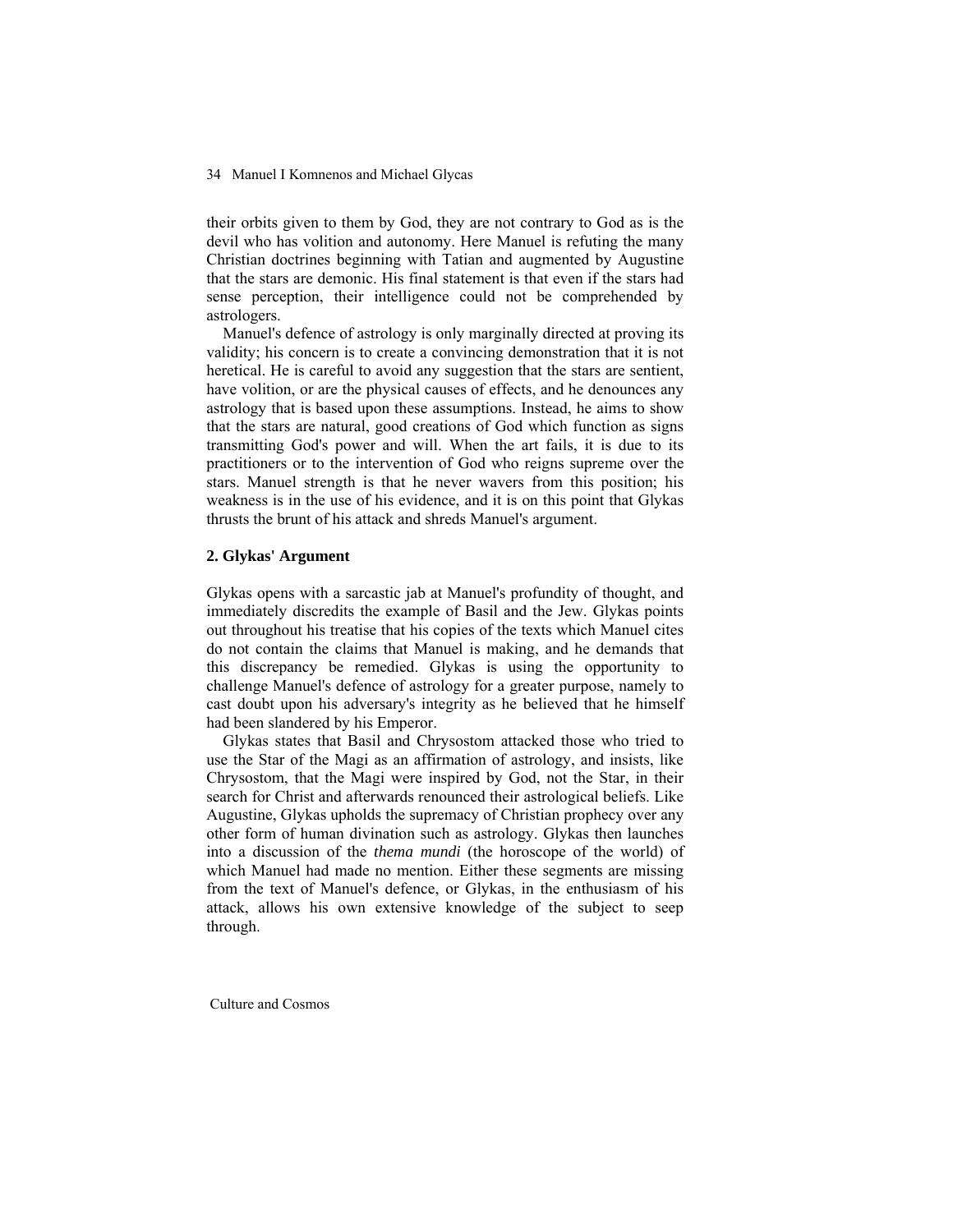Glykas confronts Manuel's assertion that the stars are signs rather than causes in Manuel's example of Constantine employing the astrologer Vettius Valens to elect the time for the founding of Constantinople so that it would forever remain impregnable to its enemies. While subsequent scholarship has proven that this story is not true, the point is well taken. Manuel, who himself used catarchic astrology to time the initiation of military campaigns in order to assure victory, contradicts himself here in his assertion that the stars do not effect specific results.

 The bulk of Glykas' refutation is devoted to presenting counterarguments and different interpretations of all of the authorities that Manuel cited, claiming that Manuel's evidence is unreliable and his examples are absurd. Glykas attempts to demonstrate that the writings of the Church Fathers and Scriptural passages, for the most part, not only denounce the validity of astrology, but also reject it upon the grounds that it is impious, i.e., heretical.

One example that illustrates the nature of the quibbling that takes place between the two authors' respective use of the sources is found in the passage on astrology in Basil's *Hexeramon*. Basil stated that all of nature participates in the moon's changes and that this must be due to some remarkable power in accordance with the testimony of the Scripture.<sup>115</sup> Manuel is justified in accurately citing Basil in regard to his position that it is God's power that works through the stars. Basil also said that horoscopic astrology which purports to describe an individual's nature is both impossible to calculate and ridiculous, $116$  so Glykas is not altogether incorrect either in his counter-argument. Glykas' assertion that Basil's view that astrology was impious was based upon the Saint's objection that the notion of being born under a malefic star implied that its evil was due to it Creator or else to its own volition as an intelligent entity. However, Manuel is absolutely clear that he also considers this interpretation of astrology to be unholy. Glykas' evidence that Basil stated that no one should apply the teaching of astrology to the Star of the Magi comes from a spurious homily.<sup>117</sup>

On the whole, Glykas is more reliable than Manuel in his assessment of the evidence, but he is not above using it incorrectly, as does Manuel, to strengthen his arguments. And though Manuel is attentive to being very precise in what he specifically claims, in some cases, while technically correct, he distorts the meaning of the passage in its entirety.

Glykas questions Manuel's medical argument, asserting that medicine operates according to natural rather than astrological laws according to the eminent physicians Hippocrates and Galen who did not endorse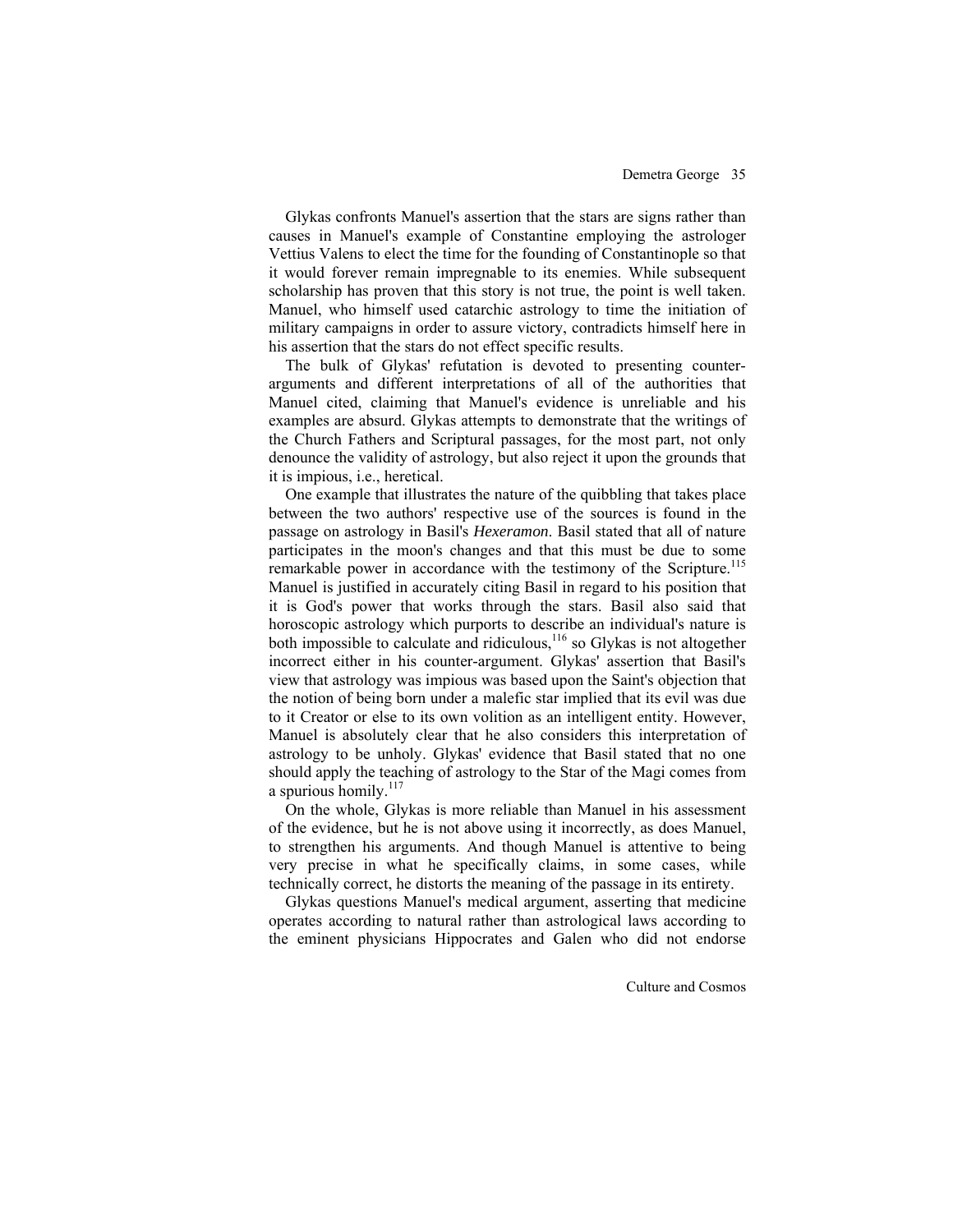astrology. While that might be an accurate statement in general, in fact Galen authored two very specific astrological treatises on diagnosing an illness from the astral configurations at the time of its onset. Glykas is indeed at his critical best when he scrutinizes the Ptolemaic explanation of Jupiter as strengthening the physical constitution because of its temperate nature. He spots a contradiction in Ptolemy's reasoning when he classified the planets in accordance with the Aristotelian categories of hot, wet, cold, and dry. It is noteworthy that Glykas pulls back at this point in his refutation, admitting his ignorance of pagan matters, when in fact such an observation could only have come out of a mind that was astutely knowledgeable about such doctrines.

 Returning to the Star in his conclusion, Glykas reemphasizes the Chrysostomian argument that the star was an unnatural occurrence, divinely inspired by God, displaying itself in a form that would be familiar to the Magi in order to lure the barbarian Magi to a knowledge of Christ and cause them to thereafter renounce astrology. His final words are an affirmation of his own role in the dispelling of doubt concerning these matters.

# **Conclusion**

Manuel's aim was to construct an argument demonstrating that there was a kind of astrology that did not conflict with Christian doctrine. The position that he took that the stars function as signs rather than causes is the perspective that has been most endorsed by the majority of astrologers over the course of astrology's history. This view does not contradict a basic Christian premise of the supremacy of God and the manifold ways in which he makes his will known. To this extent Manuel was successful in his endeavor. Glykas directs his refutation not so much against Manuel's philosophical arguments as against the claims of his evidence, which indeed were highly questionable in some places and skirted a fine line of truth in other places. With intelligence, skill, discriminating perception, command of his sources, and critical astuteness, Glykas destroyed not only Manuel's argument, but also cast doubt on the moral and literary integrity of its author. In this way Michael Glykas sought to redeem his reputation in the eyes of posterity.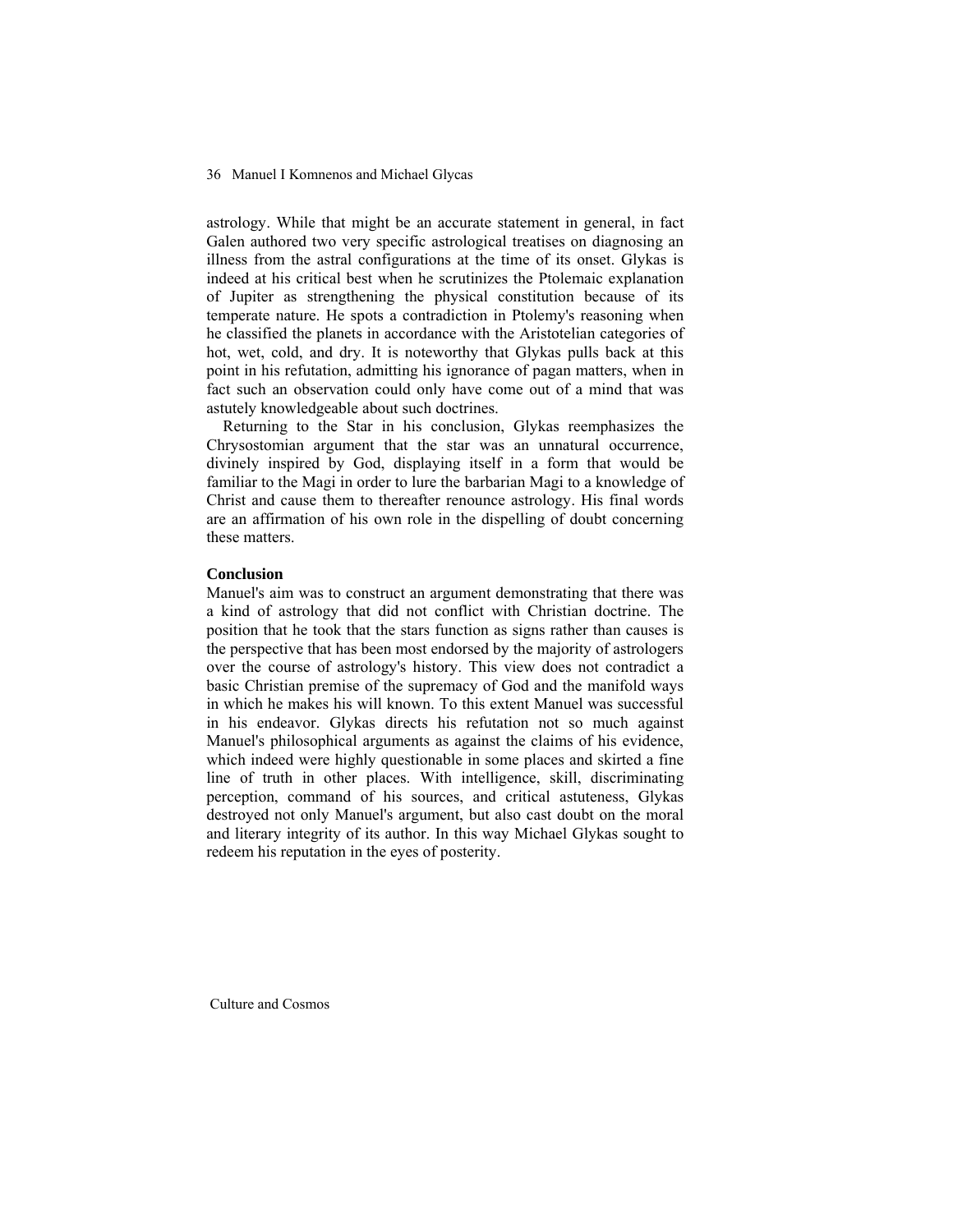### **Acknowledgment**

I would like to acknowledge Dr. Malcolm Wilson, University of Oregon for his assistance in all the phases of the translation process and extend much appreciation for his support in this project.

**Fig. 1. Birth chart of Manuel I Komnenos November 28 1118, Constantinople, time unknown, cast for noon. Source: Varzos, TITLE, I: 205, n., 13.**  (computed using Janus software, Porphyry houses)

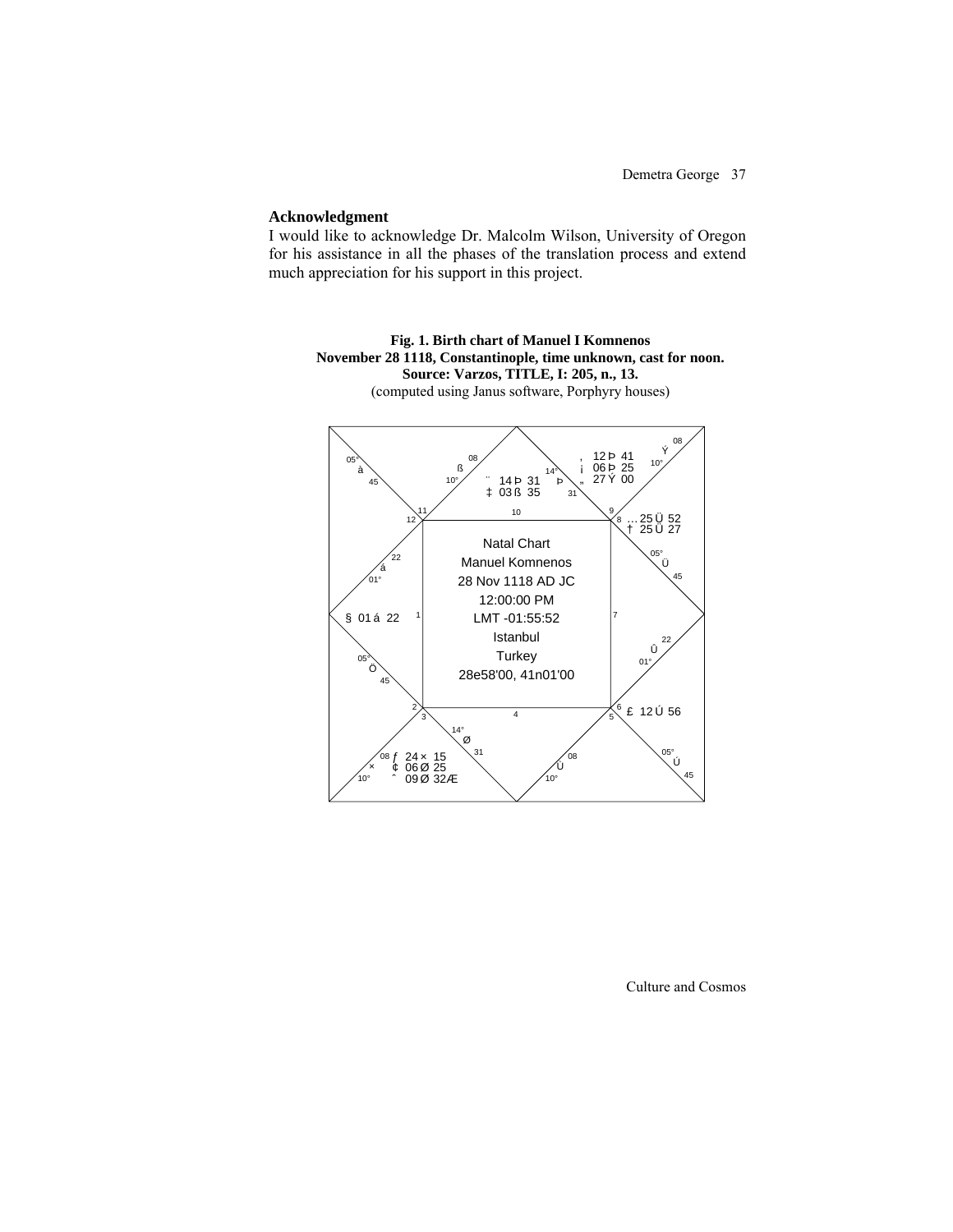## **Fig 2. Coronation Chart of Manuel I Komnenos 9.15 am, 31 March 1143, Constantinople**

Source: Vat. gr. 1056, a fourteenth-century manuscript of a twelfth-century codex, guves the horoscopes for the coronations of Alexius I Komnenos in 1081 and manuel I Komnenos in 1143: see David Pingree, 'Gregory Choniates and the Palaeologan Astronomy', *Dumbarton Oaks Papers* 18 (1964), p. 139, n., 29. The birth and coronation horoscopes for Manuel are in Appendix B.

The horoscope below is computed using Janus software: Porphyry houses The original manuscript gives the following positions: ascendant  $25^{\circ}$   $\Box 49'$ , midheaven  $1^0$  • 11', Saturn 6<sup>0</sup> □ 00', Jupiter 9<sup>0</sup> □ 15', Mars 9<sup>0</sup> □ 36', Sun 16<sup>0</sup> • 52', Venus 22<sup>0</sup>  $\Box$  28', Mercury  $16^0 \Box$  52', Moon  $1^0 \Box$  04'.



Culture and Cosmos

 $\overline{a}$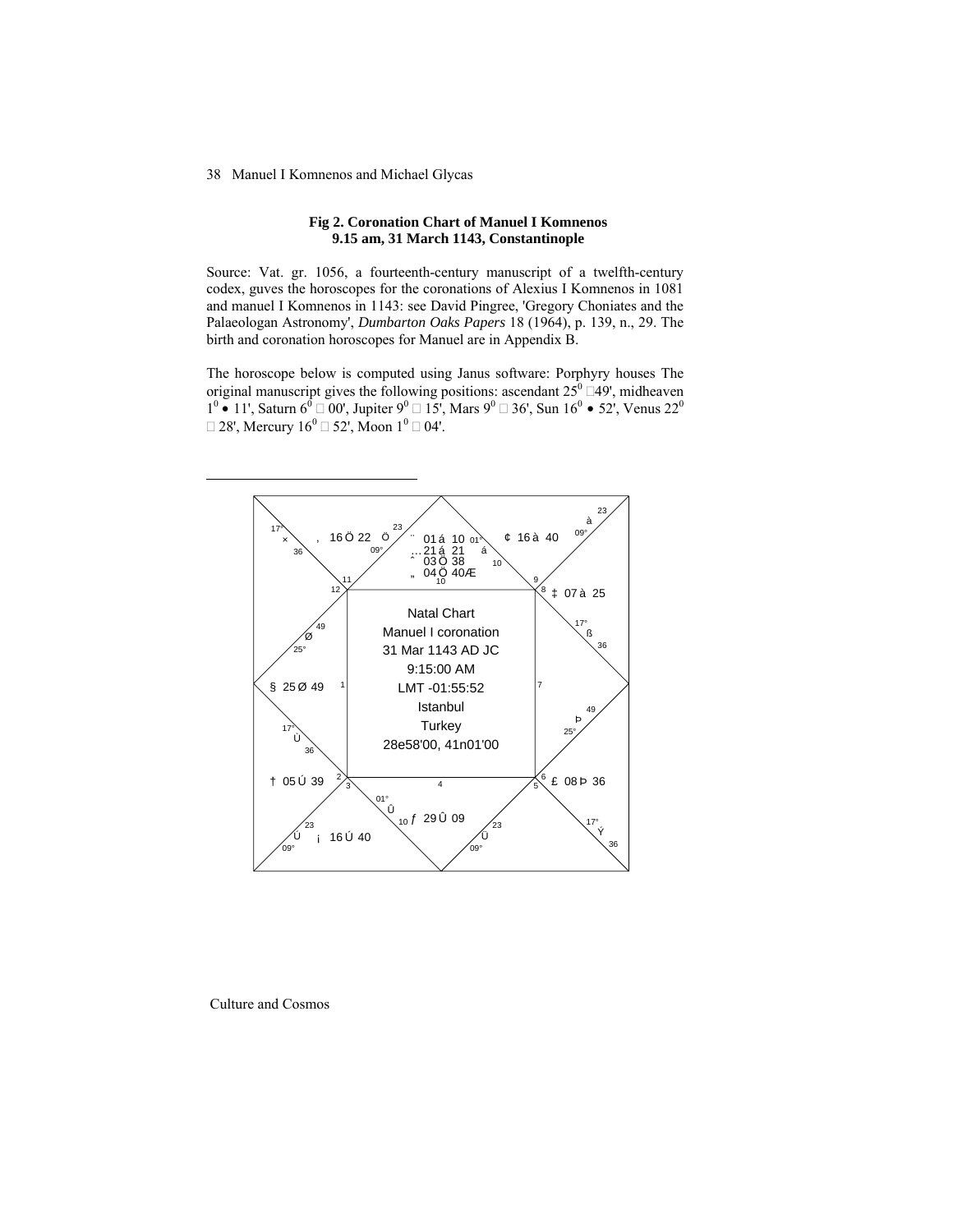### **References**

 $\overline{a}$ 

1. Michael Glykas, E<sub>n</sub>j g¢j ¢por aj gÁj Qe... G rafÁj kef<sub>i</sub>laia, ed. S. Eustratiades (Athens, 1906), 1: jz-py; *Catalogus codicum astrologorum Graecorum*, ed. F. Cumont and F. Boll, (Brussels, 1904), 5.1: 108-25.

2. Eustratiades, Glycas, 1, pp. 476-500; *Catalogus codicum astrologorum Graecorum*, ed. F. Cumont and F. Boll, (Brussels, 1904), 5.1: 125-40.

3. Paul Magdalino, *The Empire of Manuel Komnenos, 1143-1180* (Cambridge: Cambridge University Press, 1993), pp. 21, 378.

4. Richard Lemay, *Abu Ma'shar and Latin Aristotelianism in the Twelfth Century*  (Beirut: American University of Beruit, Oriental Series no. 38, 1962), *xxv*. For classical and medieval astrology see also Tamsyn Barton, *Ancient Astrology* (London & New York: Routeledge, 1994), David Pingree, *From Astral Omens to Astrology: From Babylon to Bikaner* (Rome: Istituto Italiano Per L'Africa e L'Oriente, 1997) and Jim Tester, *A History of Western Astrology* (New York: Ballantine Books, 1987).

5. For a thorough discussion of anti-fatalism see David Amand, *Fatalisme et Liberte dans L'Antiquite Grecque* (Louvain: Bibliotheque de L'Universite, 1945).

6. J. R. Tanner, C. W. Previte-Orton, and Z. N. Brook, eds., *The Cambridge Mediaeval History* (Cambridge: Cambridge University Press, 1936), 4: 363.

7. Magalino, *Manuel*, p. 378

8. John Kinnamos, *Deeds of John and Manuel Comnenus*, trans., Charles Brand (New York: Columbia University Press, 1976), Niketas Choniates, *O City of Byzantium, Annals of Niketas Choniates*. trans. Harry J. Magoulias (Detroit: Wayne State University Press, 1984).

9. For Mesopotamian astrology see Michael Baigent, *From the Omens of Babylon: Astrology and Ancient Mesopotamia* (London: Penguin, 1994), Ulla Koch-Westenholz, *Mesopotamian Astrology: An Introduction to Babylonian and Assyrian Celestial Divination* (Copenhagen: Museum Tusculunum, University of Copenhagen, 1995). Campion, Nicholas, 'Babylonian Astrology: Its Origins and Legacy in Europe' Helaine Selin (ed.), *Astronomy Across Cultures: the History of Non-Western Astronomy* (Dordrecht: Kluwer Academic Publishers 2000) pp. 509-554 and Brown, David, *Mesopotamian Planetary Astronomy-Astrology* (Groningen: Styx Publications 2000).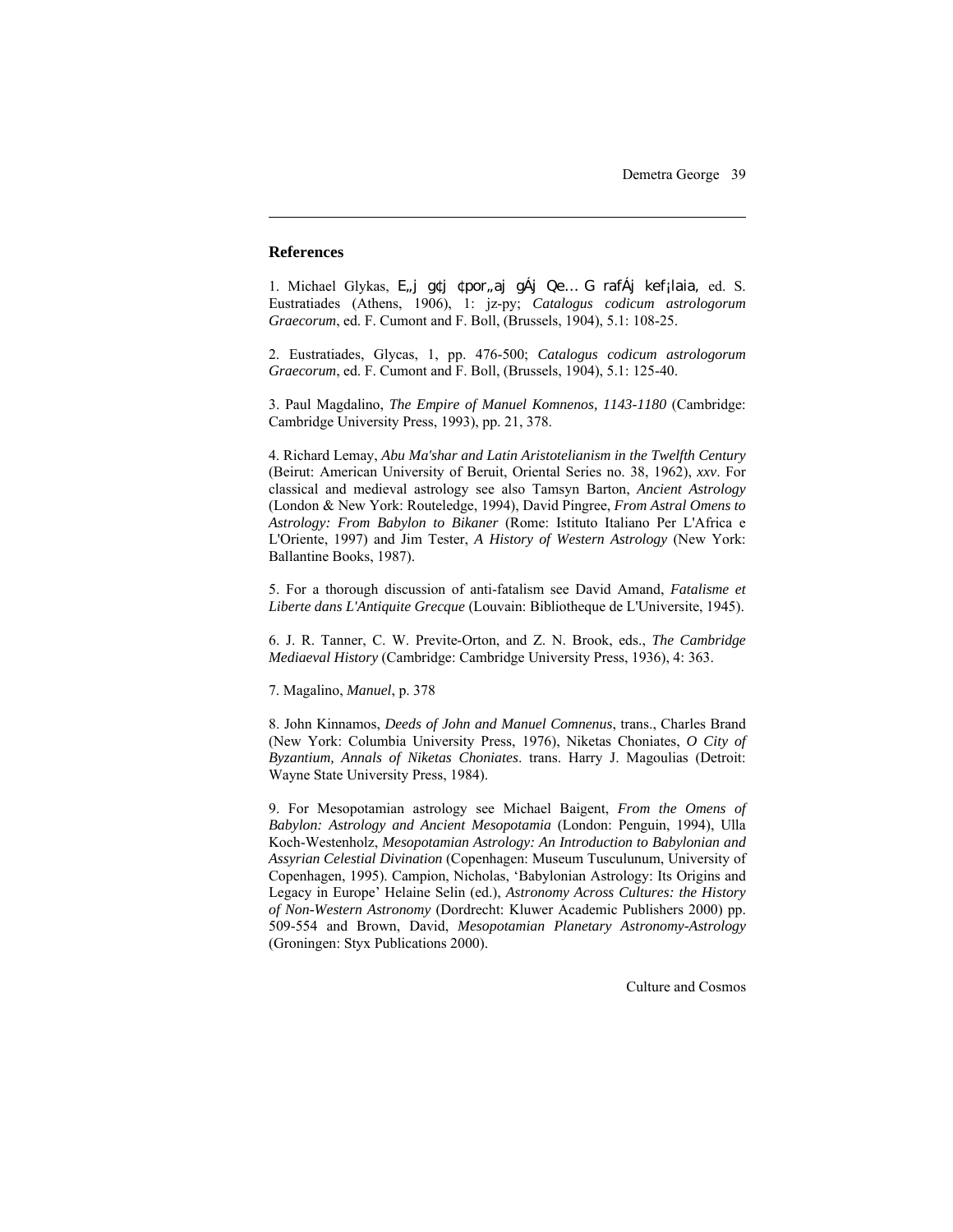-

10. Plato, *Timaeus* 30D, trans. R.G.Bury, (Cambridge Mass., London: Harvard University Press, 1931).

11. Aristotle, *De Caelo* 270b, 1-12. trans. W.K.C.Guthrie (Cambridge Mass., London: Harvard University Press, 1921).

12. *Poimandres* I.9 in *Hermetica*, trans Brian Copenhaver (Cambridge, Cambridge University Press, 1992).

13. Ptolemy, Claudius, *Tetrabiblos*, trans. F.E.Robbins, Cambridge Mass., London, 1930, Bk. 1.

14. For Hermeticism, see Copenhaver, *Hermetica* and for theurgy, see Iamblichus, *On The Mysteries*, trans. Thomas Taylor (San Diego: Wizards Bookshelf, 1984), section 4.

15. For an analysis of the arguments for and against astrology by Hellenistic philosophers, see A. A. Long, 'Astrology: arguments pro and contra' in *Science and Speculation*, ed. J. Barnes, J. Brunschwig, M. Burnyeat, and M. Schofield (Cambridge: Cambridge University Press, 1977).

16. Augustine, *City of God*, 5.2, trans. Henry Bettenson (Harmondsworth, Middlesex, Penguin 1972).

17. Cicero, *De Divinatione*, 2.42 - 47, trans. W.A.Falconer (Cambridge Mass: Harvard University Press., London, 1929).

18. Frederick H. Cramer, *Astrology in Roman Law and Politics* (Philadelphia: The American Philosophical Society, 1954), pp. 81-144.

19. For the classical Greek astrologers see James Herschel Holden, *A History of Horoscopic Astrology* (Tempe, AZ: American Federation of Astrologers, 1996).

20. Vettius Valens, *Anthologies* 5.9, ed. David Pingree, as *Vetii Valenti Antiocheni Anthologarium, libri novem* (Leipzig: Teubner 1986.

21. Ptolemy, *Tetrabiblos.* 1.2.16-17.

22. Aulus Gellius, trans. J.C. Rolfe, Cambridge, Mass: Harvard University Press, 14.1; Sextus Empiricus, *Ad Mathematicos*, trans. R.G.Bury, Vol IV, Cambridge Mass., London, 1933.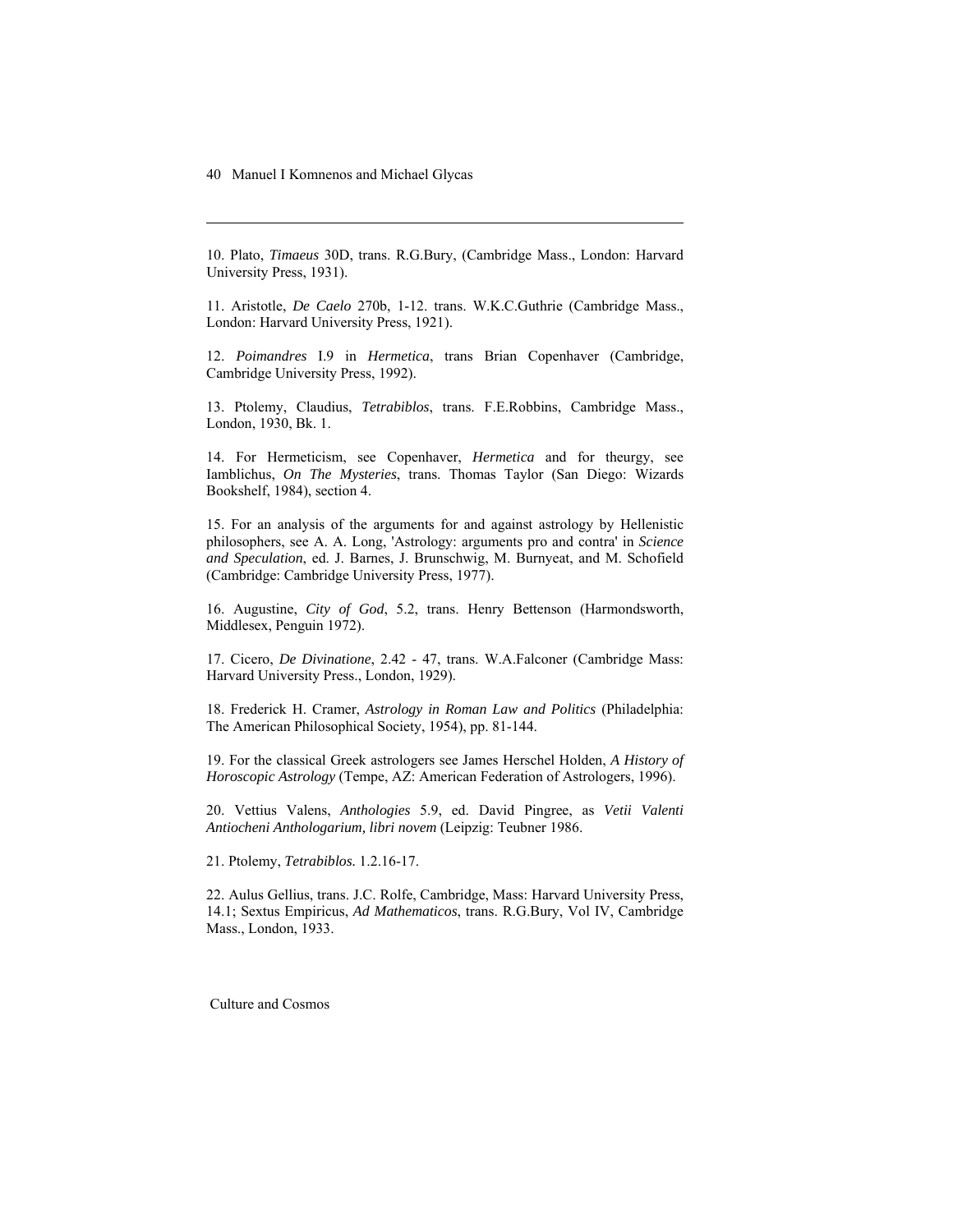23. Sextus Empiricus 5.48.

 $\overline{a}$ 

24. Alexander of Aphrodisias *De fato* 5,12;14f, cited in Cramer, *Astrology,* pp 199-200.

25. Clement of Alexandria, *The Recognition.* 12 In Alexander Roberts and James Donaldson (ed.), in *The Ante-Nicene Christian Library*, Edinburgh: Y and T Clark, 1847), 3,401ff.

26. *Pistis Sophia,* ed. Carl Schmidt (Leiden: E.J. Brill, 1978), 4.136-37; 138-40.

27. Tatian, *Oration to the Greeks* 8-12, trans. Molly Whittaker (Oxford: Clarendon Press 1982).

28. Tertullian *Apologeticum* 35 in *Apologetical Works*, trans. Rudolph Arbesmann, Sister Joseph Daly and Edwin A. Quain (New York; Fathers of the Church, 1950).

29. I Enoch 8.3, trans. M.A.Knibb in H.F.D.Sparks (ed.) *The Apocryphal Old Testament* (Oxford, Clarendon Press 1984) p. 191

30. Ignatius, 'Letter to the Ephesians'.19, in James A. Kleist (trans.), *The Epistles of St. Clement of Rome and St. Ignatius of Antioch* (New York: Newman Press, 1946), pp 61-68.

31. Tertullian, *On Idolatry*, 9. trans. J.H. Waszink and J.C.M. van Winden (Leiden: E.J.Brill, 1987).

32. *Are the Stars Causes?,* II.3.7 in Plotinus, Vol.., 2, trans., A.H. Armstrong (Cambridge Mass., London: Harvard University Press, 1929) p. 69.

33. Origen, Commentary 'Commentary on Genesis' 6.11 in Eusebius, *Preparation for the Gospel*, trans. Edwin Hamilton Gifford (Grand Rapids, MI: Baker Book House).

34. Theodosian Code 9.16.1 in Clyde Pharr, Theresa Sherrer Davidson and Mary Brown Pharr, *The Theodosian code and novels and the Sirmondian constitutions* (Princeton: Princeton University Press, 1952).

35. Theodosian Code 9.16.3.

36. Theodosian Code 9. 16.4.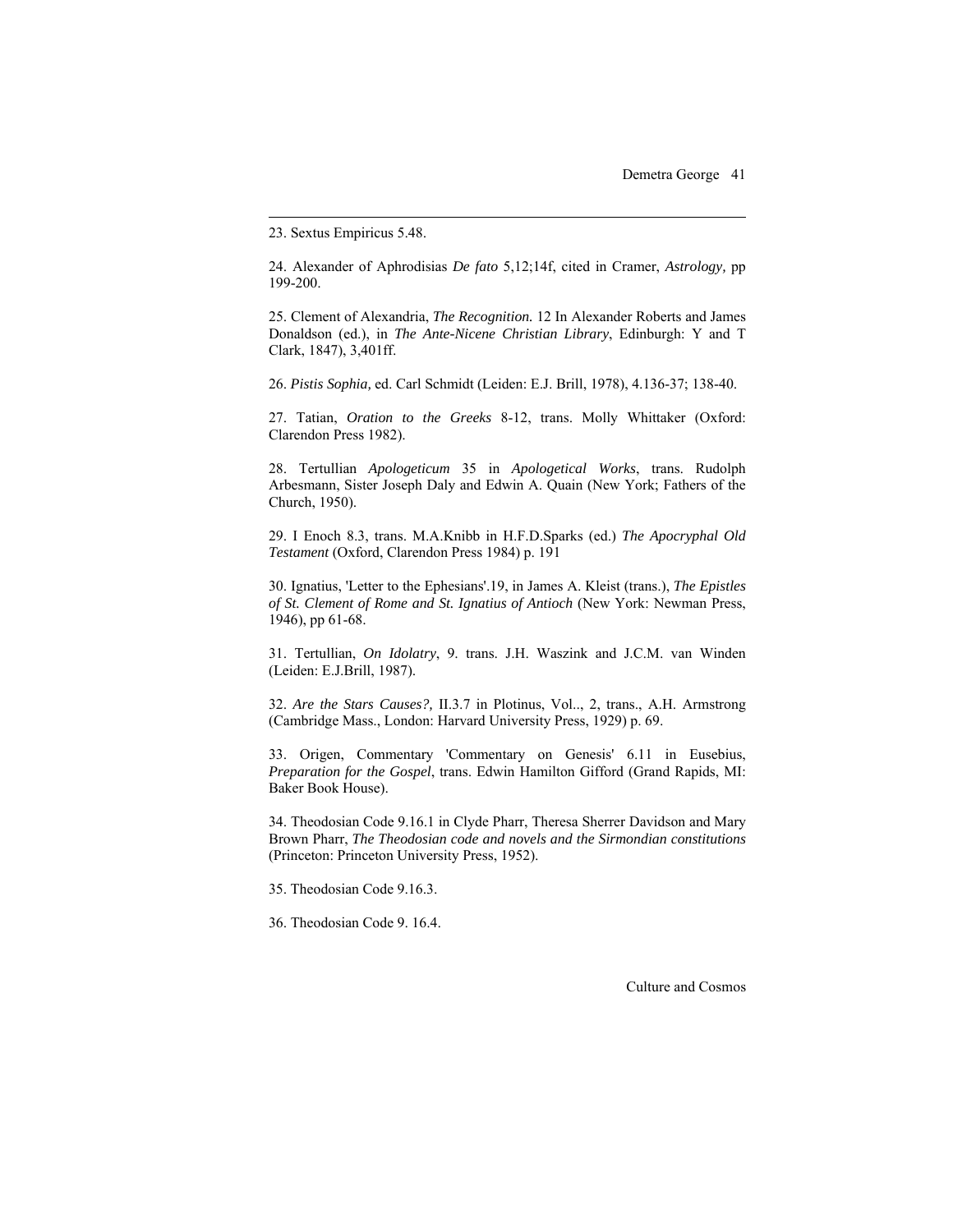37 Theodosian Code 9.16.6.

-

38. Theodosian Code 9.16.8.

39. Theodosian Code, 9.16.12.

40. *Canons of the Apostles* 2.56.72 in Edwin Knox Mitchell (ed.), *The canons of the first four general councils, Nicaea, Constantinople, Ephesus and Chalcedon*, (London: P. S. King, 1898); Fiensy, David A., *Prayers alleged to be Jewish: an examination of the Constitutiones Apostolorum* (Chico, CA: Scholars Press, c. 1985).

41. Ammanius Marcelinus 29.1ff: see Tamsyn Barton, *Ancient Astrology* (London and New York: Routledge, 1994), p. 66.

42. See David Pingree, 'Political Horoscopes From the Reign of Zeno', *Dumbarton Oaks Papers* 30 (1976): 135-150.

43. In the fourth century, the earliest known Byzantine author Pancharios wrote a treatise on medical astrology, *Epitome Concerning Bed Illness*, and Maximos composed a poem *On Beginnings* which discussed catarchic astrology (the selection of astrologically favorable times for initiating events). In 378 Paulus Alexandrinus wrote *Introductory Matters*, an overview of traditional Hellenistic astrology and in 379 Anonymous of 379 composed a work on the natal delineation of 30 bright fixed stars. In 415 Hephaiston of Thebes reconciled the traditions of Ptolemy and Dorotheus in his *Apotelesmatics*. During the fifth century *The Anthologies* of Vettius Valens was edited and expanded as well as a commentary on Ptolemy's *Tetrabiblos* attributed to Proclus. See David Pingree, 'Astrology' in *The Oxford Dictionary of Byzantium* (1991), 1:214-216 and Robert Hand, *Chronology of the Astrology of the Middle East and West by Period* (Orleans, MA: Arhat, no date).

44. EpiphanIus of Cyprus 'Panarion' 34.5; 16, in *The Panarion of Epiphanius of Salamis*, Book I, trans. Frank Williams (Leiden and New York, E.J. Brill 1987- 1994).

45. Basil of Caesara, 'Exegetic Homilies', 6. 5-8, trans. Sister Agnes Clare Way in *The Fathers of the Church* (Washington DC: The Catholic University of America Press, )

46 John Chrysostom, 'Homily on Matthew', in Philip Schaff (ed.) *The Nicene, Post-Nicene Fathers of the Christian Church* (New York: The Christian Literature Co., 1888) Vol. 10, pp. 36-73.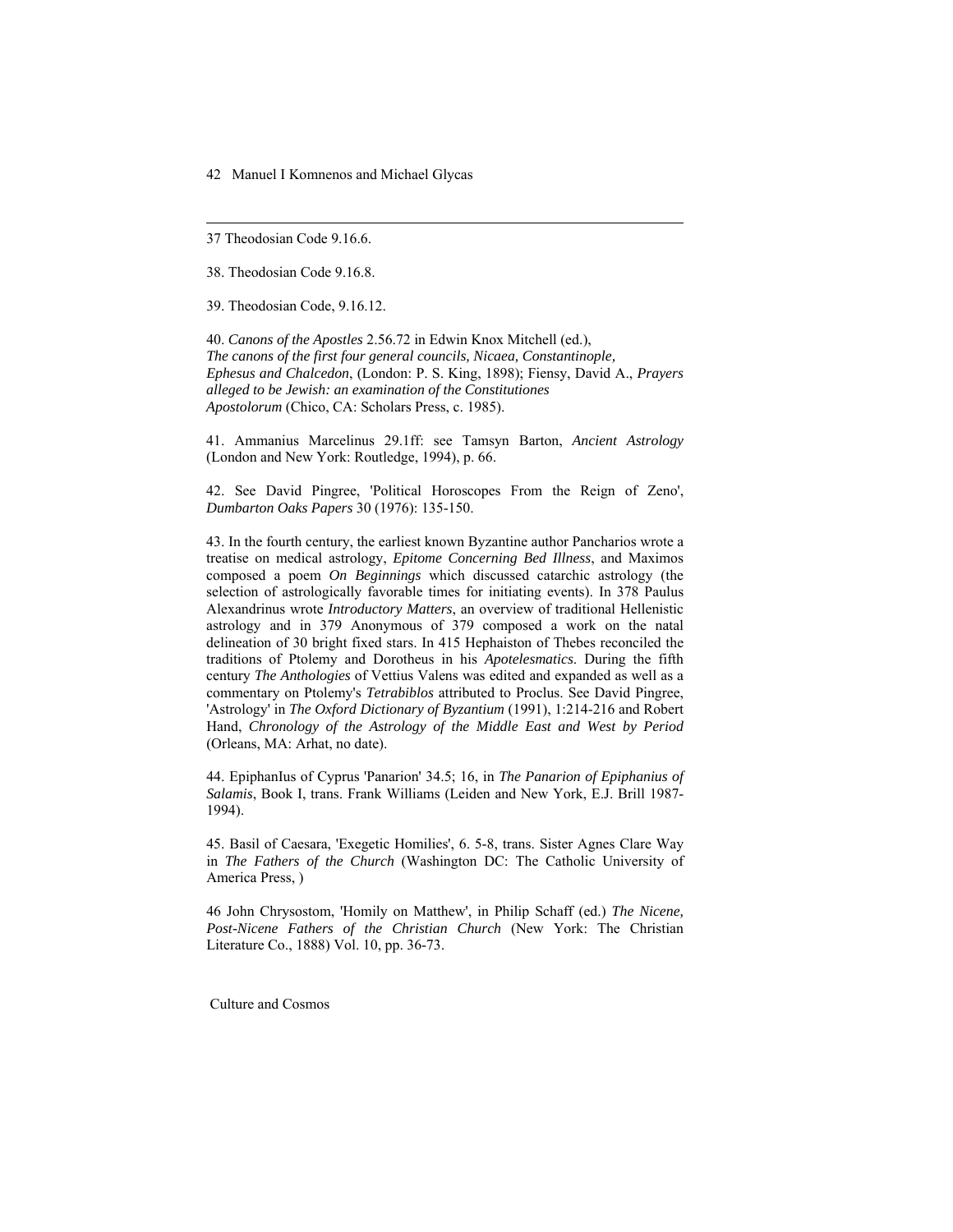47. Augustine *Confessions*, 4.3, 7.6, trans. R.S.Pine-Coffin, (Harmondsworth, Middlesex: Penguin 1961).

 $\overline{a}$ 

48. Augustine, *City of God*, 5, trans. Henry Bettenson, Harmondsworth, Middlesex, Penguin 1972.

49. Augustine, *Contra Faustum Manichaeum* 2.5 (PL 42:cols 212-13) cited in Tester, *History*, pp. 111-12.

50. Julius Firmicus Maternus *On the Error of Profane Religions*, 1.280.2-28. ed. A. Pastorino (2nd edn, Florence, 1969) as cited in Tester, *History,* p. 133.

51. The only astrological texts which had been written in Latin were Manilius' *Astronomica*, Firmicus Maternus' *Mathesis*, some passages in Macrobius *Dream of Scipio,* and a later compilation of hermetic treatises in the *Liber Hermetis*. As there were no astronomical tables in Latin by which to cast horoscopes, these books were useless. See David Pingree, 'Astrology', in *The New Encyclopedia Britannic*a, 15th Edition, 83.

52. Olympiodorus composed a commentary on Paulus' *Introductory Matters* in a series of lectures given at Alexandria. Julian of Laodica wrote a work on catarchic astrology that included military timings of events. John of Lydus, who served 40 years in the civil service under Justinian, wrote *On Months*, a history of calendars and feasts, and *On Omens*, a historical survey of divination and related matters which earned him the title of the last astrologer of the old world. In the early seventh century Rhetorius of Egypt, probably at Alexandria, authored a large collection of excerpts from earlier Greek astrologers which was one of the main repositories of both classical and fifth and sixth century Byzantine horoscopes. See Pingree, *The Oxford Dictionary of Byzantium*.

53. In 775 Stephanus brought with him the works of his teacher and manuscripts containing catarchic, interrogational, military, and political astrology. Many of these texts contained Arabic translations of Pahlavi texts where elements of Greek, Syrian, and Indian astrological doctrines had been combined and developed in new ways by Sassanian astrologers from the third century onwards. He himself wrote a work on political history incorporating the doctrines of Zoroastrian millenarianism and an autobiographical defence of astrology as a Christian science which Manuel drew upon for his own argument. See David Pingree, *From Astral Omens to Astrology*, p. 64.

54. Leo the Mathematician also possessed manuscripts by Ptolemy, Paulus of Alexandria and John Lydus. Legends preserved by George Hamartolos, Symeon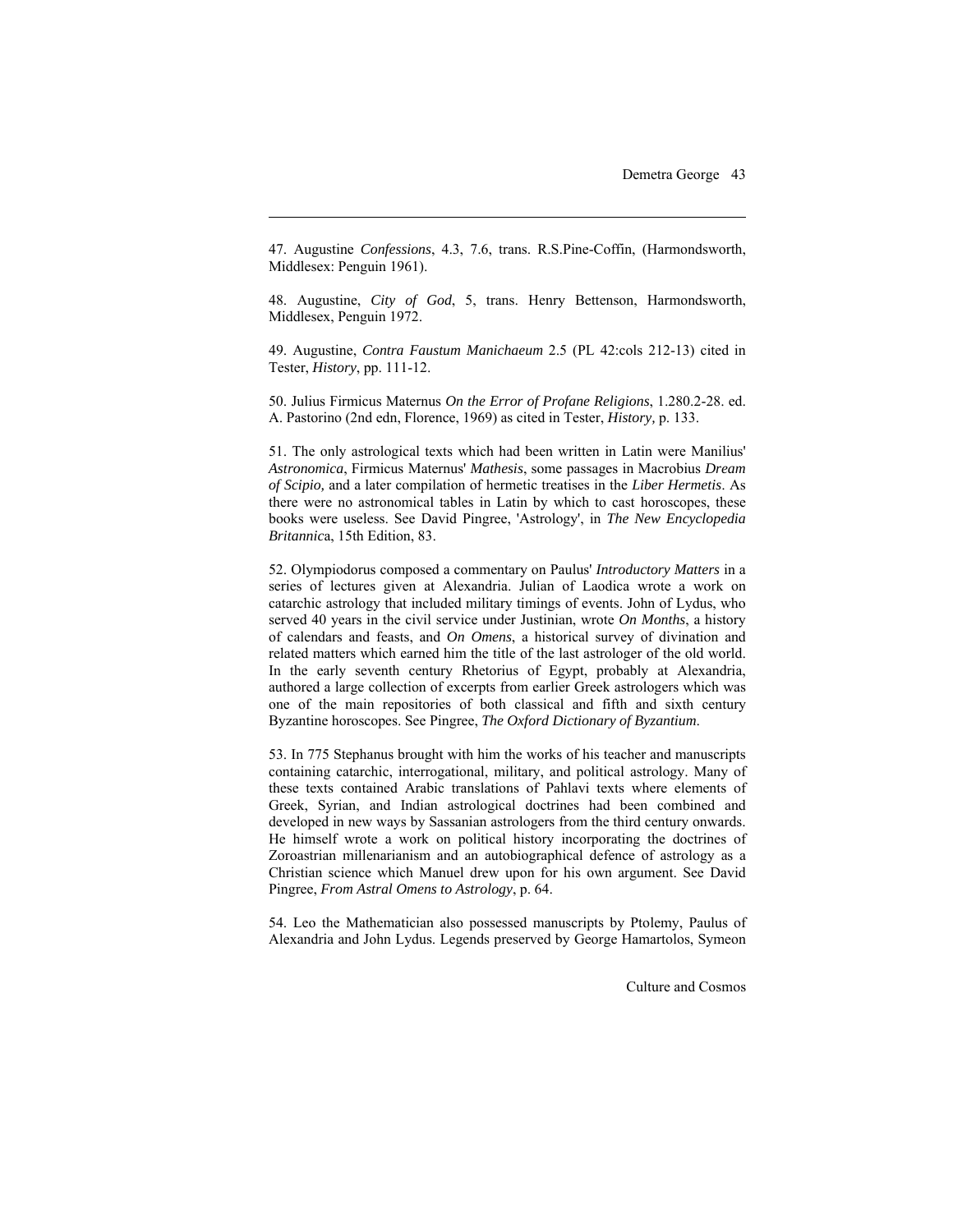-

Logothete and others present him as an astrologer able to predict the future who knew how to utilize astrology for the raising of crops. See David Pingree, 'Scientific Traditions', *The Oxford Dictionary of Byzantium*, 3:1854.

55. See Pingree, *From Astral Omens to Astrology,* p.71.

56. *Catalogus codicum astrologorum Graecorum (CCAG)*, ed. F. Cumont and F. Boll, 12 vols. (Brussels, 1904).

57. See Richard LeMay, *Abu Ma'shar and Latin Aristotelianism*, Beirut: American University of Beirut, Oriental Series no. 38, 1962, p. *xl*.

58. LeMay, *Abu Ma'shar*. p. *xxiv*; Thorndike, Thorndike, Lynn, *History of Magic and Experimental Science* (8 Vols, New York: Columbia University Press, 1923 - 58), Vol. 2, pp. 3-302, Charles Homer Haskins, *Studies in the History of Mediaeval Science* (Cambridge, Mass.: Harvard University Press, 1924) 1-18.

59. Tullio Gregory, 'La nouvelle idee de nature et de savoir scientifique au XIIe siecle,' *The Cultural Context of Medieval Learning*, ed. J. E. Murdoch and E. D. Sylla, Boston Studies in the Philosophy of Science, XXVI (Dordrecht and Boston, 1975, p. 214), see Tester, *History*, p. 149.

60. Lynn Thorndike, 'The True Place of Astrology', *Isis* 145 (September 1955), pp. 273-278.

61. *CCAG*, 1. 83-84. See Appendix C.

62. Richard A. Greenfield, 'A Contribution to the Study of Palaeologan Magic,' *Byzantine Magic*, ed. Henry Maguire (Washington, D.C.: Dumbarton Oaks Research Library and Collection, 1995), 151-52.

63. Magdalino, *Manuel*, p. *xi.*

64. Magdalino, *Manuel*, p.78.

65. Choniates, Niketas. *O City of Byzantium, Annals of Niketas Choniates*. trans., Harry J. Magoulias (Detroit: Wayne State University Press, 1984), 2.5.154.

66. Konstantine Varzos, H genealog€a t«n Komh«n, 2 vols. (Thessaloniki: Vizantiiski Vremmenik, 1984),1.205, n., 13. NB GREEK FROM OLD NOTE 45.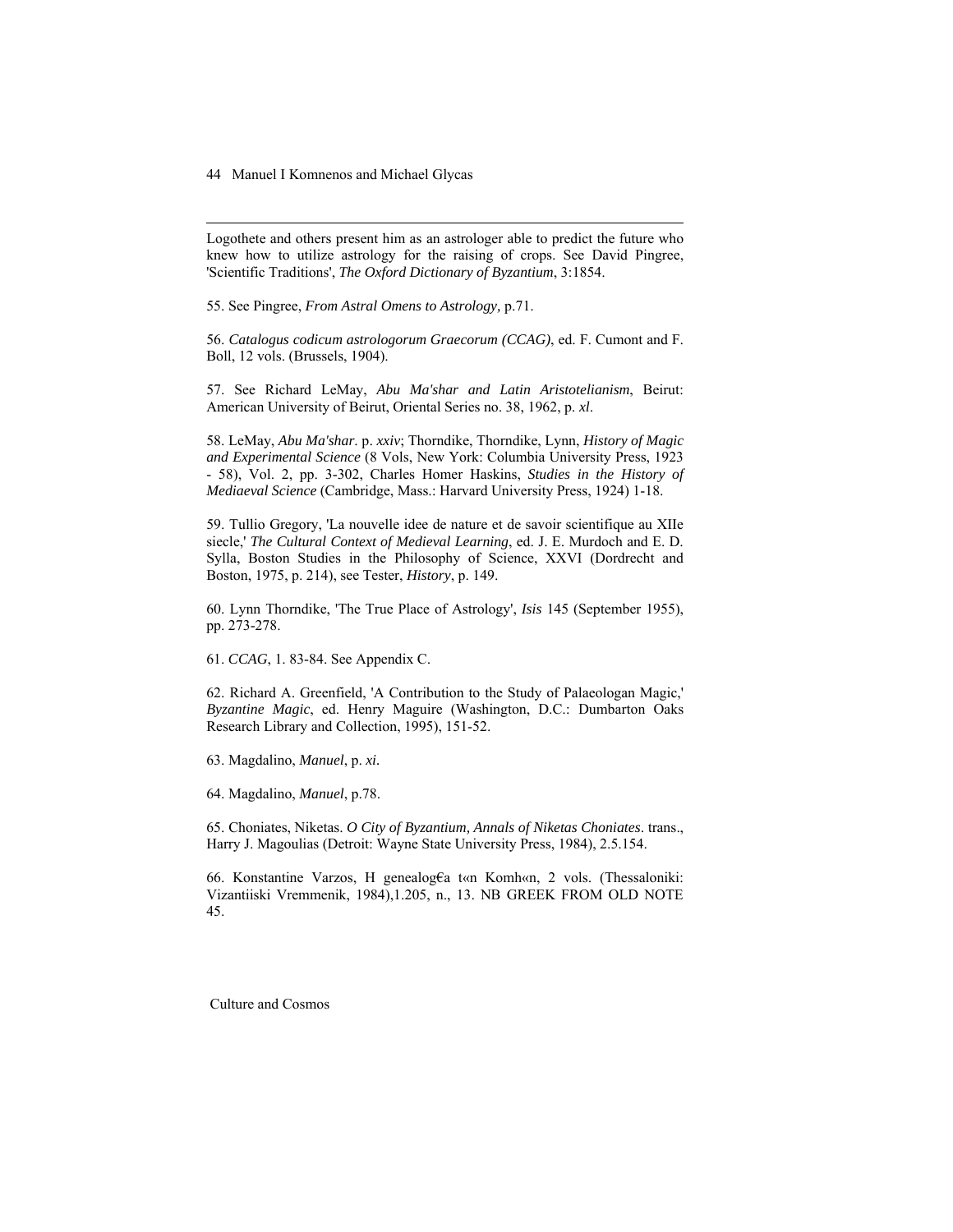67. Robert Browning, 'The Death of John II Comnenus', *Byzantium* (Brussels 1961), pp. 227-235 argues that John II was assassinated and that Manuel had the support of the Latin soldiers in the camp who championed his succession over that of his brother Isaac who presumably favored the Greeks.

68. Anna Comnena, *Alexiad* 6.7, trans. Elizabeth A.S. Dawes (New York: Barnes and Noble 1928).

69. Vat. gr. 1056. See David Pingree, 'Gregory Choniates and the Palaeologan Astronomy', *Dumbarton Oaks Papers* 18 (1964), p. 139, n., 29. The birth and coronation horoscopes for Manuel are in Appendix B.

70. Michael Angold, *The Byzantine Empire 1025-1204* (London & New York: Longman, 1984), p. 205.

71. Tanner, Previte-Orton, and Brook, eds., *The Cambridge Medieval History*  (Cambridge: Cambridge University Press, 1966), Vol. 4, p. 362.

72. See Haskins, *Mediaeval Science*, pp.194-95.

73. See P. Lamna, *Comneni e Staufer*, I, pp.xiiff; II., pp. 320ff and *passim* as cited by J. M. Hussey, *The Cambridge Medieval History* Vol. 4, p. 226.

74. Pingree, *From Astral Omens to Astrology*, p. 66.

75. Anna Comnena, *Alexiad* 6.7.

 $\overline{a}$ 

76. E. Miller, ed., *Notices et extraits des MSS de la Biblioteque Nationale* 23.2 (1872), 40-112. See Herbert Hunger, *Die Hochsprachliche Profane Literatur Der Byzantiner* (Munich: C.H. Beck'sche Verlagsbuchhandlung, 1978), pp. 242- 43; Lysimaque Oeconomos, *La Vie Religieuse Dans L'Empire Byzantin* (New York: Burt Franklin, 1918), pp. 77-78.

77. *Introduction to Astronomy*, L. Weigl, ed., (Berlin: Leipzig, 1905). See also Herbert, *Die Hichsprachliche Profane Literatur Der Byzantiner*, pp. 242-43; Alexander Kazhdan and Simon Franklin, *Studies on Byzantine Literature of the Eleventh and Twelfth Centuries* (Cambridge: Cambridge University Press, 1984), p. 172.

78. E. Miller, ed., *Notices et extraits des MSS de la Biblioteque Nationale* 23.2 (1872), 8-39; Oeconomos, 69-77.

79. Hunger, 242-43.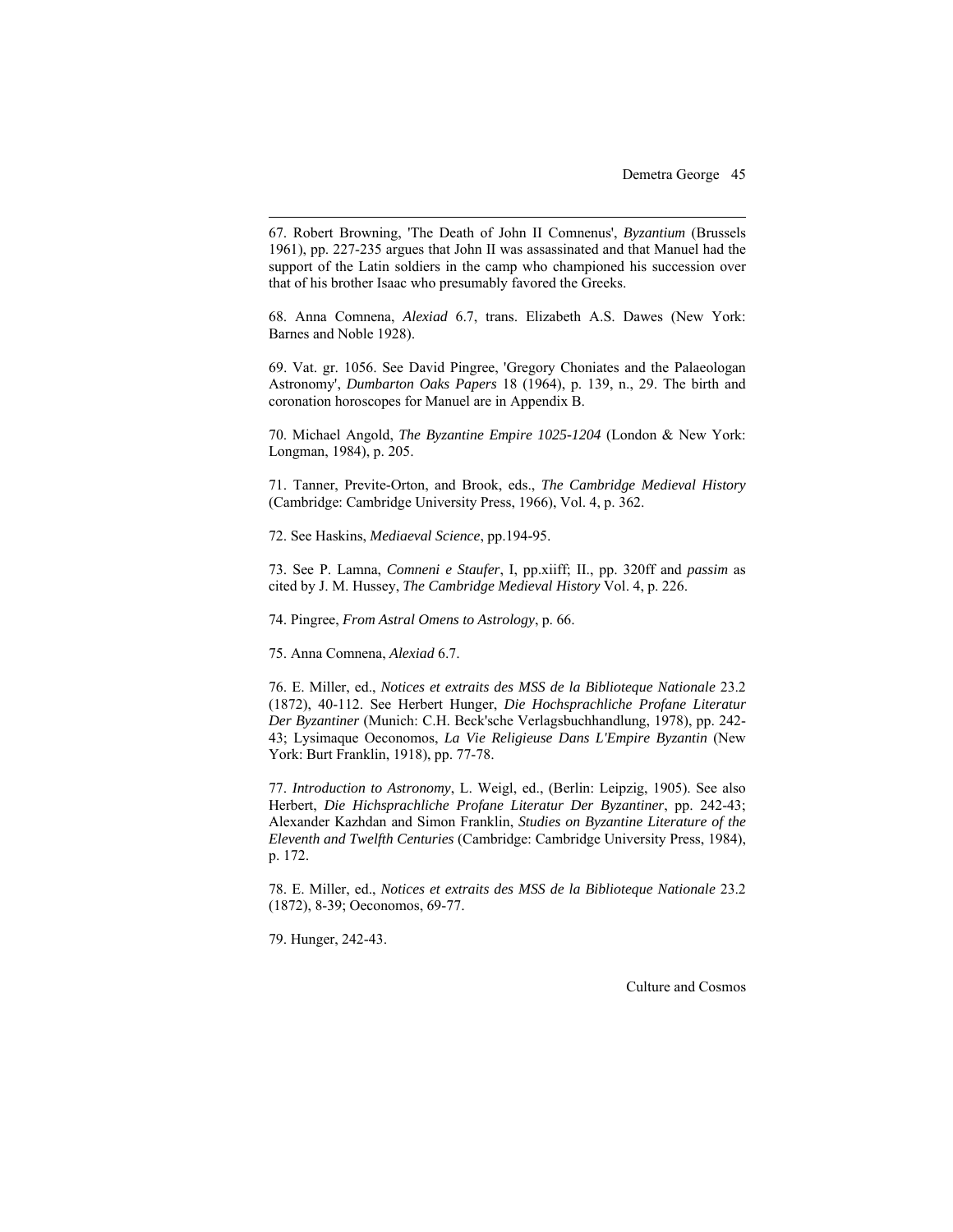80. *CCAG* 1, 83-84, see Appendix C.

-

81. Haskins, *Mediaeval Science*, pp. 218-19.

82. *CCAG* 2: 122; Haskins, *Mediaeval Science,* 215-18; Thorndike, *History*, 1: 291-92.

83. 'Et hoc feci amore Dei et cuidam compatri meo, qui pauper sint[sic] et infortunatus, et postea fortunatus fortuna bona et amore Imperatoris Emanuelis et Frederici', as cited by J Wood Brown, *An Enquiry into the Life and Legend of Michael Scot* (Edinburgh: David Douglas, 1897), 83-84.

84. Haskins, *Mediaeval Science*, p. 221; Thorndike, *History*, 2: 236-45.

85. Aristippus was the translator of Plato's *Meno* and *Phaedo* and Aristotle's' *Meteorology*, Haskins, 143;149. See also Haskins, 143; 164.

86. Haskins, *Mediaeval Science,* p. 164; 173-4.

87. Roger of Hoveden wrote in his Chronicle, 'In that year, the astrologers both Spanish and Sicilian–and indeed almost all the world's prognosticators, Greek and Latin–wrote much the same prediction about the conjunction of the planets.' Chronica Magistri Rogeri de Hovedene, ed. W,.Stubbs (Roll Series 51, 1869) 2. pp. 290-298 as cited by Tester, *History*, pp. 148-48.

88. Karl Krumbacher, 'Michael Glykas Eine Skizze seiner Biographie und seiner litterarischen Thatigkeit nebst einigen unedierten Gedichte und Briefe desselben,' (Munich: *Sitzungsberichte der Bayerischen Akademie der Wissenchaften, philologische-historische Klasse*, 1894, part 3, 1895, pp. 441-42.

89. Cumont, *CCAG* 5.1.107; and Hans-Georg Beck, *Kirche Und Theologische Literatur im Byzantinischen Reich* (Munich: C.H. Beck'sche Verlagsbuchhandlung, 1959), 654.

90. Otto Kresten, 'Zum Sturz des Theodoros Styppeiotes,' *Jahrbuch Der Osterreichischen Byzantinistik* 27 (1978), pp. 49-104.

91. Krumbacher, 'Michael Glycas', p. 381

92. Michael Glykas, *Chronicles,* ed., I. Bekker (Bonn: Corpus Scriptorum Historiae Byzantinae, 1836), 44-56.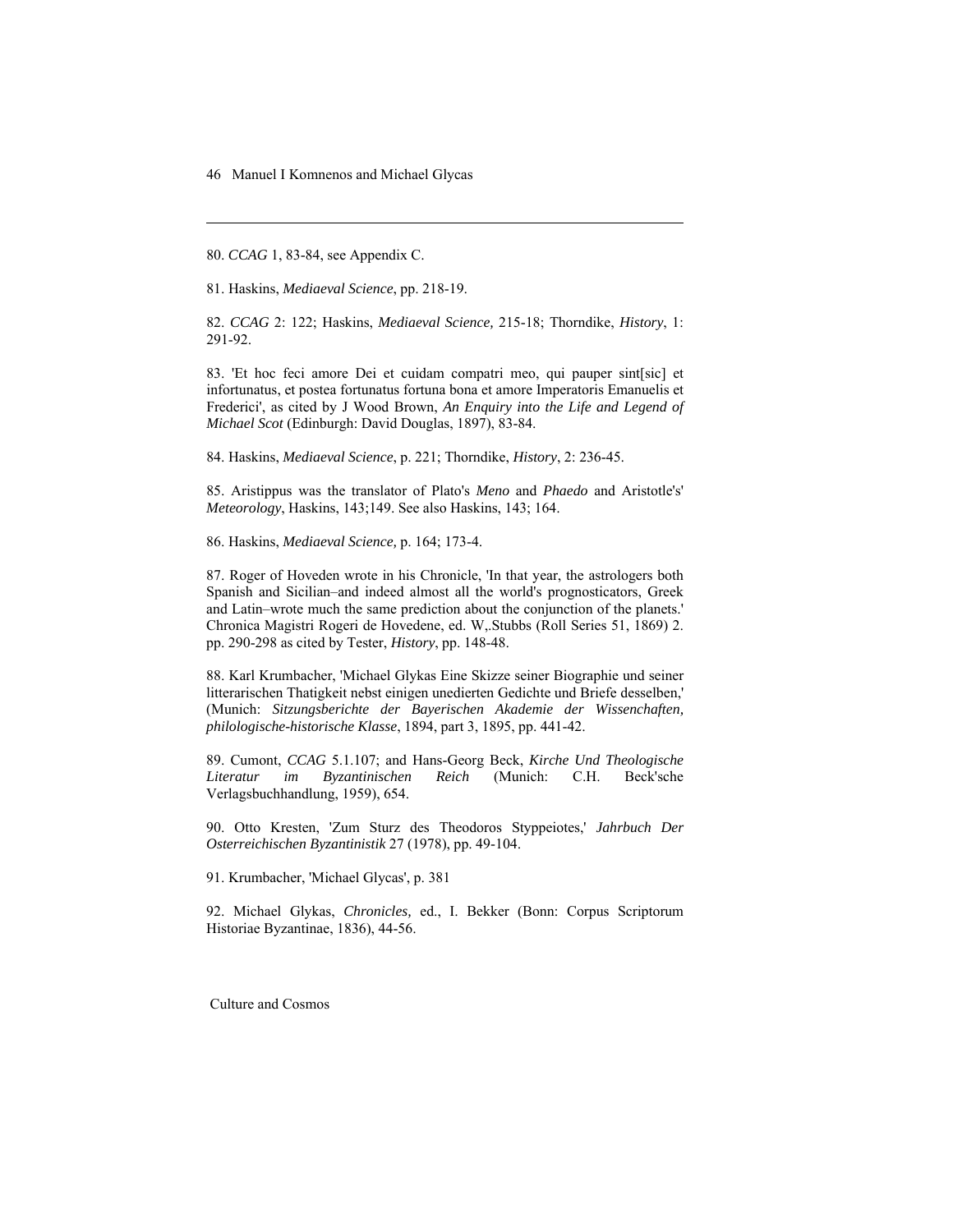93. Magdalino, *Manuel*, p.199.

 $\overline{a}$ 

94. *Anon. Sry*. 119 as cited by Magdalino, *Manuel*, p.199.

95. John Kinnamos, *Deeds of John and Manuel Comnenus*, trans. Charles Brand (New York: Columbia University Press, 1976), pp. 232-3, 184-5; Choniates., 103, 106-08, 110-13; Otto of Freising, continued by Rahewin, Gesta Frederici seu rectius Cronica, ed., F. J. Schmale, trans., A. Schmidt (Darmstadt, 1965) pp. 506-8 as cited by Magdalino, *Manuel*, p. 199.

96. Kresten, 'Zum Sturz des Theodoros Styppeiotes', p. 95.

97. In 11 BCE Augustus, knowing he did not have long to live, passed an edict against astrological consultations about one's own political future or about the well-being and death of the ruler as evidence of treason. See Cramer, 232.

98. See Michael Angold, *Church and Society in Byzantium Under the Comneni*, *1081-1261*, (Cambridge: Cambridge University Press, 1995), pp. 128-31.

99. Eustratiades, ed., Glykas, pp. 133-135.

100. *Panophlia dogmata* 15, as cited by Kresten, 'Zum Sturz des Theodoros Styppeiotes', p. 91.

101. Krumbacher, 'Michael Glykas', pp. 416-16.

102. Kresten, 'Zum Sturz des Theodoros Styppeiotes', p. 90 ff.

103. Michael Glykas, MixaØl Glukç, st€xoi oÓw ¶gpace kay'˘n katesx°yh kaipÒn, ed., E. Tsolakes (Thessaloniki: ÉEpisthmovik± ÉEpethr‹w t∞w Filosofik∞w Sxol∞w toË Panepisthm€ou Yessalov€kns, Parãrthma 3, 1959).

104. Glykas was known as the first Byzantine to have recorded a collection of proverbs which is still extant. (ed., Eustratiades, I) Also see Beck, *Geschichte Der Byzantinischen Volksliteratur* (Munich: C.H. Beck'sche Verlagsbuchhandlung, 1971), pp. 206-07. The twelfth century saw several experiments in writing of Greek vernacular verse, which were all written in political verse and in the orbit of the court. Glykas stands out as a prime example of this literary innovation, and he alternated the vernacular with the more formal language at rhetorically appropriate moments to highlight the poets predicament. Such experiments ceased after Emperor Manuel's death and did not resume again for another one and one half centuries later in Greek lands ruled by Westerners.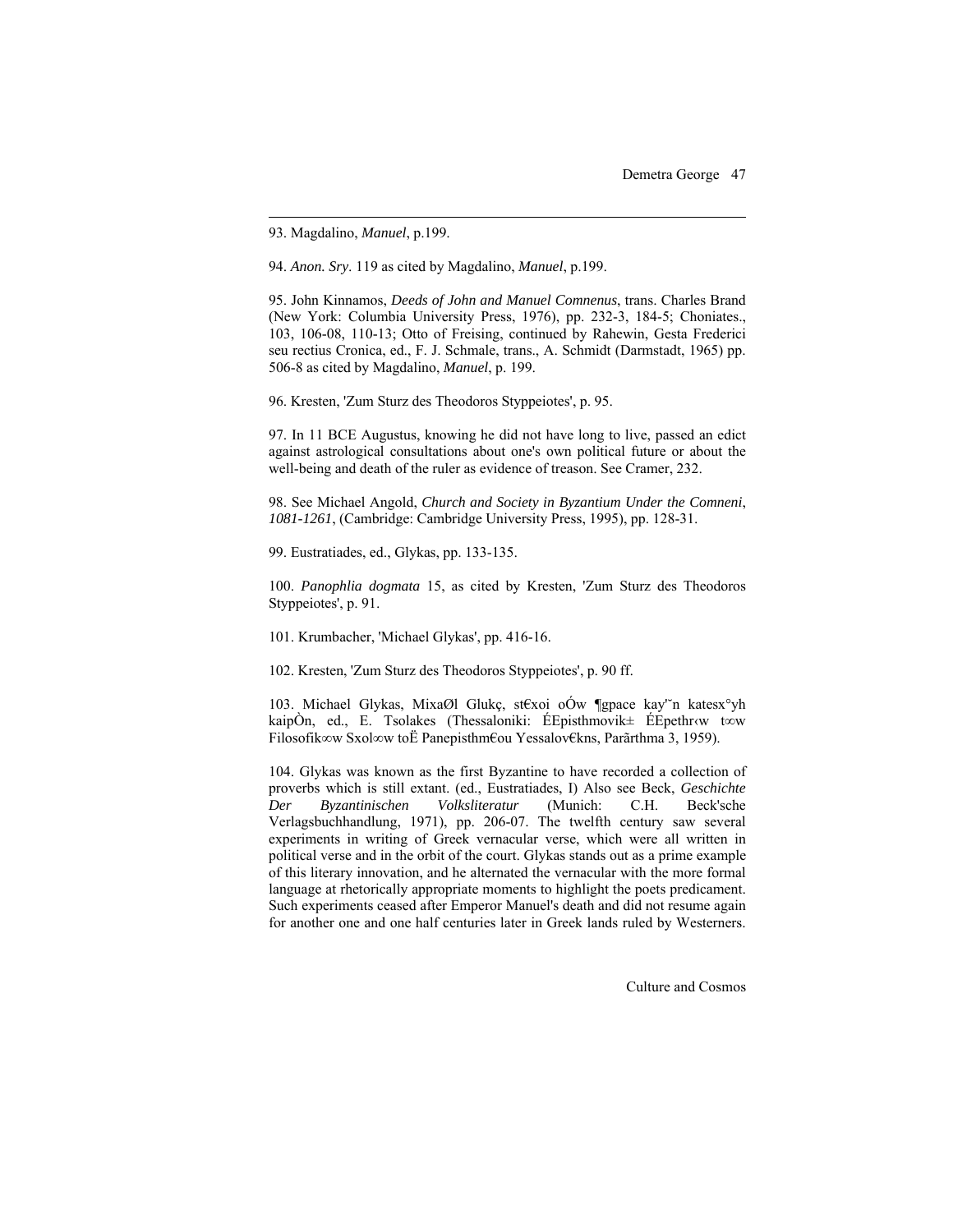#### 48 Manuel I Komnenos and Michael Glycas

See E.M. and M. J. Jeffreys, *Popular Literature in Late Byzantium* (London: Variorum Reprints, 1983), p. 483

105. Kresten, 'Zum Sturz des Theodoros Styppeiotes', pp. 95.

106. See note 1.

-

107. Krumbacher, 'Michael Glykas', pp. 441-42.

108. Kresten, 'Zum Sturz des Theodoros Styppeiotes', pp. 94.

109. Eustratiades, 'Glycas', 2:118-27; also Krumbacher, 'Michael Glycas', pp. 452-60.

110. Manuel had four nieces, all named Theodora Komnena. Choniates (2.1.54; 2.3.104) claims that the kinswoman whom Manuel 'unlawfully penetrated' was the daughter of Manuel's brother Andronikos. However, according to Varzos, the Theodora who was Manuel's mistress was the daughter of his sister Eudokia Vol. 2 (150), cf. (131). See also Krumbacher, pp. 427-28.

111. See Magdalino, *Manuel*, pp. 370-77.

112. Bekker, *Chronicles*.

113. Glycas, *Annales*, 53. 3-10; Eustratiades, 'Gycas', 1: 385, 394, 410, 437, 446; 2: 436, 442; *CCAG* 5.1. 140.30; 141.23.

114. Glycas, *Chron.* 44-57.

115. Basil *Hexeramon* 6.10.

116. Basil *Hexeramon* 6.5.

117. Pseudo-Basil, 'Homily on Generation', ed. J. P.Migne in *Patrologiae cursus completus* (PG), Series Graeca, (Paris: apud frates Garnier ditores, 1912.), PG 31. 1469A-1475B.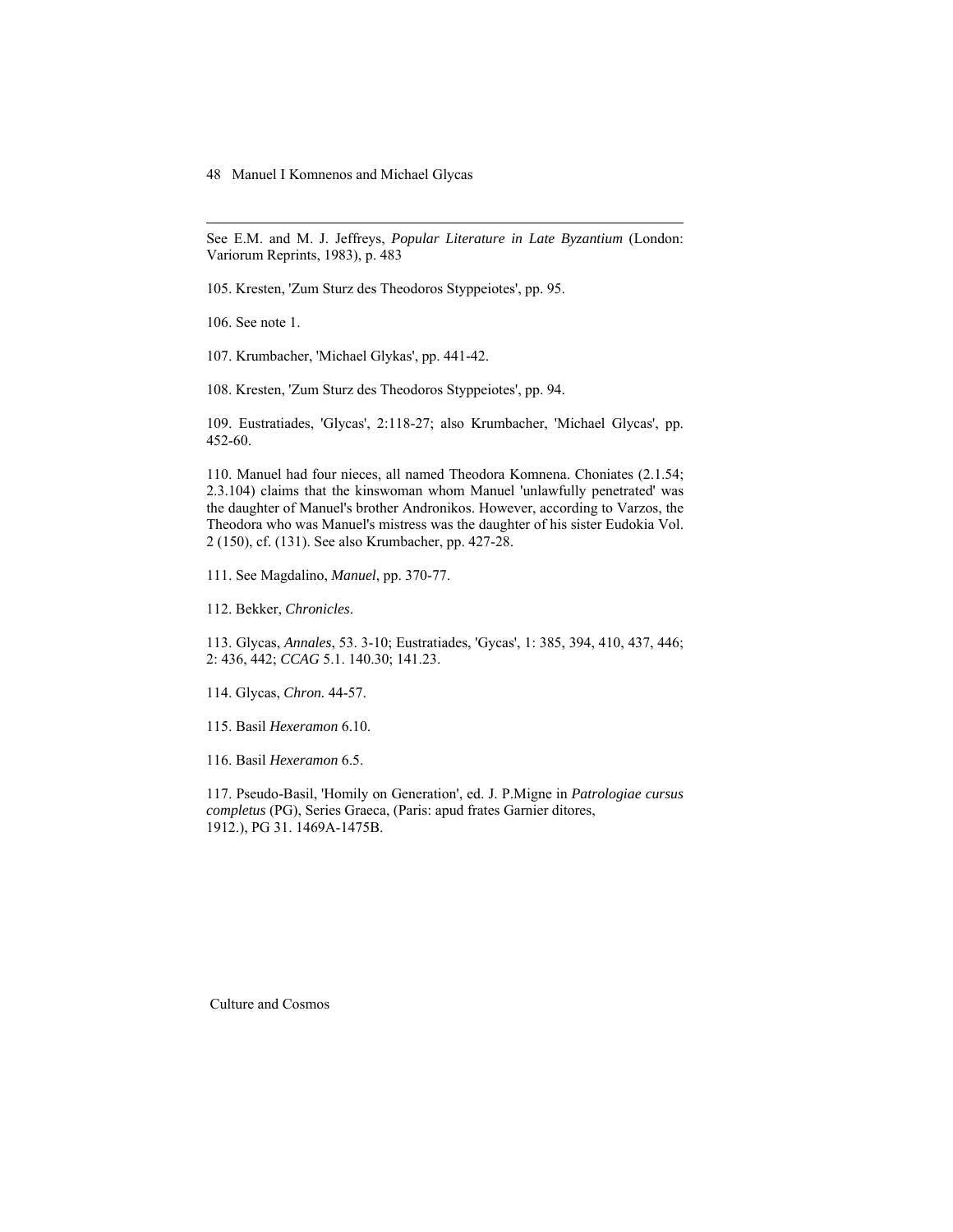# CHAPTER II MANUEL I KOMNENOS' DEFENSE OF ASTROLOGY\*

A letter issued by the illustrious and pious king Porphyogennetos,<sup>1</sup> lord Manuel Komnenos, filled with many lofty and compelling arguments, a defense against a letter from a certain monk of the imperial Pantokrator monastery<sup>2</sup> which disparage $\sigma$ the doctrines of the astrological art and called the teaching a sacrilege.

A letter issued by the illustrious and plous king Porphyogennetos, 1 lord<br>Manuel Komenos filled with many lofty and compelling arguments, a defense again<br>of alter from a certain monito of the imperial Pantokrator monastory Most honored father, your letter which has been entrusted to my highness was read through to me at once. Just as you supposed, it consisted of an attack against the science and art of astrology, $3$  composed from passages from a  $Q$ thoritative writings. $4$ The letter, worthy of a simple monk, was not written in a well-planned and logical manner, but rather altogether ignorant and inaccurate. It is clear that the monk who wrote it does not have any erudition nor is he a sensible scholar in accordance of our holy teachings and its interpreters.<sup>5</sup> At any rate it seemed to my highness at first best to not reply to the letter, but to restrain myself from taking offense in all matters. However I also wished fully to assure you who are hesitant in regards to the more serious doctrines and in regards to the matters with which a man who is receptive to thought and knowledge concerns himself. Also you inappropriately and in many ways overturn the creation which has been rightly and harmoniously made and set in order by God, (and for this reason, it is in need of much study). You have not discerned correctly the place of astrology, but included together under a single name the ill-omened practices as well, which wrongly are supposed to be the subjects of astrology, since you considered the stars as ensouled and for this reason the making of charms and invocations,<sup>6</sup> which very attempt is unholy and rejected by all wise men. Even if you had not laid this matter out, still my highness was moved to a defense and to the composition of the present letter. All the more, because you called heretics those persons who pursue the science of astrology, my highness defends the truth itself and these people. Because you have excluded them from the community of Christians, my highness writes to you that nothing which has been introduced by God is useless to the life of men and is to be rejected, but everything was introduced and came to be by His providence so as to be useful for the life of man,<sup>7</sup> (but rather by those who suppose these matters thus or otherwise, if these matters seem of little account or not). If at least in the case of the slightest objects, that is plants and roots and fish and rocks, indeed if there is a purpose even for a heap of soil, how much more in the case of that heavenly

<u>.</u>

<sup>\*</sup> Go to Chapter IV, pp., 108-128 for commentary notes.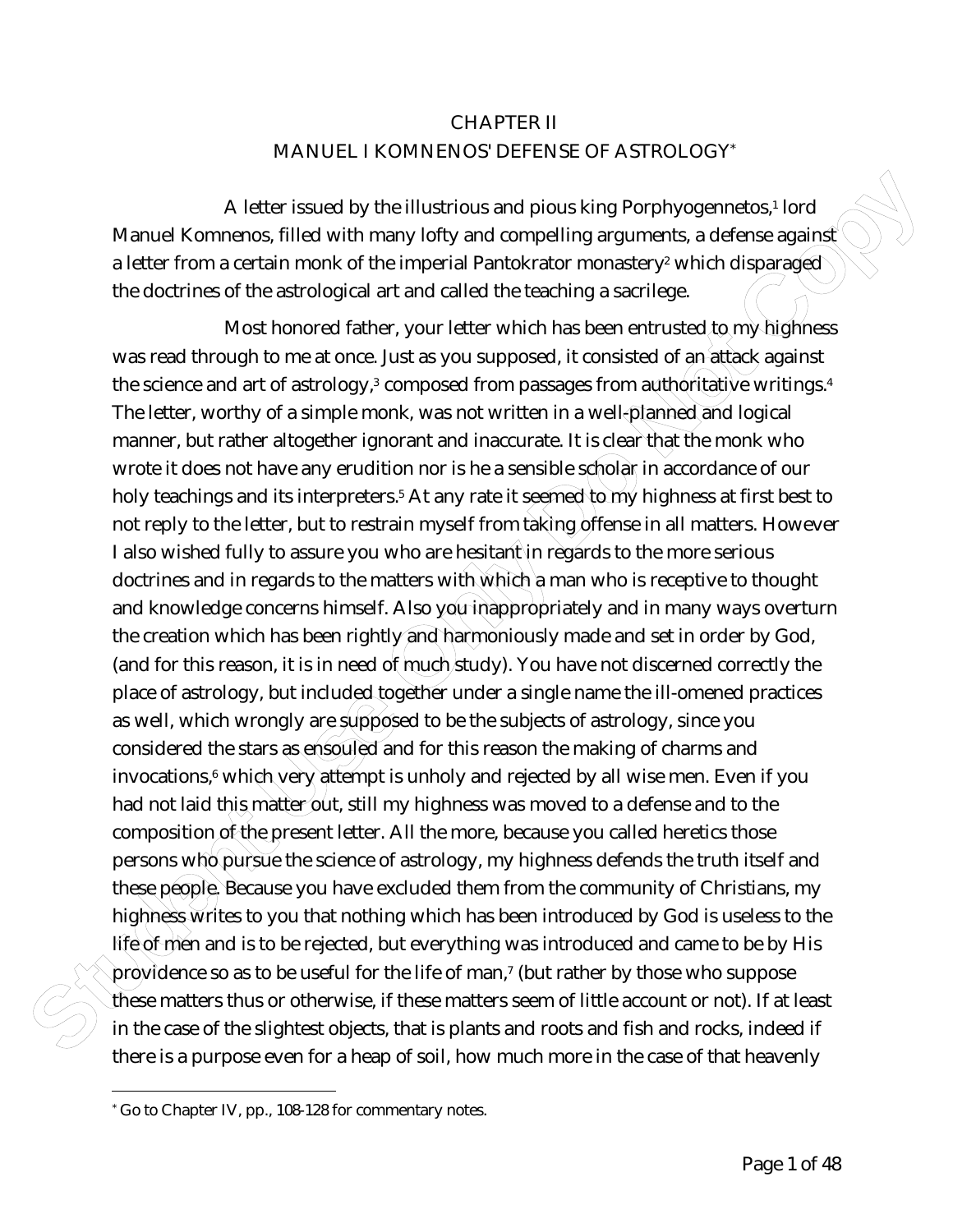and very beautiful body and of the celestial bodies in it [.....lacuna] God put into this group what was useful for the constitution of the objects there.

Therefore if we see that the greating that heaven assemting towards the<br>north and exoperating the waster of the earth immegative the planks, healing and<br>warming them for a longer time, makes them greatly flourish and relut Therefore if we see that the great light of heaven ascending towards the north and evaporating the water of the earth impregnates the plants, heating and warming them for a longer time, makes them greatly flourish and return to life as if they had previously died due to the cold, and arouses plant life for generation, and even more so, if it arouses and restores beasts to breeding, the sun also prepares the environment in the bottoms of the waters to procreate by warming in it the seeds of the fish, and it disposes the souls of men to regard their work in a more stalwart manner. The moon which is arrayed at the beginning of the night by God is a helper to the sun, and moistens the crops and warms them with a certain moderate heat and it grants that they ripen through the glow of the sun and its eternal fire. We observe that the conditions here of both men and animals under the moonlight are in sympathy with the moon's waning and waxing. For instance, the weasel is denied the liver during the moon's waning, and, in turn, when the moon waxes the weasel recovers that which was given up. The oysters, clams, zoophytes, and all the cartilaginous fish are simultaneously affected with the light of the moon. The marrow and brains of animals have a greater amount of their matter when the moon is full, but in some way are more depleted when the moon is diminished.<sup>8</sup> And as we specifically see that when the stars rise toward the north, at their conjunctions, and at the full moons, the weather changes in diverse ways. The winds blow more violently when the stars rise, and, in turn, relax more and abate with their declinations. Seas fill up and then recede in accordance with the rhythm of the positions of the lights, and, in general, rivers also are affected with the light of moon. Bodies placed under the moon's light putrefy. In every way the environment is affected by these lights, and the animals here who by necessity are a part of the environment are likewise disposed in accordance with the quality of the environme $\mathfrak{dt}$ ? How can we not affirm that there are certain powers in the other stars as  $\mathfrak g$ well, whose meetings and combinations reveal the manifold qualities of bodies and in accordance with the emanations of these things from the heavens to the earth clearly indicate the manifestations of the future? In all ways, unless someone desires to clearly refute this argument and to contend the clarity and truth of the matter at hand, will he agree to these propositions and accept that is not only the two lights which are active in the cosmos, and will he reject the notion that the rest of the sky is fixed and does not have any practical effect? For if the sun and moon have an effect, then by necessity so do the other stars. If someone were to destroy the power of the stars and their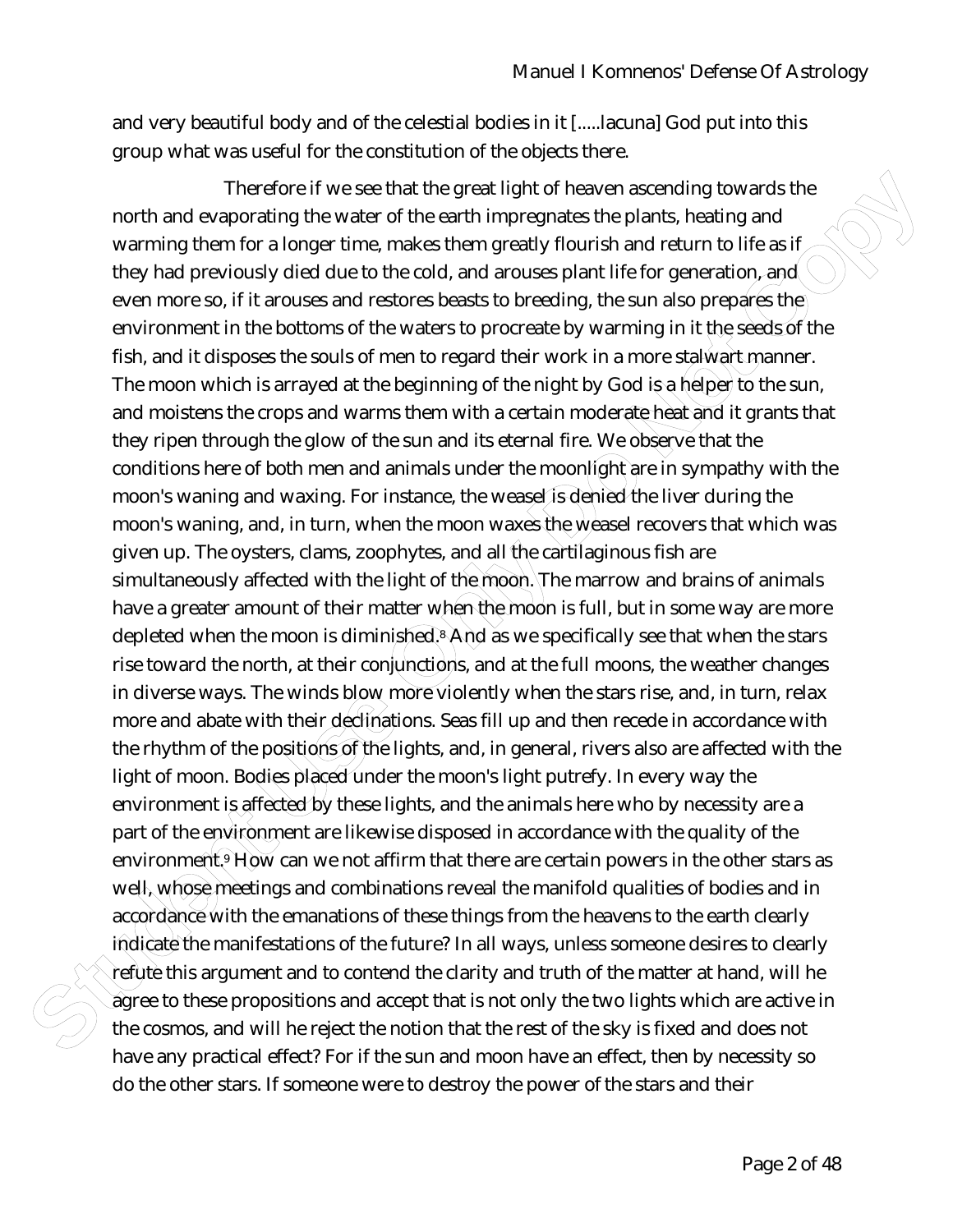indications, by necessity he would also destroy the power of the sun and of the moon and the rest of the planets. But this cannot be so, save that the indications from the celestial bodies are known to few and to those who consider and apprehend rather subtly and scientifically.

colestial bodies are known to fow and to those who consider and apprehend rather<br>subtly and scientifically<br>For if an ignorant man should hear a wise man saying. "Do not touch a<br>certain part of the body with linon when the For if an ignorant man should hear a wise man saying, "Do not touch  $a$ certain part of the body with iron when the moon is next to the animal that is closely related to that part," he will hear what is said as meaningless and useless.<sup>10</sup> But the wise man will hear these words as an adage which is governed by natural law, and will accept it as worthwhile. The moon also has the closest relationship with all things here on earth, including our bodies, and it indicates this whenever it passes through the Zodiac, which is physically analogous and related to each part of our bodies.<sup>11</sup> The moon is naturally moister than everything else because it is nearer to the earth than the other stars, and it partakes most of the earth's exhalations.<sup>12</sup> Thus the moon places more moisture in the part of the body that is analogous to the zodiacal sign through which it is passing. Therefore one must be cautious when touching this part of the body with a scalpel, because if it is somehow cut, the flow of moisture to that place becomes greater; as moisture flows to it, inflammation consequently will follow.

Again if an ignorant person should hear, "Do not give anyone a purgative when the moon conjuncts Jupiter," the man who is unknowledgeable surely will not understand.<sup>13</sup> But the man who is skilled in these teachings knows that Jupiter is temperate by nature, the reason for which will be given below, and correspondingly it strengthens bodies. Thereupon he seeks to understand why the power of the purgative is blunted during the conjunction of this planet, and on account of this the drug becomes too impotent to draw out the toxic matter and to wrestle against his disposition. It is always the case that when the physical constitution is weak, the drug completely prevails and is able to extract matter from the depth, acting in accordance with its appropriate nature.

Therefore if a person should pay attention to these and similar sayings, and attempts the deed at the correct time, knowing the physical causes behind the sayings and taking precautions, and doing all things with God, in no way will he offend God. Thus when a person knows the substances which are in excess in his own body and properly uses a regimen appropriate to the temperament of the body, administering this as if the sickness came about from an excess of black bile or yellow bile or some other evil humour, he will diminish the illness through the use of a healthy regimen. Therefore in the same way that a person does not err by administering these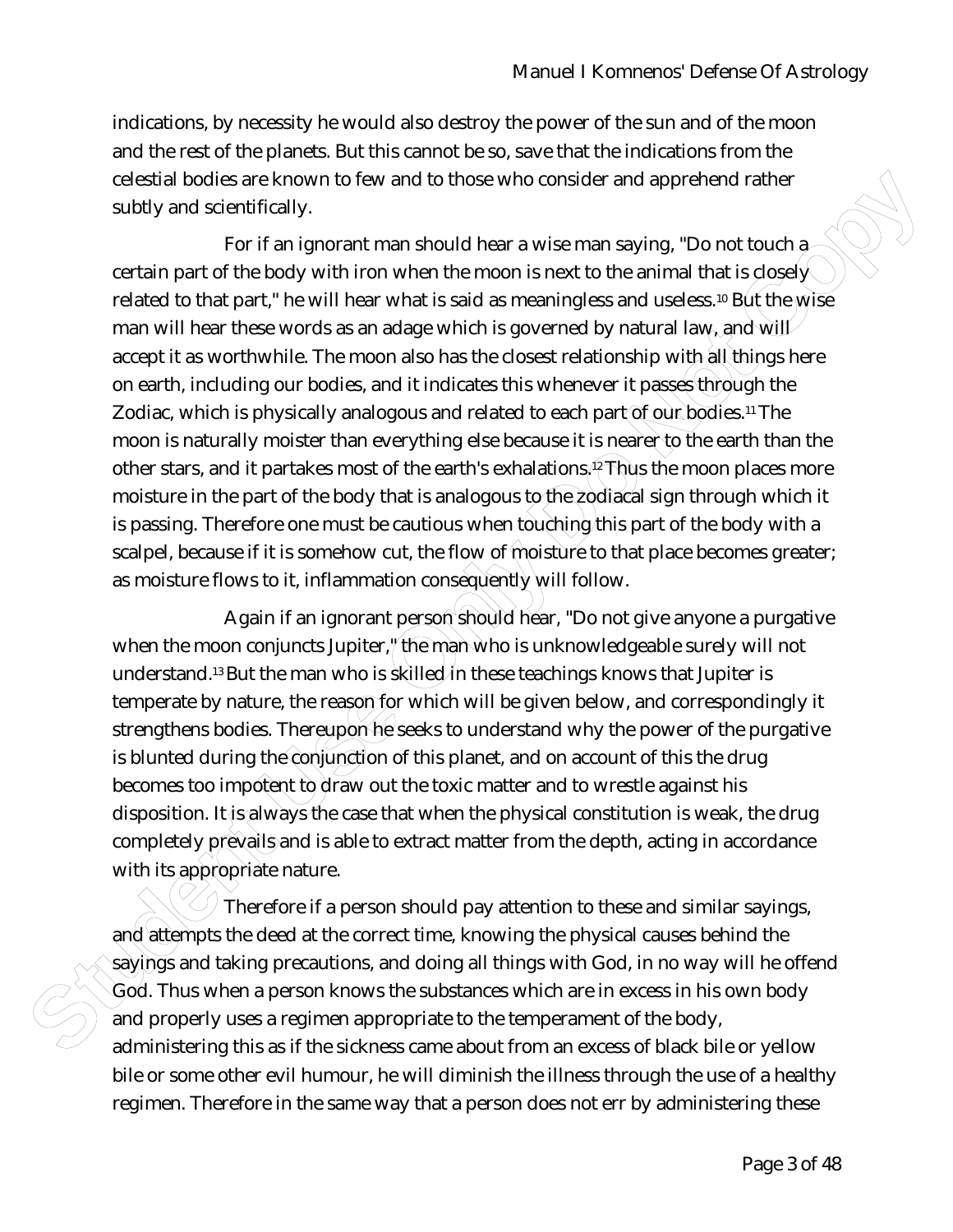natural and has been glowed by the opportune management of life and of this positive many of the comportune and services be a strainegress against the holy wirtings." For the use of those opportune and services be add with procedures in accordance with his own temperament by utilizing a healthy regimen, neither does the person who is attentive to this astrological theory. It is something natural and has been given from God for the opportune management of life and of this human body, and it does not transgress against the holy writings.14 For the use of those opportune and serviceable aids which arise from an uncontrived source for the management of one's own bodily concerns is not unholy, as you have said. It is the effects of these things alone which foretell the powers and the combinations and qualities which have been given by God to the stars. The misuse of the art clearly appears in the case when certain people discourse with stars through invocations, such as those who cast nativities.<sup>15</sup> It is for this reason that astrologers are called magicians, because they turn away from the straight path and deviate toward the unholy. This is in everyway a sacrilege which should be overturned according to the teachings of holy men, as will be discussed below. Indeed to know in advance what will be, either bad or good, and not be willing to avert the bad nor to appropriate the good through prayer and beneficence, but to rest confident on the grounds that what is expected, whether bad or good, will turn out without opposition according to the goodwill of God or according to surrender to the changing power of the stars, when it is clear that this has come about in accordance with God's will, and for this reason to be carelessly disposed toward providence and the other benefits through which God is propitiated, this is an error.<sup>16</sup> It is the unreasonable use of this art in an unsuitable and overly-complex manner pursued for destructive purposes that is worthy of absolute silence and truly worthy of condemnation.<sup>17</sup>

Therefore according to the arguments that have been presented, the stars are only indications of the three times, the past, the present, and the future, and they act in accordance with natural laws and with their own specific natures. That which acts according to its nature is also useful for life. Therefore it is not worthless. The stars are not causative because their bodies are lifeless, unintelligent and without perception. Thus when dealing with the stars through close observation, one does make requests of them not gain knowledge from their responses, as do those who make enchantments to the daimons. Rather by knowing the nature of the stars and their combinations and the revealing configuration, one infers what is and what will be.<sup>18</sup>

However the art seem liable to err for two reasons, and this will be the case in certain conditions, –one from the shortcomings of men who practice it, "for the calculations of men are faulty and their thinking is liable to be in error."19 The other reason is due to men laying claim to the plans of God. Just as he wishes, there he desires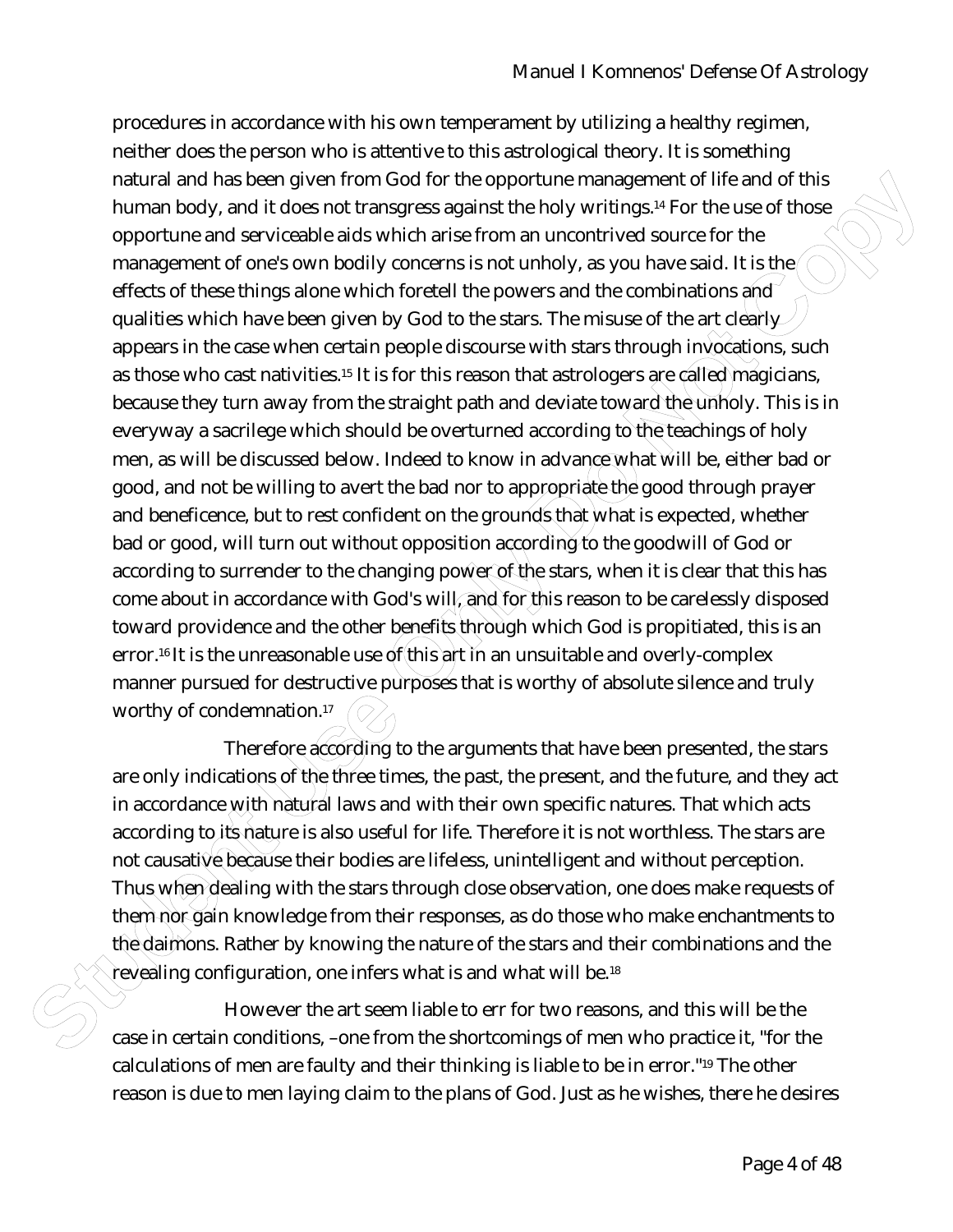to work miracles. For this reason the wonder truly is a wonder, whenever events occur contrary to expectation and already are in despair of human salvation, and then the power and strength of God shines forth just as we will demonstrate from the examples as our argument continues.

power and strength of God binnes forth just as we will demonstrate from the examples<br>as our argument continues.<br>If you introduce the argument from the books of Moses, "Let these things<br>[Le, the sum, the moon and the stars] If you introduce the argument from the books of Moses, "Let these things [i.e., the sun, the moon and the stars] be for signs and for seasons and for days and  $\langle$ years,"<sup>20</sup> we will accept this verse as prophetic, but we will show you from the most authoritative writing itself, the Gospel and of our Lord, that the gospel bears witness to astrology.21 Matthew said, "For we have seen his star in the East and we have come to worship him."<sup>22</sup> Therefore if astrology was not indicative of the future, but was nonexistent and false, the evangelist would not have mentioned the star's name.<sup>23</sup> For the rest of the signs that followed closely at that time sufficed. But as it is, he inquires and gives additional evidence that through the beholding of this star, the Magi were led on the road toward the recognition of the truth. They were fully aware when our Lord fully accomplished the great mystery of divine incarnation upon the earth,<sup>24</sup> but he was known to them through an unfamiliar and newly shining star as God upon earth and as man, king, and mortal.<sup>25</sup> They indicated this recognition through their gifts, bringing him gold as to a king, frankincense as to  $a$  god, and myrrh as to a mortal. Because the Magi were experts in the prognostications of human destiny from the positions of the stars, they knew the place and the nation where Jesus would be born from the appearance of a particular star and of the zodiacal sign in which this star appeared, noting its inclination and its configuration.<sup>26</sup> For stars, by their different motions and manifestations, both in terms of their configuration and the Zodiacal sign in which they appear, clearly indicate beforehand variations of great matters.<sup>27</sup>

If someone asserts that the star was a new star that never had been seen before and that its motion was contrary to nature, as it seemed to move in a path from north to south,<sup>28</sup> then we may say that this is a wonder in the same way that the eclipse of the sun at the crucifixion was a wonder. And we accept the authority of Matthew who has said this. For it was likely that some extraordinary portent should be manifest in heaven at the time of such a mystery which would be indicative of the mystery that was brought to completion upon earth, from which it was possible for the strangest part of the mystery to be known to those men who are engaged in such activities.<sup>29</sup> From this observation they gathered together and conjectured about the one who was begotten, that he was God and king and mortal. The star was called the newly appearing star because it was different from the stars which normally appear. In the same way that the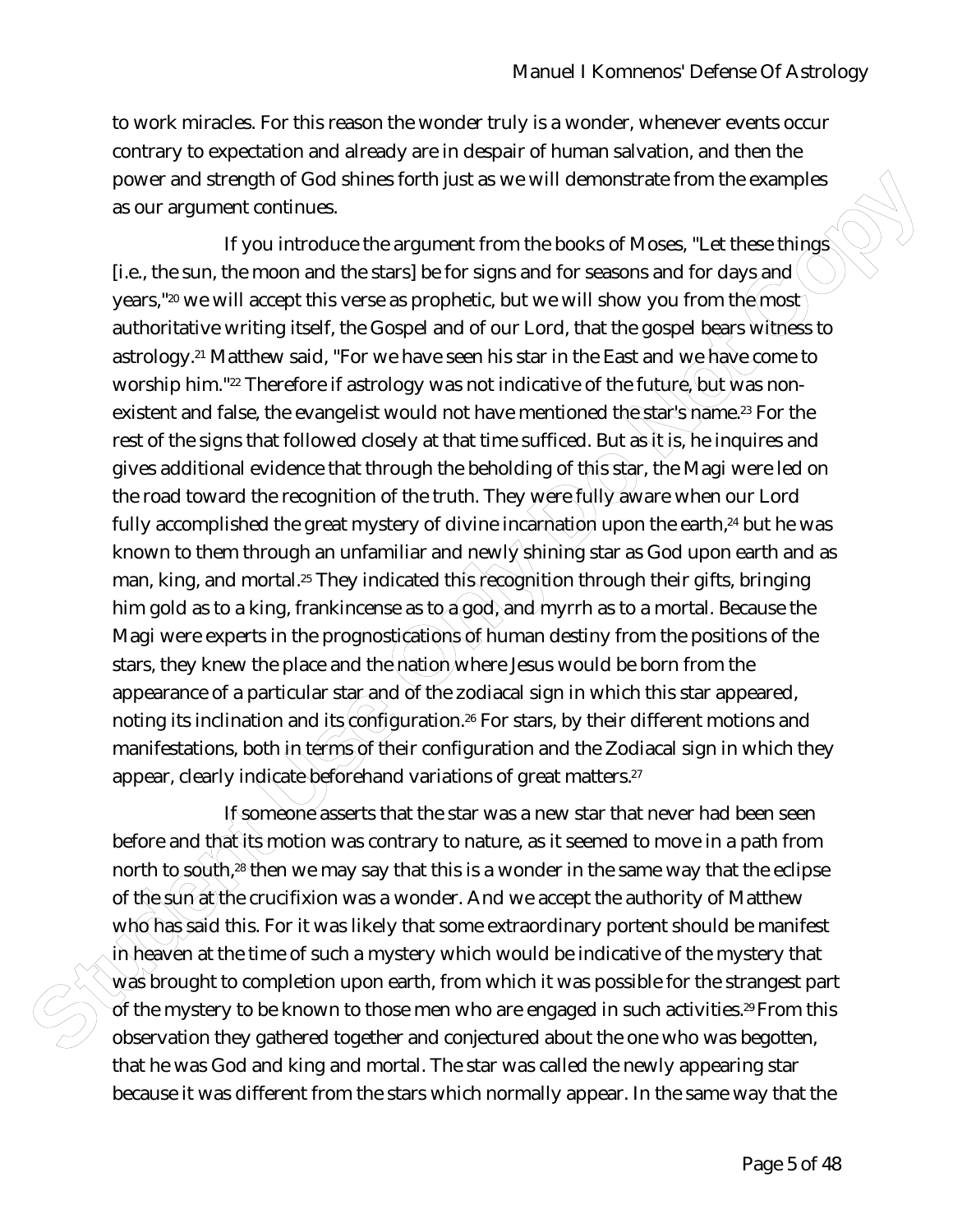eclipse which occurred at the time of the passion of Christ was unnatural, but nevertheless made clear to the expert his voluntary suffering , as will be demonstrated more fully, so also the new and unusual star which occurred at his birth made a prior indication beyond the other stars the extraordinary nature of the one who was born and that the astrological art is substantial. For even if we assert that the star was a comet and was a natural occurrence, or if we say that it was extraordinary and new, from either argument we can establish the substantiality of the art and the unwavering accuracy of those who made the observation. We also establish from both arguments the capacity to discover personal salvation and its usefulness for those who truly consider such matters.<sup>30</sup>

more fully as a bise the reward on the student and with the court of the bise means of the principal and the means of the star was a properties. The cost of two star and the star and the star and the star and the star and And consider the possibility that what you say is actually the opposite [of the truth]. Knowledgeable men who have employed this have been found using it for the discovery of a common eternal salvation, and for these men, this art has become the protection of the soul's salvation. Therefore it is clear that these arts are not forbidden by God. For if they were, neither in his birth nor in his crucifixion would such extraordinary celestial phenomena have attended as signs. At any rate God made these celestial phenomena for signs of the greatest events. So how can you say that they are the opposite and have no effect? You see how God was well-pleased that stars that he introduced and created are known, and how he placed into them their own powers that indicate future events. For first of  $aN$ , just/as God separated the light from the darkness, afterwards he then introduced the sun and placed the disorderly scattered light in its disc, so that no one would think that the light existed from the beginning along with the sun, but rather that it be universally recognized that it was from the creative power of God that both exist, namely the creation of the light and the sun individually and their union over disparate parts. Thus both at the time of the crucifixion and at the birth, God showed the indicatory power of the stars. At the birth the star was unnatural and its movement was opposite to a star's usual path. It was due to these observations and from their art that the Magi knew about the wonder, but not only from their perception of the star, but also as God was well-pleased, he desired by means of a wonder to make a prior indication through the star about the mystery that was going to occur. Thus even the moon was attendant at the time of the unnatural eclipse, having conjuncted the  $\hat{\textbf{s}}$ un. It was from this realization that even the Areopagite knew that God was suffering.

If someone explains that this star was an angel,<sup>31</sup> we concede the truth of the argument and we accept the explanation. In this manner we affirm and we conjecture, since the star itself was an indication of that beneficent world savior such as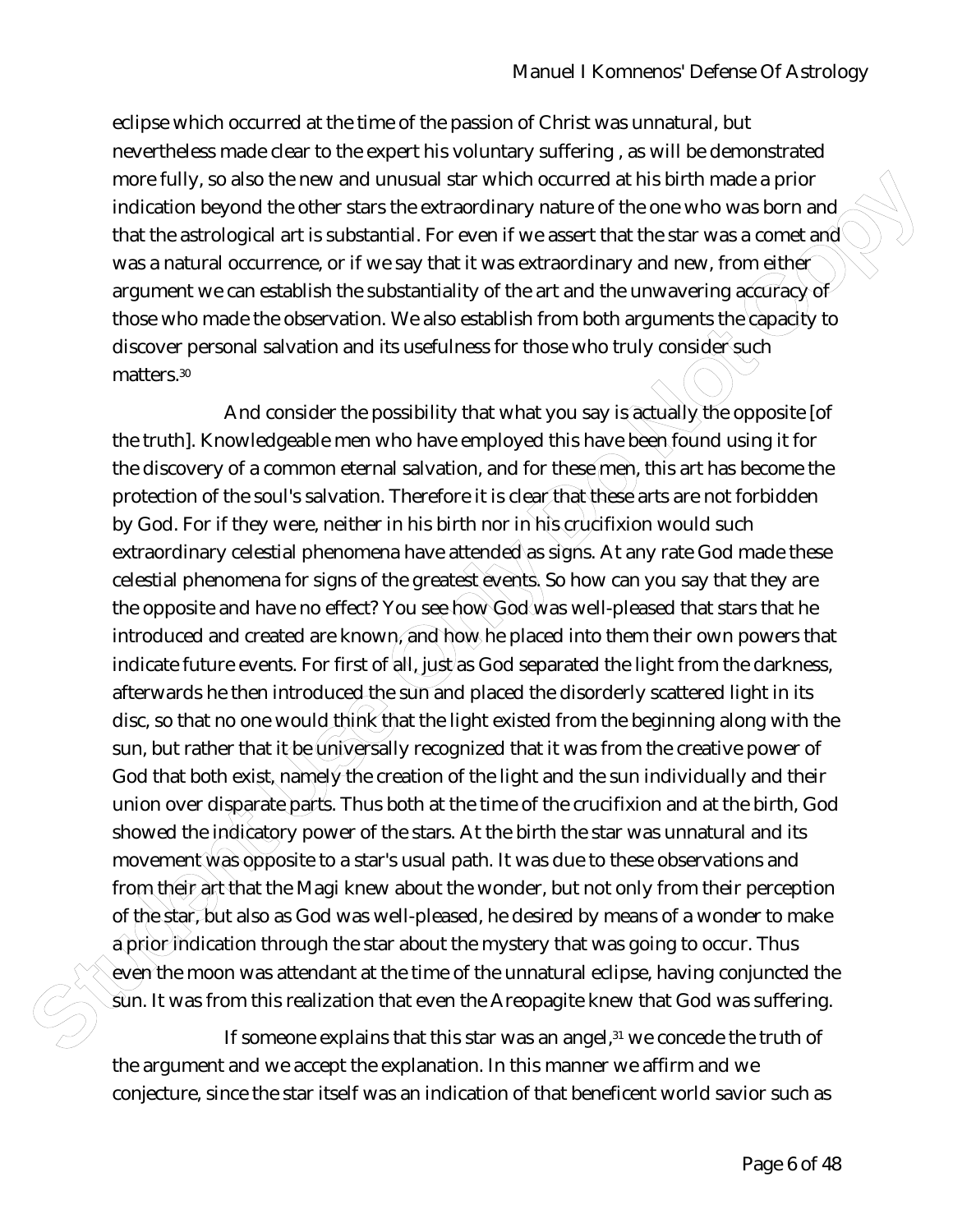the one who was born. For if it was a messenger, that which is second by nature after the first light, the intelligible and immaterial substance would not have revealed or communicated the mystery to the unbelieving Magi. For the entire miracle of the messenger would have been less, so to speak, and not filled with such unspeakable awe and amazement when it made clear to the Magi that the one who had been born was god-man, king, and both immortal and mortal, having been born in the area of Jerusalem.

Indeed comets that always appear from time to time are said by our ancestors to be messengers, prognosticators and guides of certain great changes in the world. In order that we might show from the events that have occurred in our latter time that which we have asserted and in order that an the example might be drawn from the lesser occurrence, a star appeared that was a comet when the Germans came through the country of the Romanians whose transit the astrologers had predicted.<sup>32</sup> Moreover they also knew that a similar comet had appeared, in the days of Lord Alexios famous among kings, the grandfather of my highness, when the western peoples were about to pass through the land of the Romanians.33 So behold that the art was not faulty, but events came to fruition just as the astrologers proclaimed.

communicated the mystery to the unbelliativity Mag. For the entire miracle of the systems and magninger orould have been kess, as to speak, and not filled with such unspeakable average and amazement when it made clear to t After the passage of some time from the resurrection of Christ, was not the great theologian Dionysus the Areopagite guided toward his faith, but not from these things? When he heard the great Paul teaching in Athens about Christ who had died on the cross for us, he asked the time of the passion. Upon cross-examining him, he recognized that that person was Christ Himself, because based upon the time, he knew that the eclipse was unnatural. For Dionysus the Areopagite was a learned man and accurately knew that a solar eclipse can never take place when the moon is fourteen days past the conjunction with the sun. It only occurs when the moon conjoins the sun and it is located at one of the nodes.<sup>34</sup> For this reason, you know, he even said to one of his friends who was traveling with him at that time, "Either God suffers or the son of God also suffers together with he who suffers." As we learn from the letter, he immediately became a disciple of the apostle, perceiving from the clearly unnatural eclipse of the sun that the herald was speaking the truth. In this way he was cleaved to Christ through Paul.<sup>35</sup> It is clear to you from this story that there exists a very great abundance of divine knowledge and the hope of salvation belongs to those who make a wise use of it as well as to those who are capable in a knowledgeable way of directing every thought toward Christ. So understand from the fact that the eclipse occurred unnaturally that a person who is capable of knowledge recognized that God suffered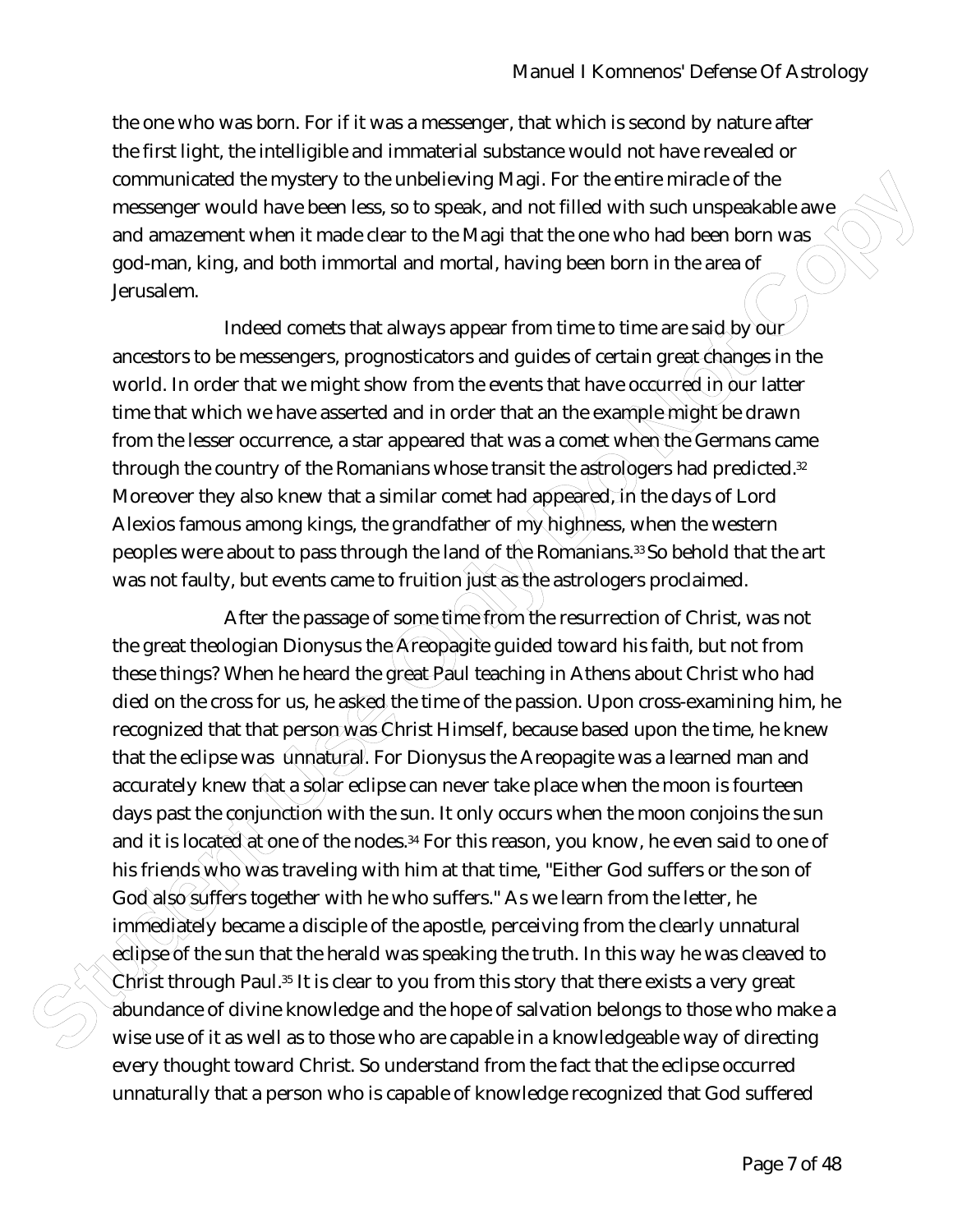clipses alway state place in a specific manner, but only one who knows about such that the place in a system of the mystery was known<br>to have been brought to completion by those who know these things firrough the<br>unactisto and also that the wonder was shown to be a true wonder. Such a realization would not have been apparent to those who do not know how eclipses naturally occur, since eclipses always take place in a specific manner, but only to one who knows about such things. In a similar manner at the birth of Christ, the wonder of the mystery was known to have been brought to completion by those who know these things through the unaccustomed manifestation of the newly shining star. Consequently it was through the stars that God was pleased to confirm to the messengers the recent mystery that was unknowable and difficult to understand. Therefore reflect upon the fact that when  $\text{God}$ innovates nature, he cannot oppose anything which operates according to its own nature, and consider this, even in the case of the moon. For at the time of Christ's passion the moon, attendant of the eastern horizon, was quite a distance from the sun, and by God's will ascended and was united with the sun. Thus it is clear from these observations that the events judged from stars are unfailing to those men among the scientific astrologers who observe them carefully.

Also it is said that a certain archbishop of Thessalonika<sup>36</sup> ended a famine by being attentive to the risings of the stars when he cleaved the furrows in the earth and immediately cast in the seed, and through this careful observation he prepared the earth at the best time for the bearing of fruit. And a certain man who was digging in the long wall found a coffin and when he took off its lid he discovered a very large dead body and a letter which was attached to the chest stating these things: "Christ will be born from the Virgin Mary and I believe in him. At the time of the sovereigns Constantine and Irene, you will see me again. o sun!"

We hear also that the bishop of Patara, famed for excellence, saying that many things which touch upon the truth come from such arts. For example, the judgment later showed, that even John the Damascian, the wisest among the fathers, conducted many physical inquiries concerning these matters and also wrote treatises about them. $3^{\circ}$  And that the great Anastasios alluded to these things in his chapters where he provides natural arguments concerning the elements, which in all ways enjoy in the effluences of the stars.38 The person who knows and rightly conjectures that the stars do not have perception is not mistaken, rather he says that through the hope of God the properties of the stars act according to signs and not according to active causes.<sup>39</sup>

Let us use an analogy. In sexual intercourse and union, the sanctioned manner in which a rational man comes to be born seems to be through lawful union, as God commanded, which is at all events blameless because it is accomplished naturally.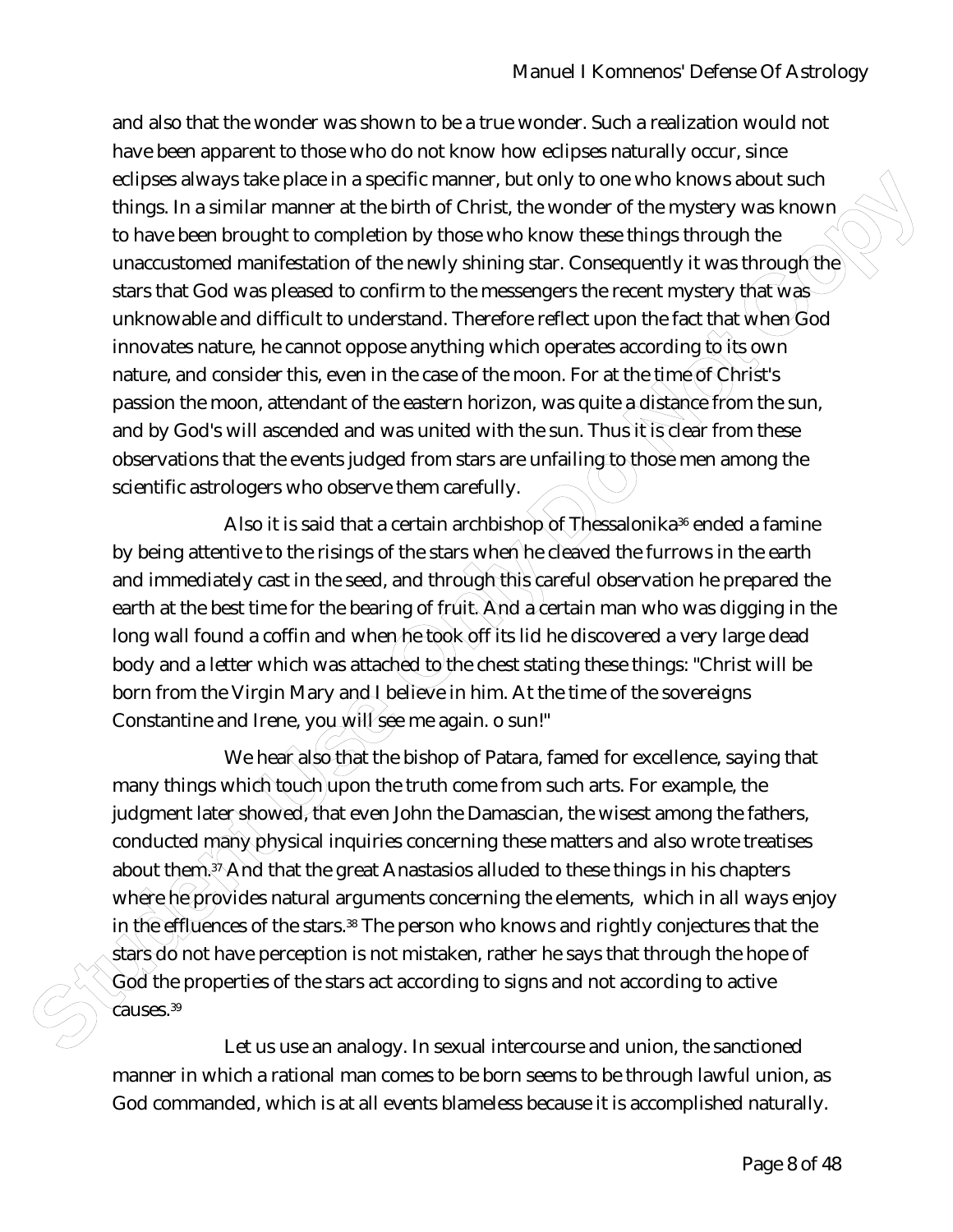unnocedously. In the same way conserting the powers of stars, it is person utilizes a<br>mond calculation to the best of this ability and according to the command of God, as at<br>the time of the crucifixion, the cellpse and, at Indeed the abuse of intercourse against the laws and the command of God is reproached as sinful, even if at that time man effects reproduction naturally and unconsciously. In the same way concerning the powers of stars, if a person utilizes a sound calculation to the best of his ability and according to the command of God, as at the time of the crucifixion, the eclipse and, at the time of the birth, the star, he would not be mistaken. But if somehow he goes beyond what is necessary [in his thoughts] in regards to the intelligence of these ensouled, active, and causative stars, as rational and perceptive, he is condemned. For without perception and in accordance with natural properties which the Demiurge placed in the stars [....lacuna] they effect the environment and the beings in it. If someone were to ask, how are the stars not always active in accordance with these qualities, he would hear that just as every sperm that has been released from a man does not result in a human being, because the generative sperm is hindered due to the dryness, moisture, or heat of the womb or due to the greater or lesser amount of sperm, or any other cause, in the same manner because of certain unseen causes, but mainly due to the will and power of God, the stars are not activated according to their own power. As neither nature nor the womb nor the sperm are considered the cause or creator, even if they seem to be active as causes in accordance with the material and specific form, so also neither are the stars considered to be creative and perceptive, because they also have influence from the ordinance of God. At any rate the person who perceives in this way and conjectures piously about the law and aim of the Demiurge's divine providence does not offend God in any way.

Let us also consider that the following arguments are similar to the previous ones. They assert that Abraham apprehended the creator from his creations,<sup>40</sup> also in regards to Seth, son of Adam, it was said that these matters were first taught by an angel.<sup>41</sup> For it was necessary that knowledge which existed so long ago be conveyed through an angel to this mundane human nature.

Well then, after these men, did not Constantine, the father and the apostle of kings, use this art when he wanted to lay the foundation for this New Rome of ours being concerned that the city should forever remain invincible to its enemies and that it be filled with faith? As a sign of these things he carefully observed the northernmost position and movement of the stars. When he consulted Valens, the wisest practitioner of this sort of inquiry, Valens advised waiting for fourteen years for auspicious configurations to take place.42 But if perhaps from time to time difficulties should befall the city as a result of earthquakes or fire, and he should become denounced by the more learned of the inhabitants of the city, this example too serves as an illustration for the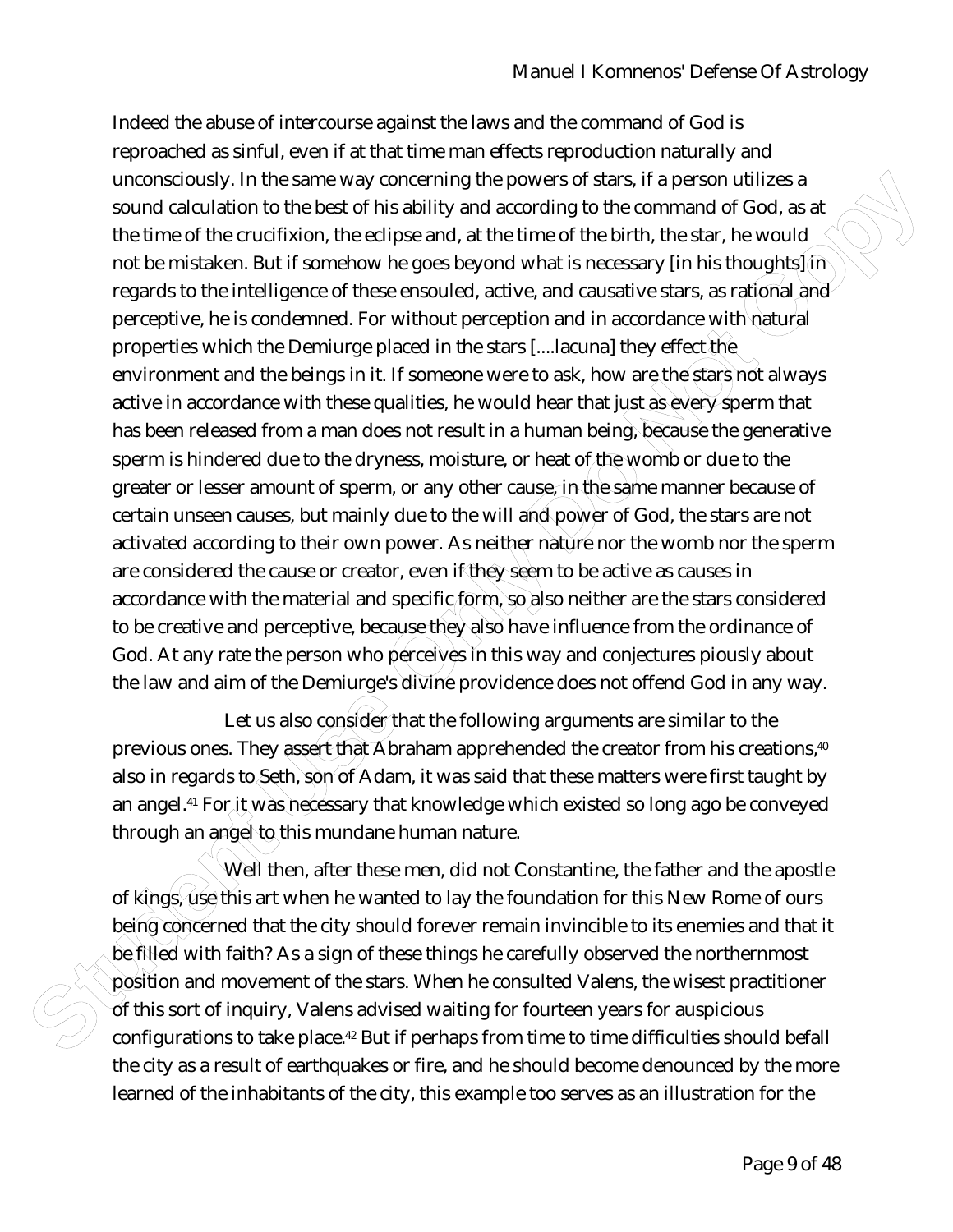accomplish encorphign that was worsed by Constantine. So if in fact the astrology is the configuration of the second structure of the configuration of the second structure of structure in the configuration of the second st veracity of the horoscope at that time.<sup>43</sup> And the astrologer predicted this, for he was unable to wholly bring into accord all the larger and smaller variables, and to accomplish everything that was wanted by Constantine. So if in fact the astrologer foretells these events and you see the events actually occur, do you not accept the astrologer and do you not glorify the teaching? And moreover he took note that the star of Saturn lying in the second sector of the zodiac made clear that the wealth of the citizens was being spent on the monks, since Saturn itself is solitary, just as we see this occurring even until today.<sup>44</sup> Or will you reproach and cast off this art as something renounced? In no way. For if Constantine, that Christ-loving king, that apostle among apostles and zealot of piety and the most pious kings and bishops along with him knew the teaching was heretical, –as you called it and named those who use it heretics, in the words of the fathers who hold contrary opinions-, if anyone of whom had presented an argument such as this against those Christians who follow this teaching, and for any other reasons and higher dispensations had condemned the teachings to silence, they would not have used it at critical times.<sup>45</sup> Since the holy men are revered as the voices concerning this teaching, we believe and we affirm these things, but we revere and we worship and we do not speak against them. But we are opposed to your crude and uneducated discourse which did not distinguish nor clearly state which part of astrology is rejected and reviled as *I* explained above and will further describe below. Rather you called those who pursue this art unholy and moreover that they transgress beyond the measure of every unholiness, among which, as we have said, many of the great kings and bishops are numbered.

For even the great theologian Gregory,<sup>46</sup> when praising Basil the Great in regards to his other doctrines, added the following, "He partook of astrology to the extent that he was not driven into confusion by those who were clever in these matters; he disregarded the rest as useless." And he did not say that it was heretical or daimonical or against God, but that it was useless, indicating that this aspect of astrology simply had no value to those beings who live a spiritual life. He said that the rest also is superfluous, namely philosophy or a regimen, the tools, the drugs, the therapies, the so-called pleasures, but not for those who are concerned with life and worldly matters. It is also clear that this is the case from the written statements of the *Hexameron* of Basil whom you introduced and that he called the art difficult to comprehend due to the most subtle division of hours, and the consequent failure of predictions.47 And he said astrology is likely to be faulty for this reason, but in truth he did not call it heretical or the people who use it heretics. For in one place Basil considers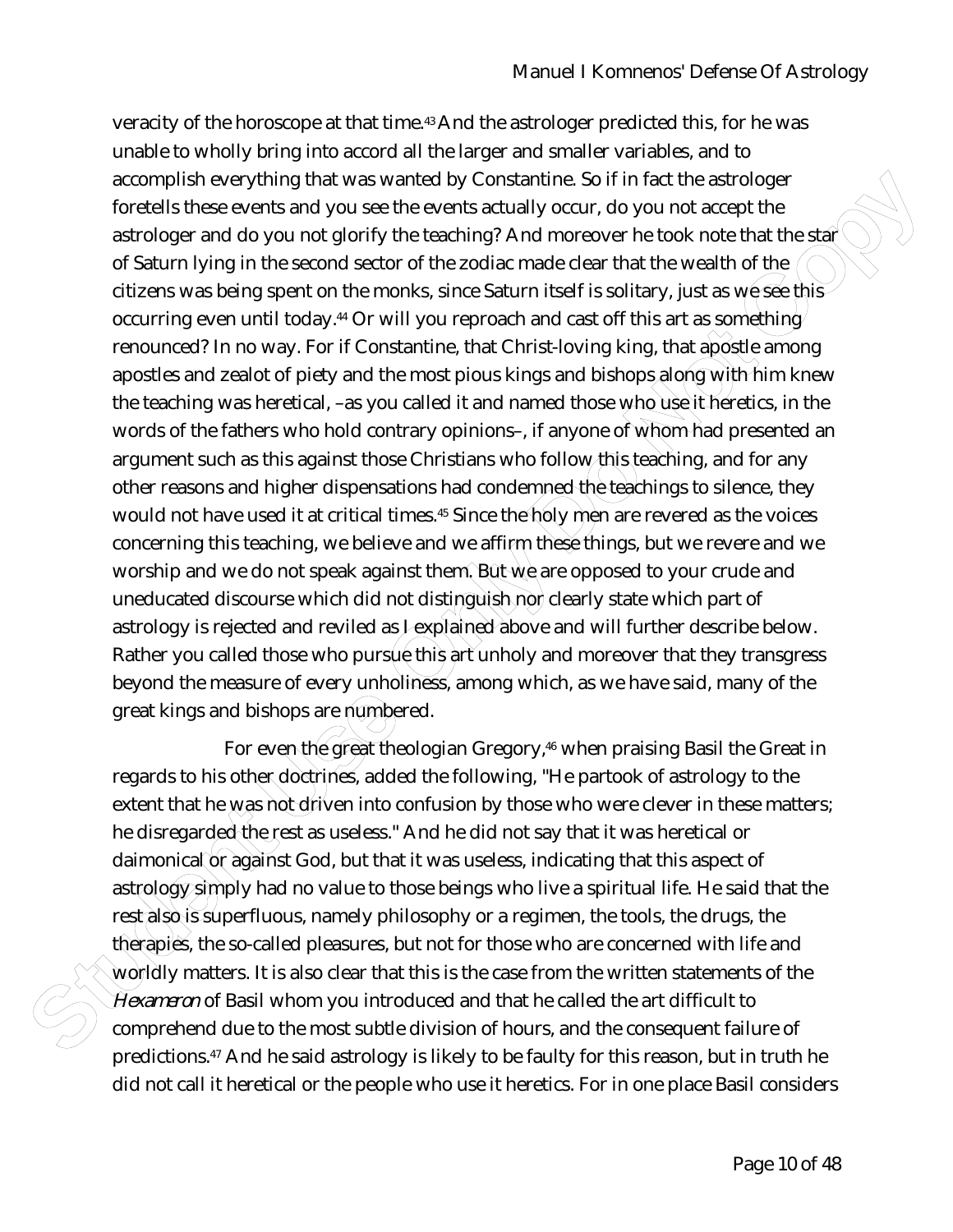the difficulty in comprehending the art as virtually impossible, and he declares this. In another place he considers that more noteworthy persons make use of astrology through invocations and enchantments, on the basis of which the ignorant believe that the stars are ensouled, but he rejects this as unholy, and so it is. For reasonably Basil stigmatizes this art as liable to fail in many ways, but not only because of its calculations, but also because God frequently wants to work wonders.

For know that the Jew who prophesied to that great bishop about his death, having determined this from abundantly clear signs, was not in error because of the art, but due to the fact that God desired to work a miracle through the prayers of this holy man, namely the salvation of the unbeliever and his entire household. The bishop awaited out his death in the flesh, according to the length of time the Hebrew had calculated, and when he had baptized the Hebrew along with the entire household, after three hours he gave over his life to the Lord. He said to the Hebrew, "It is not because of the art that you have spoken wrongly. For it was bound to happen to me that I die at that hour, but God graced me with these three hours for your salvation, wishing to assure you that he is Lord of life and death." And see how even the bishop truly bore witness to the significations from such an art.

through Invocations and enchantments, on the basis of which the Ignorant Eclic vector<br>In the stars are ensound, but he rejects this as unholy, and so it is, For resonably Basil<br>stigmatizes this art as liable to fail in man It was not necessary that when you attended to these matters to consider that which is non-existent as existent and to brand as heretic, delighting in your own opinion, even the very men who were not named as heretics by the saints, but rather to accurately observe what is written and its purpose. For the fact that holy men and the civil law itself imposes silence in regards to these matters is in the nature of information control. The holy men were considerate of the rank of Christians, so they would not experience any obstacle toward the belief in Christ when they heard prophecies from the genethlialogists and other astrologers about a person's destiny and predictions of earthquakes and deaths of men due to heights, wars, shipwrecks, or other chance occurrences. They were also concerned that Christians not think that the planets are gods, or that they are creative agents, causes and perceptive–for in the masses, the majority are easily deceived and more thick-witted about the subtle considerations of existence–and that they do not suppose that the entire power of the administrations here lie in them. Furthermore that they do not presume that there is no providence here or that they believe in atheism or polytheism, and that the gospel of Christ and the zeal and proclamation of the apostles not be found empty. Due to all these reasons, they laid down as a law silence concerning these teachings.48 Also the taunt that was hurled against Babylon, "Where are your astrologers? Let them stand and save you."49 was said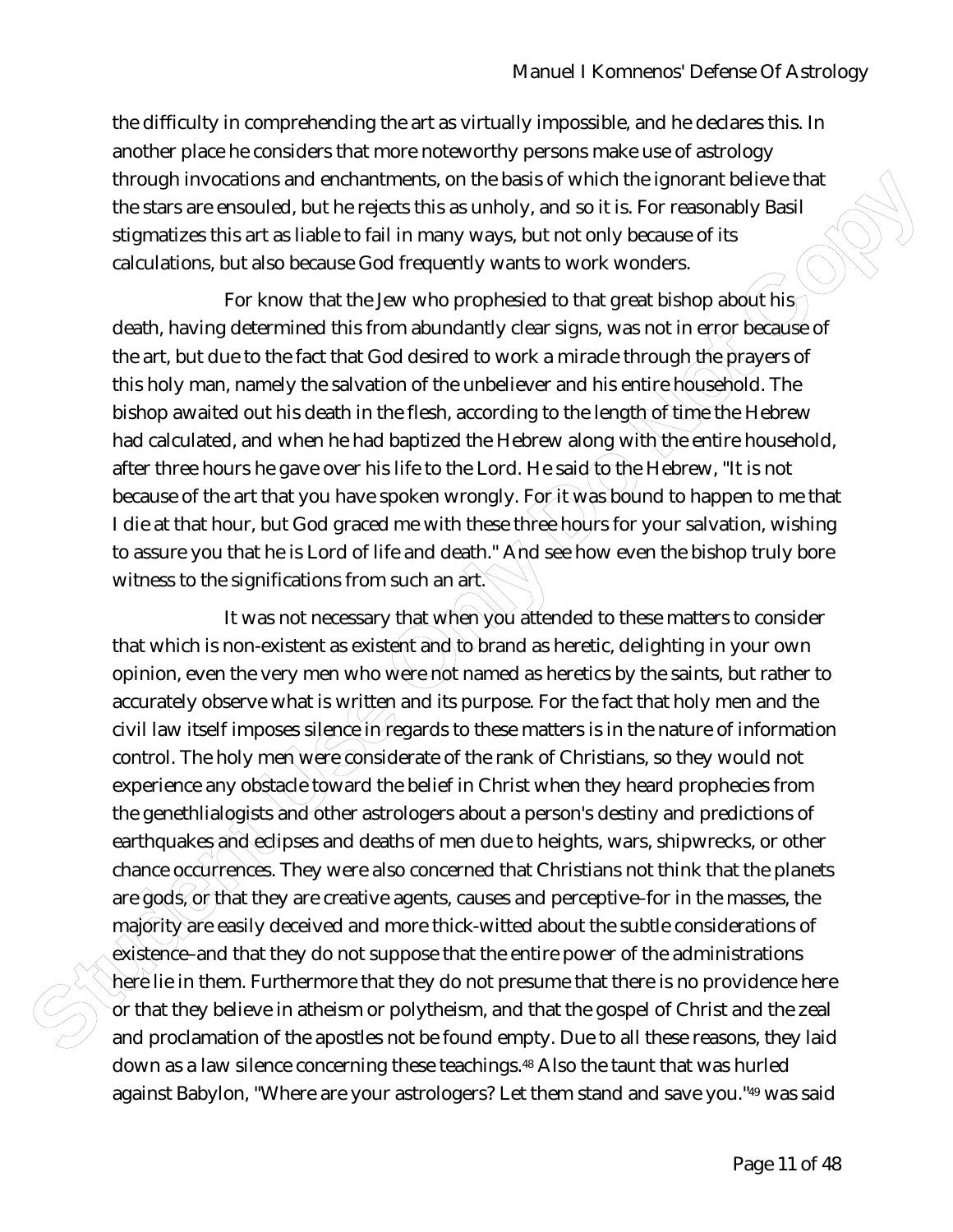do not as we do suppose that there exists that the power of God which ruly stands<br>over the stars, namely the power which is capable of preventing the events that have<br>been signified and that are approaching. And islable bo sarcastically by the prophet Isaiah against those who think the planets are gods, namely those who have placed their hope in them and not in the creator of them, and those who do not, as we do suppose that there exists that the power of God which truly stands over the stars, namely the power which is capable of preventing the events that have been signified and that are approaching. And Isaiah bore witness that there is some power in addition to that of the stars such as the power that exists through the use of weapons, the army, horses, machines, military counsel, practical advice. For God would not have confirmed what is insubstantial through the use of the term, but rather through the term he indicated its substantiality and that that power in which they too had confidence was greater and more evident than these things; and yet power in its own right is present in all the things that were mentioned previously  $\mathcal{N}$ i.e., star], and yet apart from God, it is unsound, but it is great with the support of God. Therefore in the same way that the previous things that were enumerated are not entirely inefficious by themselves, so neither are the stars or those who busy themselves with them considered useless. However God reasonably brought retribution to the Babylonians and he reproached the infidelity of those people who had used the knowledge from these sources against God himself and his plan and this will. It is necessary as well for one to look down upon that which is viewed by the eyes of sense through the investigation of such things, for the eyes are short-sighted and empty, bowing to the earth and incapable of looking up. Similarly we know God as the Lord of heaven and all that is in it, who makes people poor and wealthy, causes death and engenders life, arbitrates for kings and dynasts and beggars, and changes everything whenever he wills and as he wills. In turn, between those who are clearly making creation into a god and those of us who think correctly, the Scripture arbitrates, "They summon chariots and men on horses, we summon the name of our Lord."<sup>50</sup> For according to what has been said, "The war horse is a vain hope for victory, and the king is not saved by his great army, and the giant is not saved in the magnitude of his strength."<sup>51</sup>

And David, the son of Jesse who used a sling and killed Goliath is a witness to the power of God, a feat which no contemporary in any way would venture to do in that manner. For how would anyone with three stones take a stand against a person who has been fully armed with a set of armor, unless through the power of God? Or when would a dwarf too throw down a giant in wrestling? The person who uses material weapons and strength as instruments for his own safety, looking towards God and hoping for his mercy, possesses the weapons well and securely, because he understands correctly. But the person who believes in his own safety through these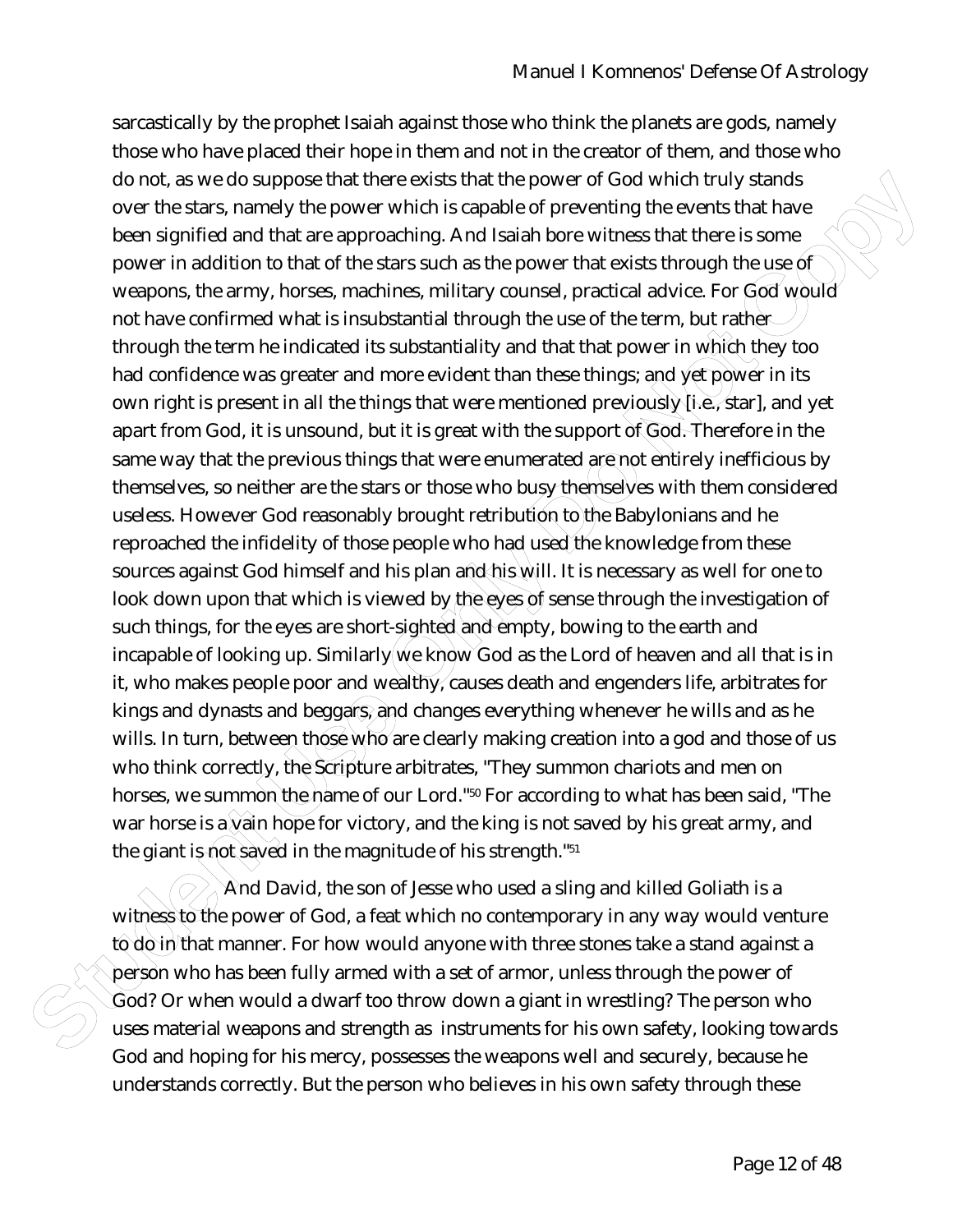when he unexpected yumbolis, he is found usedes in battle. The weapons which were<br>stretched when struck by a small level in, recent that the person who has placed his<br>cette safety on them and considered himself safe throug things alone, he is thwarted in every respect and will not be helped in the least by these weapons. For the fastest running horse, is tripped up by nothing and falls, or otherwise when he unexpectedly stumbles, he is found useless in battle. The weapons which were well fortified, when struck by a small javelin, reveal that the person who has placed his entire safety on them and considered himself safe through his own agency is oftentimes a corpse. Indeed by this argument even the great apostle Paul called the elemental spirits beggars,<sup>52</sup> since they are bereft of their own power, and act in accordance with divine command and, again, are composed by his own activity, whenever their creator wants, just like the fire in the Chaldean oven.<sup>53</sup> And once, the nature of water which had been activated red hot around the sacrificial wood was seen through the third pouring of water and through the hands of Thesbitos.54 And so that we might believe the argument from the examples which we observe, often when a bad occurrence is expected by the astrologers and it is averted through prayer and other good deeds, we attribute this as a miracle of God and we acknowledge the grace of God who has ordained this. And, in turn, when a favorable expectation is set forth that something good will come about, with the approval of God beyond expectation, often a complete reversal occurs. As Paul said, "In order that God may be everything in all things," that all is of God and not of us.<sup>55</sup>

In the case of those who have been given up by the doctors and who expect no aid from the medical art, but who clearly await death, whenever we see a remission through beneficence and repentance, we attribute it to the power of God. We do not reproach the medicine for being faulty, whenever God desires to work wonders, and we would never say that this medicine is ineffective. In the same way we should not reproach such discipline even as the astrological art, since both the medical and astrological arts are a skilled guess which aim at the diminution of the expected bad outcome.<sup>56</sup> For we attribute to the power of God the surfeit of good things and an increase which was anticipated and not which was a demand in accordance with the prediction of the astrologer. If this were not the case, the occurrence would not be a wonder nor even considered a wonder, but simply as following nature and a matter of fact. We could not distinguish precisely that which is an intermediary between the power of God and the nature of heaven, nor would we wonder at God as someone awesome in his deeds.

But now in the assurance that the stars are senseless and inanimate, we say that heaven is a throne of God and has a certain influence, as it were, a declaration of the utmost power of God.57 The extreme power of the person who is sitting above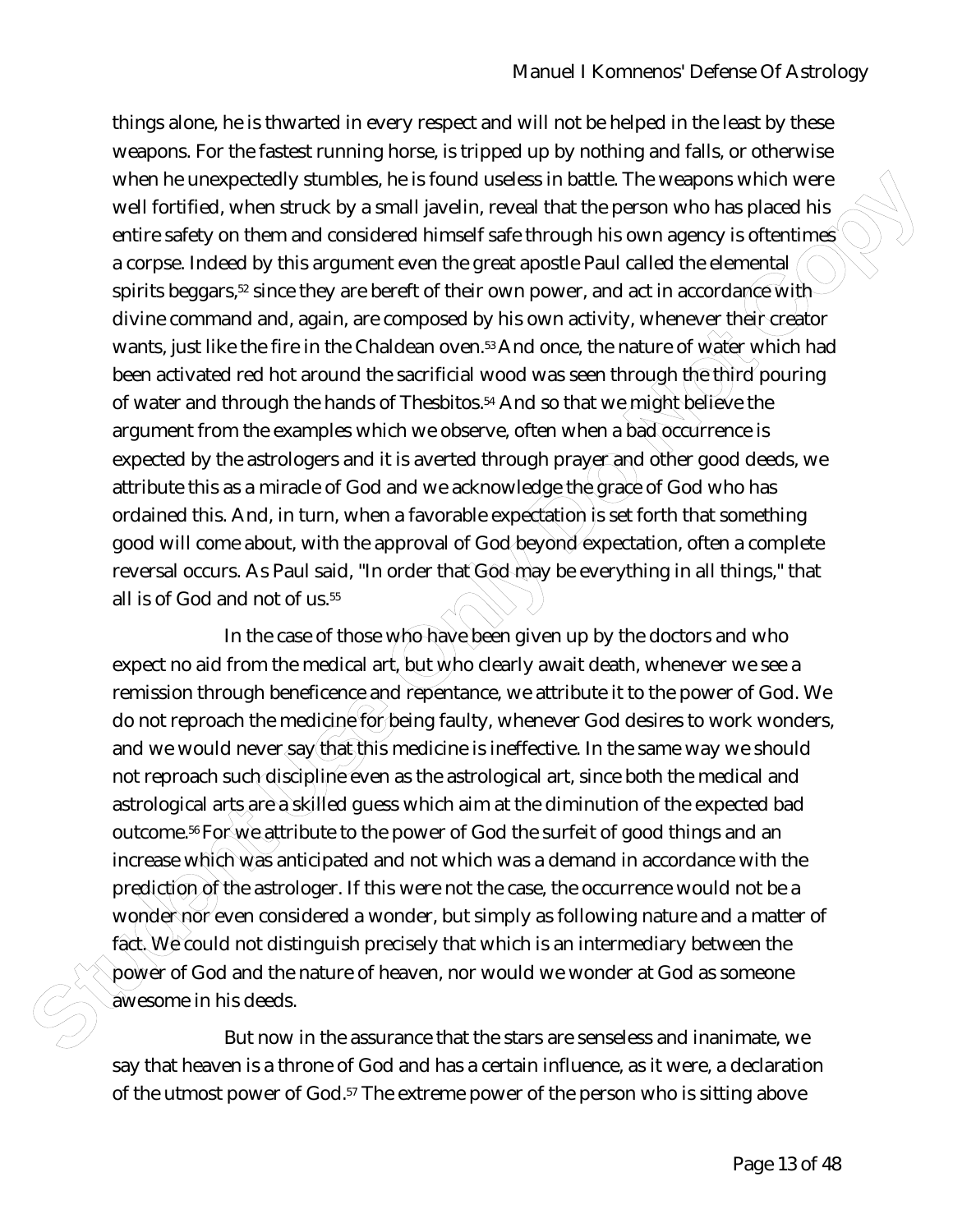them is known analogously from this. Moreover it is necessary for those who are capable of understanding well and correctly to make a closer and more searching inquiry about the matters concerning heaven in order that the magnificence of God may be known from his creation as in the verse, "The heavens declare the glory of God"58 not by using speech, nor by words, but by silently sounding in the ears of reason, shouting forth the divine power and providence through themselves and through the manifestations of the natural effects of celestial bodies. Thus the knowledgeable person might better understand the contemplations of God and be illuminated toward a knowledge of God from the power which has been concealed in those heavenly bodies, by seeing the comparisons and contrasts towards each other and apprehending the wisdom of God and the demiurgic intelligence.

Inquiry about the matter sonecrafting heaven in order that the magnificence of God may<br>by tsiing secestive parameterism control in the search and the search and the search and the search in the diving poses of reasons, sho If a throne of a man who is shining forth with excellence, or if his robe or sandals have a certain power and imperceptible effect, and we do not completely see them nor approach them directly, but if we reflect upon the power in them when we look with the eyes of the heart to the one who uses these things when we touch them with caution, we receive the grace from them. In the same manner when we see the throne of the king we approach it with reverence when we consider the person who sits in it. From his reputation we consider that the throne too must be honored, and as we gaze intently upon a throne in the realm of sense perception in the aforementioned way, –and the throne is truly so this way. For everyone is made to understood and is humbled, even if he is disorderly and stubborn by nature, when he sees the throne of the king before him–, are we to think that the throne of God has no share of influence and hidden grace and power, and will we thus forget his reputation? And how will we escape the condemnation from the people of good will if we have such an attitude? Mind, we do not revere and worship this throne, but we see it only as the throne of God and we interpret it as an indication of his activity.

Come now, let us suppose that someone is the best of artificers and he has credentials among many people in regards to his knowledge concerning building houses, and he has built a very beautiful house, and made this structure a wonder worthy of praise. Then if from somewhere a person of low stature who was a rustic crawling on the ground should come upon it and should approach this house without praise, his mind not being temperate or capable of understanding suitably and wondering at the framework, and if he should praise some parts and criticize other parts, does he not insult the builder? Is the builder not vexed when his works and creations and designs are insulted and despised? On all accounts. Or do you not think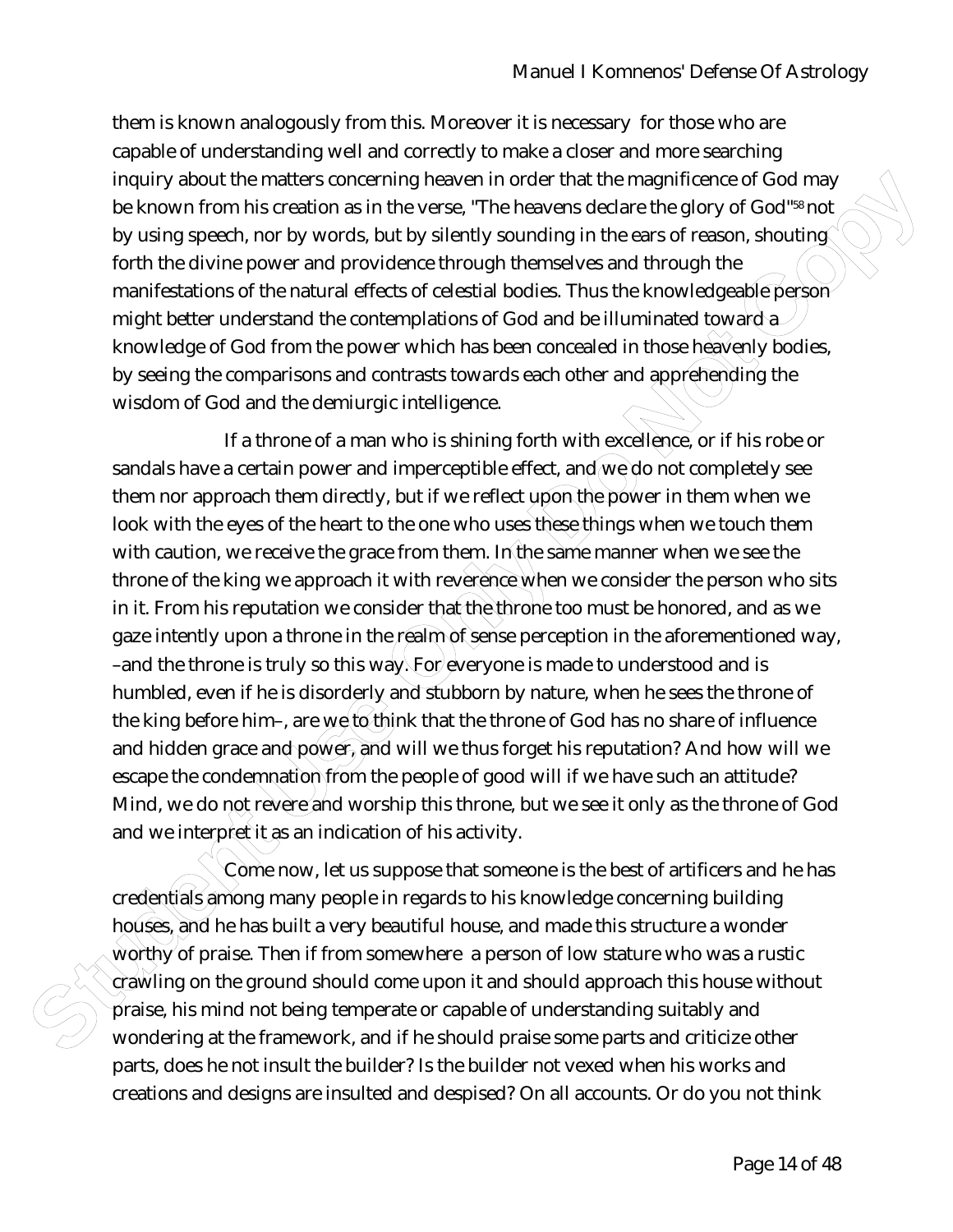that God too is so insulted in regards to his very fine and wondrous creations and the grand workings of his craft, whenever we overlook these things carelessly as if they were incidental, just as if we were some barbarians in want of reason. And furthermore when we call those who are capable of subtle thought impious.

were inclearingly tas if we were some barbons in warn of reason. And furthermore<br>when we call those who are capable of subtle thought implous.<br>Apart from all of these things since the Scripture says, "God sow<br>everyfining a Apart from all of these things since the Scripture says, "God saw everything, as many things as he created, and behold, it was very good," and nothing was contrary and disorderly to the foundations of God, why ever would we overlook the stars as being creations of God, considering them to be contrary to God because we do not accurately know the works of God. For if they are the creations of God, they are all together good. See the variety and the harmony and the orderly arrangement and movement of the stars and how they orbit the heavenly circuit in sequence.<sup>59</sup> You think and you speak unsuitably about this, and you make broad declarations on matters about which you know nothing. You desire to go deeply into those areas which you did not search out correctly, with a very narrow vessel, namely your own heart, you believe in the expansiveness of God's creation and you desire to encompass the whole by your narrow reckoning and to clearly expound the demiurgic creations of God, which very thing no one up to now has done. Without appropriate experience, you have imagined these things, these things in a way opposite to the holy kings and to the truth. You also have insulted the honorable works and creations of God.

But you might say that the devil too is one of God's creations, so thus we ought pay attention to him? But the devil acquired his purpose self-willingly being opposite to the good because of his arrogance, and is said to be against God. The stars are lifeless creatures, without perception and without premeditation. For this reason they not opposite to God but they remain in their own orbits in which they were arranged by the Demiurge, and also they have imperceptible natural effects, and not according to any intention of their own. Sometimes the effects effect a particular outcome, and other times they do not. The stars are also active just in this way, just as they have been arranged by the Demiurge, unless there is some hindrance of their activities through the wondrous working of God, as has been said many times. And even if the stars had sense perception, the astrologer would not be able to comprehend what has been signified by them, since they lie concealed in plan and in mystery.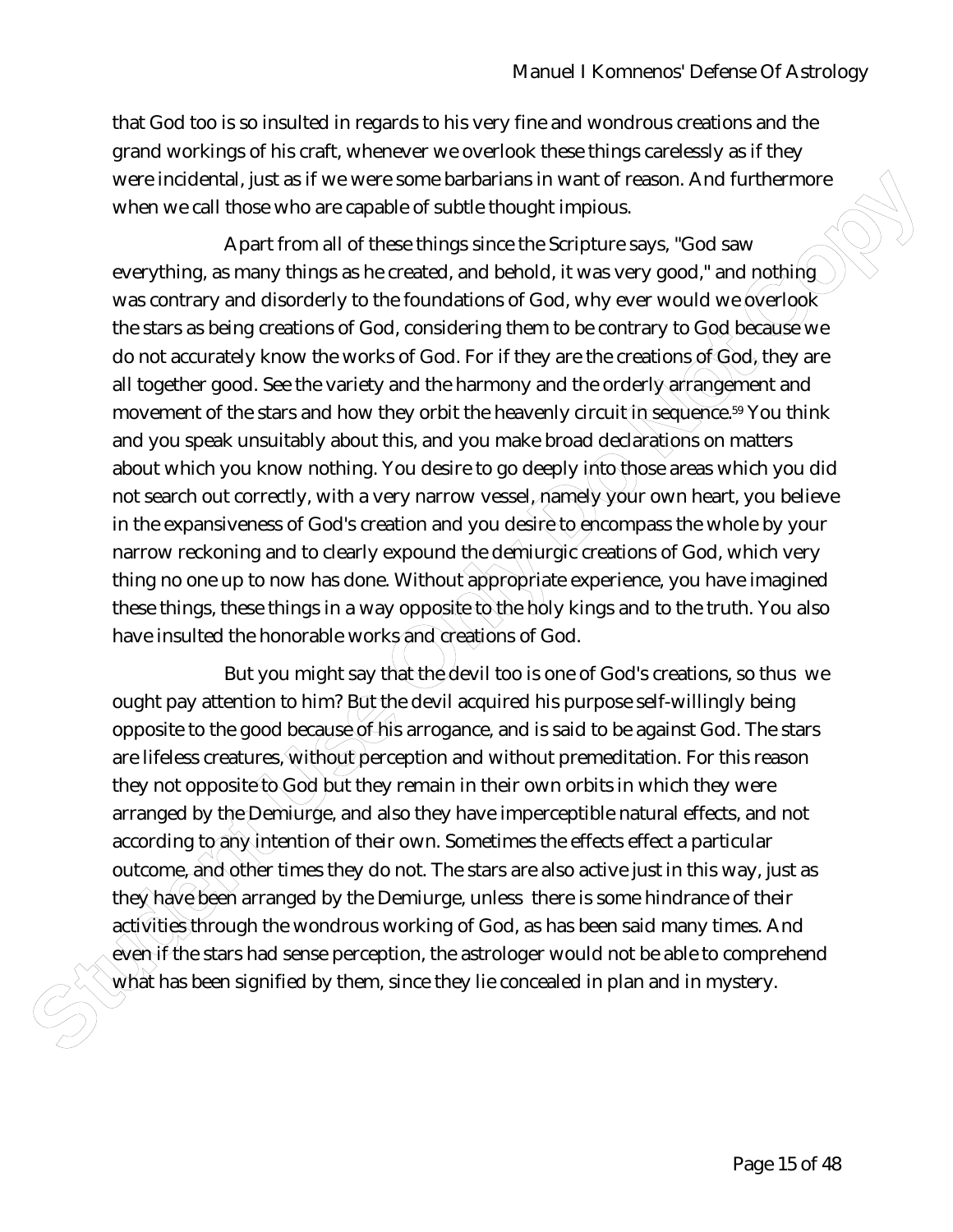### CHAPTER III

## MICHAEL GLYKAS' REFUTATION OF ASTROLOGY\*

A partial response toward the letter, which has been put into my hands, by our strong and holy king, lord Manuel Komnenos, which was delivered against a certain monk who found great fault with him due to discipline of astrology, which contends that this discipline was established through natural and scriptural proofs.

A partial response toward the letter, which has been put into my hands,<br>by our strong and holy king, lord Manuel Kommens, which was delivered againsta<br>certain monk who found great fault with him due to distigline of astrol I dare to make mention. The previous letter of your highness has just come into my hands also, and having first read it I embraced and cherished it warmly. Why? Because in a truly mild and gentle voice and in imitation of Christ who said, "Learn from me that I am gentle and humble in heart,"<sup>1</sup> your letter composed a reply to that monk who was inveighing so thoughtlessly against your crowned power. But afterwards I am amazed at the letter, at least in regard to the remarkable austerity and rhythm of its diction and the depth and complexity of the thoughts. Indeed when I encountered those thoughts, I hardly knew how to beg for a helping hand to be given to me and to be drawn back into an orderly manner before I was completely suffocated.<sup>2</sup> For at once I have difficulty concerning the Jew whom Basil the Great, at the time when he was departing for the Lord, thought worthy of sacred baptism. For my copy of my text explicitly states that the Jew was a physician and that he foretold the great man's death by feeling for the pulse of the saint.} Your letter that was put into my hand calls him an astrologer who told the death of the saint through the indications of the stars. And not only this, but also it introduces Basil the Great as agreeing with the astrological science of the Jew and calling it true, and both doing and saying more beyond these things which my book is found to make no mention at all.<sup>4</sup> At any rate either its text is in error and nothing more, or I will demand this discrepancy to be remedied. For it is not on this evidence, I think, that the claims of astrology are firmly founded, even if the letter which was entrusted to me affirms confidently that this art is not prevented by God, indeed if it is even actually real. For if this were not the case, he would not have intimated through the stars his birth in the flesh and his voluntary suffering. But on the contrary we are reckless to trust those who speak about it. For how could we so readily be persuaded by this letter, when John Chrysostom in his sixth sermon on the gospel of Matthew clearly made a great attack on those who believe and speak in this way?5 And how can we say that such an art is real if we see that it has been rejected on the very

<u>.</u>

<sup>\*</sup> Go to Chapter V, pp., 129-140 for commentary notes.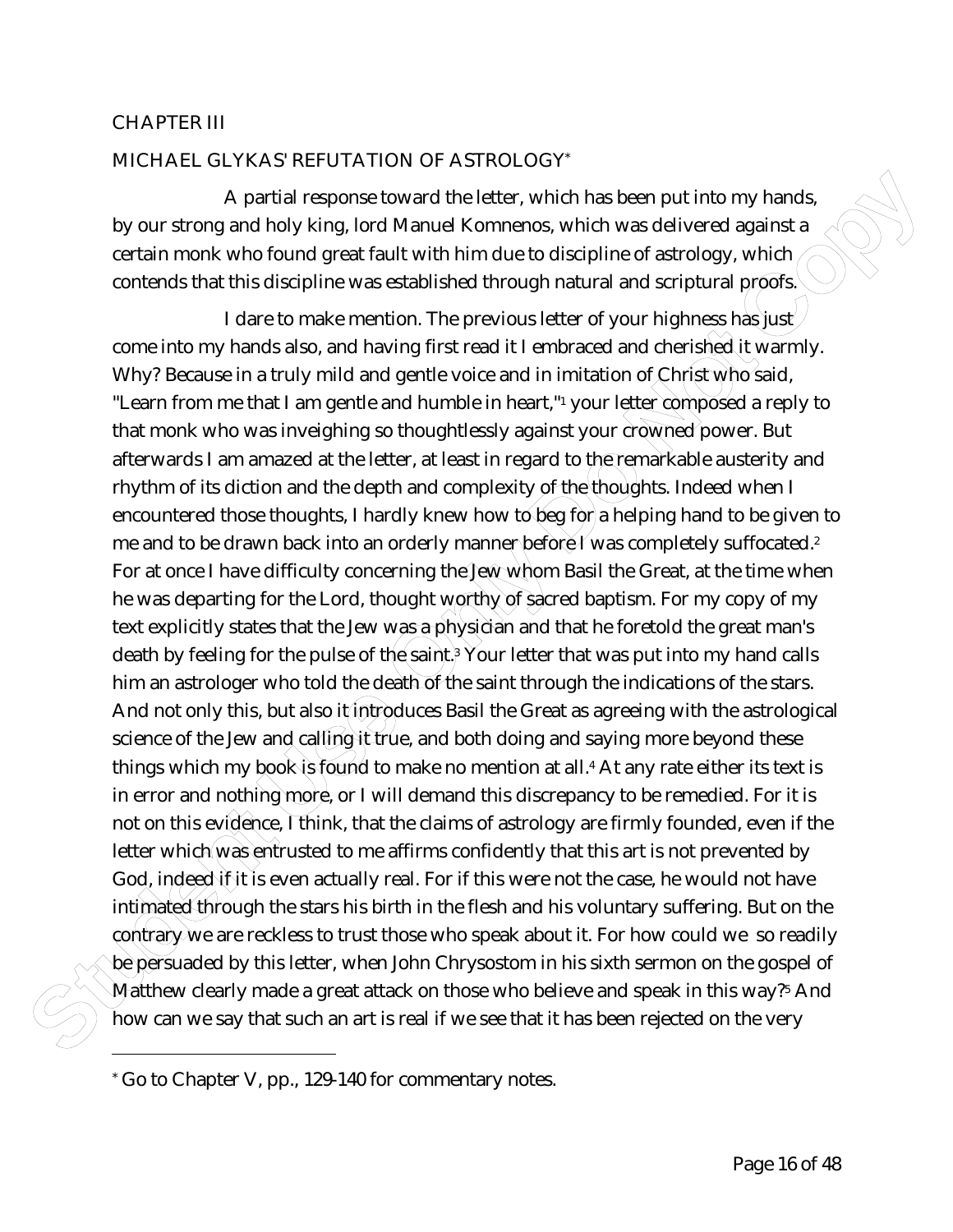the litetre introduces probably as speaking on his own behalt, they shoult this mest<br>clearly. For the Magl when they had abandoned their andent practices with the stars<br>and had come to the true knowledge according to Chris evidence from which it seems to acquire confirmation? And to pass over the rest, arguments about the Magi themselves and the divine Dionysus the Aeropagite, whom the letter introduces probably as speaking on his own behalf, they shout this most clearly. For the Magi when they had abandoned their ancient practices with the stars and had come to the true knowledge according to Christ, they could no longer bear to be involved with their former interests. Which practices, at any rate as your letter says, Christ by his birth confirmed how those people, when they had become believers, shook off these former beliefs?6 Moreover if that star which incredulously indicated/the birth of God's word in the flesh to the Magi shows the substantiality of astrology, it is entirely necessary that augury too is confirmed hereby if indeed by means of a dove flying down from above, the father indicated the son when he was being baptized in Jordan.<sup>7</sup> Also the very practice of necromancy would not seem to require rejection, if indeed many bodies of those who are dead, when awoken from the dead in accordance with the saving passion, clearly agreed that he who suffered was God. And this in spite of the fact that the law from the books of Moses admonishes Israel about these things, "Thou shalt not divine from omens and thou shall not interpret the flight and cries of birds."<sup>8</sup> For the gentiles, whom the Lord God $\mathcal W$ il $\mathcal W$ tterly blast out from his view, let these people hearken unto omens and prophecies, but you shall not.

So do not permit us to be thrown into confusion about these things too. For the controversy which arises from that source is not small, and especially as concerns the things the letter describes, that through the rising of such a star, indeed through the rising of that zodiacal sign in which such a star appeared above the horizon, that the Magi since they has accurate knowledge of such things knew that the same being was God and man, at the same time mortal and immortal, king and born in Jerusalem. These things even Ptolemy the most eminent of astrologers said that it was typical to declare so subtly about the matters of divine inspiration. For if the Magi had discovered those things from the human art and not from the divine, they would not have gathered there. They would not have set out upon such a journey. They would not have acquired the star as a quide upon their way. If that star was standing still these men would not have been diverted from their path in Israel. And if it had been in motion and had been, as it were, indicating the way, would Magi not have begun the journey? When they were in Jerusalem and had lost him completely, they would not have gone around in the streets saying, "Where he, the king who has been born?"<sup>10</sup> When they had seen him, they would not have forthwith rejoiced with great happiness. And so, it is clear from this, if I do not raise the specific problems, that there was some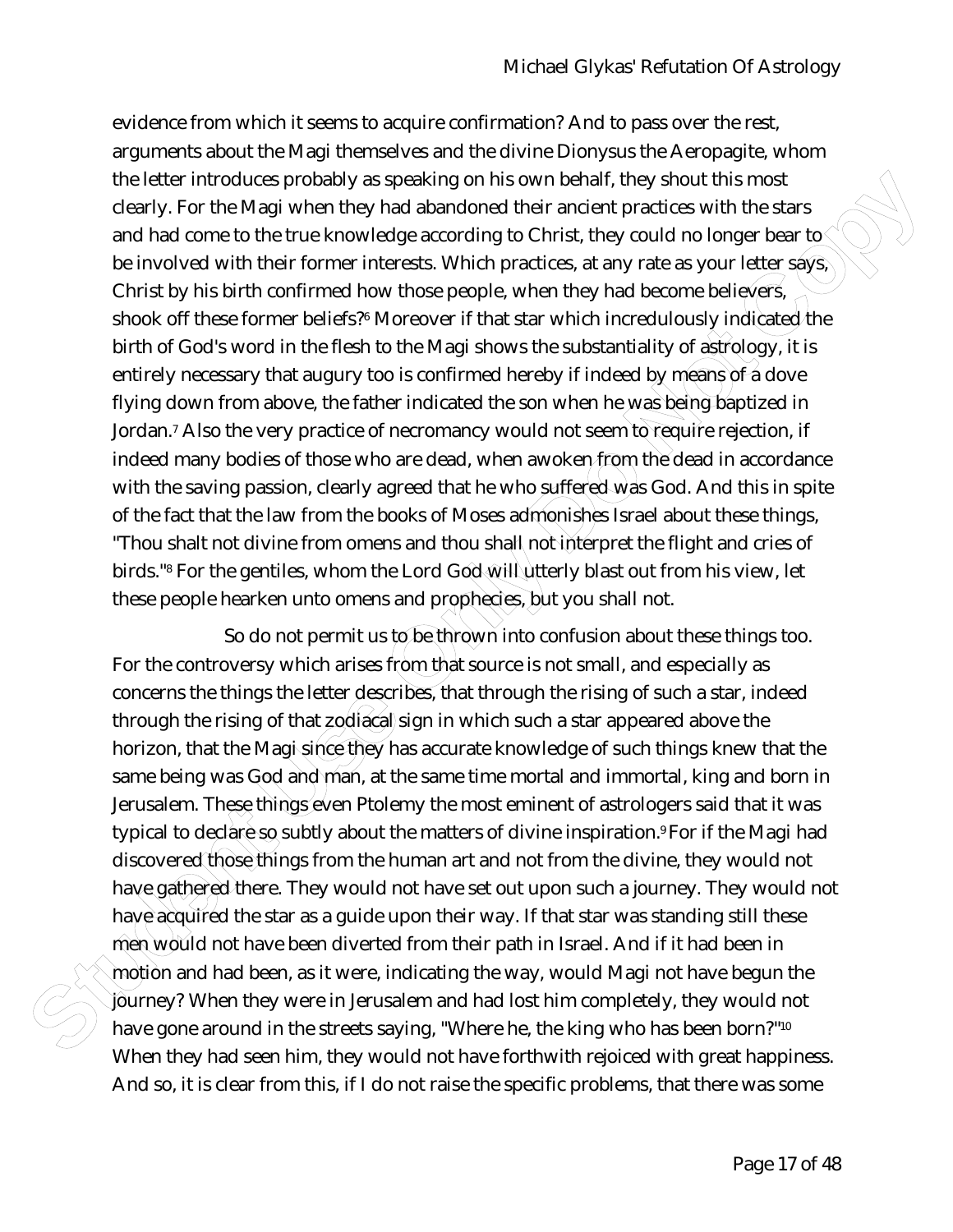divine power compelling them to speak or do these things. For unless this were so, Basil the Great could not have said these things in addition to the others in his treatises on the birth of the our lord Jesus Christ. "Let no one apply the technique of astrology to the rising of that star. For those who had introduced the birth as indicated by the stars which were already in existence purport to predict the future. For no form of star then $\Diamond$ indicated the royal birth, as the star itself was not an ordinary star."<sup>11</sup> Furthermore it was certainly not by following their own art, looking to the zodiacal signs and the stars, that the Magi came near to Jerusalem, but, just as the eminent holy man himself said this occurred by following thus the prophecy of Balaam which foretold that, "A star will rise from Jacob and a man shall come forth from Israel."<sup>12</sup> And since they remembered such a prophecy they searched Judea, wishing to learn the location of the begotten king of the Jews. And so much concerning these things .

the birth of the cour lord Jesus Christi, "Let no one apply the technique of astrology to the<br>tising of that star. For those wind all introduced the birth as indicated by the stars<br>which were already in existence purpor to It is clear that the stated letter which recalls the history of Abraham, struggles to confirm astrology from that evidence. And we are in great doubt concerning this issue. For if the most holy Abraham witnessed the Lord from his creations, why does the defender this study introduce such an history in the middle? In what way will he contribute to advance his goal? For the man was truly a trustworthy astrologer, since he came from Chaldea. But having witnessed the creator from the creations, after the clearly divine revelation he later despised such practices. But also, in the case of Abimelech, when Abraham went down into Egypt he all together dishonored those who believed such doctrines.<sup>13</sup> I do not know, furthermore, whether the story of Abraham will advanced the proposed goal. I fear that also the proverbial saying achieves its ends, " $\widehat{W}$ e had a dog and he was providing help to the wild beasts."

There is not less of a problem in the prediction of that Greek which said, "Christ was born from the virgin Mary and I believe in him. At the time of the holy sovereigns Constantine and Irene, you will see me again, o sun." I hardly know what to say. I do not think that substantiality of the teaching is shown from this claim. A man reveals himself to be an accurate knower whether questioned by any causal person or by himself makes repeated inquiries when he is able to conjecture about the future in a broad manner granted that those men who are clever concerning such things define astrology as nothing other than a skilled guess. But for that Greek to have so paradoxically foretold an event that occurred more than one thousand years ago which represented Christ as being born and mention the sovereign by name and some such unspeakable things that could not have been, someone would certainly not say this sort of prediction is of a human art. Unless somehow we also mention the saying of the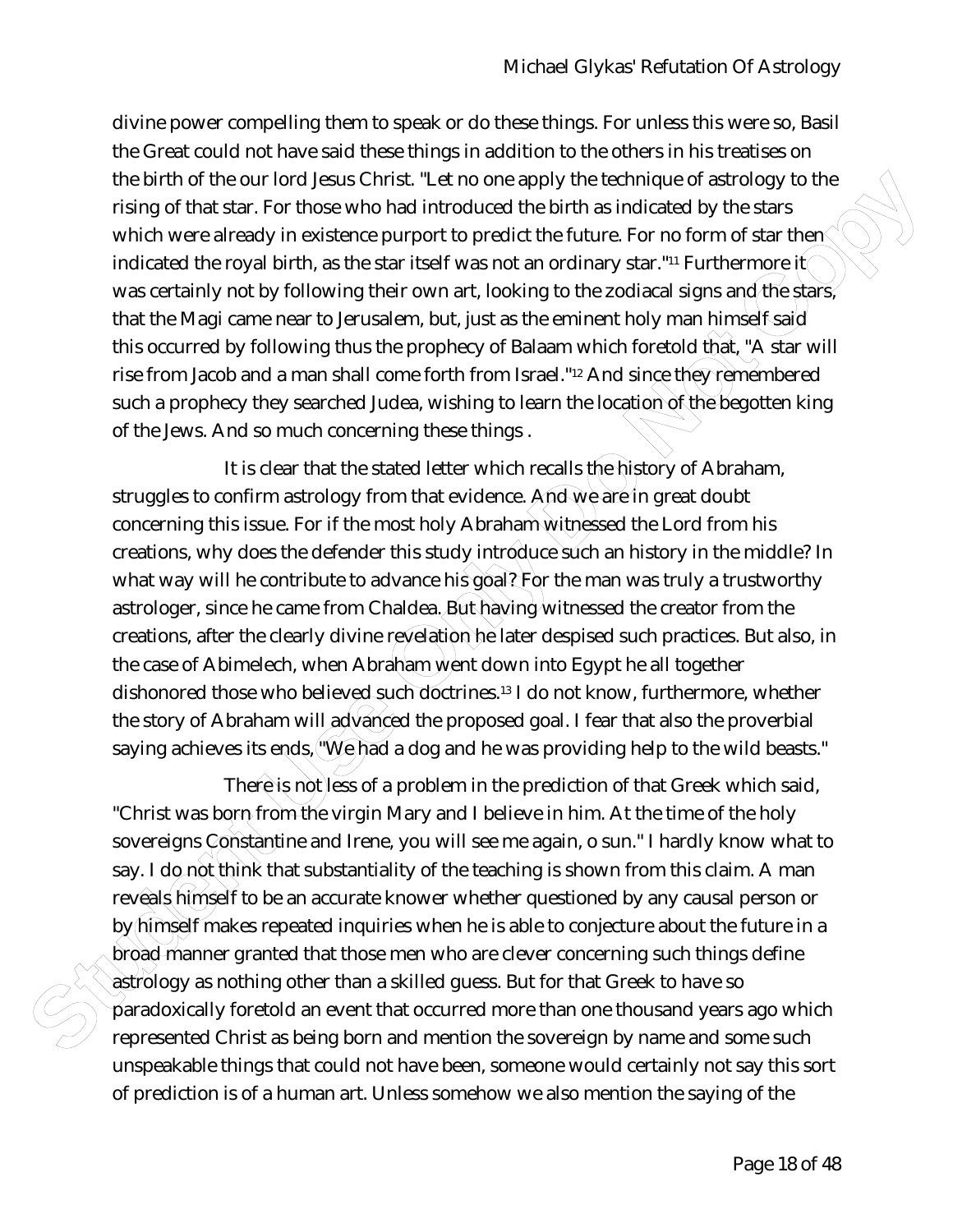famous Sibylline priestess, "At long last let someone march upon this manifold earth and without a fault he will become flesh," and similarly the words of the prophet Balaam foretold according to the human art, "The star rises from Jacob." But this is not it, no. For these insights come from divine inspiration and through the godless Greeks, they reveal the human nature of our Savior. Moreover, they spoke not by human art, but moved by divine grace and they uttered what they themselves did not know. And in addition to the other proofs, the famous Cairphas also establishes the substance of the argument when he said: "It is useful for one to die on behalf of the people." $\mu$ 

Balaam forciold according to the human rat, "The size free free torm Jacob" But this is not the student of the transmission of the transmission of the transmission of the transmission of the student of the student of the s That is how these things stand. But as for the matters the letter discusses, namely when God established the entire universe, or at any rate the first beginning of the universe, in Cancer which is clearly a tropical zodiacal sign, never standing still and always changing, he conceived the inconstancy of cosmic things and elemental change and dissolution again into nothing, I do not know how to respond.<sup>15</sup> From what evidence these claims are proved and where they have been written and which of the saints have affirmed them even up until today, I, an ignorant man, have not discovered that. Now Basil the Great explaining the words of the prophet Isaiah, "The heavens will be angry and the earth will be shaken out of its foundations,"16 also introduces the following saying that, "the foundations of the earth are unknown to the nature of man." He confirms his account through the words that the Lord said to Job when he was seeking to be answered, "Where were you when I founded the earth? Tell me if you have understanding. Who determined its measurements? Or who stretched the line upon it"?<sup>17</sup> This is so, if the  $\text{Log}(i)$  indicating the incomprehensibility of the earth and, as it were, priding himself on this speaks to Job who is so confident of himself in his contention that he knows that first pattern of the cosmos, that is to say its first beginning? How and when was it introduced, and what zodiacal sign was on the ascendant, especially considering that the stars through which zodiacal circle, as they say, is out the dwere not yet introduced by the demiurge. And so it is impossible to say that the things that were introduced on the fourth day existed also on the first and were on the ascendant at that time. If these things are not, one could not know furthermore that hour when that first foundation of the cosmos came to pass. For if this were the case, Basil the Great would not have said that the foundations of the earth are unknown to the nature of man. Also granted that Cancer was ascending at that time, granted that it indicated the inconstancy of things introduced then and dissolution again and release into nothing, still at all events it clearly should have indicated the undoing of that first heaven at whose introduction it was ascending. And truly that cosmos will not pass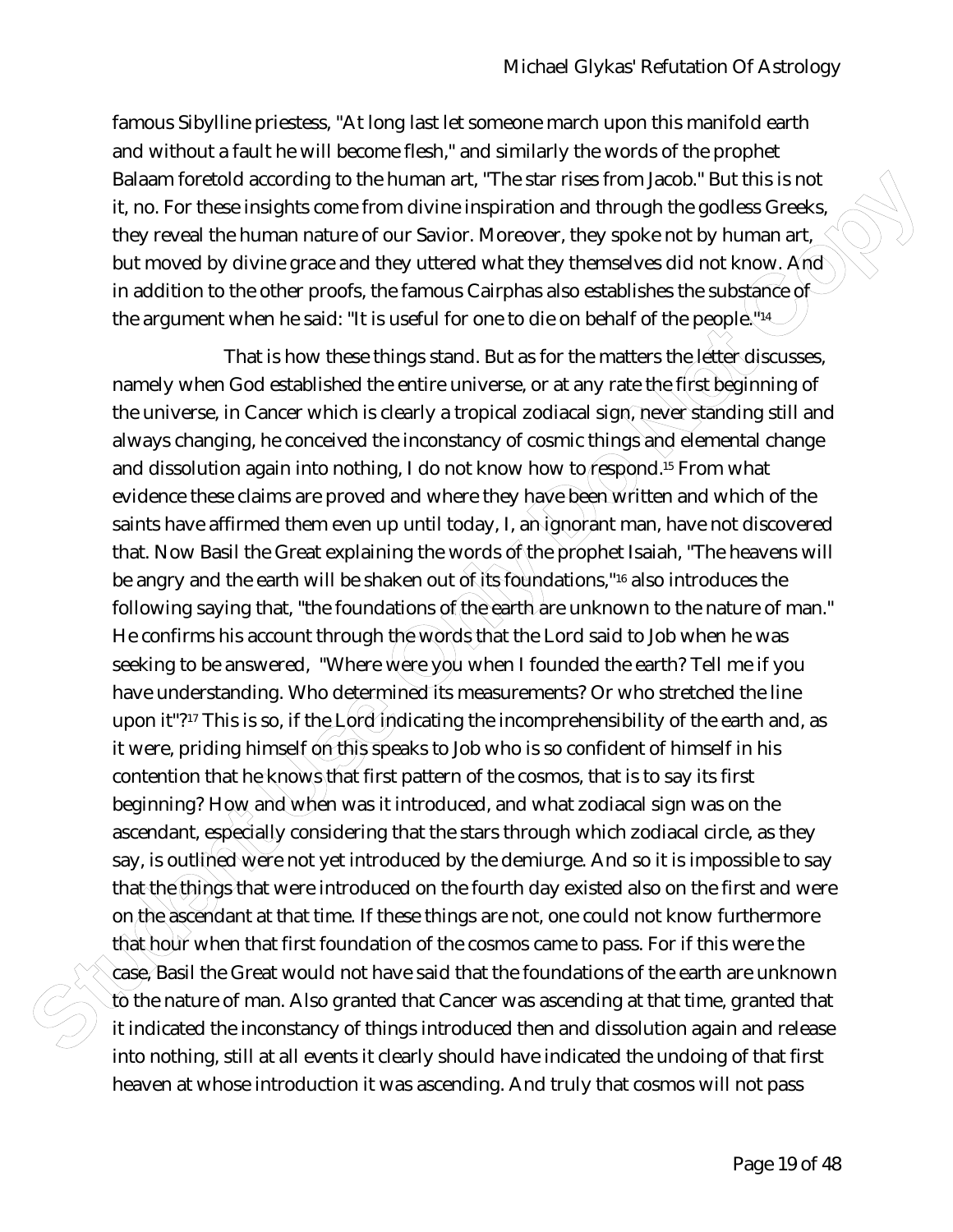**SAnd three could be a new heavenable and we earn h<sup>os</sup> Her When then which observes the therm then the student the first student in the student of the student of the student of the student of the student of the student o** away nor will wholly withdraw into dissolution as the Scriptures say, but rather its duration will be eternal. This is what the prophet Isaiah says concerning that heaven: "And there will be a new heaven and a new earth."18 For when that which obscure the sight of that heaven has been removed, i.e., the very foundation, the stars, the elements and the rest, one after another, –for also according to the utterance of Paul: "He introduces the form of this world"<sup>19</sup>– that first heaven would appear as truly heaven whose permanence for the most part the entire Scripture proclaims. Thus that heavenought to have passed gone into absolute dissolution, since the tropical zodiacal sign, clearly Cancer, was rising in the horoscope at the time of its introduction. But this is not so, it is not, as the argument has already first shown. For if, as the letter says, Cancer was at rising at this time, and from this fact indicating an absolute dissolution of things, why do we not further consider the saying of Paul as full of error with respect to the argument: "For creation awaits with eager longing the revealing of the sons of God."<sup>20</sup> For that which withdraws into dissolution and is reduced to nothing is entirely not of such a nature as to receive any renewal. Why we do not admit the truth of the rest of the opinions of the heathen and conjecture, as they do, many renewals of the universe, at least in the revolutions and returns of the planets from the same position to the same to same position.<sup>21</sup> Moreover these things are invisible and hidden, as Basil the Great said, and are known only to God. For if though the letter confidentially affirms that art is proved as substantial from the  $G$  (spee)  $+$  for if this were not so, the star could not summon the Magi toward the knowledge of the truth. For the rest of the signs which followed that one then were sufficient. Still we offer no objection either way, but nevertheless we demand to know what were the signs that occurred and when and how, with the result that foreign men arose from Persia and came to Jerusalem. For if Chrysostom, before the crowd, confidentially affirmed that the star was seen by the Magi long before the birth of Christ, so as to cause them to fall down and worship Christ in swaddling clothes –for they were going to spend much time on the journey– it is not reasonable to say furthermore that signs which followed that one then were strong enough to draw the Magi?<sup>22</sup>

And this too has been stated distinctly by the letter along with the other claims. Anastasios of Sinai when he accurately examined certain natural phenomena, I suppose, clearly mixing astrological doctrines with them. But my book introduces the most holy Anastasios as teaching all together wisely concerning certain natural things and especially concerning the formations and also combinations of man, but nevertheless at the end of his instruction revising and saying: "...even if the foolish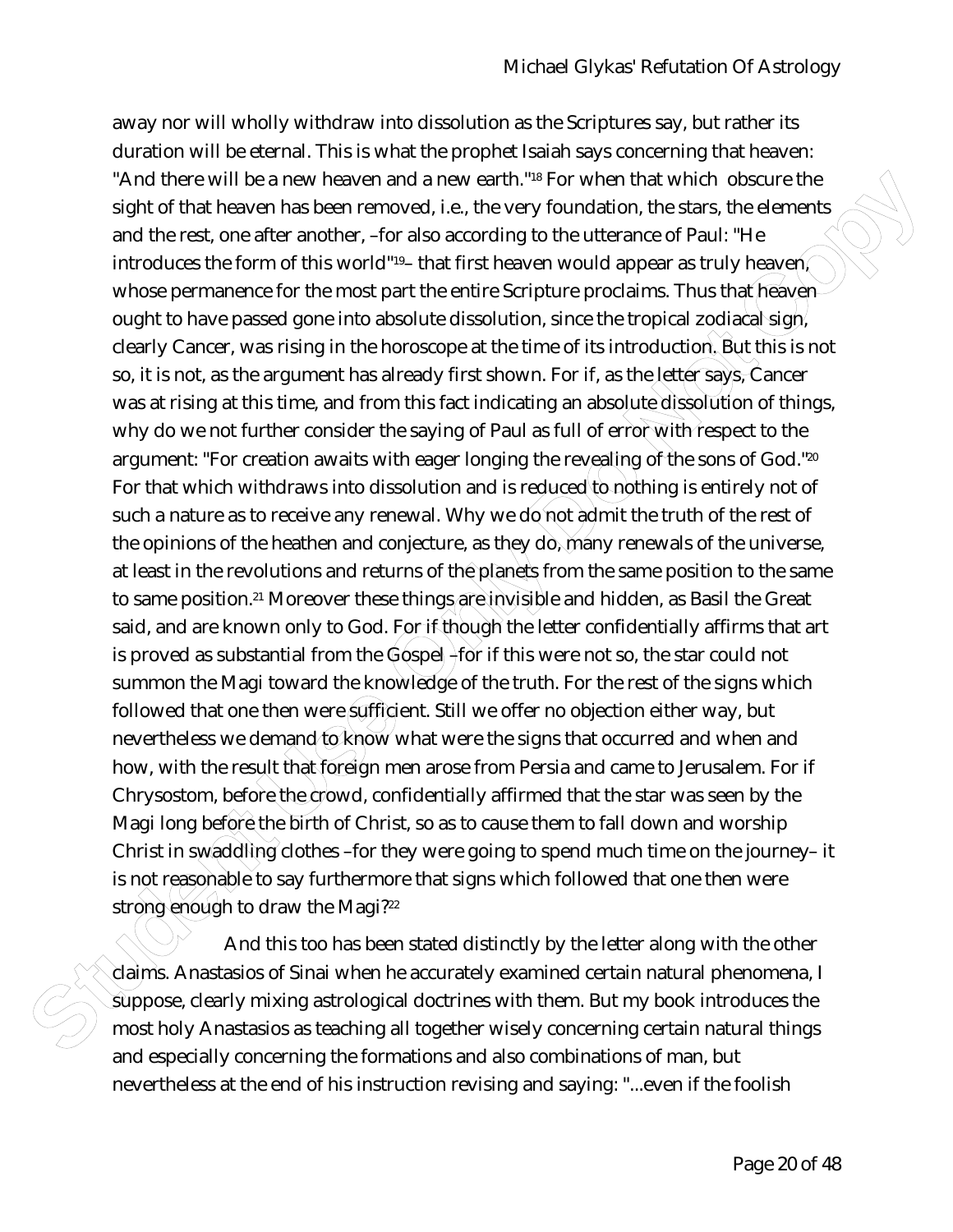astrologers attribute those things to the stars."23 Well then, I do not know whether the most holy Anastasios by writing such things will contribute in any way to the goal set forth.

forth. The stated letter emtraces the opinion that the figures of the stars are<br>signs of certain notcomes, but not by elecessity productive of certain nesults. And at this<br>the since one on do not, we speak. If according to The stated letter embraces the opinion that the figures of the stars are signs of certain outcomes, but not by necessity productive of certain results. And at this time since we are in doubt, we speak. If according to this inclusion in his letter, this is the case, why is that famous Valens introduced in the middle, summoned, as they say, by the great Constantine, waiting patiently for the 14th year for the election of the foundation of the cities of this kingdom?<sup>24</sup> For it is quite clear that if he was waiting for an extent of such a long period of time, so that the city would always remain unconquered by enemies and would prosper in faith and in the other matters, he was waiting for the opportune time which would contribute to his goal, even though the letter does not mean to say this very clearly. For from this reasoning the stars are admitted to be unjust –not to say their creator– making by necessity some men adulterers, other murderers. And if it is necessary to say the truth, it was entirely unfitting to introduce Valens in the middle of the issue. For the claims of the astrology from that evidence even more are shown to be deceptive. For Valens himself, being a most wise astrologer at that with respect to these things, prophesied that this city would survive for six hundred years in addition to the ninety-six years, and thus, from the results, he demonstrated that the art had utterly failed.<sup>25</sup> But if someone should say that the aforementioned Valens had awaited the fourteenth year, but nevertheless for the sake of discovering the right time revealed certain good things for the city, we would accept his writing, but straightway we would be at a loss and say the following. Well then, if without being investigated and without the observations of Valens, the foundation of the city had been laid down, would it not have been destined to be as indeed it is today? We entreat you to not allow us to be tossed about helplessly concerning this. For either the matters of the city things were bound to happen thus, and that he waited in vain for so long a time, or it was not so bound. And why is it necessary to say more things? For it appears from this fact that the stars are not only indications but also necessary agents of results. For if this were so, the letter which you wrote in defense of that astrologer who was defending the individual things that  $\hat{U}$ nexpectedly happened to the city, specifically earthquakes, fires, and other such things, would not have explicitly stated verbatim: "And the astrologer predicted this, for he unable to wholly bring into accord all the larger and smaller variables, and to accomplish everything that was wanted by Constantine." Now notice: if Valens had first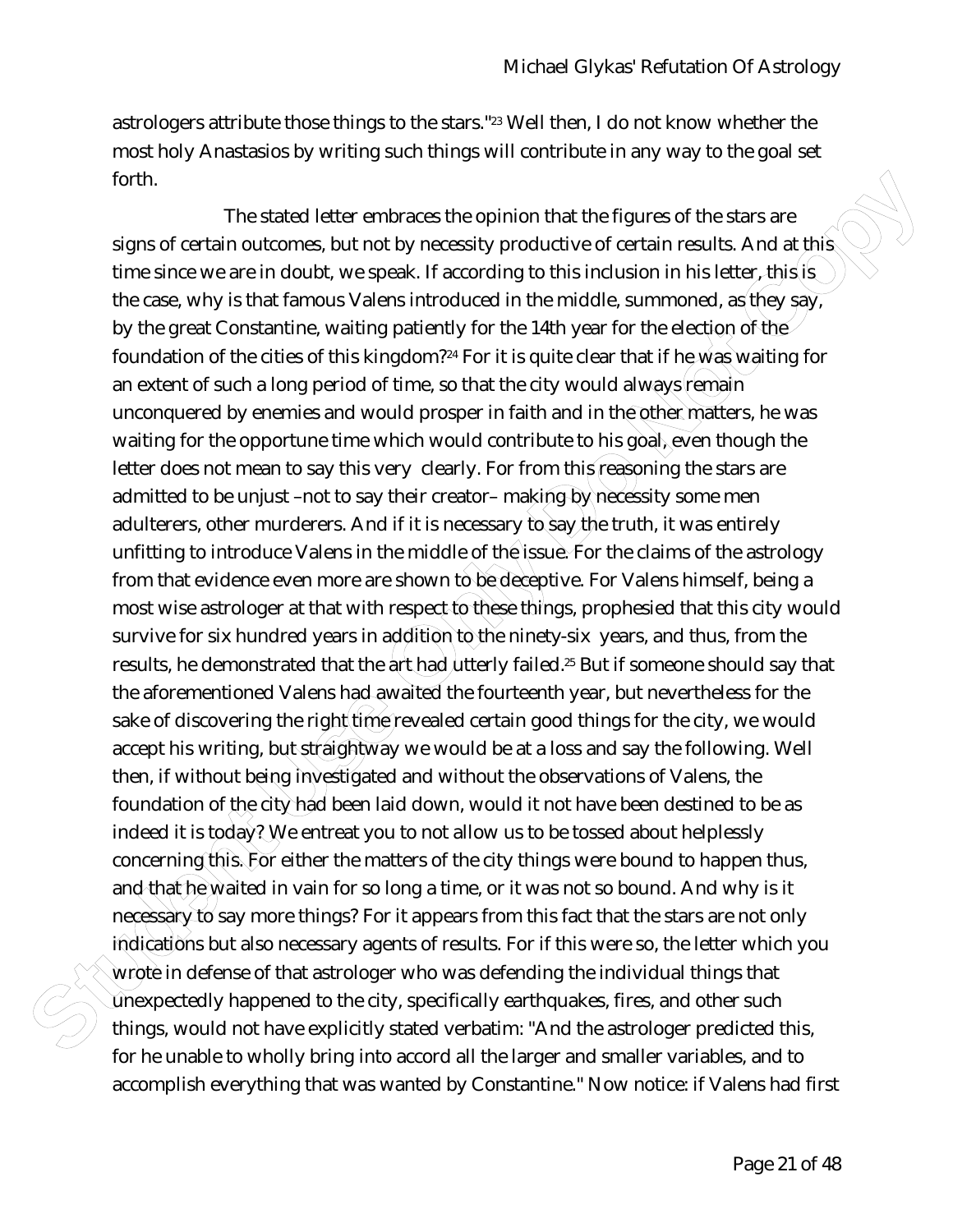taken everything into consideration, the greater and the smaller variables, and the Davidian psalm itself saying in reference to God, "The Lord who looks upon the earth and makes it tremble,"26 he necessarily would have waited until that time to no avail, in as much as much the accurate study of the expert averted the earth's turmoil. Moreover if at the hour coinciding with the beginning of the foundations of the city it is necessar $\hat{\chi}$ that the faith increase and the city itself remain unconquered by the enemy, it is certainly no thanks to the inhabitants of the city if they are so pious and are increased in each respect through love of Christ. But in vain we make petitions to the all blameless mother of God's word and we enlist her as our protectress, if indeed Valens undertook our salvation in the future through the indications of the stars. And so  $d\delta$  not allow us still to be in such doubt and to be thrown into confusion by absurd arguments.

and makes it termble.<sup>3</sup><sup>th</sup> he necessarily would have walted until that there to no ovall. In the student that the student is the student of the students study of the cycle of the characteristic fraction of the characteri As for the theological comment set as a funeral oration for Basil the Great which said, "Accepting so much of astrology and geometry, so as not be thrown into confusion by those who are clever about these things," and similarly in the epistles of the Great Dionysius, in which that holy man deals with the unnatural eclipse which occurred at the time of the saving passion, what must one say?<sup>27</sup> Either the texts of our copy are utterly wrong and will be waste for fire, or the words of the text have speciously silenced the truth. For the meaning of the passage has been utterly destroyed, the text has been altered, and all the rest has been maliciously corrupted. They have been quoted for his own purpose and not according to their correct interpretation. For this reason *I* have feared that such a letter which has been propped up with a shaft of reed, should so easily be overturned by chance events, and for this reason it will fall forthwith having withstood no single attack from there.<sup>28</sup>

In addition to those things which have been stated distinctly above, the letter relates these things, "Basil the Great in his discussion of the sixth day of God's creation said in regards to astrology that it is difficult to comprehend, but he does not demonstrate it to be heretical, because truly it does not cause results through invocations and enchantments. This the saint repudiates as unholy." The letter relates thus; from which we wonder just a little at these things, since our book contains considerable disagreements in this respect also. Basil the Great clearly does not mention either any absurd invocations or enchantments in these treatises, but he shows that this apparatus and pursuit of astrology is exposed as bringing with itself "much that is foolish, manifold that is unholy."<sup>29</sup>

In order that I not mention the several individual points that are being criticized by me, the letter which has been cited many times used certain analogies,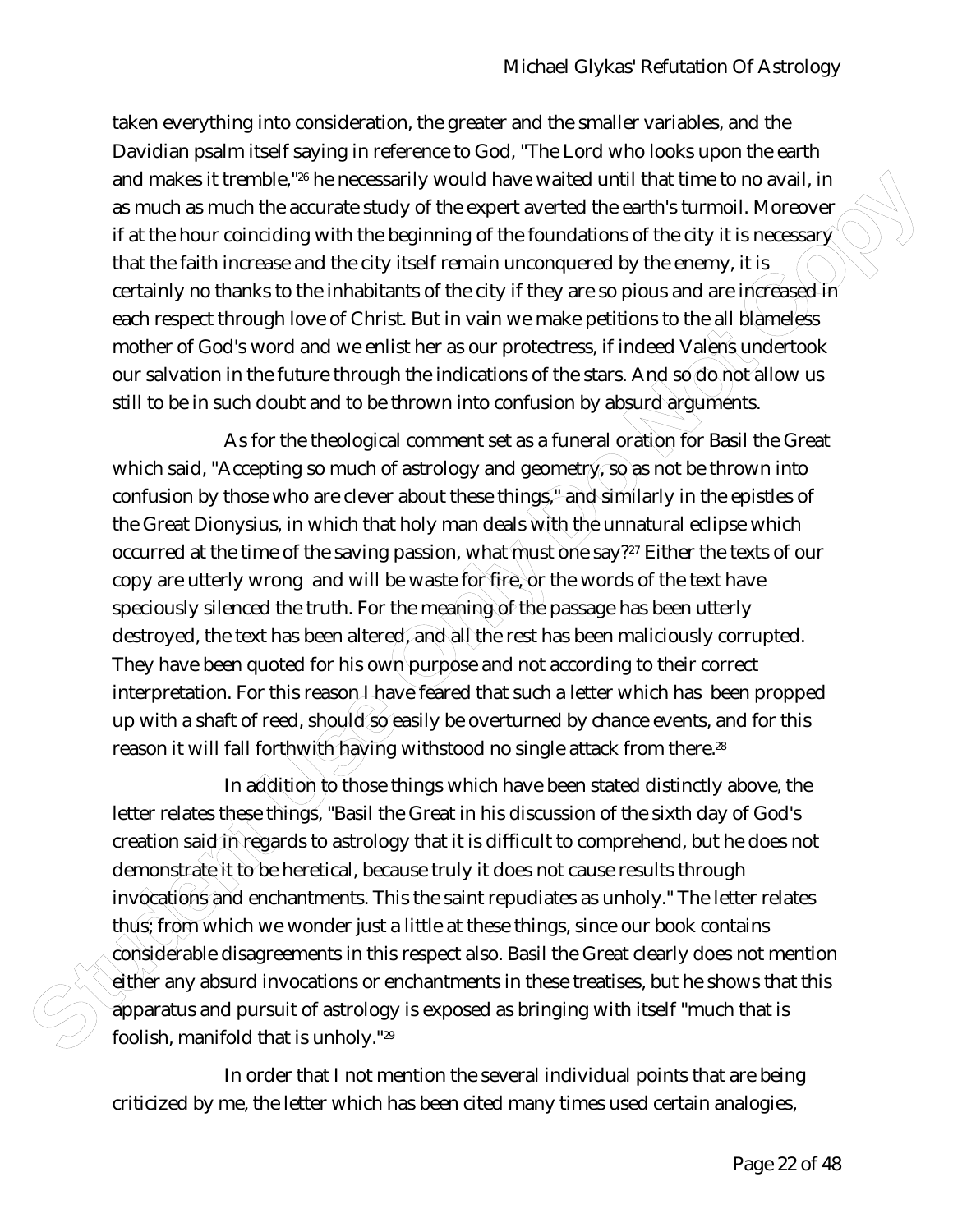doubtless, for the defense of astrology, stating, "Just as the husband who has been joined to a wife by law of marriage is not guilty, but the one who surrendered himself to harlots is liable to penalties, so also the one who has made use of astrology not against the law, in accordance with the command of God will not be caught in error." Now the elements of the analogy are such and have this manner, but to my mind the analogy is very inept for his purposed aim, because we do not have a divine command that allows such a teaching in any way at all.

to hards listel to posside the once who are with one who has made use of astrology hot the commutation spains the law, in accordance with the command of God will not be caught in error.<br>Now the elements of the analogy are And why is it necessary to say more things? When I hear the letter stating, "That the men who do not accept the truth of this teaching on the grounds that it is illomened are of contrary opinion to the holy fathers," great wonder came upon me, since we find for the most part the entire holy Scripture all together speaking against astrology. For straightway since we agree to spend some time mentioning specific cases, we have the blessed Paul himself saying thus to the Galatians, "Watch closely the days and months and years! I fear that somehow I have labored in vain without a plan for you."30 And so Chrysostom taking up from there says that to entrust human affairs to the cycles of the days is the work of the devil.<sup>31</sup> One day is not different from another. The great theologian Gregory, who wrote that the mysteries according to Christ are not like those of the Greeks, adds the following, "Neither the Magis' divining art and haruspicy, nor the Chaldeans' astronomy and genethialogy by the motions of the planets agree with our doctrines since they are of people incapable of knowing whatever they themselves are or will be."32 In the funeral lamentation to Basil the Great these things also are said, "Accepting so much astrology and geometry, to the extent that one is not confused by clever men concerning these things, he rejected any more as useless to those who desire to live piously." Therefore if it is useless to those who desire to live piously, it is entirely clear that such a teaching also will be useful as many people who do not desire to live piously. In the letter to his brother Caesarion the following words are found, "While having chosen as much as is useful from geometry and astrology and the education dangerous to others, still it remained to wonder at the demiurge due to the suitableness and arrangement of the heavenly bodies, how much of its harmfulness he escaped, by not ascribing to the motions of the stars the events that are and those that come to be."33 John Chrysostom, in his sixth homily on Matthew,  $\hat{c}$ elated these things in accordance with the verse, "Those who are zealous to show the substantiality of astrology from that star which was seen by the Magi in its rising and which was guiding them to Palestine are hateful of the truth and are inspired by the devil himself."34 In addition to these things, we have Basil the Great rejecting these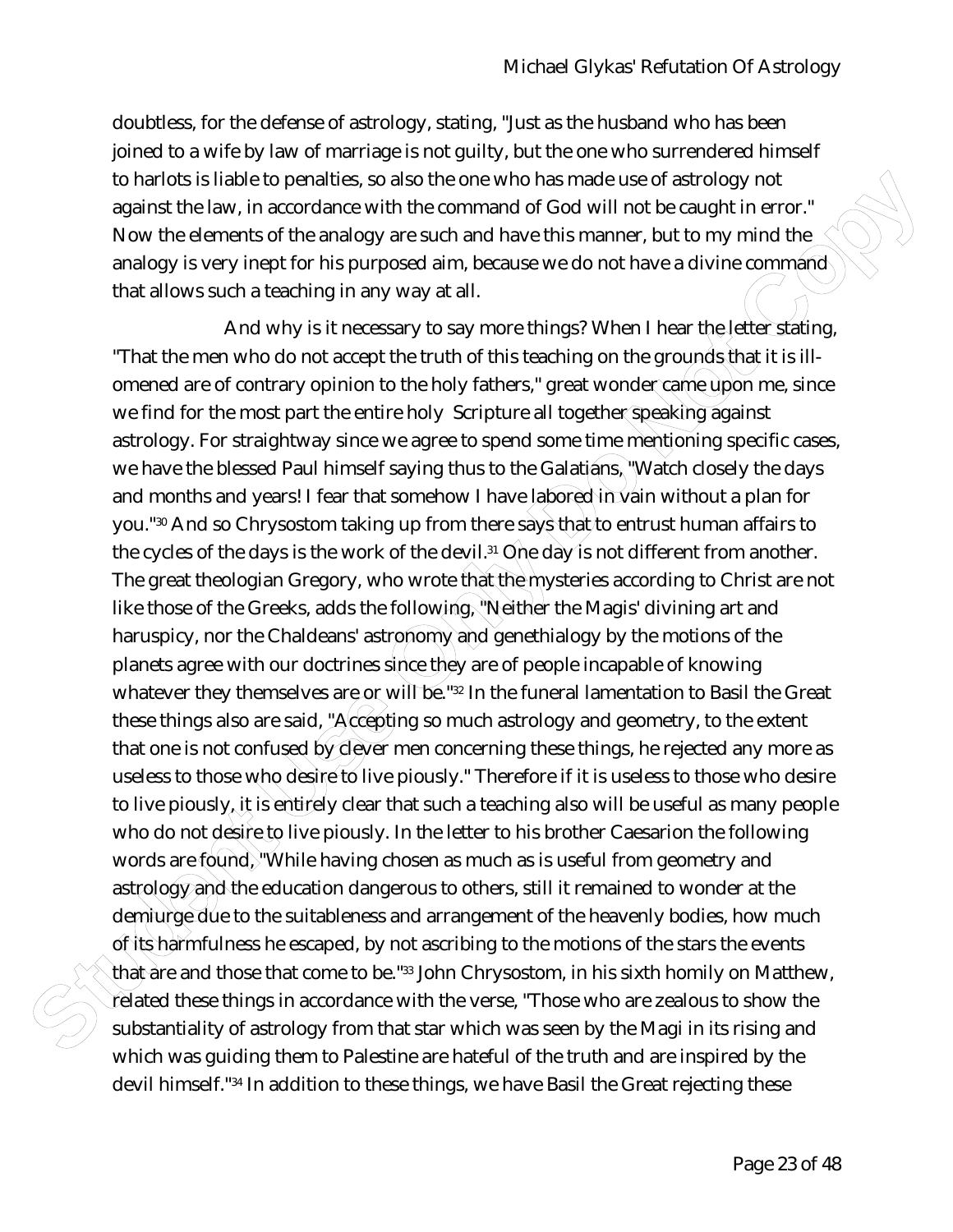Then shortled according to the simple reached with the specifical the complete than the physical three than the properties <sup>sta</sup> in accordance with these things the great Epiphanius called heretics, they when prophetes <sup>st</sup> claims and saying the following in his canons, "The man who entrusts himself to prophets or to the like will himself be punished for as long a time as are murderers."<sup>35</sup> The holy father himself rules upon these matters following by necessity the law which says,"There shall not be in Israel a consulter of oracles or portents or female prophetess."<sup>36</sup> In accordance with these things the great Epiphanius called heretics those who pay attention to nativities and fate, astronomy and astrology.<sup>37</sup> The most holy among the patriarchs Nikephorus Constantine said these things, "It is not necessary to accept the revelation of Paul and the thunder oracles and lunar omens. For these are unhallowed." $38 \text{ In addition to these things we have the most divine Cyril}\frac{39}{3}$  saying, "God, when he spoke through the prophet Isaiah, 'let the astrologers of heaven stand forth and save you,' proved the accursed astral magicians worthy of laughter. 40 Why is it necessary to say something concerning Basil the Great? For he said it is very foolish to consider entire calculation and construction of the so called nativity chart, but much more it is unholy.<sup>41</sup> And why is it necessary to say many things and to recount these things individually? Let the great Paul suffice in place of them all when he says, "See to it that no one will rob you through philosophy and empty deceit according to the transmission of men, according to the elemental spirits of the universe, and not according to Christ."<sup>42</sup> For even if we grant that the matters of astrology have been permitted according to those men, still the Divine Word which is present to us through the flesh, did away with these such things as harmful in place of the others.<sup>43</sup> For even if this were not the case, he would not easily have dragged the Magi away from Persia and he would not have led them toward the his knowledge. And hear what John Chrysostom says in his explanation of the Gospel according to Matthew that, "When Christ was born he destroyed astrology and limited the powers of the demons, he destroyed fate and overturned all other magical trickery.<sup>44</sup>

And the following are a few chosen from many possibilities. Wherefore, if it is not too daring to say, the arguments that recently have been put forward in the letter on behalf of astrology are unstable or, in truth, even unreliable. For as I think, one could not find the fathers holy, if they are opposed, as was said above, by those who do not accept this teaching on the ground that it is ill-omened. And the most eminent of the physicians, I mean Galen and Hippocrates, are surely not safely retained here as  $\hat{W}$ itnesses, that they do not entirely approve of this sort of teaching since they are for the most part natural philosophers and through great efforts have examined all the matters in regards to mortal bodies.45 Indeed they said that the days of diseases have even been ordered in sequence, and that they return in determinate periods of time, namely when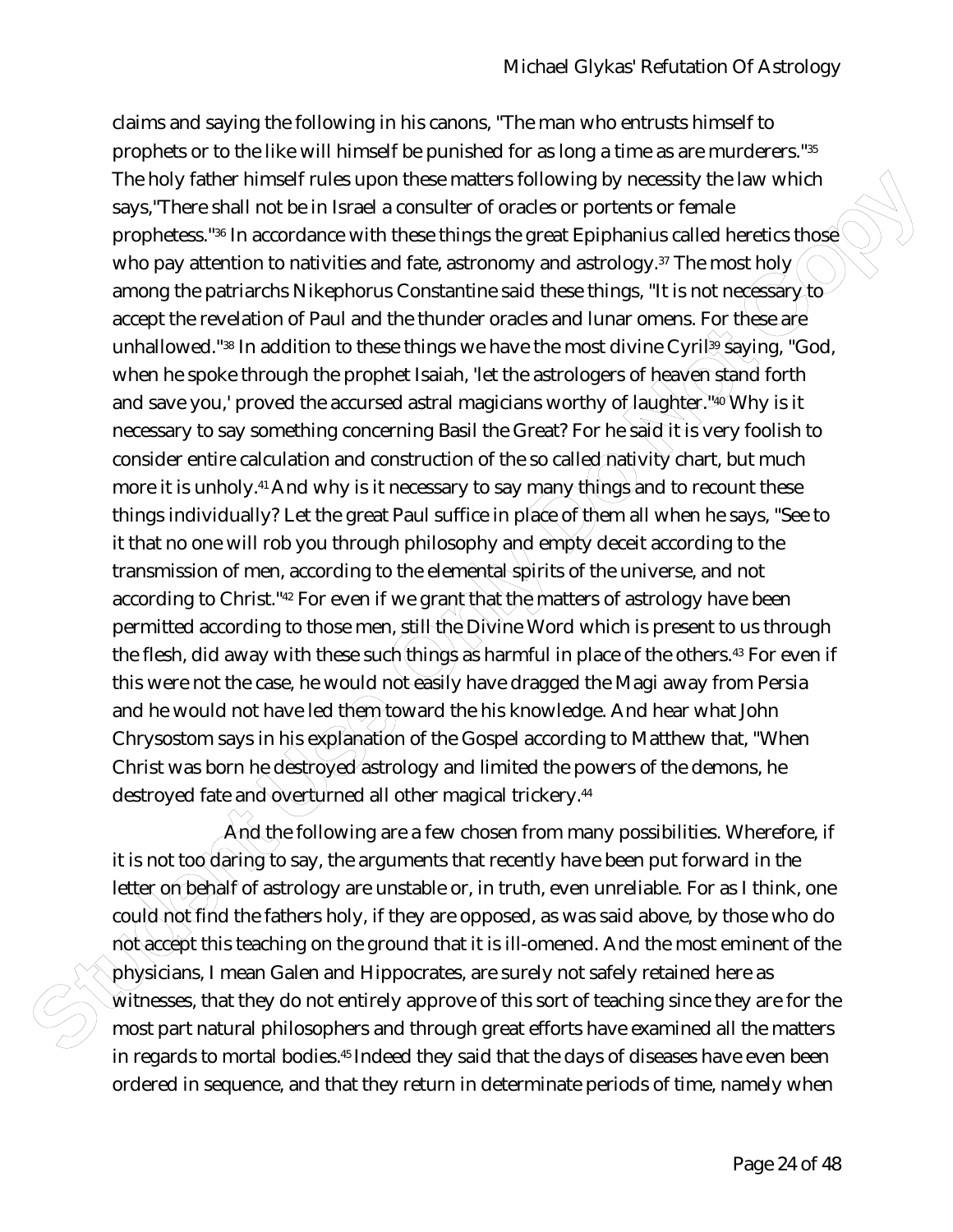the matter. For at that then fit the matter does not get the uspect hand, the nature of the states of the states of the discusse at strain resemblance and commonality with the lunar cycles, still they do not necessary lead a certain force comes down from above, except not from necessity, as the letter says, but, as those men say, where the nature of the disease is found more powerfully than the matter. For at that time if the matter does not get the upper hand, the nature of the disease acts in every way in accordance with its nature. For even if he says that these days possess a certain resemblance and commonalty with the lunar cycles, still they do not necessarily derive the regularity from that source. For if this were the case, the crises of the disease of the fourth day would not often be brought to crisis by the third or fifth day. And when matter rules supreme, the whole would not move in a disorderly manner. And so it is quite clear they set forth that their teachings not on the basis of astrological principles, but on natural principles. And so to pay attention to the risings and settings of the stars, as if it were for this reason that the environment alternates toward colder or warmer and thence hinders or promotes the medicines, even I know men who suggest this successfully and among them there is a determinate group who say, "The medicines are troublesome at the time of the Dog Star and before the Dog Star."<sup>46</sup> In no way would someone find these men agreeing with astrologies and genethlialogies on the basis of which men who are clever about these matters seem to predict the events that occur unexpectedly (in each person's life, I mean good things and bad, length of their lives and appointed times of their death. For how could they admit it, since in their writings they call the genethlialogists magicians? And if both Galen and Hippocrates who were Greeks think and speak this way about these matters, by so much more do the Holy Fathers who have learned to speak as did David, "Cast your concerns upon the Lord and he will support you."47

For if the letter introduces John the Damascene, who is wise with respect to holy doctrines, as widely engaged in natural speculation concerning the position and arrangement of the heavens, and indeed about the universal indications of celestial phenomena on the basis of the verse which reads, "And he placed these things for signs and for seasons and for years."<sup>48</sup> However it is not on this basis that the divine man himself composed his doctrine of astrology. For how could he, since all the more he shows from this that the free will which has been given to us is annulled and that God himself has been proved on great evidence of being unjust? For if things that happen occur according to fate, how does it not destroy free will? And if God punishes those  $\hat{W}$ ho do wrong from necessity, how will he not have been found more unjust than the wrongdoers, chastising afterwards the person who has been dragged involuntarily into evil? As for the rest, that holy man has not been correctly cited by the letter, since he writes such treatises against the astrological teaching.<sup>49</sup>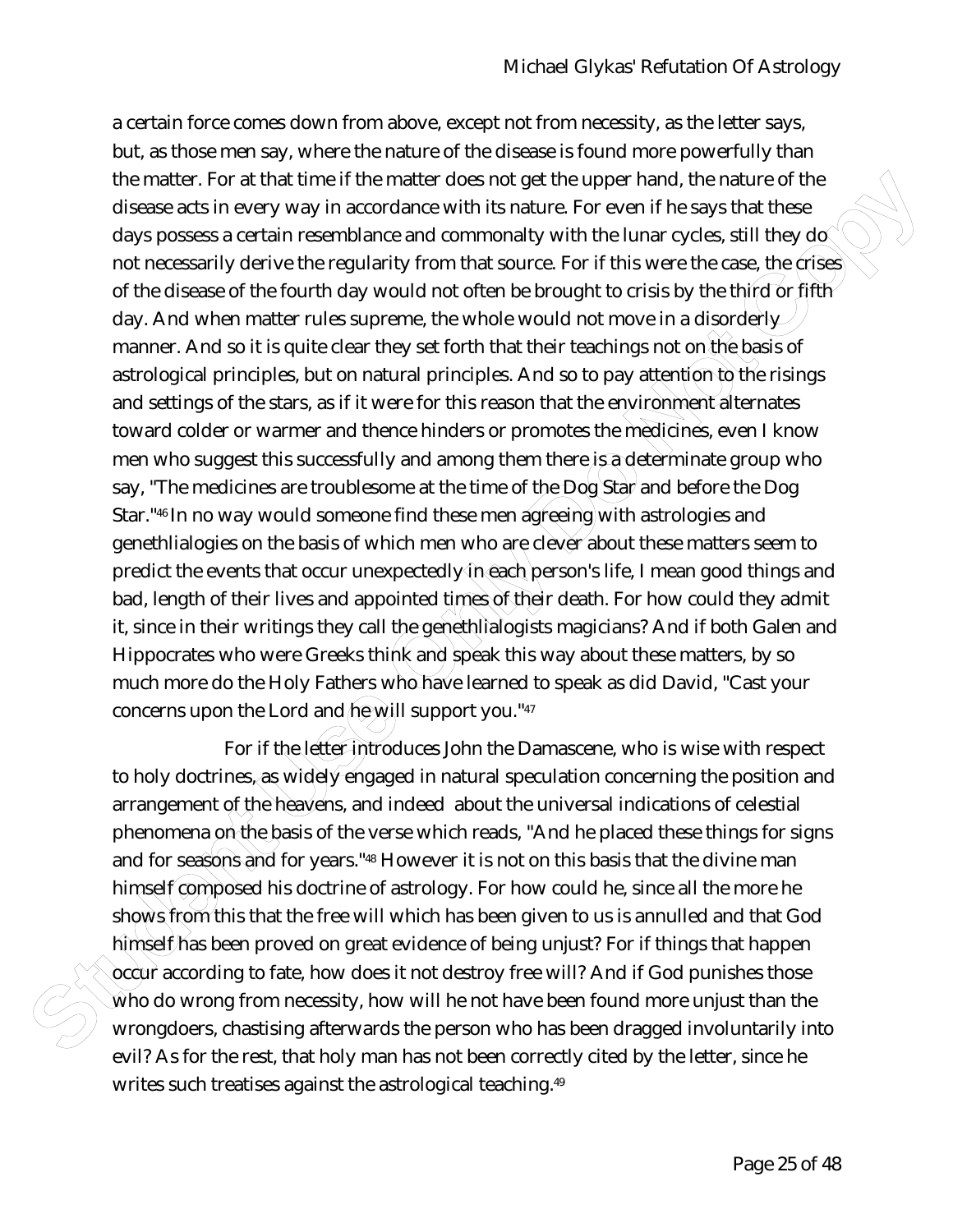most helmotest or the grounds that he was devoted to the war against the loons, should be the student of the student of the comparison of the student of the comparison of the student of the content of the content of the co But that clever Leo, the so-called archbishop of Thessalonika, who was so wickedly appointed by that patriarch John the wizard who forthwith was condemned most heinously on the grounds that he was devoted to the war against the icons, should absolutely not have been cited by the letter as testimony.<sup>50</sup> For if the civil laws demand that those who bear testimony concerning someone be all together unassailable, by how much more are holy rules and sacred laws of the church. Therefore that aforementioned ought not to have been introduced as testimony. Even if he was an archbishop,  $\widetilde{e}$ ven if he was engaged in the observation of the heavens, and even if he stopped the famine as they say when he persuaded the Thessalonikians to sow the seed at the rising of the stars, still we do not deem it right for this reason to turn to astrology, nor are we compelled to look towards such a person as a model, unless out of embarrassment we choose to say this proverb, "When our priests are possessed, who will cure us?" For how are they not possessed, if they count as nothing the three hundred and sixth rule of the Council of Laodikaea which states, "It is not permitted that priests be enchanters or astrologers,"<sup>51</sup> and proceed despitefully against the proper decree? I am persuaded from this, most powerful king, that that monk should never cease from denouncing the doctrine, since the witnesses brought forth against him are rendered so easily inadmissible. And so much for that.

How must we respond that physical doctrine, according to which the planet Jupiter is called temperate by the Greeks and is shown forthwith from this fact to be beneficent because it lies between Saturn and Mars, since it seems that the implications of this theory are not sound? I summon this argument to be submitted to a thorough examination from many angles. They say that Saturn is very cold and that it is dry due to its great distance from the exhalations of the earth and because it lies quite a distance above the sphere of the sun, and for this reason it also causes malefic events because of its bad temperament. Mars is very hot and dry due to its proximity to the sun and partaking of its heat, and because of this it completely evaporates; thus it also is evil. Jupiter lying between these two and partaking of both qualities is temperate due to this fact and thus beneficent. If this is the case, as those men say, it is by all means appropriate to observe that from this fact that Jupiter is not correctly understood to be temperate. For if Jupiter is temperate because it lies between the heat of Mars and the  $\hat{c}$ old of Saturn, it is all together necessary to say that it is bad tempered, in as much as it lies between two dry qualities. For not only is Mars hot, but also dry, and Saturn is not only cold, but also dry. And so it is quite clear from this fact that Jupiter is not temperate, if indeed it partakes of dryness more than the others. Now if Saturn were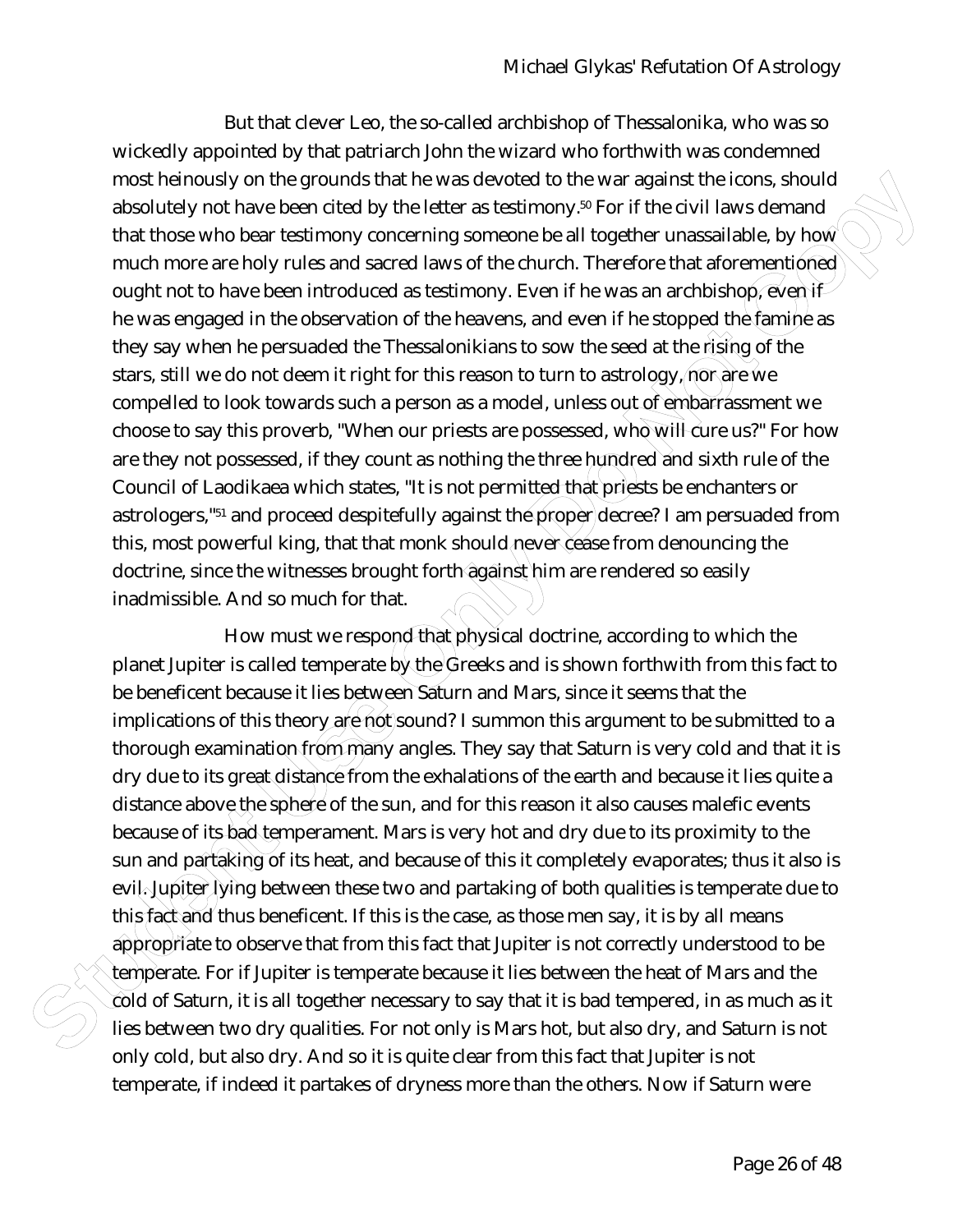cold and wet, they would have something to say. For then, Jupiter being mixed equally from opposite qualities of those planets on each side could be admitted to share in temperateness. But as it is, it is not truly temperate because it partakes of dryness more than others. For the equal portions of qualities are true temperateness according to Galen, who is wise with respect to such things. And why is it necessary to say more? If they had conjectured that this planet was in its own nature temperate, the falsehood of their tale would not have been as obvious. Just as we see many plants curing terrible illnesses, but by means of formulae entirely unspeakable. But if due to lying between Saturn and Mars, they set the planet in place so as to receive such a nature, nothing prevents them from saying that the late autumn is of a temperate nature, in as much it lies between summer and winter. That the way this is.

tromperatorss. But as it ls, it is not truly temperate because it partakes of dryines more than this planet was more than the student with the planet was in this computer of the the buse of the time in the student with the But if on the other hand Ptolemy says that such a planet is temperate because it is productive of heat, but on the contrary we do not readily accept the reasoning concerning this, because no one will agree that this kind of constitution, clearly being hot and moist, is temperate; nay much rather it is bad-tempered and from that fact subjects our bodies to many kinds of ills,  $s$ <sup>2</sup> As for the conditions that are moist, hot, and wet, the meat itself when it is cured under these conditions gives credence to the argument. And in addition to these points, read the second or third Book of Epidemics of Hippocrates, and from this I would have you learn you learn more accurately, that the hot and wet conditions are not productive of temperate qualities, but rather are part of the causes of putrefaction that happen to our bodies.53 If this is the case, how, in the end, is Jupiter being hot and wet, said to strengthen our bodies through temperateness, whenever it conjuncts the moon, and for this reason be detrimental to draughts of drugs, since the liquids are not easily drawn down due to the power that has been imbued into them from the planet. I demand to learn this along with the other matters. For I am not ashamed to admit my ignorance in these things. And to this extent: that it was not seemly for us who are ignorant of pagan matters to dwell upon this point further since we are wholly uninitiated in such things.

What is it necessary to say concerning that star which the Magi saw in their own country from which, as the letter says, the doctrines of astrology arise? For the matters that have been recounted by the letter in regards to this are for the most part obviously irreconcilable and inconsistent, especially since we do have John Chrysostom saying that the star is not truly a star, that a certain invisible power assumed this visible appearance.54 And not only saying, but also presenting this by undeniable proofs that it was not a star that roused the Magi to set forth, as he says,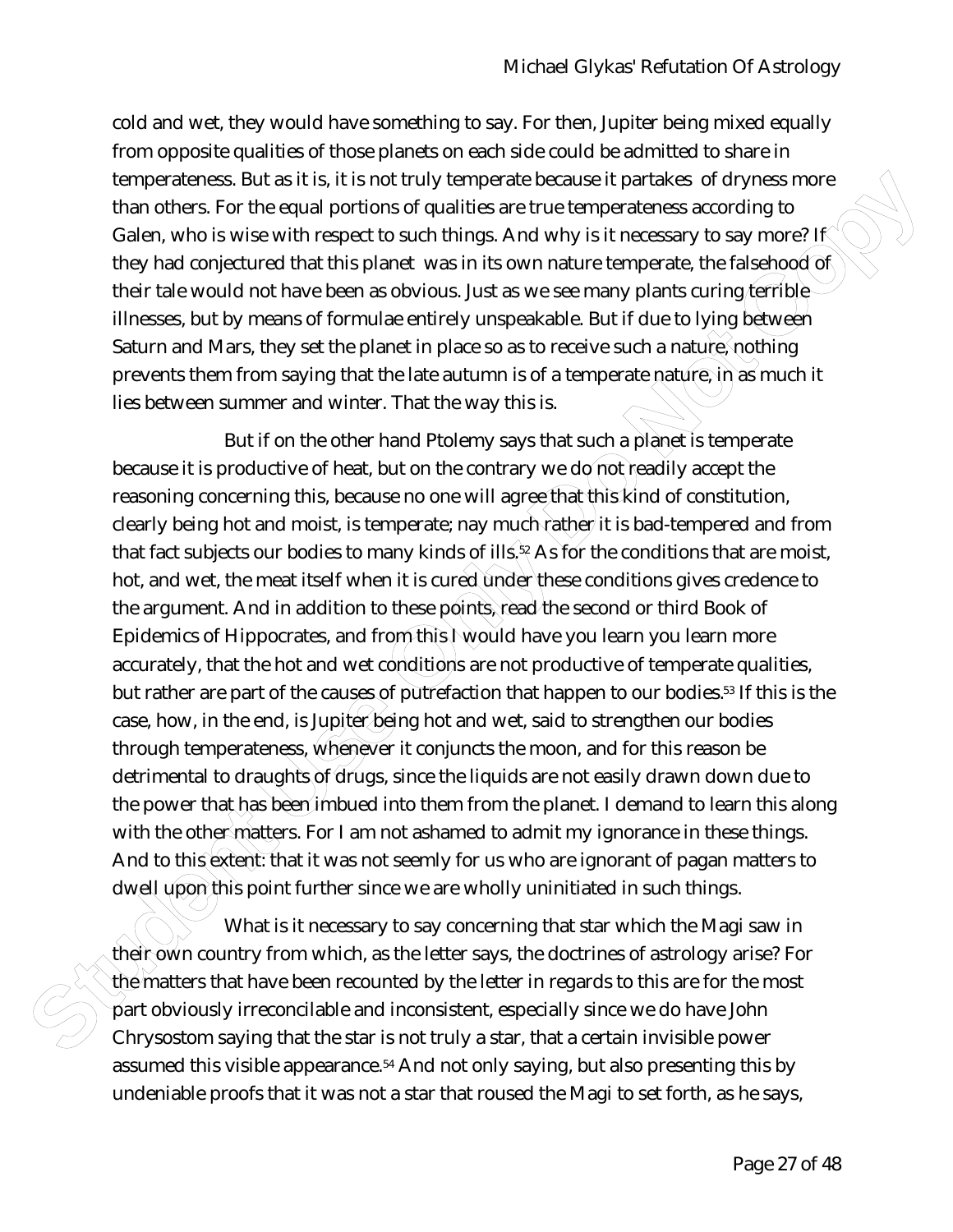them to lenstrate material information and if the was fruly as state-could not those sunk. The particular on the particular on the state of the state of the state of the state of the state of the state of the state of the upon such a journey, unless God moved their souls to this. For the star since it was solitary, and appeared, at that, much before the time of the birth could not have led them to Jerusalem, the apparent star -if it was truly a star--could not have sunk downwards from on high and it could not have unexpectedly rested over the child that was born, and made everything clear to the Magi, would have not become invisible after the adorations of those men.<sup>55</sup> For when the one who was born led them in an/ orderly manner and caused them to stand at the manger and led them to true knowledge, he communicated the rest to them not through the star, but through the angel. "For those who have received divine revelation, he says, according to a vision, they return home by another road."<sup>56</sup> So it was some divine messenger that called the Magi from Persia at that time. And it was likely that those men were led up into Jerusalem by a more holy vision, but in order that those who were summoned upon seeing the unwonted and fearful sight stalked off in astonishment at the strangeness of the sight, as it seems the incorporeal nature changed entirely into the form of a star in an all-together deliberate manner. Also unless he had used such condescension, unless he revealed a familiar form to the astrologers, he would not have caught the prey so easily, he would have not led them to Jerusalem, since we are not otherwise able to draw up a fish from the ocean depths, unless we first hide the fishhook with a some bait. The very great Paul also was found doing this when he started his discourse to the Athenians from the altar when they were busy doing business in the market place, and after circumcision making popular speeches to the Jews on the basis of circumcision.<sup>57</sup> For familiar things are dear to each person.<sup>58</sup> It is right to be persuaded by the facts themselves, if not by what is said. For when these men had come forth and had fallen down worshipping faithfully and had been made steadfast by the unchangeable knowledge according to Christ, that stellar form then grew dim, because there was no longer need for it, but instead that holy angel communicated to them through a dream and persuaded them to return by another road to their land, and to pay attention not to Mageian theology and stars, as before this, but to loudly proclaim this presence of Christ.<sup>59</sup> The golden speeched John explained these things in detail and more, but he did instruct about the doubt which befalls us, which we require to be dispelled. Granted this could not otherwise come about, unless I, through living speech as a slave and the least of slaves, undertook to explain.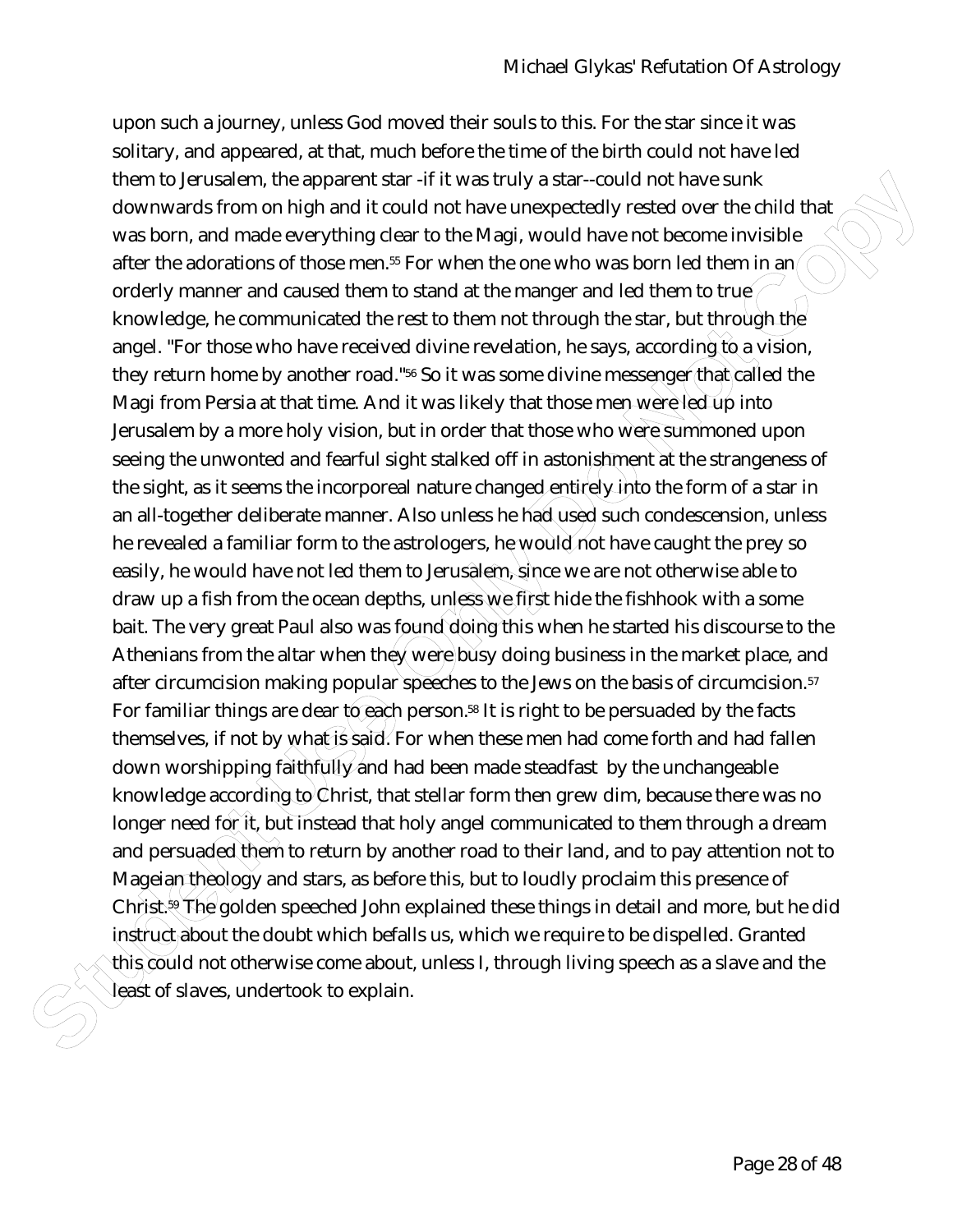## CHAPTER IV

## COMMENTARY TO MANUEL I KOMNENOS' DEFENSE OF ASTROLOGY

1Porphyrogennetos is an imperial epithet whose literal translation means "of the purple-born." This term which began to be used after the eighth century signified that a child had been born after its father had become emperor and addressed the growing concept of hereditary legitimacy for kingship. See *The Oxford Dictionary of Byzantium*, 3: 1701.

<sup>2</sup>Pantokrator Monastery in Constantinople was a large monastic complex founded by John II Komnenos. Of the many buildings, one church served as a funerary chapel for the Komnenii family, and other buildings housed nuns, monks, and a hospital. Manuel installed a slab in front of his tomb which he had brought from Ephesus in 1169/70 on which it was believed that Jesus had lain after being taken down from the Cross. (Chon 2.7.222). See *The Oxford Dictionary of Byzantium*, 3: 1575.

3The words *astronomia* and *astrologia* were used interchangeably until the Middle Ages to designate the astrological art, which was considered by the ancients as applied astronomy. In another treatise, Michael Glykas distinguishes the differences between the two terms. (E xrØ mayhmatikØn §pistÆmhn épotrÒpaion qe>syai pantãpasin in Parisines Codex (f 93), *CCAG* 5.1.140-41).

 $4xr$  siw, evw has a specialized meaning, "a passage quoted as an authority from some special usage" *LSJ.*

5During Manuel's reign there were some educated monks living at the Pantokrator Monastery. See Marin, *Les Moins de Constantinople*, 1897, 403 as cited by Cumont, 107.

**Stading The Student Stading Stading Stading Internal splitter whose literal translation means of the purple bonn "This ferm which beginn to be used affer the eighth century<br>signified that a child had been born affer its** 6The making of charms and invocations to compel the elemental spirits associated with the planets to effect a particular action is the basis of astral magic. This was a misuse or misunderstanding of the practices associated with theurgy, a larger body of doctrine advocated by later Neoplatonists such as Iamblichus in *On The Mysteries*. Theurgy attracted the interests of Michael Psellus, an eleventh century Byzantine Neoplatonist, and it may have been from this tradition that Manuel and his contemporaries were aware of the practice. See also E. R. Dodds, *The Greeks and the Irrational*, 1951. However magic and sorcery were not uncommon in the twelfth century. Choniates describes several men who were convicted of sorcery by Manuel (Chon.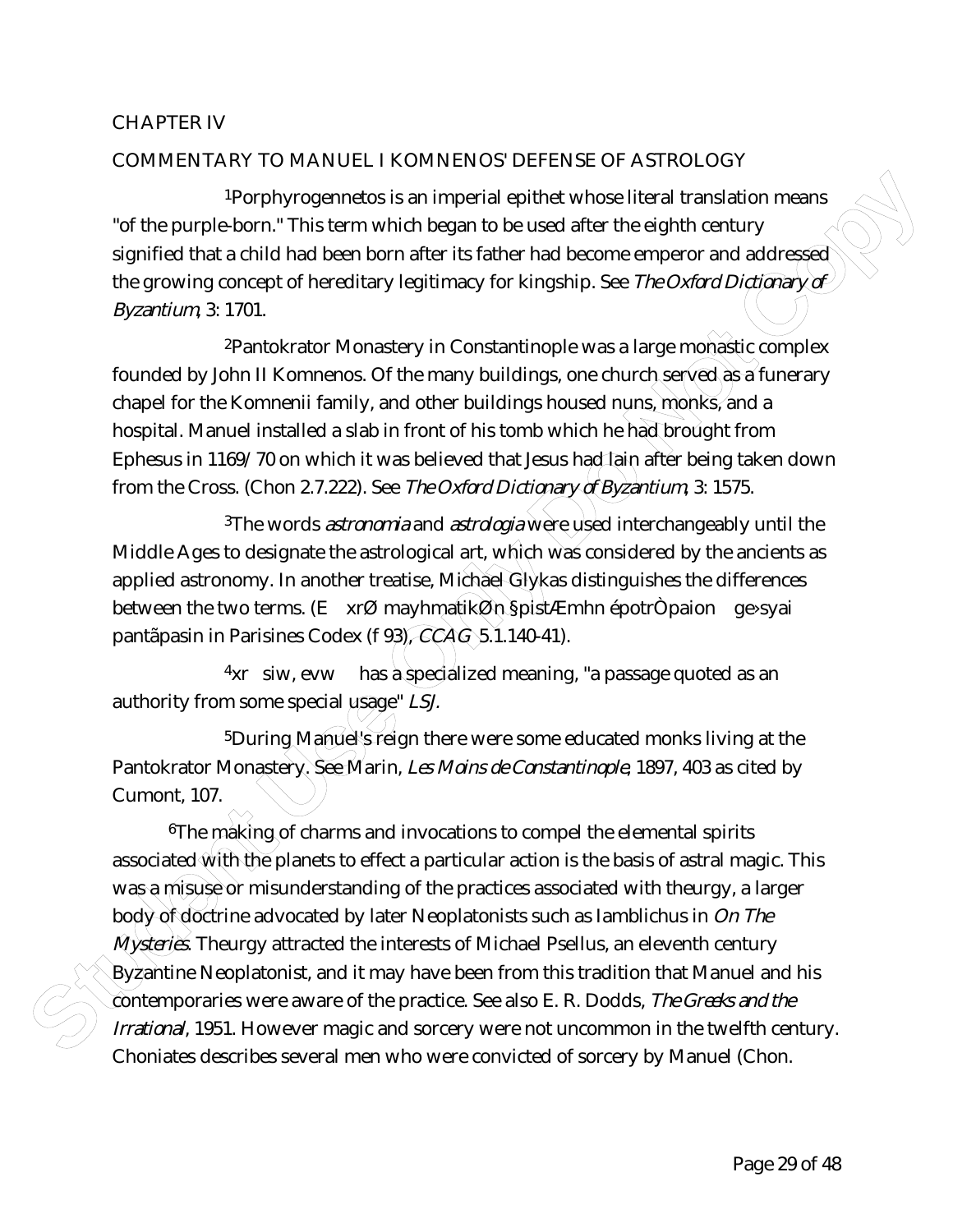2.4.144-50). See also Henry Maguire, ed., *Byzantine Magic* (Washington, DC.: Dumbarton Oaks Research Library and Collection, 1995).

7The supposition that everything that God makes has a purpose and is not to be rejected was articulated by Basil, "not a single thing has been created without a reason; not a single thing is useless" (*Hex*. 6.4).

<sup>8</sup>The law of increase and decrease in accordance with the waxing and waning of moon is discussed by Basil (*Hex*. 6.10), and Manuel paraphrases his examples. Abu Ma'shar also described these and other effects of the moon's phases in his *Greater Introduction* 3.13. Also see Cicero *Div*. 2. 19.

This supposition that leverything that Cool makes has a purpose and is not<br>transform on a ringital band, that a single thing is a scenario of the present of the second the present of the law of increase and decrease in ac 9Manuel here follows rather closely the opening arguments in Ptolemy's *Tetrabiblos* 1.2 stating that the sun affects everything on earth including the generation of animals, the productiveness of plants, that the moon bestows her effluence on mundane things wherein rivers, seas, plants and animals wax and wane in sympathy with her, and the passages of fixed stars affect various weather conditions. Boll, *Studien*, 133ff. enumerates parallels to this passage concerning the sun and moon in Cicero (*Div.* 2.42), Philo Judaeus, Cleomedes, and Manilius, and ascribes their likeness to the influence of Posidonius as cited by F.R. Robbins trans., *Tetrabiblos*, (Cambridge 1940), 7. St. Augustine in *Civ. Dei* 5.6 also reiterates the belief that "It is not entirely absurd to say....that there are certain sidereal influences. We see that the seasons of the year change with the approach and receding of the sun. And with the waxing and waning of the Moon we see certain kinds of things grow and shrink, such as sea-urchins and oysters, and the moon and the tides of the ocean. But the choices of the will are not subject to the positions of the stars." Here St. Augustine sets forth the essence of the compromise that was eventually formulated by later theologians which held that while the stars have an effect upon the mundane world and physical bodies, they do not influence the soul of man.

 $^{10}$ "Pierce not with iron that part of the body which may be governed by the sign actually occupied by the Moon" is the twentieth aphorism from *The Centiloguium*, known in Greek as ý KarpÚw. This work has been ascribed to Ptolemy as well as to Hermes Trismegistus, but Richard Lemay has shown that it actually belongs to Achmad Abu'Ja'far. See Helen Lemay, "The Stars and Human Sexuality: Some Medieval Scientific Views," *Isis* 71 (1980), 127 ff. *The Centiloquium* was translated from Arabic to Latin by Plato of Tivoli and/or John of Seville in 1136 and became one of the basic textbooks of late medieval astrology. See Haskins, 68-68.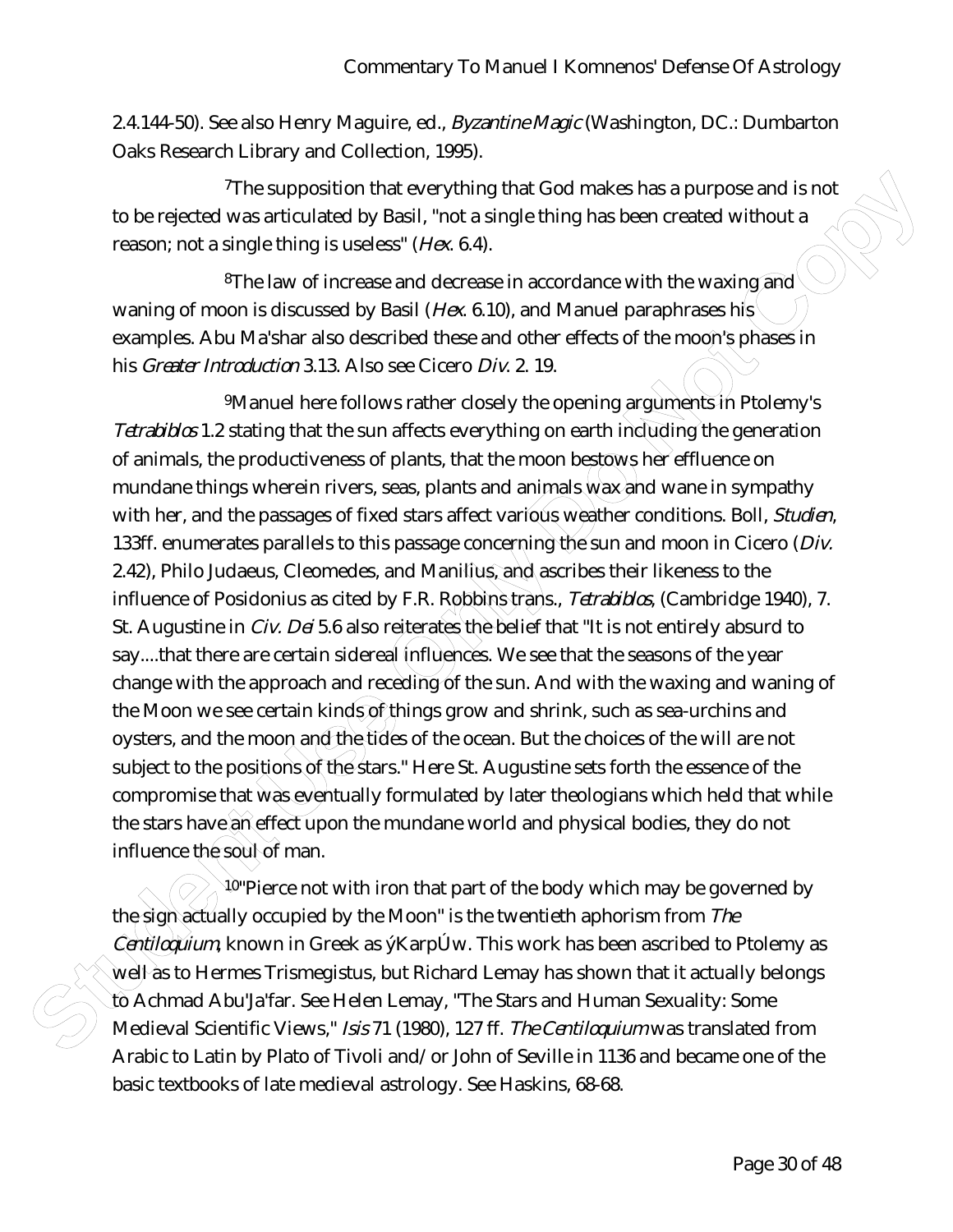This aphorism remains today as one of the basic astrological rules in electing dates for surgery. It is based upon the supposition that each zodiacal sign is analogous to a certain part of the body, such as Leo "ruling" the heart, Pisces ruling the feet, Cancer ruling the stomach and breasts. It is advised not to have surgery on a day when the moon, which transits through each sign every two and one half days, is in the same sign that rules the corresponding body part. As Manuel implies, it is thought that the flow of blood to that area is greater on these days and therefore increases the possibility of hemorrhage.

<sup>11</sup>The notion that the zodiac and the planets are analogous to various parts of the body arises from pre-Socratic speculations concerning the correspondences between the macrocosm and microcosm, such as Anaximenes who stated that the human being is a microcosmic model of the macrocosmic Universe, "Just as our soul which is air holds us together, so it is breath and air which encompass the whole world" (Aet. *Plac.* 1.3.4).

This axiom of "as above, so below," the correspondence between the whole and the part is central to astrological theory, and this idea was to culminate in the Stoic doctrine of cosmic sympathy which provided a justification for the possibility of divination, including astrology. The astrological term for the distribution of parts of the body to the planets and signs is *melothesia*. This concept is the foundation of medical astrology which continued to be widely practiced throughout the Middle Ages.

to a cortain part of the body, such as Leo "tulligit the heart. Places ruling the forest cancer<br>or unit and the state is a student of the heart and taxes is the same sign than the mone, which transits through each sign eve There exists evidence from the fifth century in a pseudo-Hippocratic treatise entitled *De hebdomadibus* for the development of a medical astrology based upon Iranian doctrines. This work contains a theory on the correspondences between the parts of the body and parts of the whole world which has striking parallels to the 28th chapter of the Zoroastrian cosmological work, the *Greater Bundahishn*, (Zatspram 30. 5-11). See: M.L. West, "The Cosmology of Hippocrates, De Hebdomadibus," *The Classical Quarterly*, 21 (1971), 365-388.

12Ptolemy stated that, "Most of the moon's power consists of humidifying, clearly because it is close to the earth and because of the moist exhalations therefrom" (*Tetra*. 1.4.2). Robbins (p. 34) notes that it was a doctrine as old as Thales that moisture arising from the earth nourished the heavenly bodies; cf. Diels, *Doxographi Graeci* (Berlin, 1879), 276.

13*Centiloquium*, XIX. "The efficacy of purgation is impeded by the Moon's conjunction with Jupiter. "As this aphorism is directly above the preceding one (number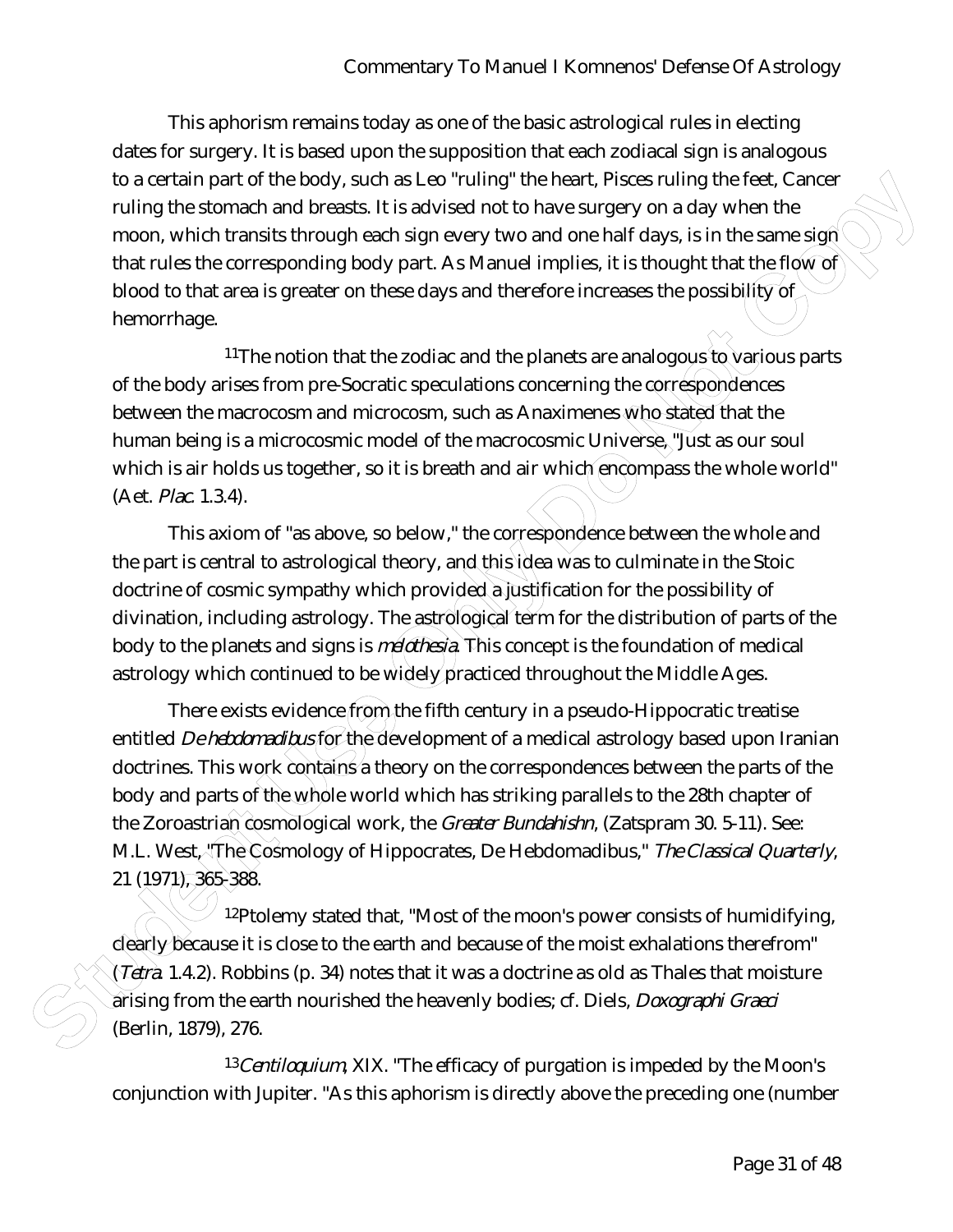XX) that Manuel used, it is likely that he had a text of the work in front of him. Manuel was known for his keen interest in and practice of medicine, and in terms of laying out a medical justification for the use of astrology in this section of his argument, he himself most likely took celestial configurations into consideration in matters of health decisions. This work was translated directly into Greek in eleventh century. See Pingree, *The Oxford Dictionary of Byzantium*, 1:215.

<sup>14</sup>Manuel is correct when he declares that the medical use of astrology is not condemned. Emperor Constantine circa 320 CE issued the following edict.

The science of those men who are equipped with magic arts and who are revealed to have worked against the safety of men or to have turned virtuous minds to lust shall be punished and deserved avenged by the most severe laws. *But remedies sought for human bodies shall not be involved in criminal accusation*, nor the assistance that is innocently employed in rural districts in order that the rains may not be feared for the ripe grape harvest or that the harvests may not be shattered by the stones of ruinous hail, since by such devices no person's safety or reputation is injured, but by their action they bring it about that divine gifts and the labors of men are not destroyed (*Theodosian Code* 16.3). (Italics mine).

a model justification for the use of astrology in this section of this seguence. Relinged into the student of the student of the students of the students of the the students of the students. See Pingree, 7% *Coreal particu* <sup>15</sup>Manuel is not all together accurate here. In regards to the ancient astrologers who cast nativities, i.e., the genethlialogists, while some might be guilty of a belief in astral fatalism, this did not imply that they used astrology in a magical or theurgical manner. As early as the first century, there arose a distinction between an astrology that had a spiritual purpose and was transmitted through divine revelation such as the hermetic astrology of Nechepso and Petosiris, and an astrology was based upon astronomical and mathematical foundations in the tradition of Hipparchus and Ptolemy focusing more on mundane applications such as political, medical, or meteorological prognostications. However Manuel did denounce genethlialogists in this passage to make clear that he did not endorse the notion that astrologers could forecast a person's destiny from their horoscope, as part of his general argument concerning the supremacy of God over the stars.

<sup>16</sup>Here Manuel is contrasting the Stoic attitude of resignation to one's fate that is determined either by God or the stars with the Christian point of view that God reserves the right to interfere in his own creations and to suspend natural laws at will. Therefore praying to God for intervention is an affirmation of the Christian belief in God's power and willingness to respond, while resignation or passivity implies less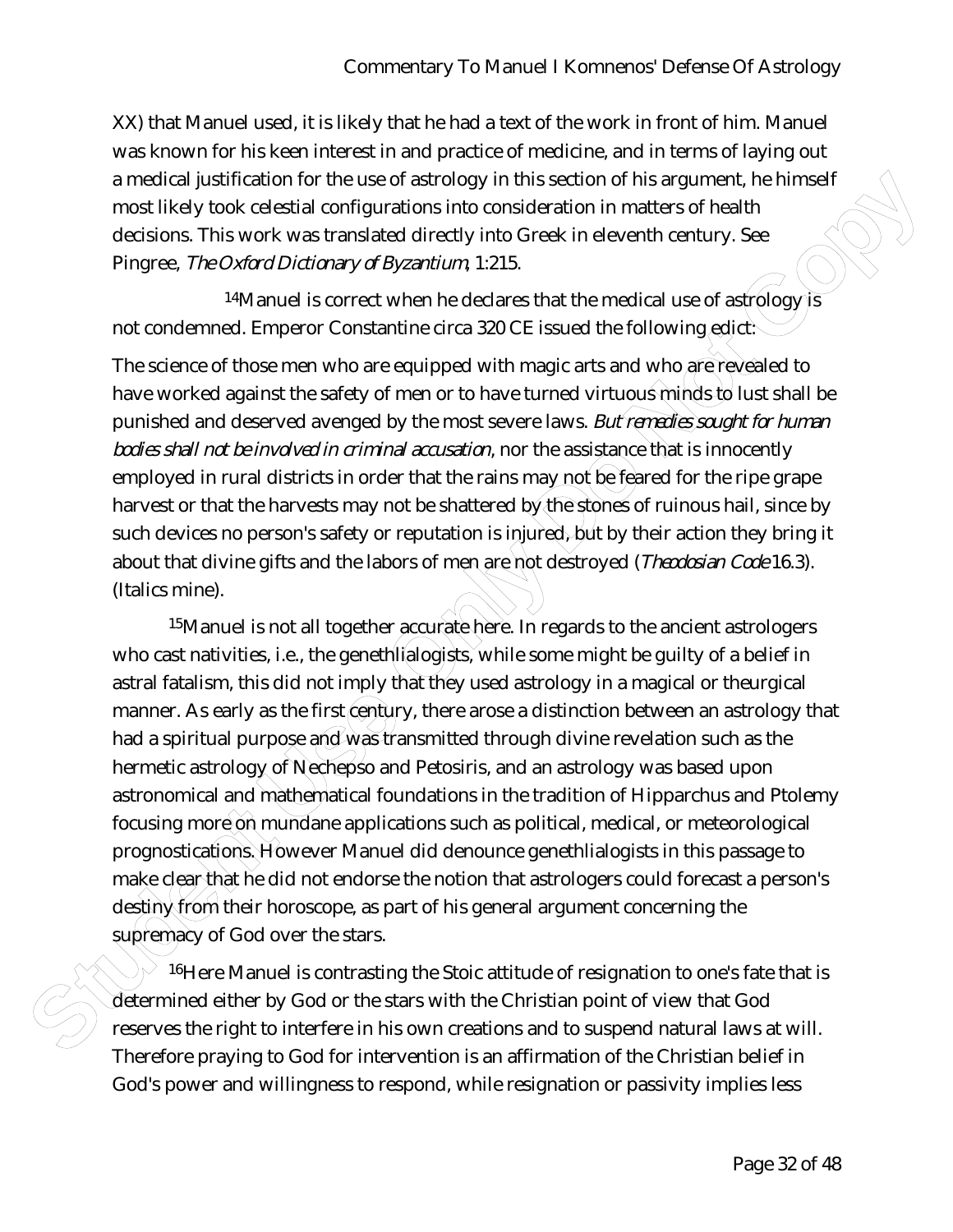than devout practice. For the Stoic point of view on the benefits of knowing one's future, see Ptolemy *Tetra*. 1.3.11

17See note 14 above in regards to the *Theodosian Code* 16.3. Magical arts that are used for destructive purposes are to be condemned, but those used for beneficial purposes are tolerated.

<sup>17</sup>Sue note 14 above in regards to the *Theodomic Court* 63. Magical arts that are<br>used for destructive purposes are to be condemned, but those used for beneficial<br>purposes are tolerated.<br>**Structure Use Students Used Con** <sup>18</sup>The question of whether the stars are signs or causes, i.e., as the actual physical premeditated causes of events or as portents of coming events was discussed by both the Neo-Platonist Plotinus and his contemporary the Church father Origen. Plotinus maintained that the stars do not cause human events, and explained that they function as handwriting inscribed upon the heavens announcing the future to those who can read it (*Are the Stars Causes*, *Enn*. 2.3). Origen explicitly stated, "The stars are not causes of men, they are signs. Men are not capable of having a precise knowledge of these things, but they are revealed for the sake of powers greater than human" (*In. genes. comm*., in Eusebius *Prep. Ev*., 6.11). Origen allowed for the prescience of God which does not deny free will, and conceded that the stars, when purged of the doctrine of astral fatalism, could offer information and knowledge of the future. Manuel likewise took this position in his own argument that the stars are signs, not causes, whose information is of use to mankind.

 $19P$ tolemy pointed out that errors in astrological predictions were due to the inaccurate instruction of the practitioners of the art, rather than of the art itself, as well as to charlatans who for financial profit falsely claimed to be astrologers. Error were also due to the long intervals of time that it took for astronomical configurations to exactly repeat themselves, and thus the disparity of the examples on which predictions are based (*Tetra*. 1.2.6-8). To these considerations for the failure of predictions, Manuel added God's volition to intercede over the portents of coming events and to work miracles.

<sup>21</sup> The following verses describing signs from celestial phenomena have been used to argue the case for astrology as testified to by the Bible. The Star of Bethlehem that appeared at the birth of Jesus: *Matth*. 2.1-12; the eclipse and earthquake that occurred at the crucifixion: *Matthew*. 27.45; *Mark* 15.33; *Luke* 23.44; the signs that will indicate the end of times: *Matthew* 24.29; *Mark* 13.24-25; *Luke* 21.25.

22*Matth*. 2.2.

20*Gen*. 1.14.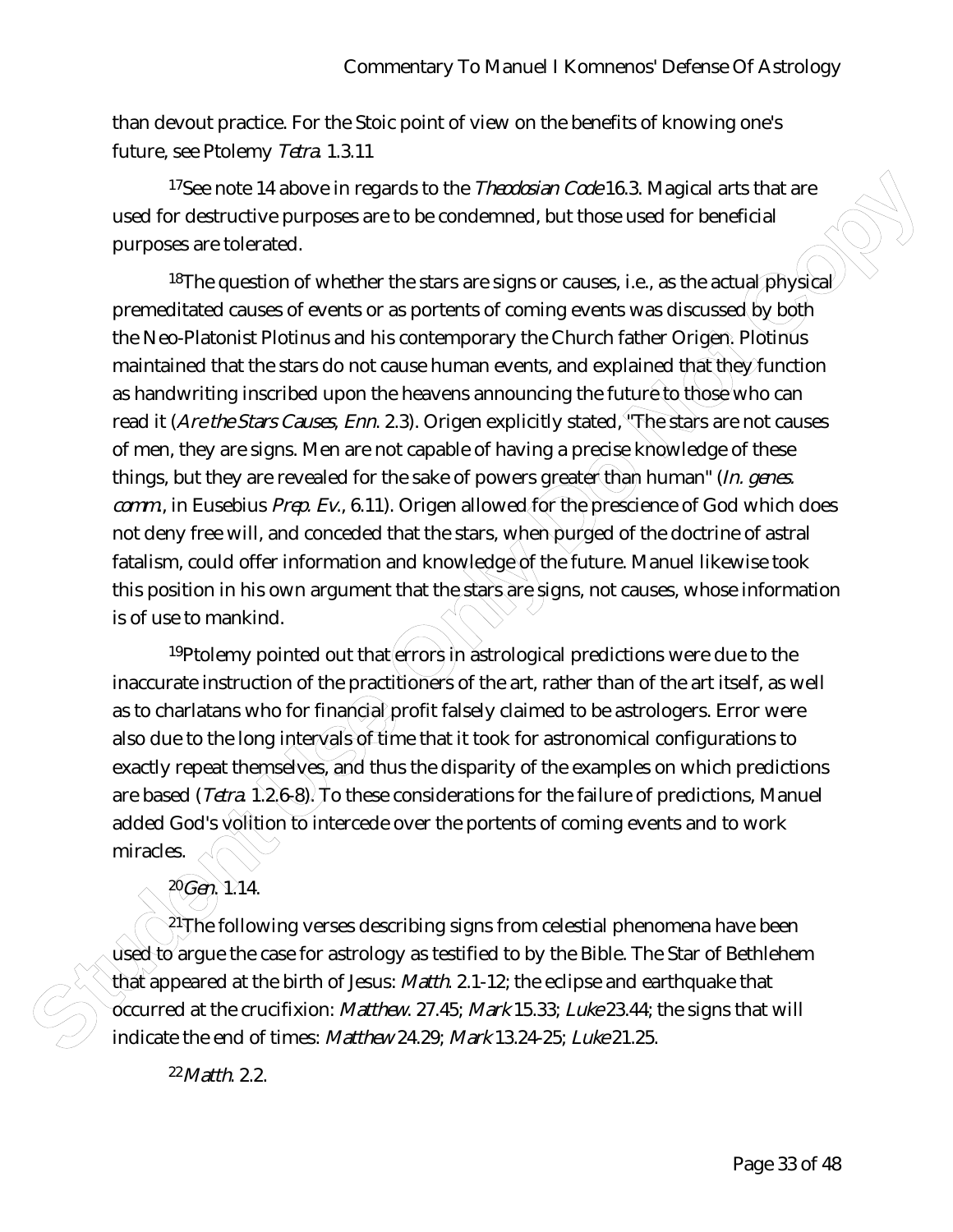23Thorndike in *History*, 1: 471 points out that the story of the wise men from the east who had seen the star was formulated and inserted into this gospel in order to secure the support for the kingship of Jesus from the art and science of astrology which so many persons then held in high esteem.

<sup>24</sup>o konom€a has a specialized meaning of incarnation. See G. W. H. Lampe<sub>r</sub> ed., *A Patristic Greek Lexicon* (Oxford: At the Claredon Press, 1961), 942.6d.

sexuar the support for the kingchip of leavis from the art and science of astrology which<br>so many persons. Then held in high esteem.<br>
<sup>24</sup>Q kontomEa has a specialized meaning of incarration. See G. W. H. Lampe<br>  $\frac{1}{\sqrt{2}}$ <sup>25</sup>The star of the Magi was an ongoing obstacle to the early Church Fathers') attempts to dismiss the influence of astrology, and in particular to counter the implication that Christ Himself had been "born under the decree of the stars." In the fourth century several theologians put forth assertions that the star of the Magi was not a star at all. John Chrysostom argued that the star was not even a planet or comet, but a miracle from God that was outside the normal course of events (*Hom. on Matth*. 6, Migne, PG 57. 61-72). Diodorus of Tarsus said that it was a divine power with the form of a star (Migne, PG 103.829-77). St. Augustine suggested that Christ caused the star to make a marvelous appearance (*Conta Faustum* 2.15, PL 42,212). Basil of Caesarea (*Hom. on gener.*, PG 31.1469A-1475B) also reiterates these ideas, but this homily is now considered to be spurious.

<sup>26</sup>The Magi were a sect of the Persian priesthood who, after the Persian conquest of Babylon in 539 BCE, were exposed to Chaldean astrotheology and celestial divination. It was during the Persian rule of Mesopotamia that art of horoscopy was invented, and subsequently the Seleucid and Parthian periods saw the development of a sophisticated Hellenistic astrology. The Magi over time acquired among the ancient Greeks the reputation for being well-versed in magic and astrology.

 $27A$  number of natural theories have been set forth for the identity of the star of Bethlehem including that it was a comet, a supernova, and a conjunction of several planets. Astronomer Michael R. Molnar proposes the date of April 17, 6 BCE as containing the astrological configurations that would, according to the rules of ancient astrology, portend a regal birth in Judea. He makes a case that "the star in the East" was the helical rising (at the eastern horizon at dawn) of the planet Jupiter. see the *Star of Bethlehem: The Legacy of the Magi*, Rutgers (NJ: Rutgers University Press, 1999).

28John Chrysostom (*Hom*. *on Matth.* 6.3) proposed that the proof that the star of the Magi was not an ordinary star was shown by the fact that it had a "peculiar motion, shining by day, a rare intelligence in hiding itself at the right time, and a miraculous ability in standing over the head of the child." See Thorndike, *History*, 1: 473. Molnar,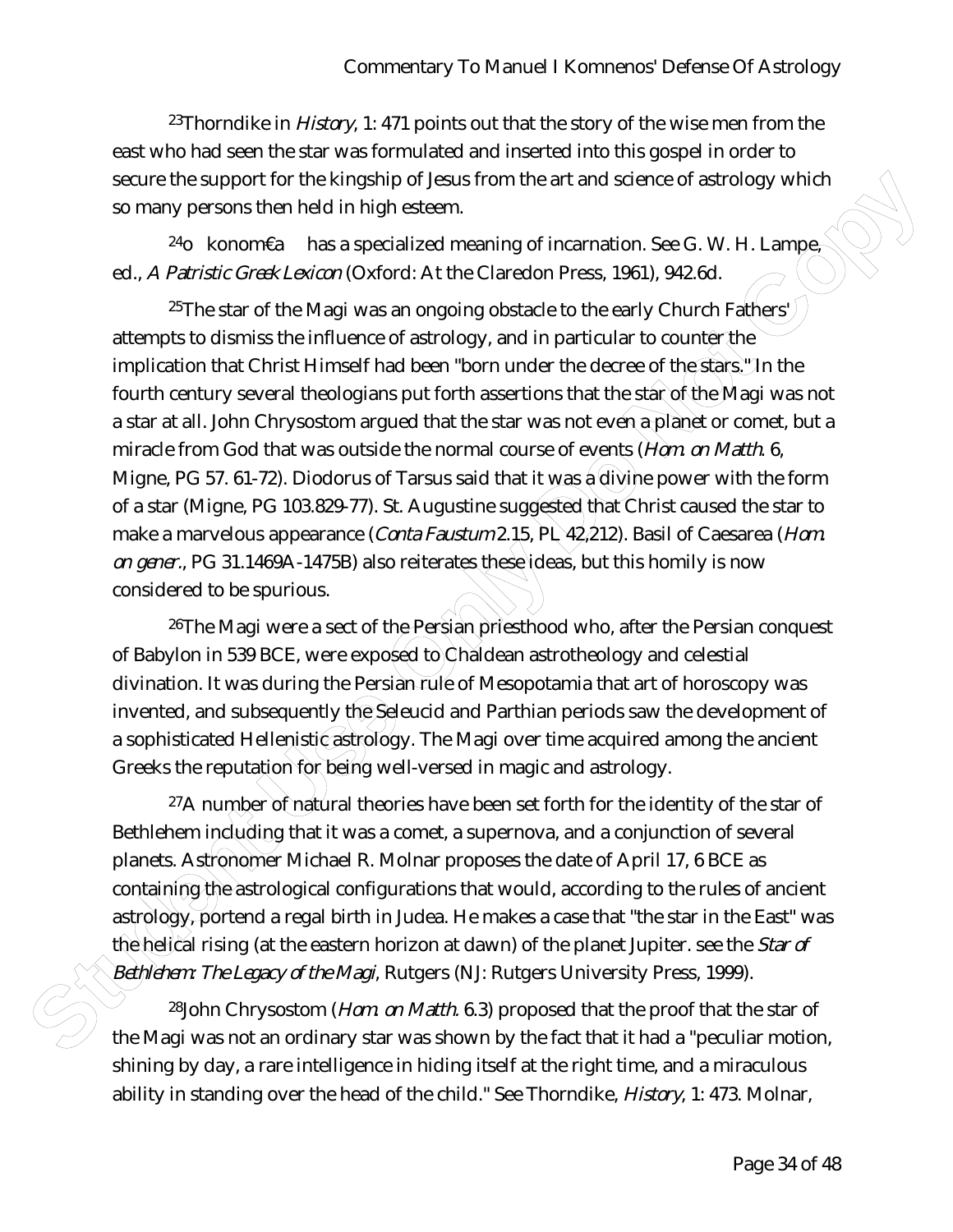note 27 above, explains that the unusual behavior of the Magi's star was due to it helical rising (i.e., shining by day), Jupiter's occultation (eclipse) by the moon (i.e., hiding itself), and its retrograde, stationary (i.e., standing over the head), and direct motions over the year of 6 BCE (85-96).

<sup>29</sup>It is the ageless and usual practice of astrologers when looking ahead to upcoming significant planetary alignments to watch for the occurrence of major events, and also when momentous events have taken place to look retrospectively for the corresponding celestial significators.

30While Manuel, following the doctrines of the Church Fathers that the star was not an ordinary star, also allows for the possibility that it might have been a natural occurrence such as a comet. To Manuel's way of thinking, either case establishes the validity of astrology and its usefulness for personal salvation.

<sup>31</sup>Stars are sometimes considered to be angels, which are understood by Christians as God's messengers to humans. The Greek word êggelow means both angel and messenger. Biblical references in which stars are seen as messengers include, "When the morning stars sang together, and all of the sons of God shouted for joy?" (Job: 38.7). For planets as messengers of God, see Lester J. Ness, "Astrology and Judaism in Late Antiquity," *The Ancient World* 26, no. 2 (1995), 126-33 as cited by Molnar, 146.

 $32$ "R(h)omania," in the twelfth century was in official Byzantine use to designate the empire. See Robert Lee Wolff, "Romania: The Latin Empire of Constantinople," *Speculum*, 23 (1948), 5-8 as cited by Brand, trans., 240.

Itsiof), and Islam terrorgionics, stationary (i.e., standing over the head), and direct motions<br>over the year of 6 BCE (86-36).<br><sup>39</sup>It is the ageless and usual practice of astrologies when looking ahead to<br>upporting signif  $33$ Comets are small  $EQ$  masses wandering through space, and visible only when they approach the Sun. Some have elongated orbits, and these are periodic and return at fixed intervals. The significance of comets upon terrestrial events was recorded as early as the second millennium BCE in the Mesopotamian *Enuma Anu Enlil*, and the ancient Greeks thought comets to be harbingers of disaster, often the death of king. A famous comet appeared in 44 BCE around the time of the assassination of Julius Caesar, and the comet of 1182 was thought to have foretold the vicious death of Andronikos I by his subjects. The comet that Manuel mentioned refers to the expedition of Conrad III of Germany en route to the Second Crusade, whose soldiers pillaged and plundered the Byzantine land through which they were passing. Niketas Choniates describes them as "a cloud of enemies, a dreadful and death-dealing pestilence, fell upon the Roman borders, I speak of the campaign of the Germans" (2.1.60). The second example of a comet that Manuel used in regards to the reign of his grandfather Alexios spoke to the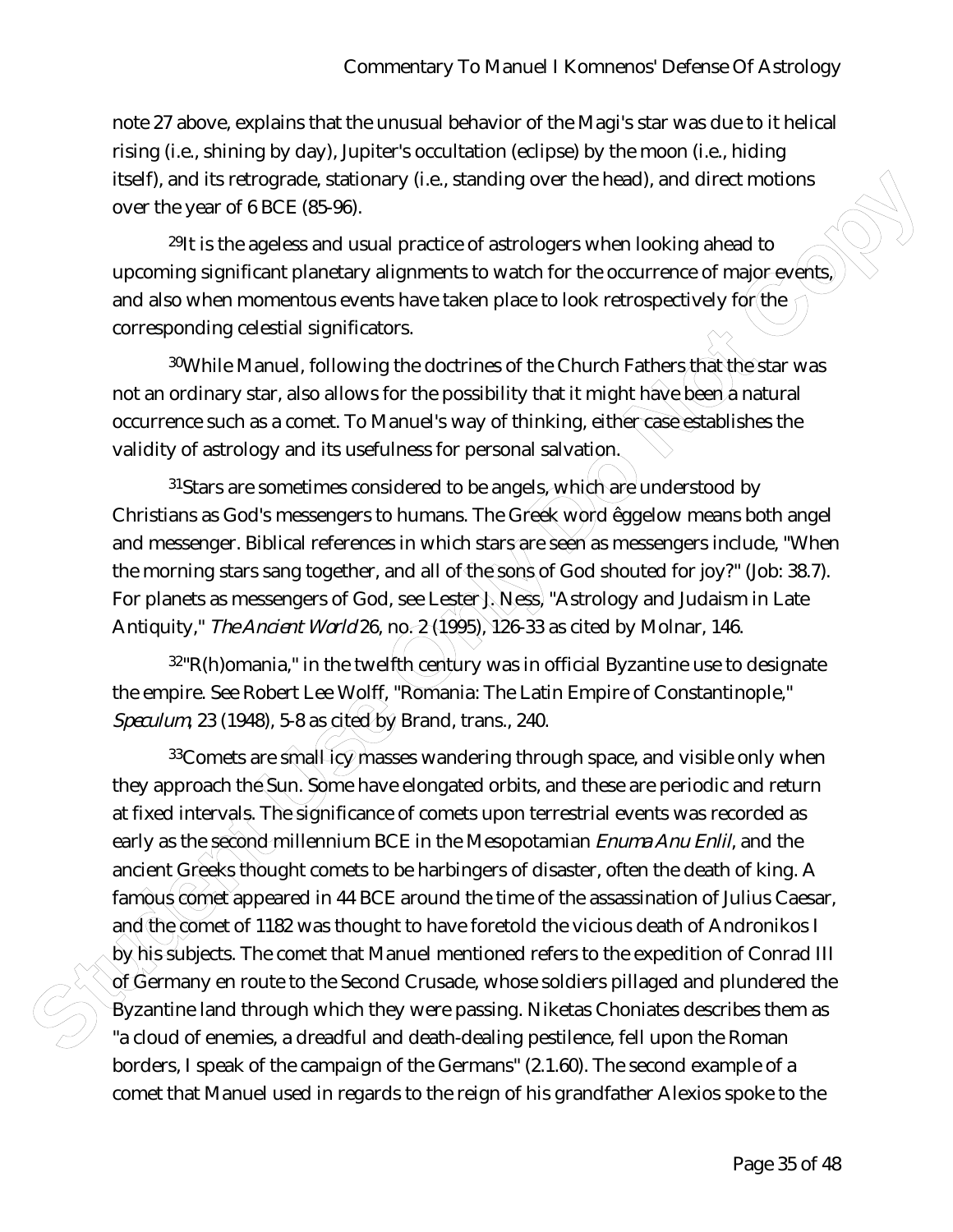approach of the First Crusade circa 1095. Anna Komnena described this terrifying comet which blazed in the sky for forty nights (*The Alexiad*, 12.4).

34An eclipse is a celestial phenomenon that involves Sun, Moon and Earth when either the Sun's or Moon's light is temporarily darkened. There are two kinds of eclipses, solar and lunar. A solar eclipse occurs when the Moon stands between the Sun and Earth, blocking out the light of the sun. It occurs only when the Sun and Moon are  $\rangle$ conjunct and near one of the Nodes at which the orbits of the Moon and Earth intersect, and it comes from the West. A lunar eclipse occurs when the Earth stands between the Sun and Moon, obscuring the moon's reflected light from the Sun. A lunar eclipse occurs only at the opposition of the Sun and Moon and close to the Nodes, and it comes from the East (Nicholas de Vore, *Encyclopedia of Astrology* (Totowa, NJ: Littlefield, Adams & Co., 1976), 132. Like comets, ancient astrologers considered eclipses as harbingers of evil.

Manuel's argument that the solar eclipse that occurred at Christ's crucifixion as recorded in the Bible (*Matth.* 27.45; *Mark* 15.33; *Luke* 23.44) was an unnatural occurrence was based upon the fact that the moon was at the fourteenth day in its twenty-eight day orbit around the Earth, thus positing the Moon at the opposition point from the Sun where it would have been impossible for a solar eclipse to take place. Thus such a phenomena, contrary to natural law, could only be explained as a wonderworking of God.

**Stan estipos is a colustial phenomenon that involves Sun, Moon and Farth when**<br>
eleive the Sun's any form Moon's tight is temporarily darkened. There are low kinds of<br>
delipse, salar or Moon's tight is temporarily darkene <sup>35</sup>Dionysios the Aeropagite, converted to Christianity by St. Paul at Athens, was credited in the sixth century with the authorship of several works and letters which combine Neoplatonic philosophy and biblical symbolism, such as *The Celestial Hierarchy* which describes a choir of angels corresponding to the cosmic spheres. This attribution is now considered spurious. The story that Manuel tells about Dionysios has a number of variations, based upon Latin legends which confused him with a missionary in Gaul, and which later served as the source for the vita written around 833. See Halloix, Vita *Dionysii*, apud Migne, PG 4: 669-84 and *The Oxford Dictionary of Byzantium,* 1:629) The discussion of the unnatural eclipse as a miracle, as related by Manuel, is contained in Pseudo-Dionysios' *Letter to Polycarp*, no. 7 (Migne, PG 3, col.1081). See also note 27 below in Commentary to Glykas for the text of this passage.

36In the ninth century Leo the Mathematician, also known as Leo the Philosopher, was a scholar and teacher in Constantinople and served for a period of time as archbishop of Thessalonika. His library contained astrological manuscripts of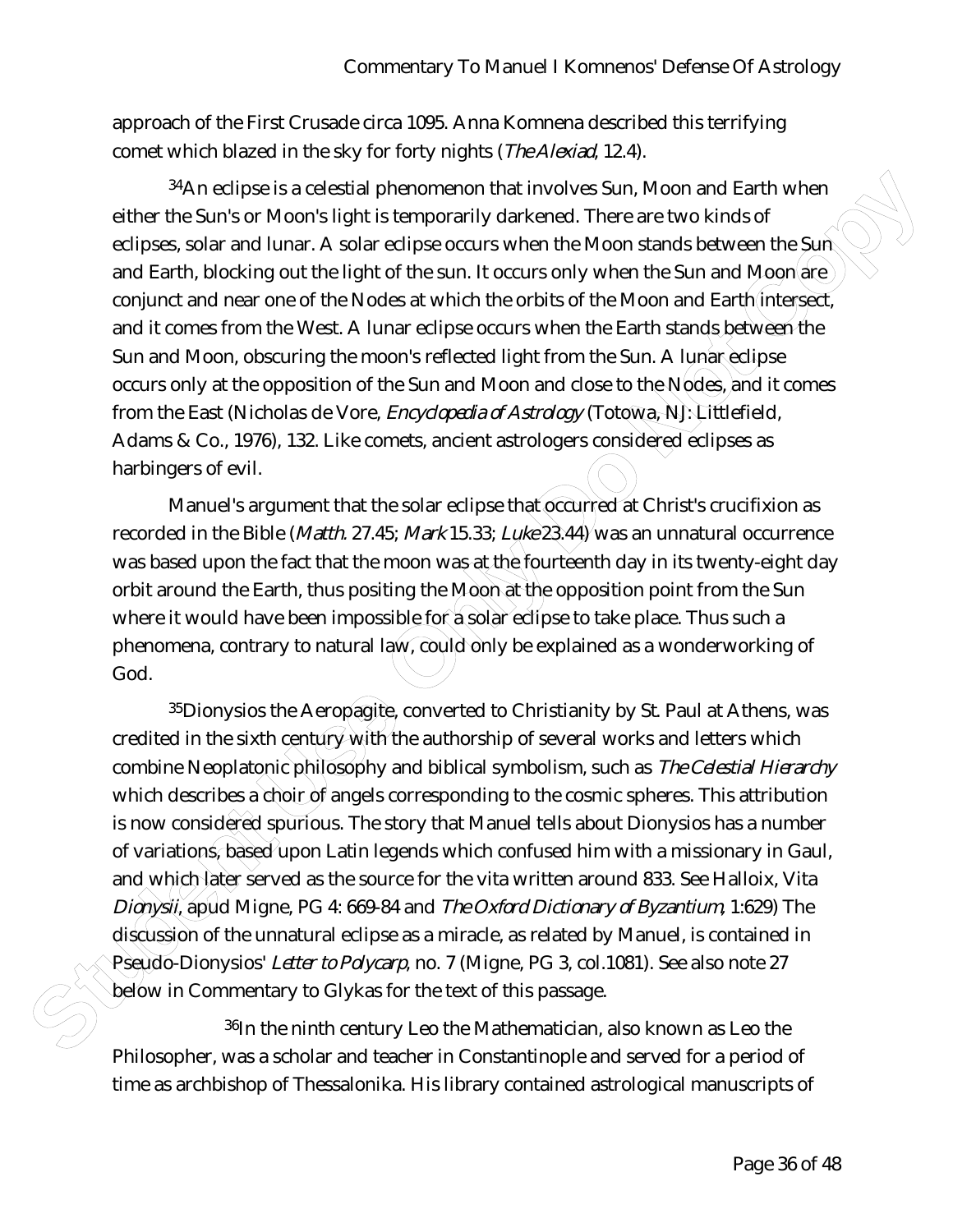Ptolemy, Paulus of Alexandria and John Lydus. Legends preserved by George Hamartolos, Symeon Logothete and others present him as an astrologer able to predict the future who knew how to utilize astrology for the raising of crops. He wrote a number of astrological works. See Pingree, *Oxford Dictionary of Byzantium*, 2:1217; 3: 1854 and *Dictionary of Scientific Biography*, 3: 190-91.

<sup>37</sup>John of Damascus (ca 675-749) was the greatest Eastern systematizer of  $\rightarrow$ Christian dogma. In *De Fide Orthodoxa* 2.7, he included a treatise entitled "Concerning the light, fire, luminaries, sun , moon, and stars "(Migne, PG 94: col. 885-99) in which he displayed a comprehensive understanding of astrological principles. However he concluded this section with a statement that while the stars are signs of meteorological change, they have nothing whatsoever to do with human actions, as "we have been created with free wills by our Creator."

38 Anastasios of Sinai lived in the seventh century, and his major work, the *Guidebook (Hodegos)* is a polemic against heresies. Cumont wrote that he did not find the passage of Anastasios of Sinai that Manuel mentioned, but he referred the reader to PG 89. col. 735A, *Question 95* where Anastasios concluded a response with the comment that, "...prudence and temperance are natural qualities, which are not called virtues by the holy Father, but rather natural advantages and gifts which the most foolish astrologers prattle on that they come to men in accordance with the motion of the stars."

39 See note 18 above concerning Origen.

the future who know how tutilite a strology for the relating of erops. A leventon and the matter and the matter is the matter of strological and *Dictionary of Scientific Blography*. 3: 190-91.<br>
1964 and *Dictionary of Sci*  $40$ Abram or Abraham was considered to be one of the founders of astrology by ancient writers such as Vettius Valens (*CCAG*, 5.2,71) and Firmacus Maternus (*Math*. 4. Proe. 5). It should be noted that he came from Ur which was the home of Babylonian celestial divination in the second and first millennia BCE, and he was generally credited with an important role in the transmission of astrology from Seth. *The Recognitions*, also known as the *Pseudo-Clementines*, which contain an account of the events that occurred not long after the crucifixion concerning the apostle Peter, Simon Magus and Clement of Rome states that Abraham, "being an astrologer, was able from the rational system of the stars to recognize the Creator, while all other men were in error, and understood that all things are regulated by His Providence" (1.32); cf. *Gen.* 15.5-6. See Thorndike, *History*, 1:401; 411. Tester (141) noted that "Abraham" in later authors of the Middle Ages, when the Arabic sources have been used, often refers to Hipparchus, by a misunderstanding of the Arabic form of his name.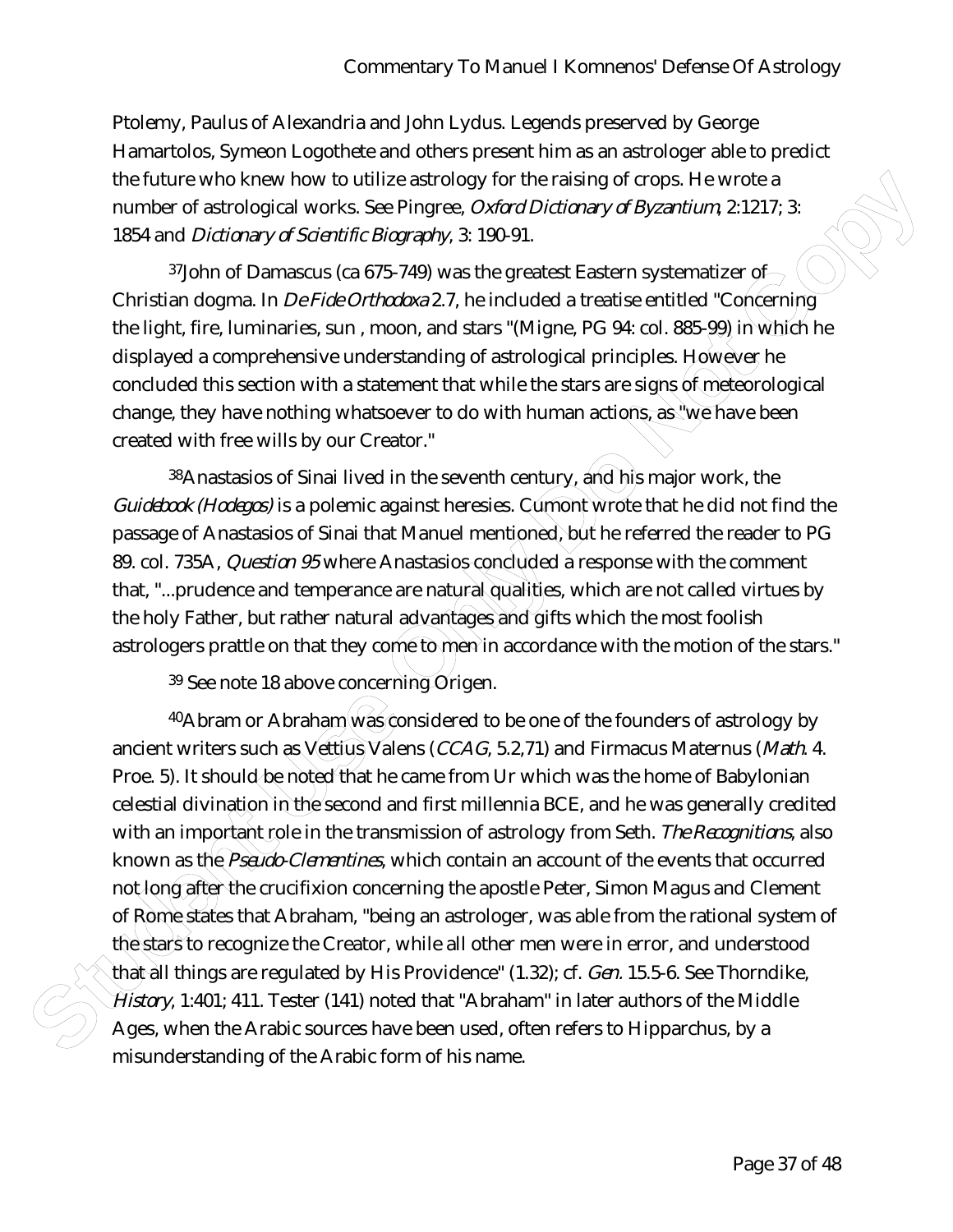41Seth, son of Adam, was regarded in the Middle Ages as the recipient of divine revelation and as the author of sacred books. The historian Josephus stated in his *Jewish Antiquities* that Seth and his descendants discovered the art of astronomy, and that one of the two pillars on which they recorded their findings was still extant in his time, the first century (1.2.3) as cited by Thorndike, *History*, 1:366.

Antagonizative Selection and his described in and particular students of the attention of the contain the student of the student of the column of the column of the student User on the Copyright Copyright Copyright Copyrigh 42Both Cedrenus (ed., I. Bekker, Bonn 1838, 1:.497) and Zonaras (ed., L. Dindorf, Leipzig 1870, 3:180 as cited by Cumont, 118) during the twelfth century report that the horoscope for the founding of Constantinople on 11 May 330 was cast by the renowned Vettius Valens at the command of Emperor Constantine. However this was impossible as Valens flourished in the late second century CE. Pingree demonstrates that this horoscope was calculated by the astrologer Demophilus ca. 990 and interpreted "according to the method of Vettius Valens," which accounts for how the authorship of this nativity later became attributed to Valens by the twelfth century historians. See Pingree, "The Horoscope of Constantinople," *Prismata*, Wiesbaden: Steiner, 1977. Cumont agreed with this, however he added, "But yet, we know that Constantine had consulted certain astrologers for the nativity of new Rome because at that time it was the custom for this to be done for the construction of monuments, and it was of special concern in regard to royal cities." See *CCAG* 9. 2, p. 4-16 for the horoscopes of Antioch, Alexandria, Gaza, Caesaria and Neopolis. Also see Cicero *Div.* 2.47 for a discussion of an attempt by Lucius Tarutius of  $F\rightarrow V$  to retrospectively reconstruct the horoscope of the founding of Rome.

43In Demophilus' discussion of the horoscope of Constantinople, in one of his examples he presents an astrological explanation of an earthquake that destroyed almost a third of the city on October 25, 989. See Pingree, *Prismata*, 306.

44In astrological interpretation, the second house is the domain of movable resources, i.e., money, wealth, possessions. One of the attributes of the planet Saturn (star of Kronus) is that of monastics because of the solitary and disciplined nature of thein lives (Valens, *CCAG* 2.89.18). Therefore the statement, "the star of Kronos lies in the second place of the zodiac" could be interpreted that the monks would receive the wealth of the city. See Appendix B below for the horoscope of the founding of Constantinople.

45Beginning with Augustus, laws were periodically passed in the Roman Empire forbidding the practice of astrology and expelling astrologers. These laws were directed against the apparently widespread practice of predicting the date of the emperor's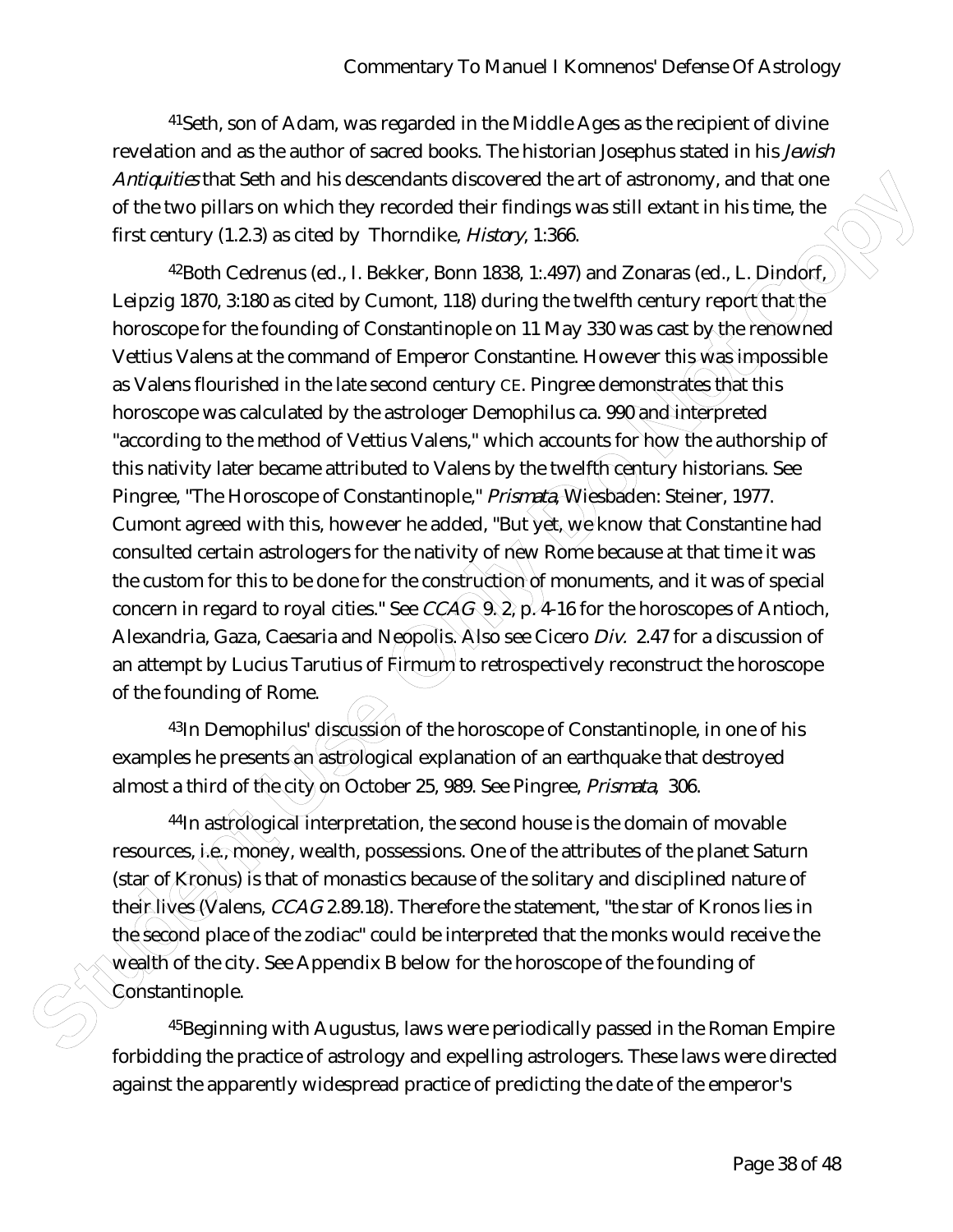death as a means to foment political revolts. However the emperors themselves continued to employ court astrologers for their own purposes, often to execute those men whose nativities revealed an imperial future. Augustus, Tiberius, Claudius, Nero, Domitian, Vespesian, Hadrian, Septimus Severus are all associated with a use of astrology. See Cramer, *Astrology in Roman Law and Politics*. In the Eastern empire, even after the rash of anti-divination and magic laws passed in the fourth century, there exists evidence that the emperors Valens (Ammianus Marcellinius 29.1.5ff) and Zenoemployed court astrologers. See Pingree, *Dumbarton Oaks Papers* 30, 133-50. Thus Manuel was not all together mistaken when he asserts that the emperors used astrology at opportune times and were not considered heretics.

46The citation in regards to Gregory, *Gregory in laud. Basil* PG 26 col. 528, as given by both Cumont and Eustratiades is incorrect.

men whose math/villes revealed an imperal future. Augustus, Tiberlus, Claudius, Nero<br>
Domitian, visepesian, Hadrian, Septimus Severus are all associated with a use of<br>
astrology, See Cramer *Adtraigy/n Reman Laward Petitit* <sup>47</sup>Basil of Caesarea (330-379), referred to by Manuel as Basil the Great, in discussing the creation of the lights of heaven (*Hexaemeron* 6) acknowledged that the observation of the signs given by the luminaries, as they indicate weather changes and such, are useful for human livelihood. However he rejected the notion that the stars forecast human fate, and argued the impossibility of accurate interpretations due to difficulties in accessing the exact moment of birth. He ended this brief digression with a comment that if the stars are the determiners of fate and not human will, the entire system of rewarding virtue and punishing crime is useless. "Where necessity and destiny prevail, merit, which is the special condition for just [Christian] judgment, has no place." He did grant that "variations of the moon do not take place without exerting a great influence upon the organization of animals and of all living things, and the moon makes all nature participate in her changes (*Hom*. VI, 10), Migne, PG 29. 1285.

 $48$ During the fourth century a series of secular and church laws were instituted that included injunctions against magicians and astrologers as a part of an anti-pagan legislation. There exist twelve pronouncements from 319 to 409 concerning divination that were issued by the emperors Constantine, Constantius, Valentinian, Valens, Honorius, and Theodosius that have survived in a codification of early imperial legislation known Theodosian Code, published in 438 under Theodosius II. Among these laws was an edict outlawing the teaching or learning of astrology (16.8). While an edict of 357 prohibited any attempt at divination under penalty of capital punishment (16.4), it was modified in 371 with the declaration that divination was not condemned, but forbidden to be practiced harmfully (16.9). See David Potter, *Prophets and Emperors*, (Cambridge: Harvard University Press, 1994), 177-82.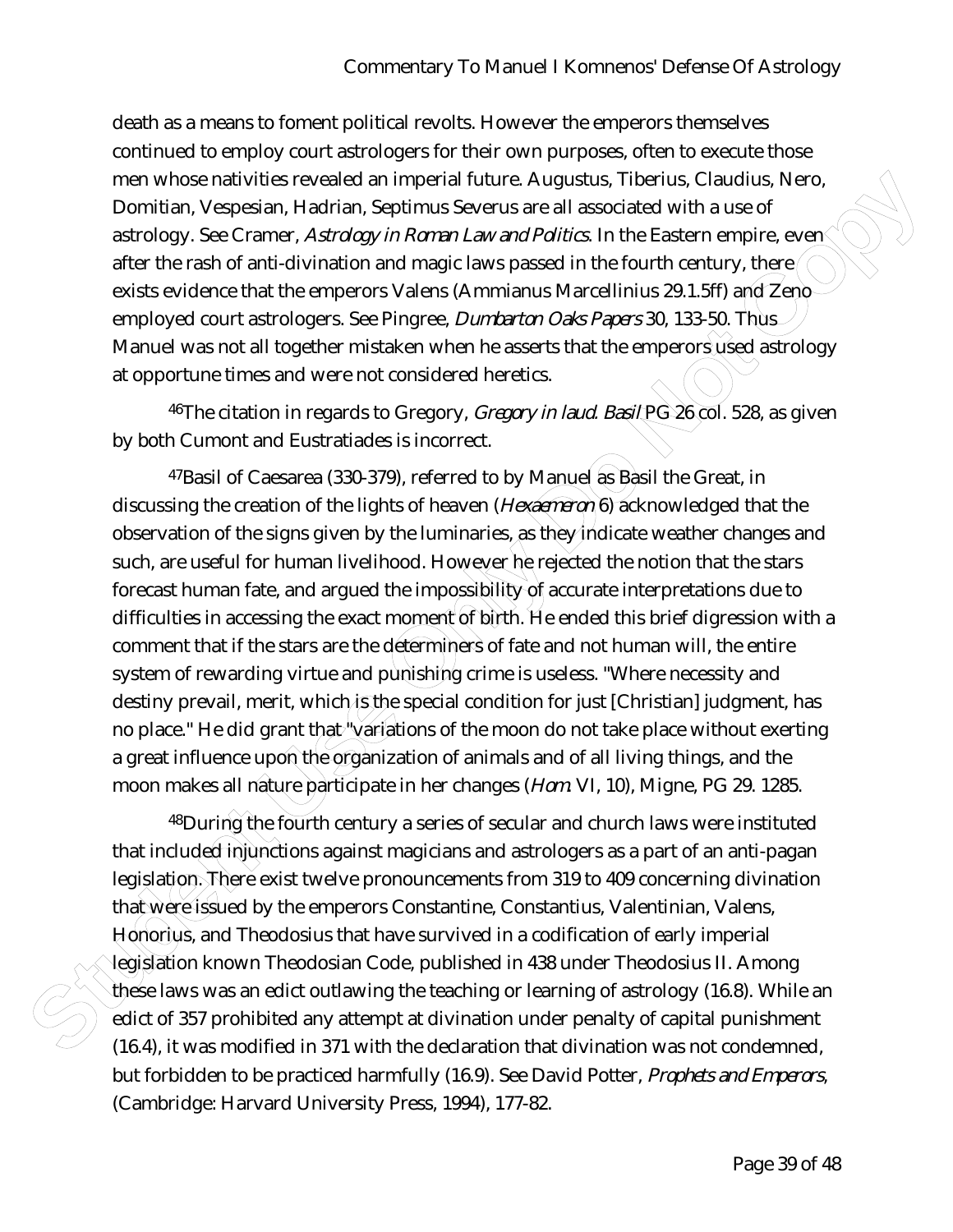49*Isaiah* 47.13.

 $50P_S$ . 20.7.

51*Ps.* 33.16-17.

52*Ep. Galat*. 4.9 The Galatians prior to Christianity worshipped pagan deities, which Paul calls "the weak and beggarly elemental spirits of the universe" to whom they were slaves.

53*Daniel* 3. 20-26 The Jews Shadrach, Meshach, and Abednego when thrown into a fiery furnace by Nebuchadnezzar were not burned due to God's intervention.

<sup>51</sup> Ps 33.16-17.<br>
Styp. Callet 4.9 The Galatians prior to Christianity worshipped pagan delities<br>
which Paul colls <sup>4</sup> the weak and beggarly elemental spirits of the universe <sup>1</sup> to whip<br>
they were slaves.<br>
52 *gowl* 3. 2 54*Kings* 1.18.31ff. Elijah built a stone altar upon which he placed a heap of wood and a sacrificial bull. He poured water three times over the offerings and into the deep trench which had been built around them. The fire of the Lord fell down and consumed the offering as well as all the water that was in the trench.

55*Corinth*. 1.15.28.

<sup>56</sup>Ptolemy also drew a comparison between the prognostications of astrologers and physicians (*Tetra*. I. 13-17). Cicero (*Div*. 2.6) compares divination and medicine, and stated that both are sciences capable of error.

57*Matth*. 5.34. "Do not swear at all, either by heaven, for it is the throne of God, or by the earth, for it is his footstool, or by Jerusalem, for it is the city of the great King."

58*Psalms* 19.1-4

The heavens are telling the glory of God;

and the firmament proclaims his handiwork.

Day to day pours forth speech,

and night to night declares knowledge.

There is no speech, nor are there word;

their voice is not heard;

 $\ket{\psi}$  their voice goes out through all the earth,

and their words to the end of the world.

59Plato considered the planets to be divine because of the mathematical beauty of their perfect circular motion. (*Timaeus* 37-40, *Epinomis* 982b)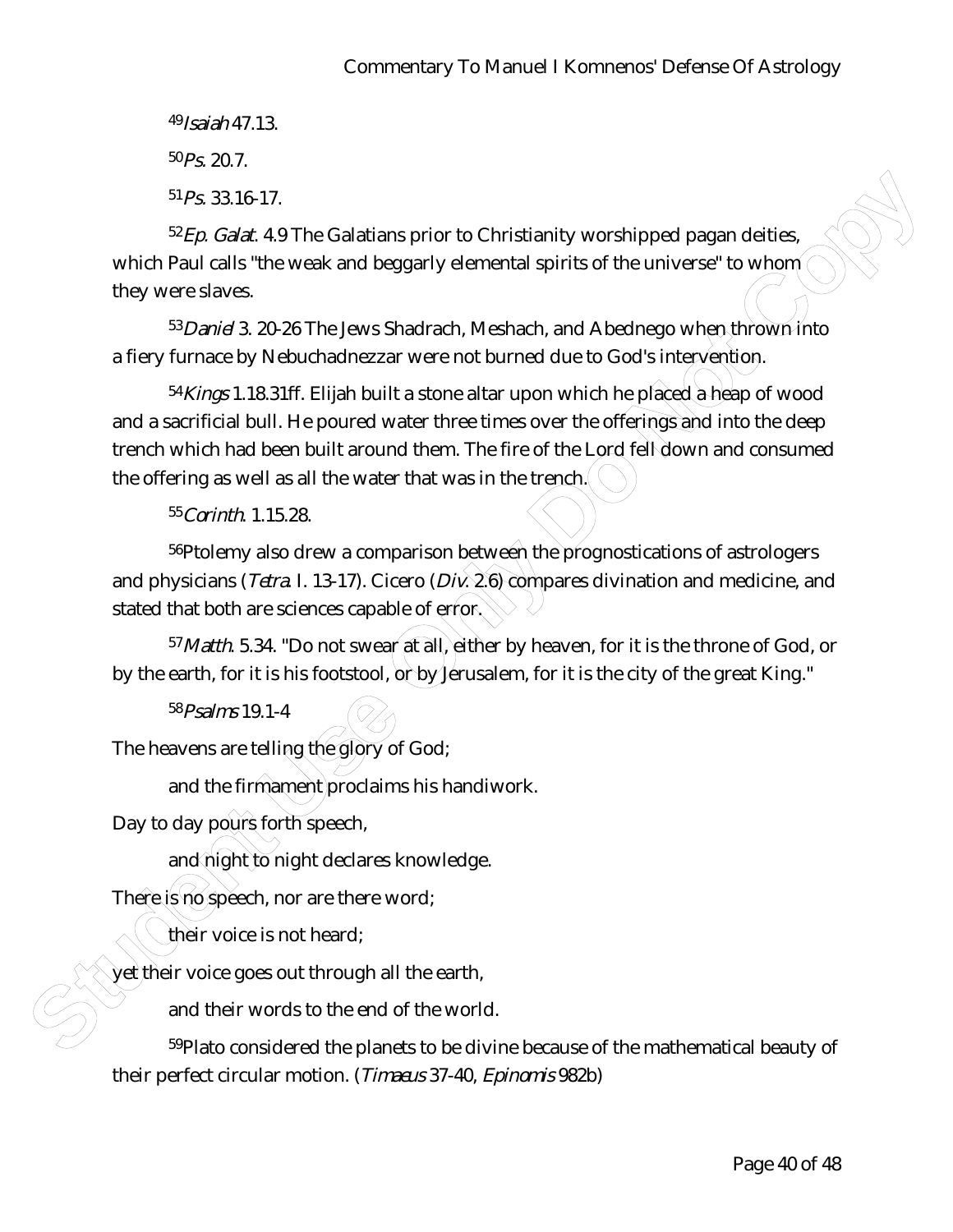**Studies Discutions.** Divisor and The Microsoft Institutions of the method is a conditional that only the behavior of the planets and constallations (*Oration to the Cons*is, 9).<br>
We were embodied in the planets and const 60While Manuel argues that all of God's creations, including the stars, are good, the Christian polemic in general maintained that astrology was the invention of the devil (Lactantius, *Divinarum Institutionum* 2.17) and could be accomplished only through the help of demons. Tatian wrote that the demons, impersonating pagan gods, were embodied in the planets and constellations (*Oration to the Greeks*, 9).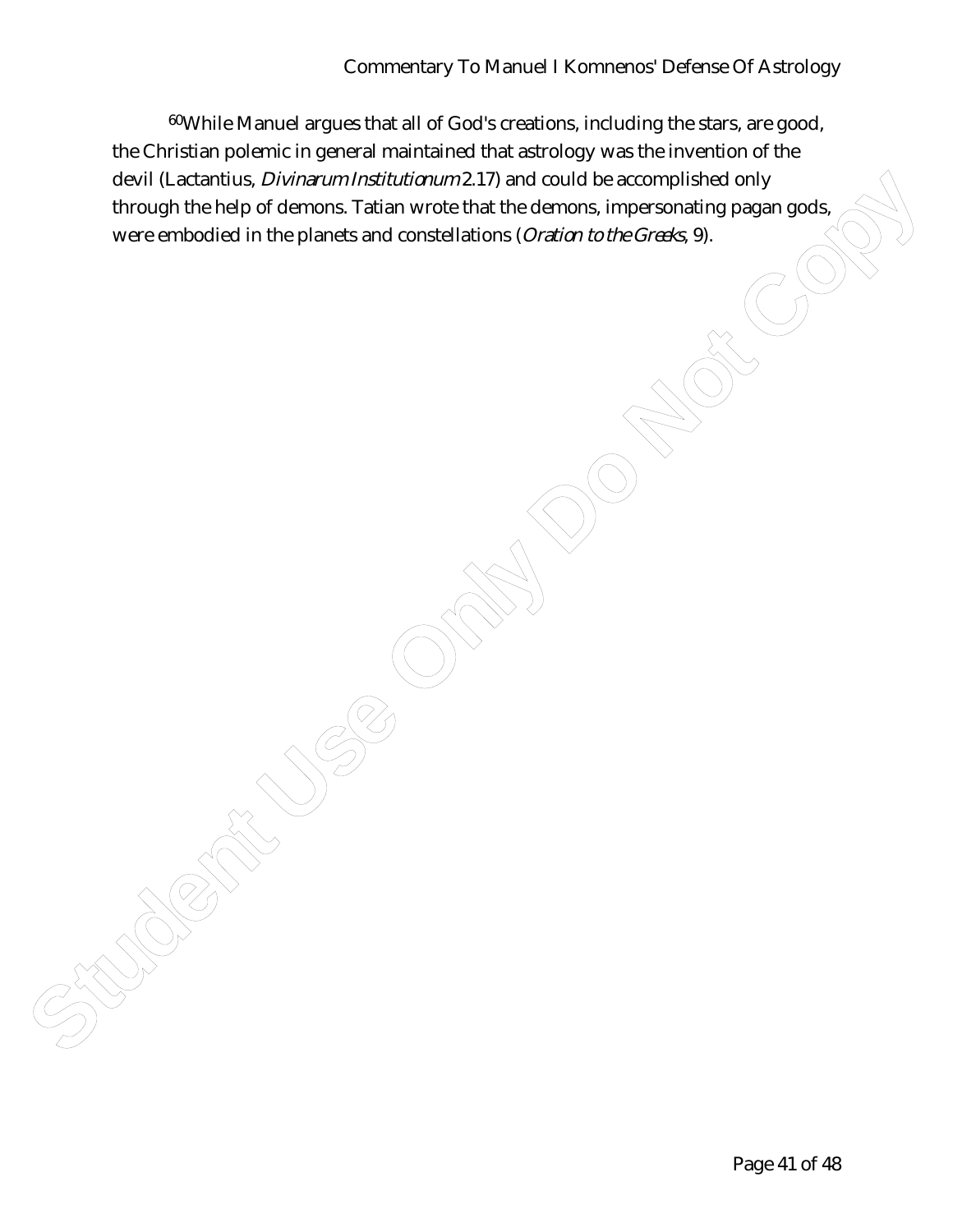## CHAPTER V

## COMMENTARY TO MICHAEL GLYKAS' REFUTATION OF ASTROLOGY 1*Matth*. 2. 29.

2These opening statements illustrate Glykas' thinly veiled sarcasm and condescension towards Manuel's literary style and arguments. It parallels Manuel's opening statements criticizing the initial letter which he characterized "as worthy of  $a$ simple monk."

<sup>3</sup>The story of the Jew is contained in Pseudo-Amphilochus' *Life of Saint Basil* (Migne, PG 29. 114 ff.). He is referred to as Joseph the Hebrew who is as Glykas states, a physican who was an expert in diagnosis through the taking of pulses.

**36.000**<br> **Students** 229.<br> **Students** (This experiments illustrate Glykas' thinly veiled sarcosm and<br>
condescension towards Manuel's literary style and arguments. It parallels Manuel's<br>
opening statements criticizing the 4Throughout his refutation, Glykas repeatedly states that his texts do not contain the passages which Manuel cites. Granted that there existed different versions of the same manuscripts and there existed disagreement as to which texts were attributed to various authors; but the citations given by the editors Cumont and Eustratiades in Migne's PG, for the most part support Glykas' claims. However, it should be noted that Byzantine editors and copyists were likely to purge occult and pagan references that were abhorant to Christian beliefs from the manuscripts on which they were working. See the discussion of this practice in reference to the hermetic treatises by Brain P. Copenhaver, *Hermetica* (Cambridge: Cambridge University Press, 1992), xl-xli.

<sup>5</sup>John Chrysostom in his *Hom. on Matth.* 6 (Migne, PG 57. col. 61ff.) was concerned to prove that the appearance of the star at Christ's birth was not to be taken as a confirmation of astrology.

6The notion that the Magi forsook their astrological practices after coming to a knowledge of Christ began with Tertullian (*Idolol*. 9) and was an argument that was frequently repeated by Christian writers. See A. Bouche-LeClercq, *L'Astrologie Greque* (Paris, 1899), 609-27 for a thorough discussion of the early Church's opposition to astrology.

7In Plotinus' discussion on the possibility of stars as signs, he states that all things are full of signs, and if a comprehensive principle of coordination can be established, then there exists a reasonable basis for the divination, not only by stars, but also by birds and entrails and other omens (*Enn.* 2.3.7).

8*Levit.* 19. 26.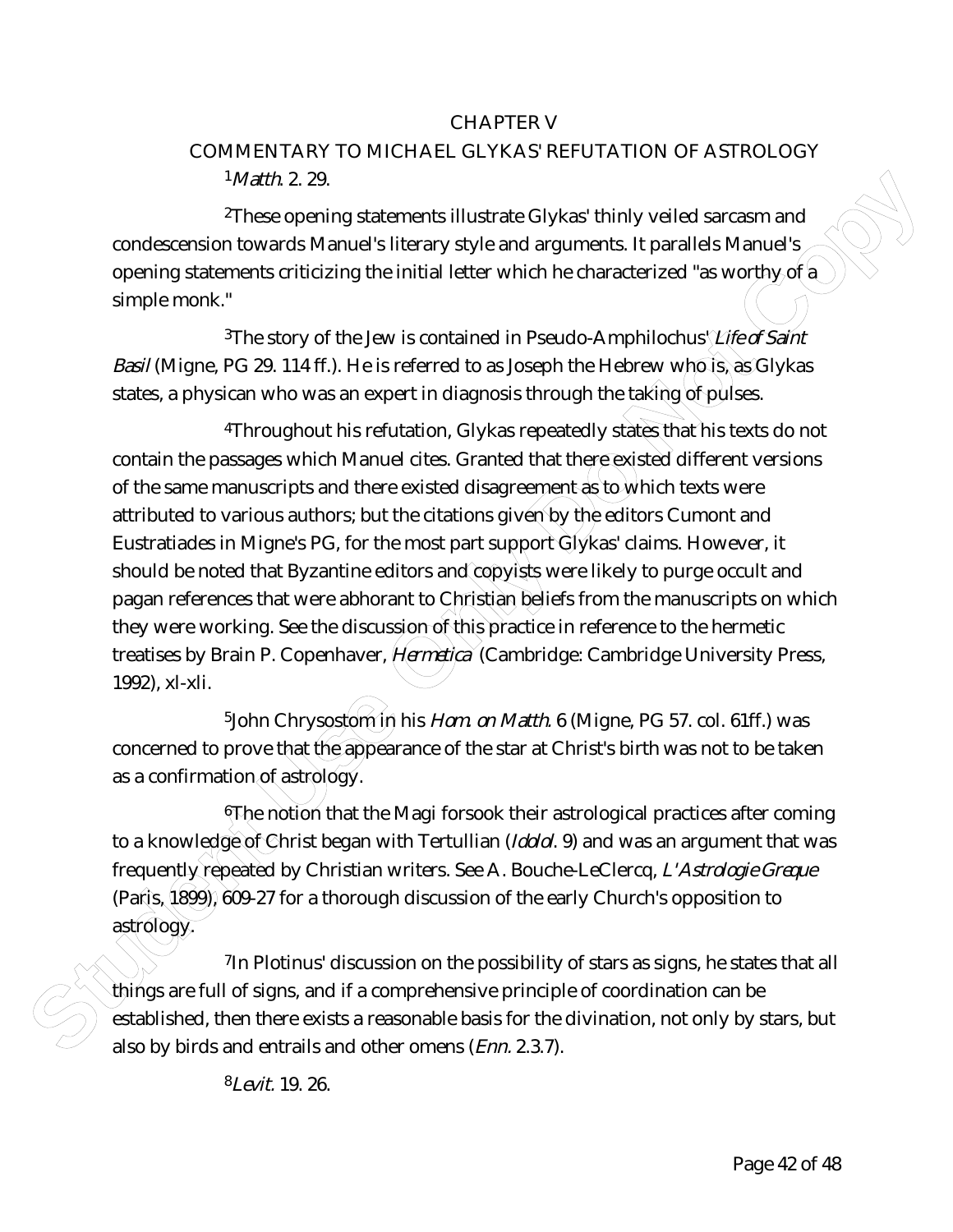9Ptolemy, discussing the ways in which the astrological art is seen to fail, said that many practioners, for the sake of gain/finding, deceive the ignorant by seeming to foretell many things even about those matters that *do not* possess any nature at all subject to prognostication; while to the more inquisitive they equally provide an occasion for forming a judgment against those things that *do* have a nature subject to prophecy (*Tetra*. 1.2.6, trans., Robert Schmidt (Berkeley Springs, WV: The Golden Hind Press, 1994).

10*Matth*. 2. 2.

11Pseudo-Basil, *Homil. in gener*., 5 (Migne, PG 31, 1469 A-1475A). It is disputed as to whether this is a treatise of Basil's.

12*Num.* 24.17. In a spurious homily attributed to John Chrysostom (Migne, PG, 56. 637ff.), he repeated the suggestion made by others that the Magi knew of the star from the books of the diviner Balaam whose prophecy was also put into the Old Testament. Origen related that the Magi owned the written prophecies of Balaam because they were descended from him (*In Numeros Homilia* 13, Migne, PG 12, 675); and there is some speculation that Balaam himself was an astrologer. See Thorndike, *History*  1: 444, n.5).

 $13A$ braham, see note  $\widehat{40}$  in Commentary to Manuel. Abimelech, who wished to have Sarah, Abraham's wife for his harem, was not a king in Egypt, but rather of Gerar in the land of the Philistines (*Gen*. 20. 1). There is no mention of Abraham dishonoring those who believed in astrology.

**Studing Internal providing seven about these mailest band** *Dow* **proses any nature<br>
and all subject to programatization: while to the more inquisitive they equality provide an<br>
consisto for forming a judgment against those** <sup>14</sup>The Sibylline priestesses, said to be inspired by the god Apollo, foretold events of general significance which they uttered in verse. The *Oracula Sibyllina*, a collection of their prophecies, were assembled in their present form by some Byzantine scholar about the sixth century CE. See H. W. Parke, *Sibyls and Sibylline Prophecy in Classical Antiquity* (London & New York: Routeledge, 1988). For Balaam, see note 12 above. Caiaphas, who was a high priest of the Pharisses, made an unconscious prophecy concerning the benefit of Christ's death for the safety of the Jewish nation (*John* 11. 50-51). The point that Glykas is making was one that was first defined by Plato (*Phaed*. 244c ) and later fully developed by Cicero (*Div*. 1.6;18) distinguishing between direct divination, such as prophecy and dreams which are inspired by the gods directly contacting the mind of the recipient and thus a divine art; and indirect divination which is based upon the observations of signs in nature such as augury, haruspicy, and the movements of celestial bodies, and thus a human art.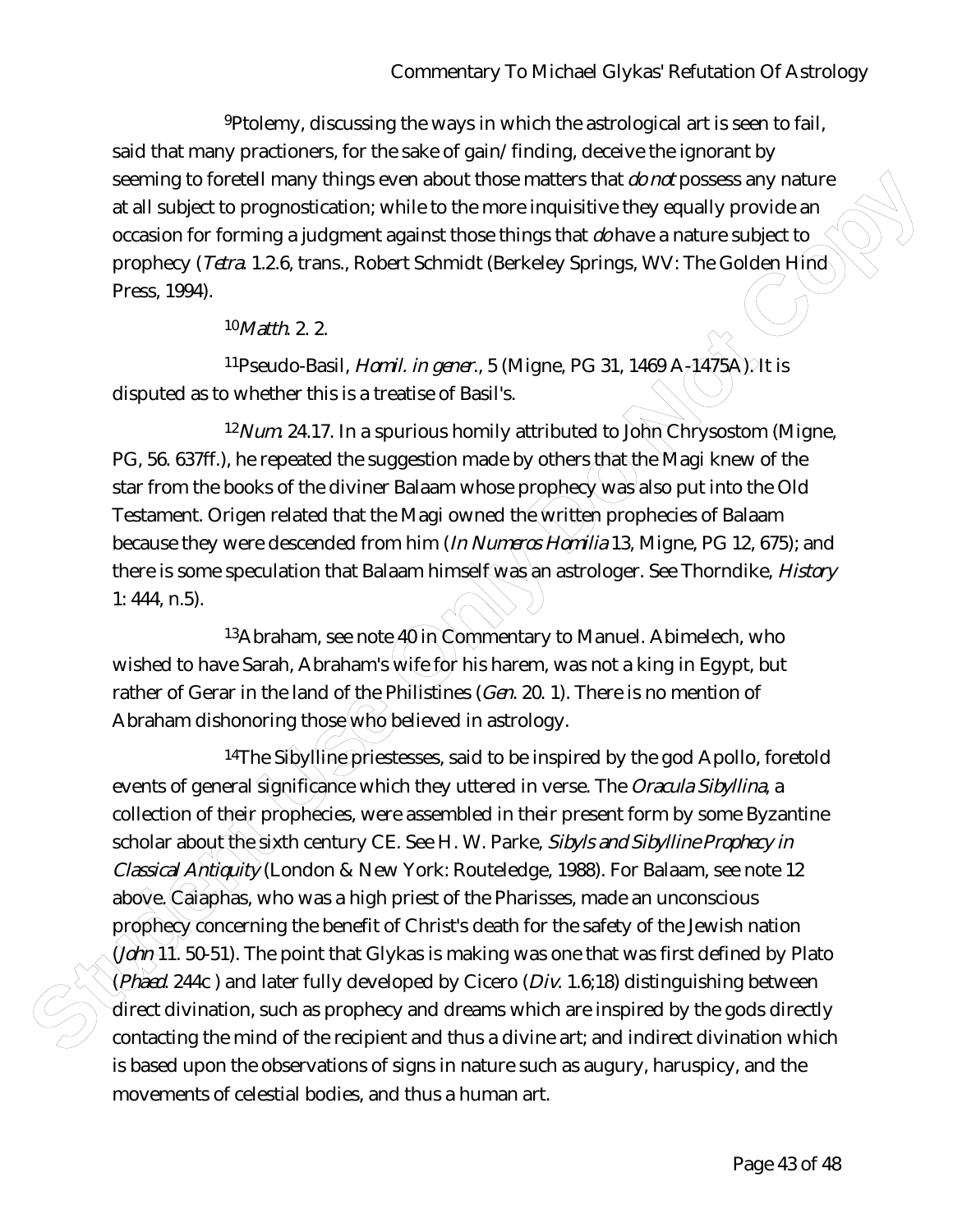15Glykas is referring to the *thema mundi*, the birth chart of the creation. However, Manuel did not made any mention of this topic in his treatise as Cumont found it. Unless we are missing a portion of Manuel's treatise, this section demonstrates that Glykas had quite a bit of astrological knowledge independent from responding to Manuel's points, as has been suggested in the introduction.

from the third is a way are missing a portion of Marwell treations. This section democratization of the structure of the copyrigon of the structure of the copyrigon of the structure of the copyrigon of the studies of the The *thema mundi*, the horoscope of the world, had the 15th degree of Cancer as its rising sign and all the planets in the signs of their exaltation (The Sun at the 19th degree of Aries, the Moon at the 15th degree of Cancer, Saturn at the 15th degree of Capricorn, Jupiter at the 15th degree of Sagittarius, Mars at the 15th degree of Scorpio, Venus at the 3rd degree of Libra, and Mercury at the 15th degree of Virgo as per Paulus Alexandrius). It was quite ancient as attested to by the following authors: Antiochus, (*Introductio*, 2.1 in *CCAG* 8.3.112,120-26), Paulus Alexandrius (Chap. 37), Firmacus Maternus (*Math*. 3.1), Macrobius (*Somn.* 1.21;23) and Rhetorius. Firmacus Maternus said that the *thema mundi* was devised by Hermes, handed down to Asklepius and Hanubius, and adopted by Petosiris and Nechepso. It origins may go back to Babylon where Marduk, in the Epic of Creation, set the stars and planets in place at the time of the creation (*Enuma Elish*, Tablet V).

16*Isaiah* 13.13. Pseudo-Basil (Migne, PG 30.593).

17*Job* 38. 4-6.

18*Isaiah* 64.17.

19 I *Corin*.7.31.

20*Romans* 8.19.

 $21$ This is a Stoic doctrine of the Great Year, periodic universal conflagration (*ekpyrosis*), and eternal recurrence. As articulated by Nemesius (*On Human Nature*, 38):

The Stoics say that when the planets return to the same point in longitude and latitude, where each was at the beginning when the cosmos was first formed, at specific periods of time they bring about a conflagration and destruction of the world, and then return the cosmos to the same state. When the stars are brought back to the same position everything that happened in the previous period is repeated in exactly the same way.

22John Chyrsostom in *Hom. on Matth.* 6. 2 (Migne, PG 57. col. 63).

23See note 38 in the Commentary to Manuel.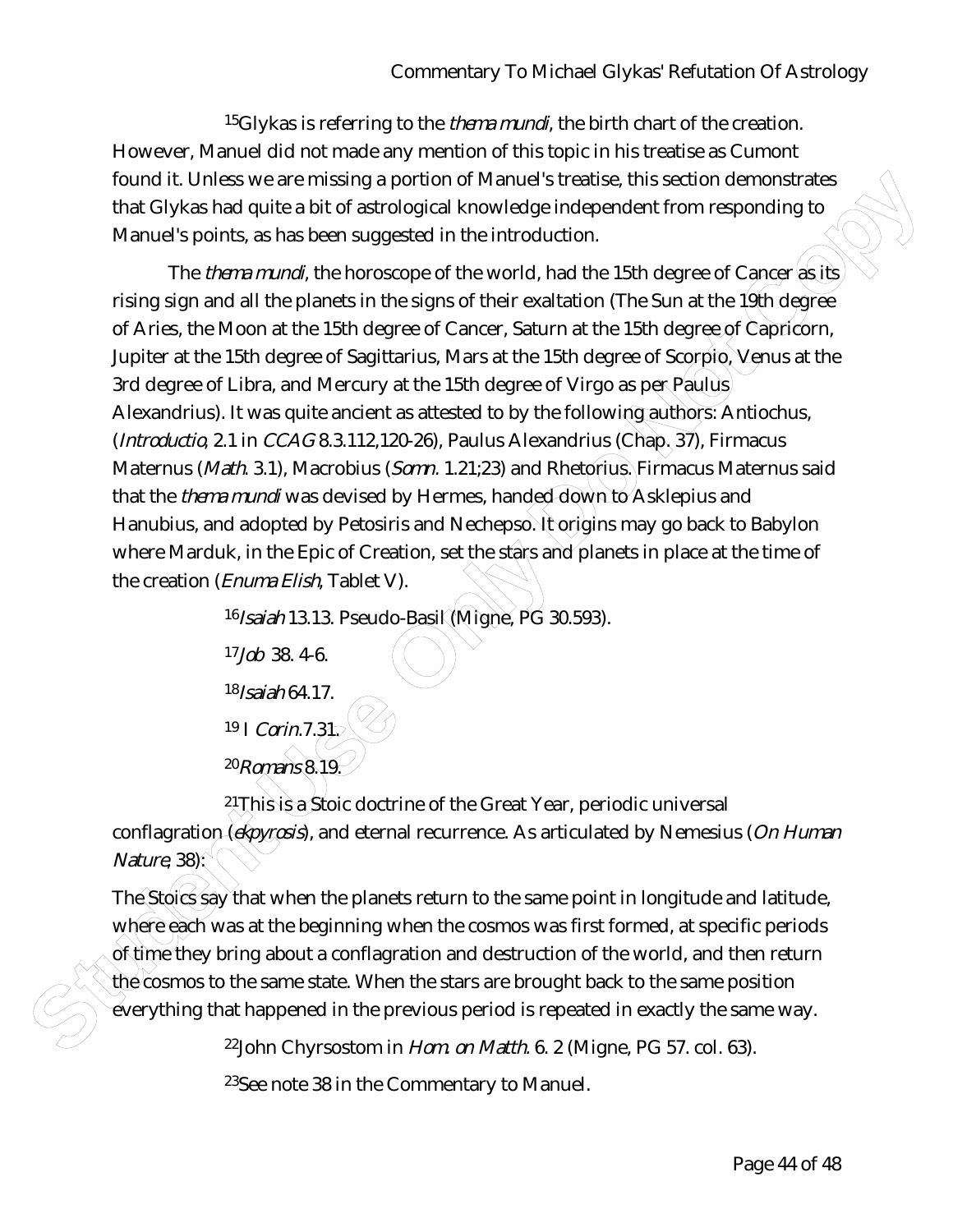24Electing, i.e., choosing an auspicious time on which to begin an enterprise such as the opening of a business, mariage, surgery, or in this case the founding of a city is the branch of astrology called *catarchic* by ancient astrolgers and *electional* by modern ones. The idea behind catarchic astrology is that any act is influenced by the horoscope of its inception, and thus one should select a time when the planets are most advantageously positioned for successful attainment of the desired goal. See note 42 above in the Commentary to Manuel.

<sup>25</sup>According to Pingree, the astrologer Demophilus cast the horoscope of Constantinope in about 990, and based upon the methods of Valens judged that that its end would occur in 1026 CE, 696 years after its founding. This prediction was attributed to Valens himself by twelfth century historians. See Pingree, *Prismata*.

 $26P_S$ . 104. 32.

27*Letter to Polycarp*, no. 7, Migne, PG 3. col. 1081. See note 35 above in Commentary to Manuel. The passage in question reads as follows:

Fourth of a city is the transmedial and studingly called *columbing* busined as foreign and studing and entropy is that any act is<br>neighborast Use of the foreseence of this inception, and thus one should select a time whe What do you believe in regards to the disappearance of the sun which happened at the time of the crucifixion? For then we both were watching near Heliopolis being present and on the spot when in a wonderful manner the moon fell into the sun (and it was not the time for an eclipse), and was once more restored after the ninth hour of the afternoon in a supernatural manner, diametrically opposite the sun. Remember something else: he knows in what way we saw that conjunction of the moon beginning from the east and continuing  $\phi$  to the limit of the sun, and then at last leaping back again, and moreover it did not go forth and return from the same part of the sky, but from the opposite part of the sky. These are the things which came about at that time generally as contrary to nature and could happen only by the creator of all things Christ who makes things wonderful and amazing beyond number.

28These two sentences contain Glykas' most scathing criticism, not about the relative merits of Manuel's arguments, but against Manuel himself whom he accuses of fabricating and deliberately misquoting evidence. It was this slander of the Emperor that had led some scholars such as Beck (see Glykas' biography in the introduction) to speculate that Glykas had been imprisioned because of this letter. Choniates corroborated Glykas evaluation of the Manuel's scholarship. In the midst of extolling Manuel's skill in letter writing and composing public sermons, he qualified it, saying:

All this would have been praiseworthy ... if he had not distorted the meaning of the written word, as he often did, to accord with his own intent, providing definitions and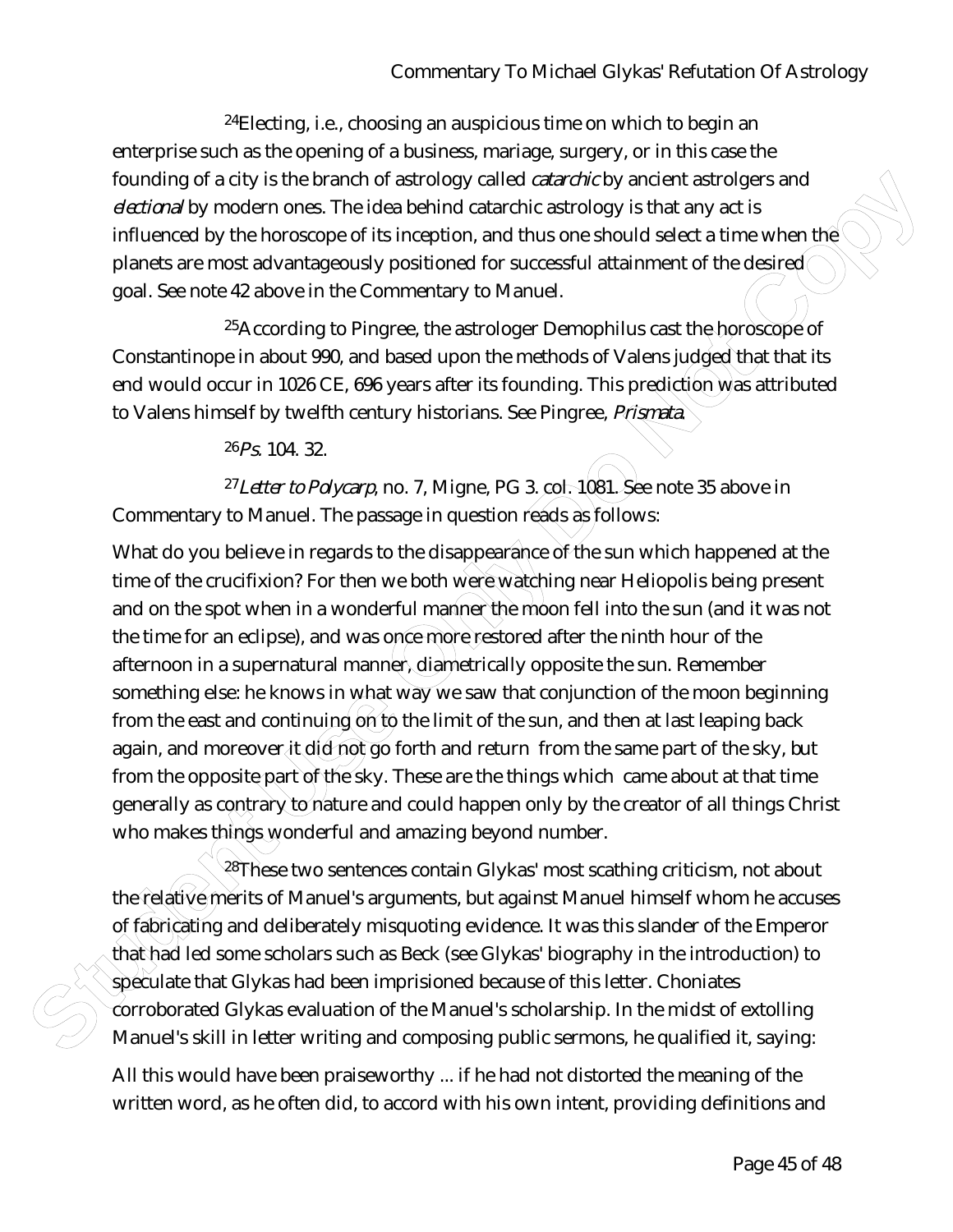giving exegeses of doctrines whose correct meaning the Fathers had formulated as though he fully comprehended Christ due to his having received from the Divine the most lucid instructions pertaining to the mysteries of his person (2. 7. 210).

29Basil, *Hex.* 6. 5-8 (Migne, PG 29. col. 128- 132). See note 47 above in Commentary to Manuel.

30*Gal.* 4.10-11.

31John Chrysostom, *In Calendas*. Migne, PG 1, col. 955.

32Gregory of Nazianzus (329-390) Bishop of Constantinople was a close friend of Basil the Great. This passage *Or.* 39.5 (Migne, PG 36, col 340) is but one section of a long list of pagan mysteries which he is dismissing.

33 Gregory of Nazianzus, praising the intellectual skills of his brother Caesarius, wrote:

most lued instructions pertaining to the mysteries of his person (2.7.210).<br>
Strain, Awe 6.58 (Migne, PG 29, col. 128-132). See note 47 above in<br>
Social, Awe 6.58 (Migne, PG 29, col. 128-132). See note 47 above in<br>  $\frac{10$ From geometry and astronomy, that science so dangerous to anyone else [i.e., astrology], he gathered all that was helpful (I mean that he was led by the harmony and the order of the heavenly bodies to reverence their Maker), and avoided what is injurious; not attributing all things that are or will be to the influence of the stars, like those who raise their own fellow servant, the creation, in rebellion against the Creator, but referring, as it reasonable, the motion of these bodies, and all other things, to God (*In laude. Caesar*., 7, Migne, PG 35. col 761).

<sup>34</sup>John Chyrsostom in *Hom. on Matth.* 6.1 (Migne, PG 57. col. 61). 35Basil, *Epist.*, 217. 72 (Migne, PG 32. col 802). 36*Deut.* 18.10.

37Epiphanius of Cyprus (315-403) in the *Medicine Chest for the Cure of All Heresies* made an extensive attack on all sorts of heretics, including astrologers. He denounced astral fatalism in the context of his attack upon the Stoics, stating, "Rather than the man, who does the deed under necessity, the stars, which have imposed necessity, must pay the penalty (*Panarion* I. 5). He also denouced the Pharisee because "fate and astrology meant much to them" (*Panarion* 1. 16, Migne, PG 41. col. 252).

38Nikephoros I, patriarch of Constantinople (806-813) was a historian and saint who was an anti-Iconoclast. (*Iuris graeco-romani*, p. 169).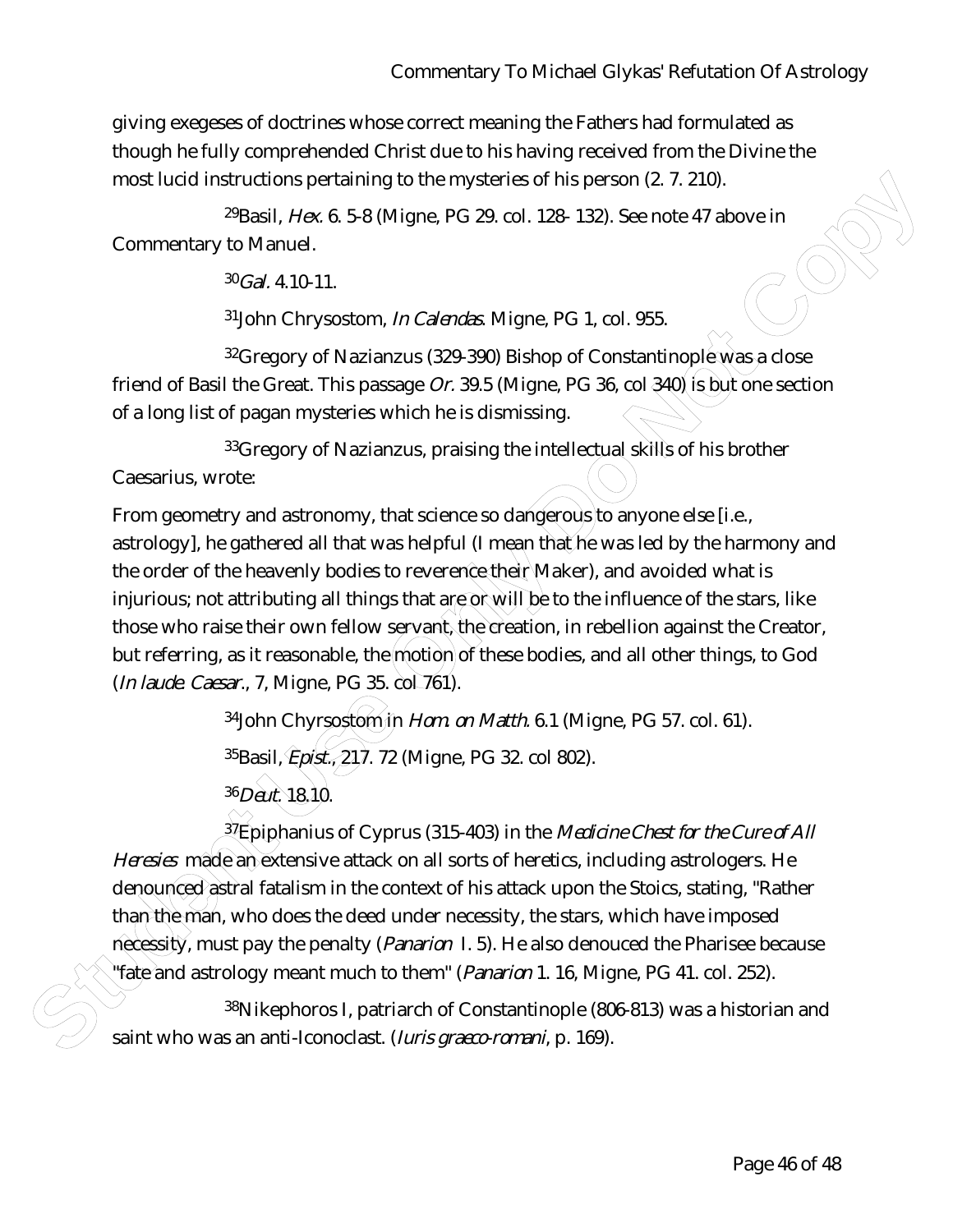39Cyril (378-444), patriarch of Alexandria, whose early years in office were marked by conflicts with Jews, Novatians, and pagans, including a suspicion that he was involved with the murder of Hypatia. (*In Es*., 4. 3, Migne, PG 70. 1011).

40*Isaiah* 48.13.

41Basil, *Hex.* 6. 5-8 (Migne, PG 29. col. 128- 132). See note 47 above in Commentary to Manuel.

42*Ep. to Colossians* 2.8.

 $43$ Tertullian asserted that astrology had been permitted until the time of the Gospel (*Idolol*. 9), and Ignatius argued that the birth of Christ destroyed all harmful magic and other evils (*Epist ad Ephes*,. 19).

44John Chrysostom in *Hom. on Matth* 6.1(Migne, PG 57. col. 62).

was involved with the murder of Hypatia,  $(n \times k, 4, 3, M)$  one, PC 70, 1011).<br>  $\Phi_{0.809}$ /MA 13<br>  $\Phi_{1.809}$ /MA 13<br>  $\Phi_{1.800}$ /MA  $\Phi_{1.800}$  PG 29, col. 128- 132). See note 47 above in<br>
Commentary to Manuel.<br>  $\Phi_{1.80}$   $45$ Galen of Pergamum (129-?199/216) who had a spectacular career as a physician composed voluminous writings on the subject. While there is a lack of astrology in most of Galen's medicine, two treatises were devoted to astrological medicine. *The Prognostication of Disease by Astrology* discussed the planetary influences at the time the patient becames ill and went to bed, by which to predict the course, treament and duration of the illness (*Prognostica de decubitu ex mathematica scientia*, ed., Kuehn, 19: 529-573). The other treatise on critical days, based upon the premise that "we receive the forces of the stars above," discussed the particularly significant influences of the sun and moon on the course of disease (per< kris€mvn mer«n, 3 books, ed., Kuhn, 14: 298. 1 ff.) which was based on Hippocrates doctrine of critical days. See "On the Prognostics" in *The Genuine Works of Hippocrates*, trans., Francis Adams (New York: William Wood & Co) 1:208-09. Hippocrates is cited as having said that a study of geometry and astronomy (which also meant astrology) is essential in medicine (Hippocrates, *On Airs, Waters, and Places,* 2). See also Cramer, 188-190 and Thorndike, *History*, 1: 178 ff.

46Hippocrates said that, "About the time of the dog-days, and before it, the administration of purgitives is unsuitable" (*Aphorism*. 31.5 in the *The Genuine Works of Hippocrates*, trans., Francis Adams, 2 vols., New York: William Wood & Co). Galen also  $\hat{w}$ as concerned with the powers of the dog-star Sirius on the course of diseases and the preparation of drugs (*de theriaca ad Pisonem*, ed., Kuhn, 14:285). The belief that the rays from certain stars can make medicines more potent was held by the Babylonians. See